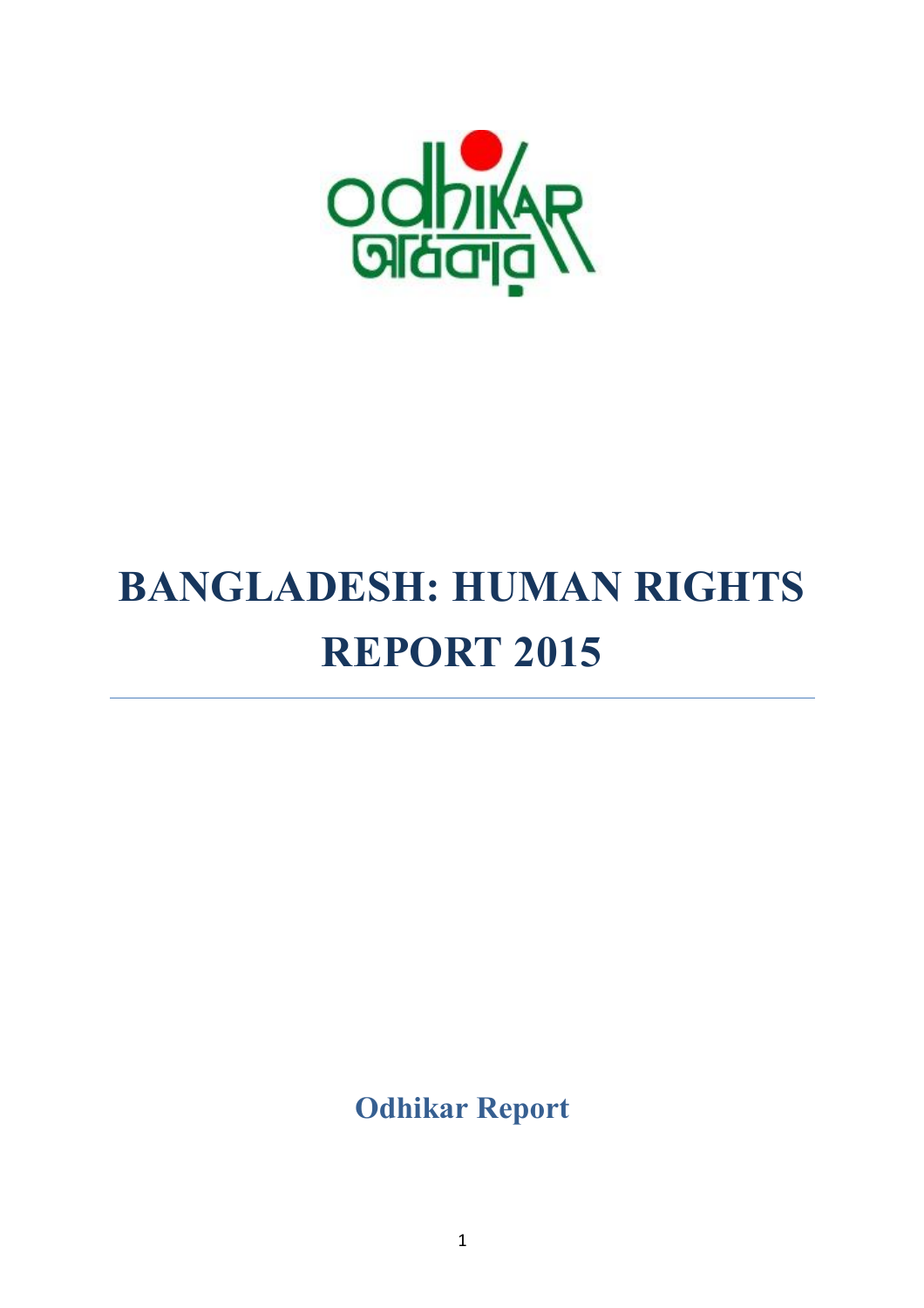# **Contents**

| Mass arrests revived after preparations for Municipality elections under party banners 39 |  |
|-------------------------------------------------------------------------------------------|--|
|                                                                                           |  |
|                                                                                           |  |
|                                                                                           |  |
|                                                                                           |  |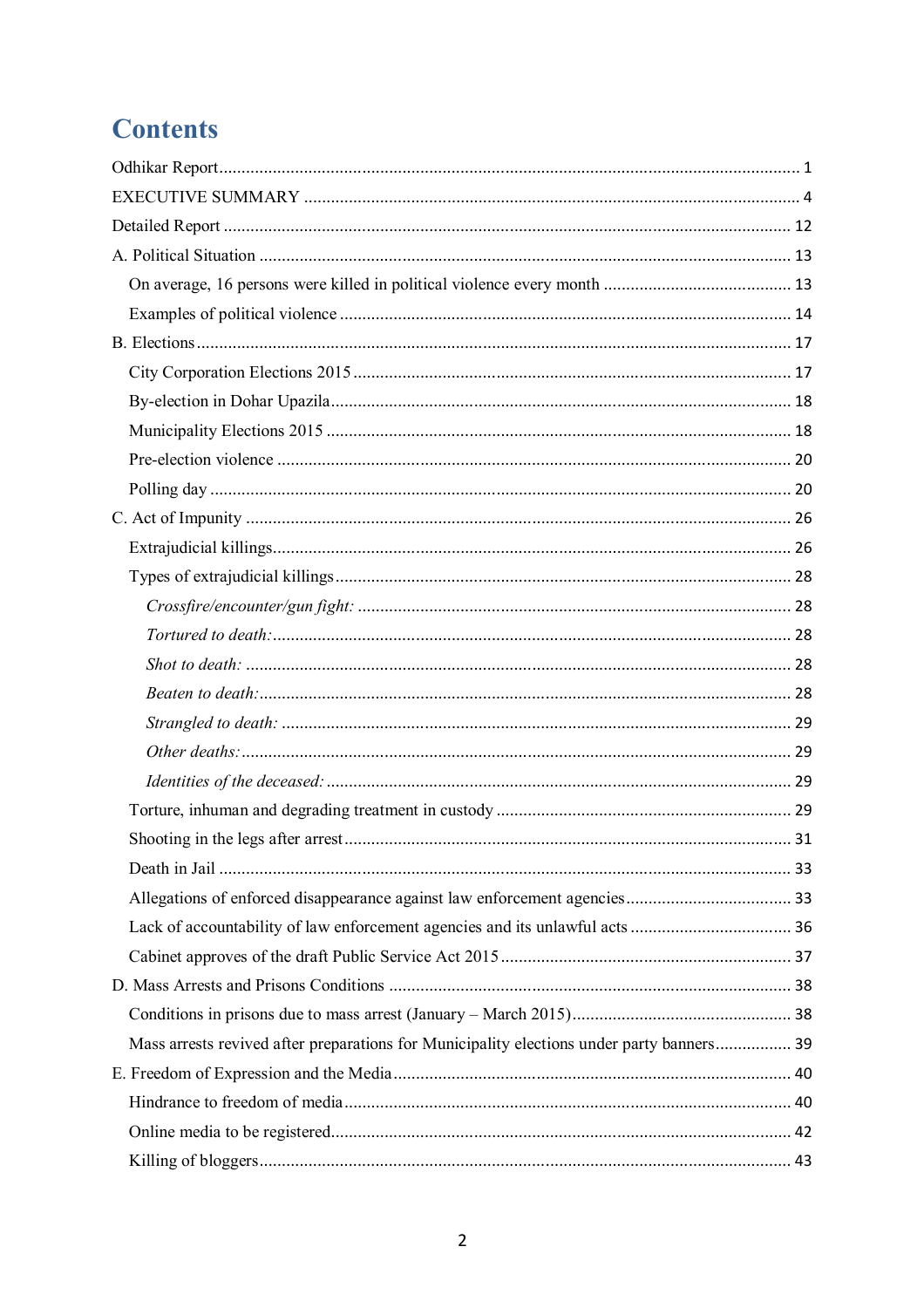| The repressive Information and Communication Technology Act 2006 (amended 2009, 2013)  45        |  |
|--------------------------------------------------------------------------------------------------|--|
|                                                                                                  |  |
|                                                                                                  |  |
|                                                                                                  |  |
|                                                                                                  |  |
|                                                                                                  |  |
|                                                                                                  |  |
|                                                                                                  |  |
|                                                                                                  |  |
|                                                                                                  |  |
|                                                                                                  |  |
|                                                                                                  |  |
|                                                                                                  |  |
|                                                                                                  |  |
|                                                                                                  |  |
|                                                                                                  |  |
|                                                                                                  |  |
|                                                                                                  |  |
|                                                                                                  |  |
|                                                                                                  |  |
|                                                                                                  |  |
|                                                                                                  |  |
|                                                                                                  |  |
|                                                                                                  |  |
|                                                                                                  |  |
|                                                                                                  |  |
| New provisions to the Foreign Donations (Voluntary Activities) Regulation Ordinance 1978 against |  |
|                                                                                                  |  |
|                                                                                                  |  |
|                                                                                                  |  |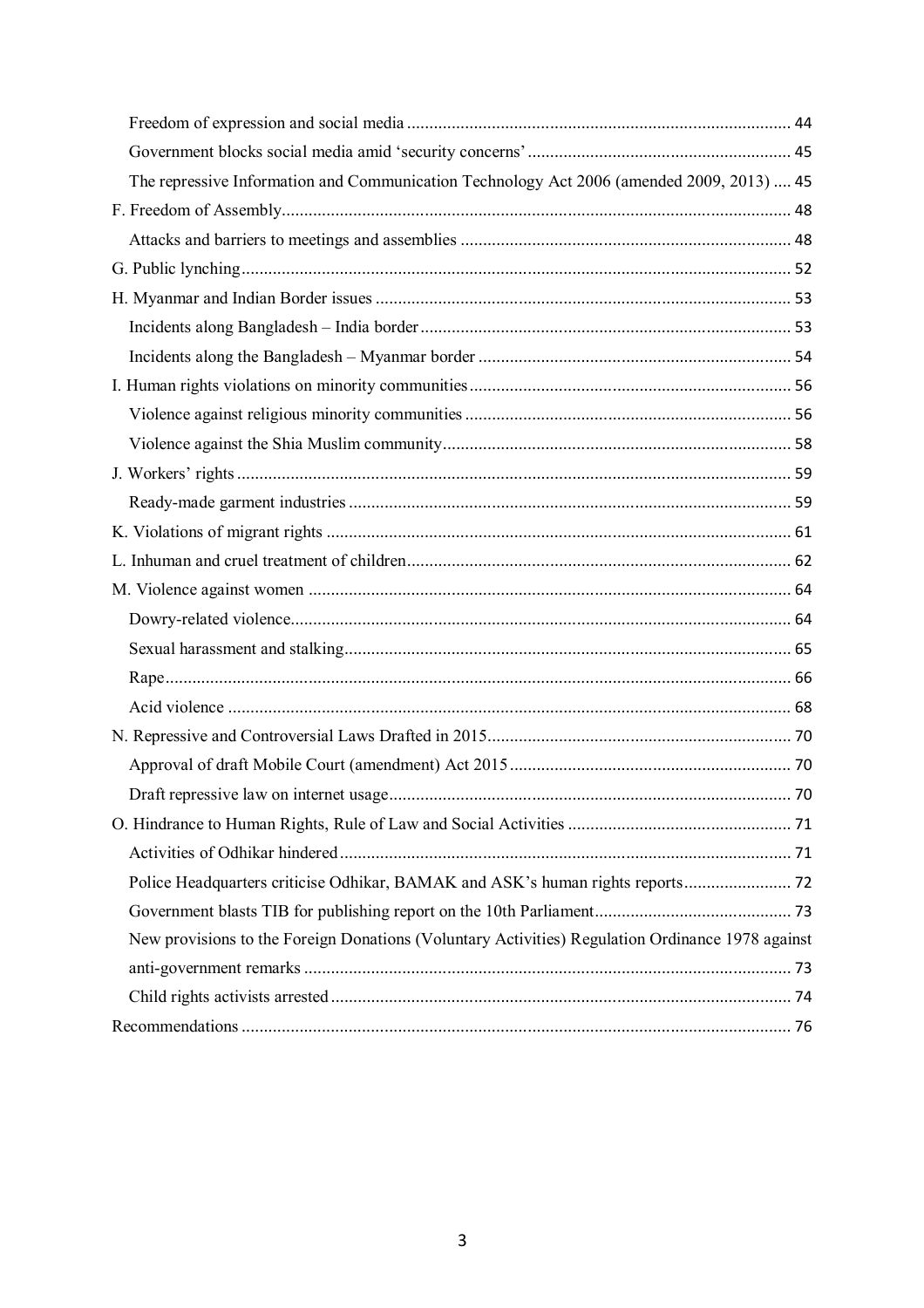# **EXECUTIVE SUMMARY**

Human rights situation in Bangladesh has been dealt a severe blow by the controversial and farcical Parliamentary elections held on January 5, 2014. Disorder in the electoral systems in Bangladesh became more widespread after January 5, 2014. As a result, conducting a free, fair and neutral election has become almost impossible. Upazila Parishad elections in 2014 and City Corporations and Municipality elections in 2015 were marked by unlawful activities, including massive electoral rigging, 'capturing' of polling stations, casting of fake votes and violence. All these made the whole election process a farce.

The Awami League led government of 2009–2014 and 2014–present amended the Constitution, repealing the provision of an interim Caretaker Government arbitrarily without securing consent from opposition political parties or though holding a referendum. The Election Commission then declared an Election Schedule, which was not shared with the then BNP-led parliamentary Opposition. The BNP-led Opposition refused to participate in the 2014 Parliamentary elections unless a caretaker government was reinstated. In 153 constituencies (out of 300), Awami League candidates were declared uncontested winners, even before the polling commenced, as there was no other candidate contesting. People did not even have the chance to exercise their right to franchise and the Parliament rejected the suggestions raised by the opposition for incorporating provision of negative voting. There were also widespread reports of irregularities and election-related violence on the polling day. The Parliamentary Opposition currently is the Jatiya Party, which, unprecedently also has Ministers in the Awami League led government. Such Opposition is both contradictory and ineffective. As a result, the Parliament has entirely lost its meaning. However, the main opposition party to the Awami League, has always been considered to be the Bangladesh Nationalist Party (BNP).

The Government has politicized different institutions. So-called 'independent' institutions like Election Commission, Anti Corruption Commission, National Human Rights Commission and Information Commission have been made subservient to the government. At the same time the government caused numerous human rights violations in 2015 through granting impunity to law enforcement agencies and enacting and implementing various repressive laws. We have incorporated some of them in this report. Human rights activists have repeatedly warned about the possibility of extremism in politics as a consequence of state repression and violations to freedom of expression, however, such violations and repression continued.

The ruling party, the Awami League (AL), in the name of 'fighting terrorism', is not only attacking social and political organisations that believe in democratic politics, they are even threatening the independent civil society organisations. If such destructive process in the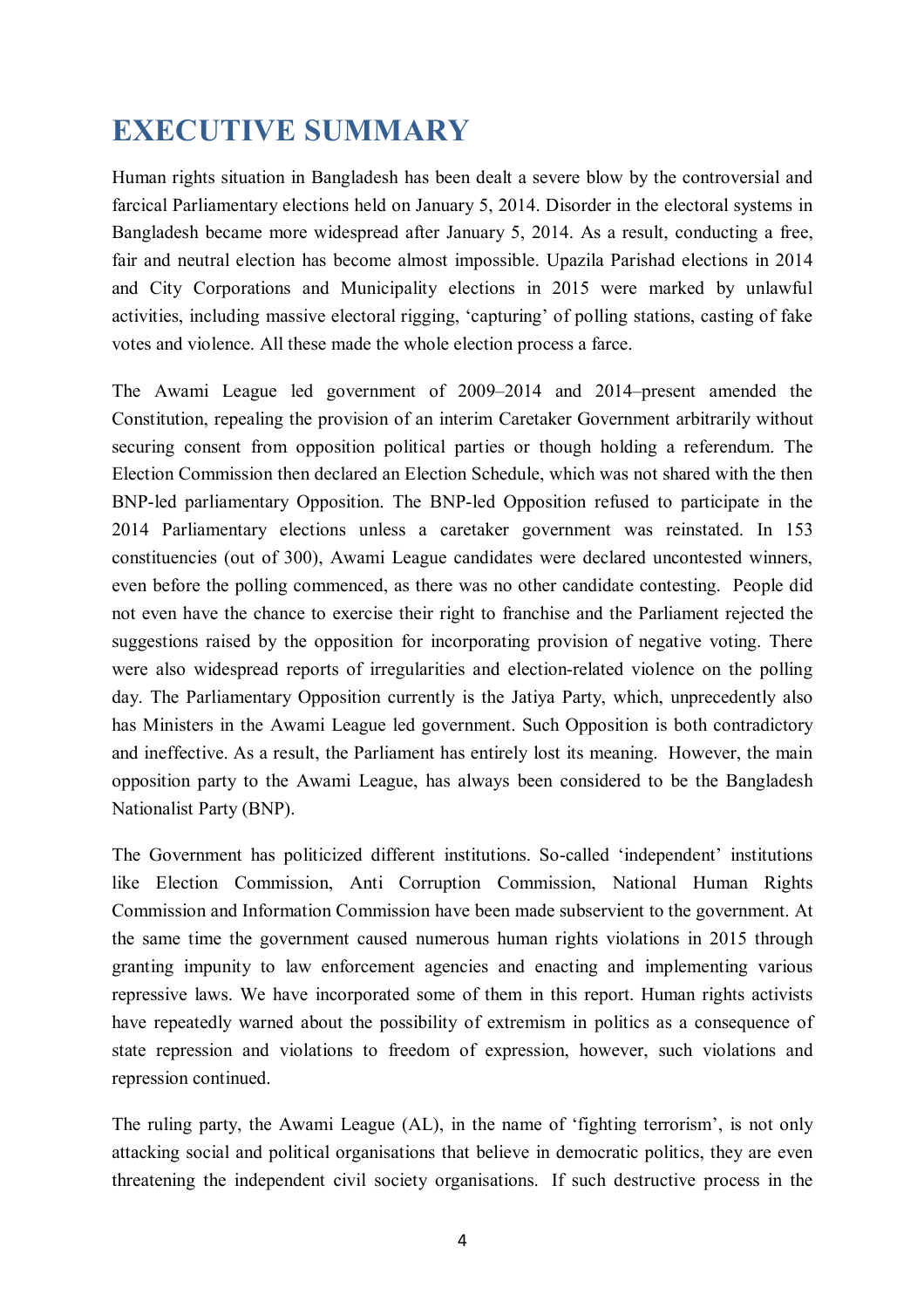politics continues, the consequences will not only affect Bangladesh, but it may become a threat to the whole of South Asia.

Compared to 2014, in 2015, incidents or trends of various human rights violations, including extrajudicial killings, enforced disappearances, torture in the custody of law enforcement agencies, attacks on journalists, political violence, bans on meetings and assemblies, public lynching, violence against women and children, and attacks on citizens belonging to minority communities, were not seen to have decreased or brought under control. In addition, the government's inability to deal with killing of Bangladeshi citizens by the Border Security Forces of India further eroded its credibility.

Democratic and civil and political rights are under threat due to the Fifteenth Amendment to the Constitution. Moreover, means to stifle freedom of thought and conscience and suppress dissenting voices makes the situation unbearable. Debate on political questions and the space to address them have ceased to exist. Under these circumstances, the government can perpetrate human rights violations freely; and the opportunity to protest and resist is becoming endangered. Constitutional and peaceful settlement of the political crises has become impossible under such circumstances.

Due to farcical national and local elections, the government's moral and legal basis and its justification has now become questionable. It is forced to suppress people in order to hold its power – ignoring human rights. Though 'influential countries' were initially critical of the government, they cannot take a clear principled position, presumably driven by strong commercial interests. This may not augur well for Bangladesh and the region as a whole. To cope with this situation, a strong regional and international moral standing, in favour of democracy and human rights, needs to be taken. Otherwise, the human rights situation in the country will continue to deteriorate. Odhikar urges all relevant stakeholders to monitor and take effective role in this matter, before a major disaster occurs.

# **Political Violence: Intra Party Conflicts**

Internal conflicts in the ruling party became endemic in 2015. However, due to the publishing and broadcasting of news by the media, about criminalisation of the Awami League's front organisations, the number of killed and injured persons in inter-party clashes declined slightly in 2015. Incidents of extortion, capturing tender bids, criminalisation in educational institutions and illegal occupation of hostels<sup>1</sup> in colleges and universities have been perpetrated by the front organsations, including the ruling Awami League-backed

**<sup>1</sup>**<br><sup>1</sup> Residential hall for the students in colleges and universities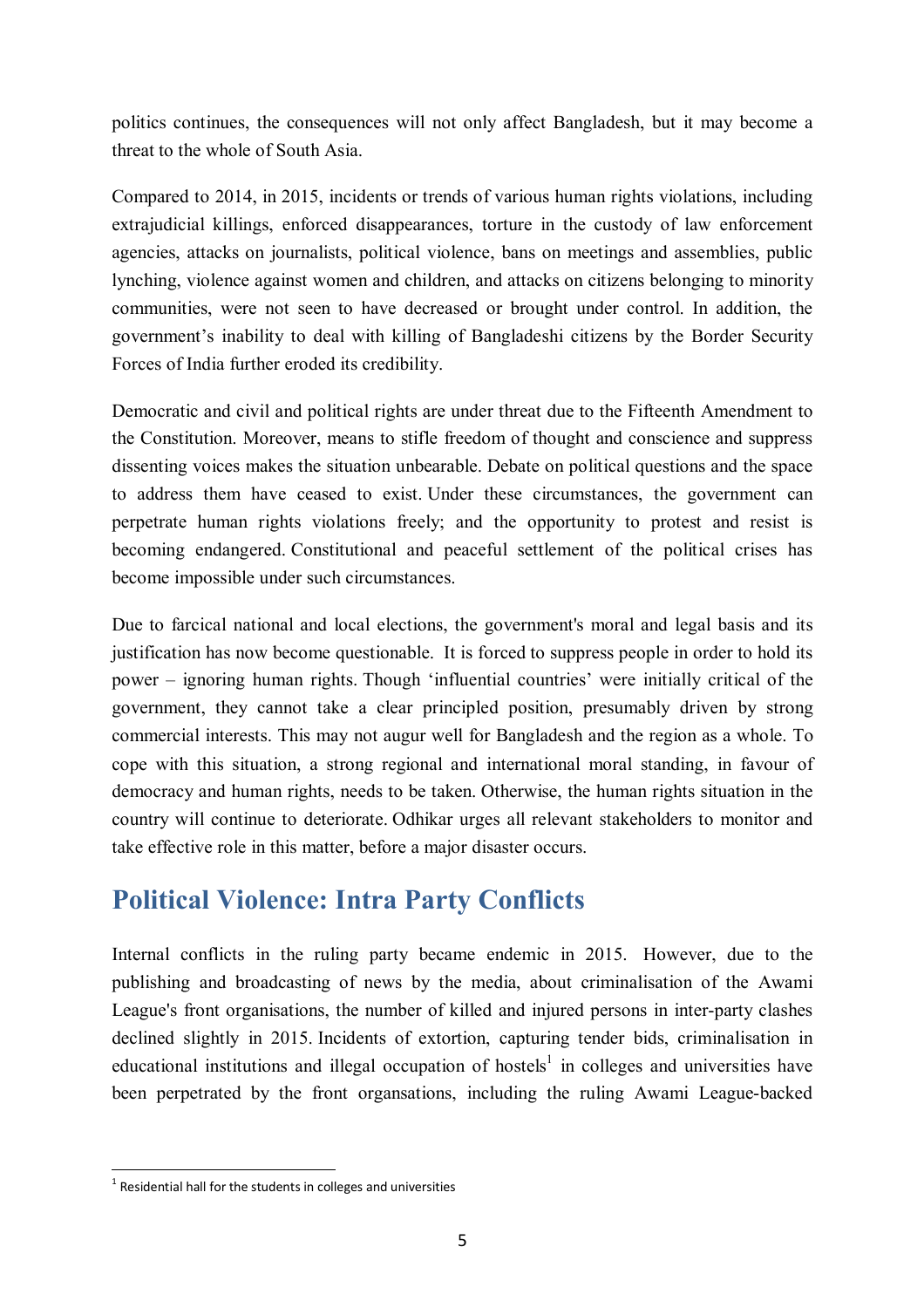Bangladesh Chhatra League<sup>2</sup> and Jubo League<sup>3</sup>; and the ordinary people and students have been victims of such violence.

| <b>Political Violence: Statistics of intra-party clash</b> |                            |                                |                |                        |            |          |                                                          |            |                |  |
|------------------------------------------------------------|----------------------------|--------------------------------|----------------|------------------------|------------|----------|----------------------------------------------------------|------------|----------------|--|
| Year                                                       |                            | Killed in intra-party<br>clash |                | Injured in intra-party | clash      |          | <b>Total number of incidents</b><br>of intra-party clash |            |                |  |
|                                                            | Awami<br>League            | <b>BNP</b>                     | <b>Others</b>  | Awami<br>League        | <b>BNP</b> | Other    | Awami<br>League                                          | <b>BNP</b> | <b>Others</b>  |  |
| 2015                                                       | 40                         | 2                              | 0              | 3884                   | 157        | 12       | 364                                                      | 11         |                |  |
| 2014                                                       | 43                         | $\overline{2}$                 | $\theta$       | 4247                   | 397        | 119      | 374                                                      | 39         | 6              |  |
| 2013                                                       | 28                         | 6                              | $\theta$       | 2980                   | 1592       | 68       | 263                                                      | 140        | 3              |  |
| 2012                                                       | 37                         | 6                              | $\overline{0}$ | 4330                   | 1619       | 47       | 382                                                      | 146        | 5              |  |
| 2011                                                       | 22                         | 3                              |                | 3770                   | 1234       | 20       | 340                                                      | 104        | $\overline{4}$ |  |
| 2010                                                       | 38                         | 7                              | 9              | 5614                   | 1146       | 60       | 576                                                      | 92         | 9              |  |
| 2009                                                       | 38                         | $\overline{2}$                 | $\theta$       | 6092                   | 865        | $\theta$ | 663                                                      | 75         | $\theta$       |  |
| <b>Total</b>                                               | 246<br>$\sim$ 11 $\cdot$ 1 | 28                             | 10             | 30917                  | 7010       | 326      | 2962                                                     | 607        | 28             |  |

Source: Odhikar's documentation

Overall there is no significant decrease in the number of victims of political violence. Political violence that occurred until 2015 ahead of the elections in 2014 was unusual. However, Odhikar documentation reveals that 190 were killed in 2014 due to political violence, and the figure of such casualties increased to 197 in 2015; and in most cases, the perpetrators involved into these violations could not be brought to justice.

|                                         | 2009        | 2010 | 2011 | 2012 | 2013 | 2014 | 2015 |
|-----------------------------------------|-------------|------|------|------|------|------|------|
| Persons killed in political<br>violence | 251<br>29 I | 220  |      | .69  | 504  | .90  | 07   |

Source: Odhikar's documentation

## **State Terrorism and Violence**

Incidents of enforced disappearances, extrajudicial killings, torture in the custody of law enforcement agencies, barriers to freedom of expression and the media, attacks on religious and ethnic minority communities and violence against women were significant in 2015. The government failed to take any effective role against constant killing, torturing and kidnapping of Bangladeshi citizens by the Indian Border Security Force (BSF). Political intolerance; lack of effective national institutions; widespread corruption; and human rights abuses were found to be some of the main obstacles to the practice of democracy.

 $\overline{a}$ <sup>2</sup> Student wing of Awami League

<sup>&</sup>lt;sup>3</sup> Youth wing of Awami League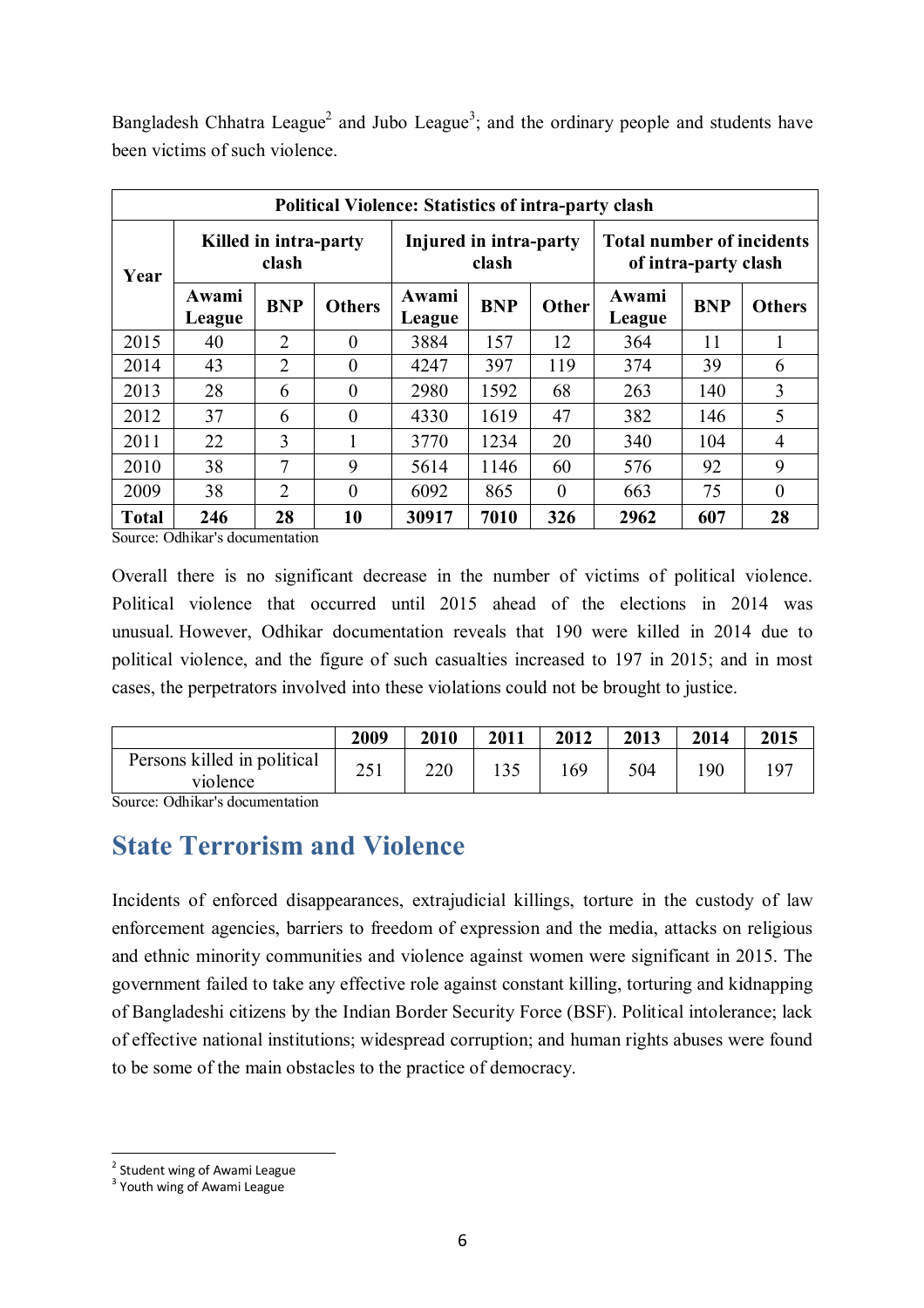Compared to 2014, extrajudicial killings and enforced disappearances increased in 2015. Arbitrary detention continued and prisons were over-flowing with inmates, mainly political opponents.

| <b>Type of Violence</b>        | 2009 | 2010 | 2011 | 2012 | 2013 | 2014 | 2015 |
|--------------------------------|------|------|------|------|------|------|------|
| Extrajudicial killings         | 154  | 127  | 84   | 70   | 329  | 172  | 185  |
| Death in jail                  | 50   | 60   | 105  | 63   | 59   | 54   |      |
| <b>Enforced disappearances</b> |      |      |      | 26   | 53   | 39   |      |

#### **Statistics on state terrorism and violence from 2009 - 2015**

Source: Odhikar's documentation

# **Human Rights Violations on Journalists**

Government interference over the media has increased. In Bangladesh, risks in journalism are not new. Killing and attacking journalists continue mainly for reporting news that goes against the government and the ruling party activists.

|                                                    | 2009 | 2010 | 2011 | 2012 | 2013 | 2014 | 2015 |
|----------------------------------------------------|------|------|------|------|------|------|------|
| Journalists killed                                 |      |      |      |      |      |      |      |
| Journalists under attack,<br>injured and assaulted | 145  | 178  | 206  | 221  | 190  | 118  | 104  |
| Journalists threatened                             |      | 49   |      | 63   | 33   | 19   |      |

Source: Odhikar's documentation

# **Killing along the Border**

Bangladeshis have been killed by the Indian Border Security Force (BSF) across the border on a regular basis. Moreover, there were several incidents of Bangladeshi citizens being shot and wounded by the Indian force. Delhi does not seem to be concerned with violations of international human rights laws. The government of Bangladesh is also not concerned with the unlawful deaths of its citizens in the borders. Its failure to lodge strong protest and inability to ensure protection of Bangladeshis in the border region, proves as much.

The relation between Bangladesh and India has been complicated despite the unlawful killings, which was internationally condemned. Slight improvement was seen after international protests in 2013; however, the desperation of the Indian Border Security Force has become visible again, in 2015, as incidents of killing at the Bangladesh-India border areas increased.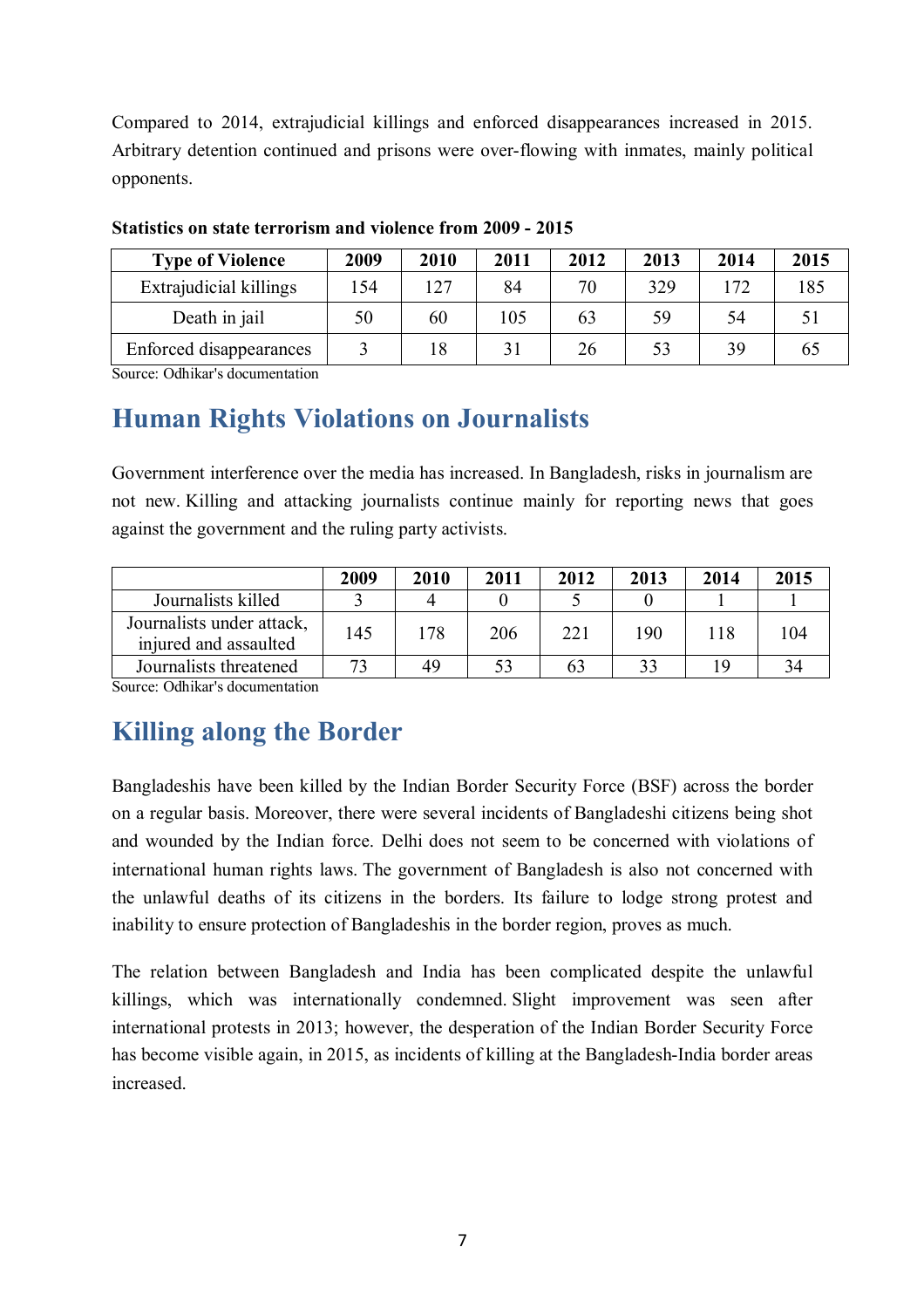|                  | 2009 | 2010              | 2011 | 2012 | 2013 | 2014 | 2015 |
|------------------|------|-------------------|------|------|------|------|------|
| Killed by BSF    | 98   | 74                |      | 38   | 29   | 35   |      |
| Injured by BSF   | 77   | $\mathbf{z}$<br>∼ | 62   | 100  | 70   | 68   | 60   |
| Kidnapped by BSF | 25   | 43                | 23   | 74   | ר ו  | 99   |      |
| _______<br>--    |      |                   |      |      |      |      |      |

#### **Statistics of violations at the border by BSF**

Source: Odhikar's documentation

# **Readymade Garment Industries**

The RMG sector is a very important pillar of the country's economy that create job opportunities for a very large number of people. The vast majority of women workers are employed in the garment industry. For this reason, the contribution of this sector in women's empowerment is significant. Unfortunately, the owners of the garment factories are reluctant to give workers' due wages and fulfil other relevant demands. Many factories were also closed without notice. Sudden termination of workers and not providing wages on time is two of the main reasons for workers' unrest. In 2015, a large number of such incidents occurred.

#### **Statistics of attack against garment workers**

|                           | 2009 | 2010 | 2011 | 2012 | 2013 | 2014 | 2015 |
|---------------------------|------|------|------|------|------|------|------|
| Number of workers killed  |      |      |      |      |      |      |      |
| Number of workers injured | 1301 | 2389 | 017  |      | 5566 | 745  |      |

Source: Odhikar's documentation

# **Public Lynching**

The society's hostility and mistrust towards law enforcement and the lower judiciary has reached an untoward situation and public lynching has become an increasing trend. Mistrust in society, atrocities and the cruelty of public lynching by mobs increased due to the lack of respect for law, distrust of the police and instability in the country. This has also increased fear and insecurity among people. People are being killed by public lynching in different places of the country. This trend is dangerous from all aspects – moral, cultural and legal.

#### **Statistics on beaten to death by mob**

|                              | 2009 | 2010 | 2011 | 2012 | 2013 | 2014 | 2015 |
|------------------------------|------|------|------|------|------|------|------|
| Death due to public lynching |      |      | 161  |      |      |      |      |
| Course Odhibar commontation  |      |      |      |      |      |      |      |

Source: Odhikar's documentation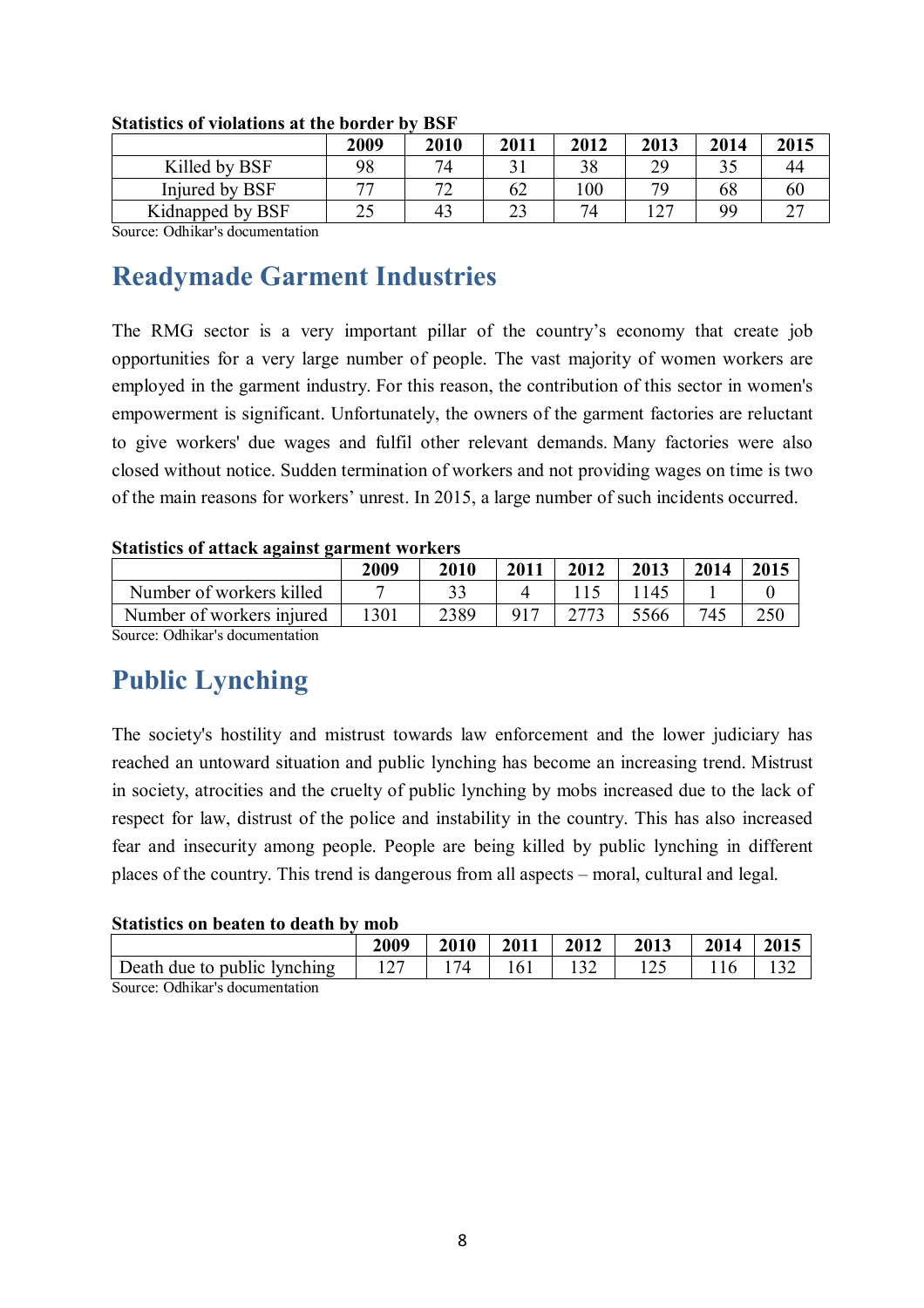# **Violence against Minority Communities**

Incidents of land grabbing, intimidation, extortion and various kinds of illegal activities, including attacks on minority communities and their places of worships have become a common phenomenon; and such violence continue under political shelter. The apathy of the government and the administration regarding attacks on religious minority and their places of worships is the single most worrying issue for human rights defenders concerned about the safety and security of these communities. Such incidents happen repeatedly due to the failure of arresting and punishment of perpetrators. Furthermore, the systematic politicisation of these incidents and the blame game make the situation more vulnerable. Some influential and vested interest groups are attacking citizens belonging to the religious minority communities, taking opportunity of the violent political situation and also vandalising and setting fire to their places of worships. 4

| <u>ouwousto of Trolenee Memmor Ministry</u> |      |      |      |      |      |      |      |  |  |
|---------------------------------------------|------|------|------|------|------|------|------|--|--|
|                                             | 2009 | 2010 | 2011 | 2012 | 2013 | 2014 | 2015 |  |  |
| Number of persons killed                    |      |      |      |      |      |      |      |  |  |
| Number of persons injured                   | 545  | 384  | 201  |      |      |      |      |  |  |
| $\sim$ 11 $\,$ 1 $\,$ 1<br>$\sim$           |      |      |      |      |      |      |      |  |  |

#### **Statistics of violence against minority communities**

Source: Odhikar's documentation

# **Violence against Women**

The level of incidents of violence against women in society is another aspect to measure the political situation of the country. There is no sign of stopping acts of violence against women. The absence of morality and lack of implementation of the laws and regulations are some reasons for this. However, due to social-advocacy, incidents of acid throwing has declined. But incidents of rape has increased; The main reason for this situation is that perpetrators are able to escape justice even after committing an offence, sometimes due to political patronage. This makes such criminals more reckless and encourages potential perpetrators.

| Diumonts on violence alumne women     |      |      |      |      |      |      |      |  |  |
|---------------------------------------|------|------|------|------|------|------|------|--|--|
| <b>Kinds of violence</b>              | 2009 | 2010 | 2011 | 2012 | 2013 | 2014 | 2015 |  |  |
| Acid violence                         | 101  | 137  | 101  | 105  | 53   | 66   |      |  |  |
| Dowry violence<br>including relatives | 324  | 390  | 529  | 838  | 443  | 249  | 209  |  |  |
| Rape                                  | 456  | 559  | 711  | 805  | 814  | 666  | 789  |  |  |

#### **Statistics on violence against women**

Source: Odhikar's documentation

 $\overline{\phantom{a}}$ 

 $^4$ It has been seen since the independence of Bangladesh that after every elections the religious minority communities have been deliberately targeted for political and financial benefits. Awami League, BNP, Jamaat and Jatiya Party - all are allegedly involved in this attack.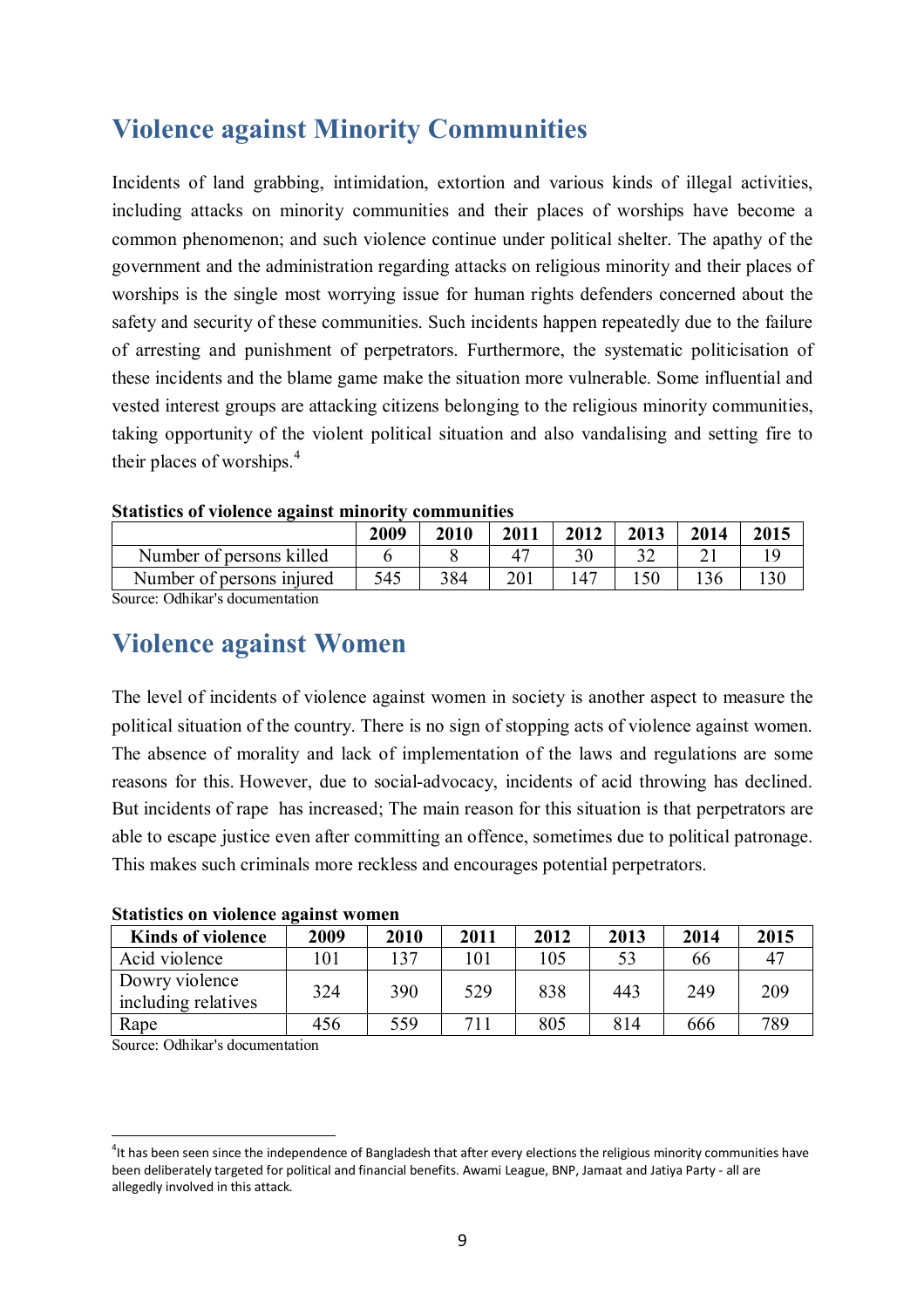In order to bring public attention to the increasing trend of the crime of rape, we are presenting figures in detail. In general, rape is seen to be on the rise since 2009 and the incidents of rape of children and gang rape are increasing as well.

|       | Rape $(2009 - 2015)$ |                  |                                  |                            |
|-------|----------------------|------------------|----------------------------------|----------------------------|
| Year  | <b>Total No.</b>     | <b>Total No.</b> | <b>Total No. of Girl</b>         | <b>Unknown (Ages could</b> |
|       | of Victims           | of Women         | <b>Children</b> (below 18 years) | not be ascertained)        |
| 2015  | 789                  | 293              | 479                              | 17                         |
| 2014  | 666                  | 244              | 393                              | 29                         |
| 2013  | 814                  | 336              | 452                              | 26                         |
| 2012  | 805                  | 299              | 473                              | 33                         |
| 2011  | 711                  | 246              | 450                              | 15                         |
| 2010  | 559                  | 248              | 311                              | $\theta$                   |
| 2009  | 456                  | 213              | 243                              | 0                          |
| Total | 4800                 | 1879             | 2801                             | 120                        |

Source: Odhikar's documentation

| Year         | <b>Gang Rape</b> |                                       |                                                   |              |  |  |
|--------------|------------------|---------------------------------------|---------------------------------------------------|--------------|--|--|
|              | Women            | <b>Girl Child (below</b><br>18 years) | <b>Unknown (Ages could</b><br>not be ascertained) | <b>Total</b> |  |  |
| 2015         | 141              | 131                                   | 5                                                 | 277          |  |  |
| 2014         | 118              | 92                                    | 17                                                | 227          |  |  |
| 2013         | 127              | 94                                    | 15                                                | 236          |  |  |
| 2012         | 101              | 84                                    | 12                                                | 197          |  |  |
| 2011         | 119              | 115                                   | 5                                                 | 239          |  |  |
| 2010         | 119              | 95                                    | $\overline{0}$                                    | 214          |  |  |
| 2009         | 97               | 79                                    | $\overline{0}$                                    | 176          |  |  |
| <b>Total</b> | 822              | 690                                   | 54                                                | 1566         |  |  |

Source: Odhikar's documentation

|              | <b>Killed after being raped</b> |                                       |                                                   |              |  |
|--------------|---------------------------------|---------------------------------------|---------------------------------------------------|--------------|--|
| Year         | <b>Women</b>                    | <b>Girl Child (below</b><br>18 years) | <b>Unknown (Ages could</b><br>not be ascertained) | <b>Total</b> |  |
| 2015         | 32                              | 33                                    | $\Omega$                                          | 65           |  |
| 2014         | 31                              | 34                                    |                                                   | 66           |  |
| 2013         | 30                              | 40                                    |                                                   | 71           |  |
| 2012         | 31                              | 39                                    | 5                                                 | 75           |  |
| 2011         | 54                              | 34                                    | $\overline{2}$                                    | 90           |  |
| 2010         | 61                              | 30                                    | $\theta$                                          | 91           |  |
| 2009         | 64                              | 33                                    | $\theta$                                          | 97           |  |
| <b>Total</b> | 303                             | 243                                   | 9                                                 | 555          |  |

Source: Odhikar's documentation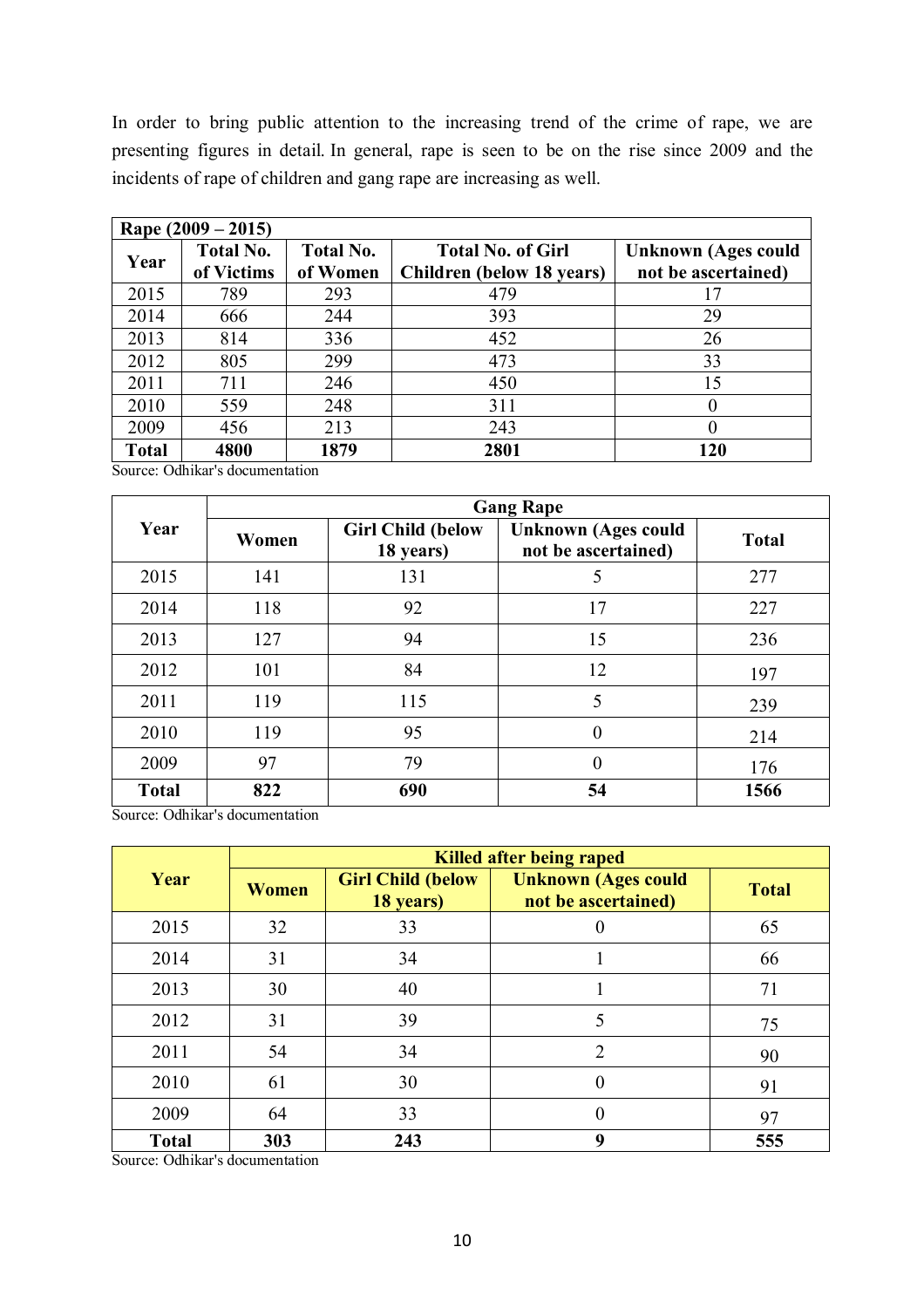The social stigma attached to rape adds to the number of suicides among women and children.

| Year         | <b>Suicides after being raped</b> |                                        |                                                   |              |  |
|--------------|-----------------------------------|----------------------------------------|---------------------------------------------------|--------------|--|
|              | <b>Women</b>                      | <b>Girl Child (below)</b><br>18 years) | <b>Unknown (Ages could not</b><br>be ascertained) | <b>Total</b> |  |
| 2015         | 2                                 |                                        |                                                   |              |  |
| 2014         |                                   |                                        |                                                   | 12           |  |
| 2013         | 2                                 |                                        |                                                   |              |  |
| 2012         |                                   | 10                                     |                                                   | 10           |  |
| 2011         |                                   | q                                      |                                                   | 13           |  |
| 2010         | $\mathfrak{D}$                    |                                        |                                                   |              |  |
| 2009         |                                   |                                        |                                                   |              |  |
| <b>Total</b> | 21                                | 40                                     |                                                   | 6            |  |

Source: Odhikar's documentation

# **Notes**

- 1. Odhikar seeks to uphold the civil, political, economic, social and cultural rights of the people.
- 2. Odhikar documents and records violations of human rights and receives information from its network of human rights defenders and monitors media reports in national daily newspapers.
- 3. Odhikar conducts detailed fact-finding investigations into some of the most significant violations, with assistance from trained local human rights defenders.
- 4. Odhikar is consistent in its human rights reporting and is committed to remain so.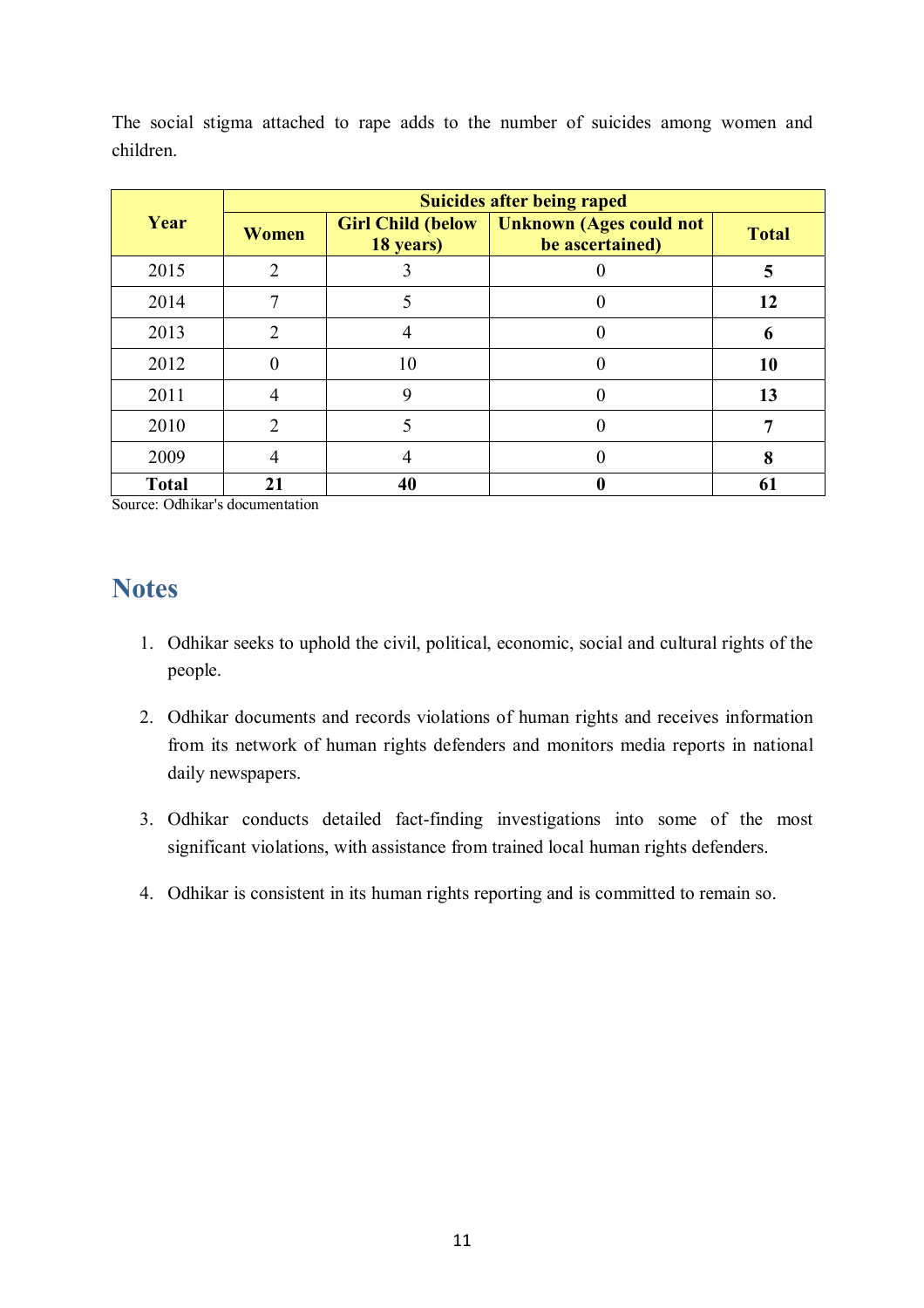# **Detailed Report**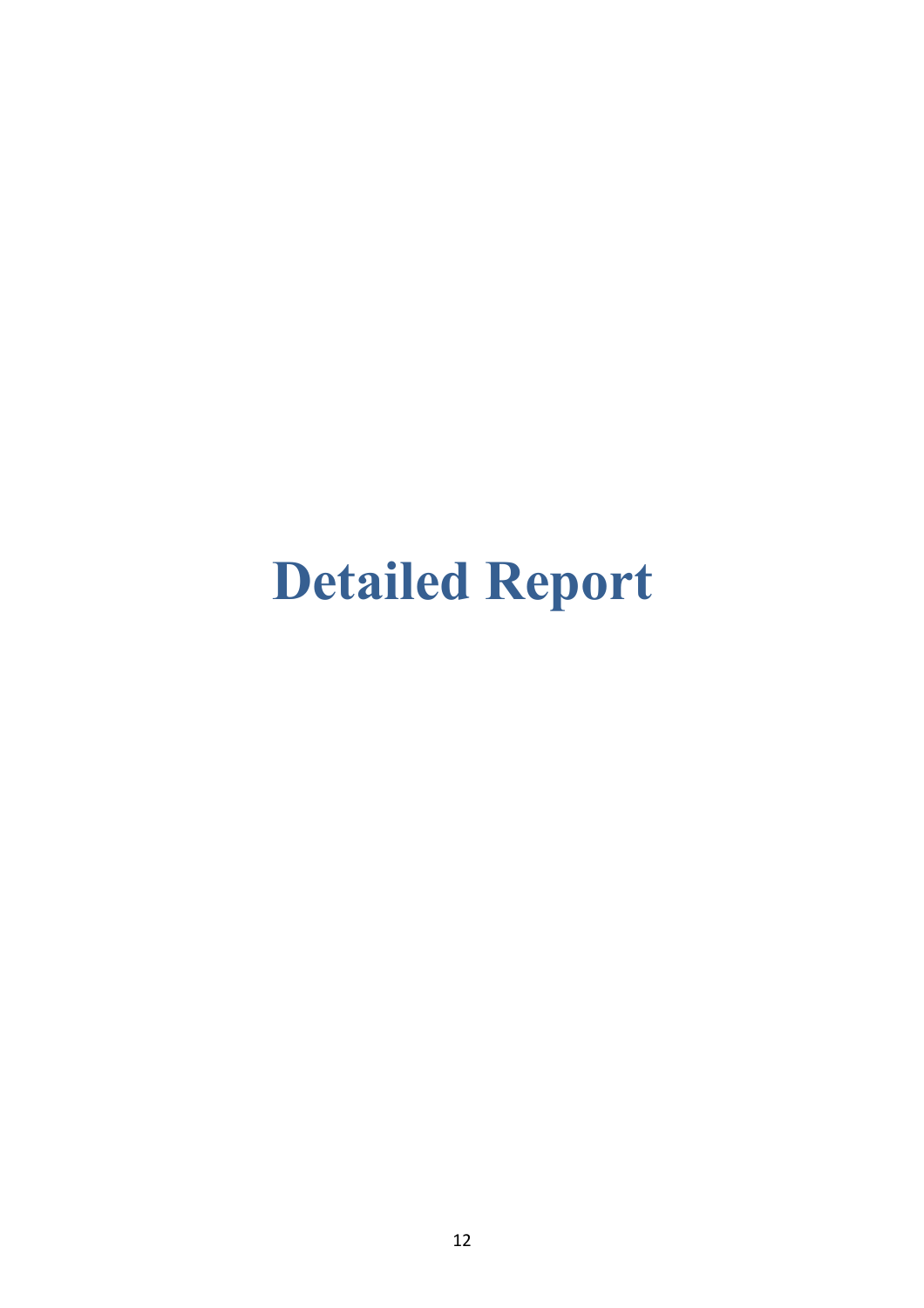# **A. Political Situation**

## *On average, 16 persons were killed in political violence every month*

- 1. According to information gathered by Odhikar, from January to December 2015, a total of 197 persons were killed and 8312 injured in political violence. Among the killed, 69 persons were burnt to death in petrol bombs and arson attacks during blockades and hartals<sup>5</sup> and five were killed during municipality elections. Of the  $8312$ injured, 689 persons were burnt in petrol bombs and arson attacks during blockades and hartals. During this period, 134 persons were injured in violence during City Corporation elections and 1203 were injured during Municipality elections. Furthermore, 40 persons were killed in the internal conflict of the Awami League while two persons were killed in the internal conflicts of BNP<sup>6</sup>. During this period 3884 persons were injured in the internal conflicts of Awami League while 157 persons were injured in conflicts within the BNP. In addition, there were 364 incidents of internal violence in the Awami League and 11 in the BNP recorded during this period.
- 2. The political situation of Bangladesh fell into a dire crisis in 2015, due to the absence of an accountable government and a genuine Opposition in the Parliament. It was extremely confrontational until March. The country-wide blockade and strike called by the BNP led 20-Party Alliance (former 18-Party Alliance) on January 5, 2015, over the controversial January 5, 2014 Parliamentary Elections<sup>7</sup> created a major political crisis. During this period the government randomly arrested and used various forms of repression on many leaders and activists of the opposition; in order to quell their activities. Reports show that most of the victims of such incidents were activists of the BNP and Jamaat-e-Islami. Joint Forces carried out operations in various districts of Bangladesh. Many leaders and activists of the 20-Party Alliance were arrested.<sup>8</sup>

<sup>&</sup>lt;sup>5</sup> General Strikes

<sup>6</sup> BNP: Bangladesh Nationalist Party

<sup>&</sup>lt;sup>7</sup> The Awami League led government of 2009 – 2014 and 2014 – present amended the Constitution, repealing the provision of an interim Caretaker Government without any consensus from opposition political parties or referendum. The Election Commission then declared an Election Schedule, which was not shared with the then BNP-led parliamentary Opposition. The BNP-led Opposition refused to participate in the elections unless a caretaker government was reinstated. In 153 constituencies (out of 300), Awami League candidates were declared uncontested winners, even before the polling commenced, as there was no other candidate contesting. People did not even have the chance to exercise their right to franchise and the Parliament without opposition opinion had also repealed the provision of negative voting. There were also widespread reports of irregularities and election-related violence on the day of polls. The Parliamentary Opposition today is the Jatiya Party, which, incidentally, also has Ministers in the Awami League government. However, the main opposition party to the Awami League, has always been considered to be the Bangladesh Nationalist Party (BNP). <sup>8</sup> According to a joint statement made by the Asian Legal Resource Centre and CIVICUS at http://us6.campaign-

archive1.com/?u=9283ff78aa53cccd2800739dc&id=12458ec493&e=41b94b008c , the number of arrested 20-Party Alliance activists is about 14,000.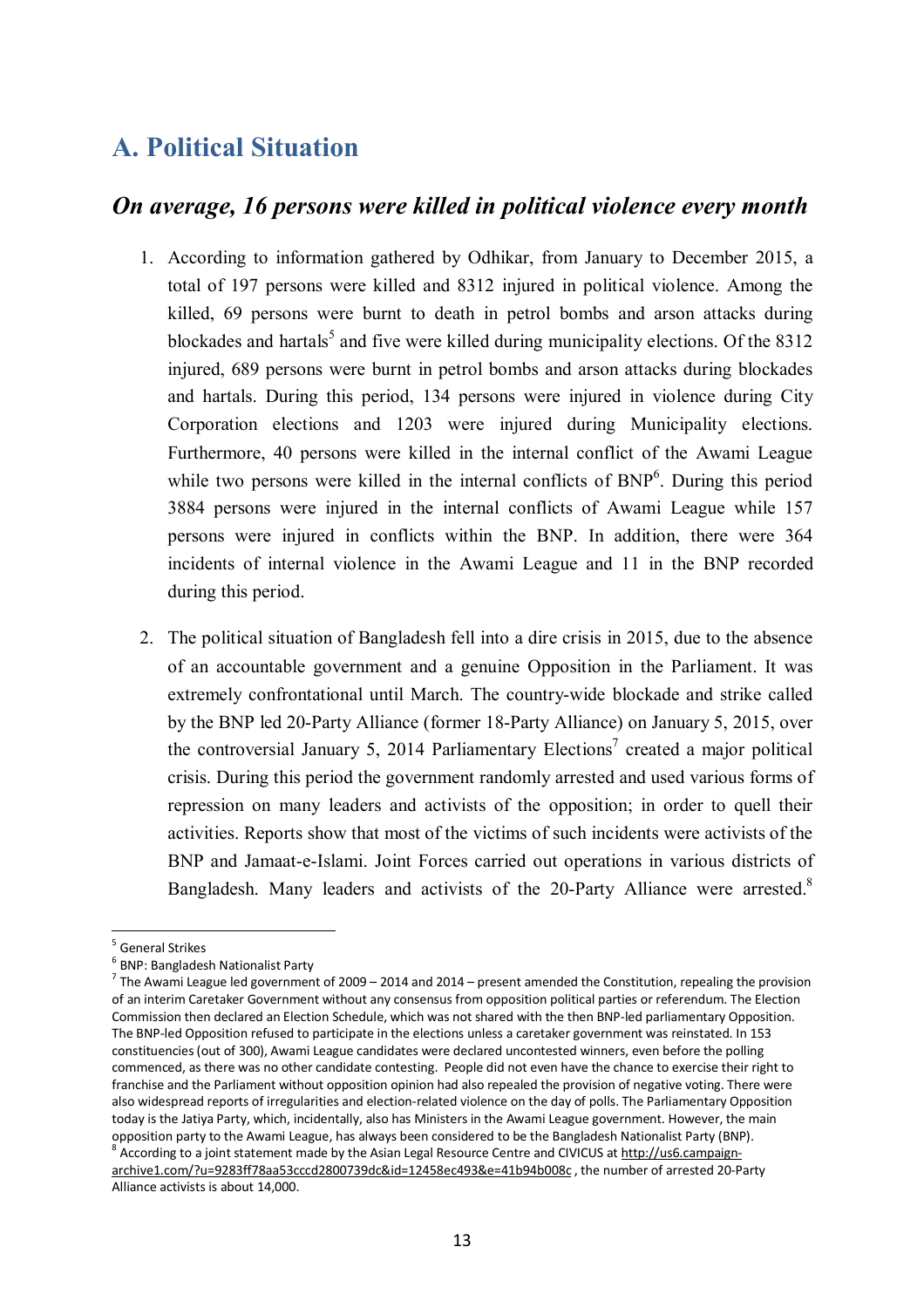Incidents of bomb attacks, vandalizing and setting fire to vehicles continued during hartals and blockades. Many ordinary people, including children, were killed and injured due to these attacks. The Awami League government and the BNP led 20- Party Alliance blamed each other for these incidents. Meanwhile students and youth organisations supported by the government are at the top when it comes to violence and criminalisation of politics. It is commonly alleged that they are directly involved in various criminal activities, including violence against women, capturing tender bids, extortion and establishment of supremacy in localities, halls of residence, campuses, etc. with lethal weapons. Proper investigations of most of these incidents are not launched on political consideration and the perpetrators go unpunished. As a result, crimes across the country increased and the law and order situation seriously deteriorated in 2015. During this time foreign citizens, bloggers and members of the security forces also became victims of various attacks.

## *Examples of political violence*

- 3. On January 5, 2015 Chhatra Dal<sup>9</sup> leaders Rakib Hossain and Raihan Ali at Tebaria Haat in Natore District<sup>10</sup>; BNP activist Jamsed Ali at Shibgani Municipality area and Kansat in Chapainababganj District<sup>11</sup>; and BNP leader Mojir Uddin of Puthia Upazila under Raishahi District<sup>12</sup> were shot dead by police in rallies during blockades and hartals. On January 7, Mizanur Rahman Rubel (30) and Jubo Dal activist Mohin Uddin were killed during a violent altercation between police and the leaders and activists of BNP-Jamaat in Chowmuhoni under Begumganj Upazila in Noakhali District.<sup>13</sup>
- 4. During hartals and the countrywide blockade programmes on January 12, 2015, Enam Hossain was burnt to death when criminals threw petrol bombs on a truck at Jorarganj in Chittagong, on the Chittagong-Dhaka Highway<sup>14</sup>; and on the night of January 13, 2015 six persons were killed when criminals threw petrol bombs on a public bus, as it commenced its journey to Dhaka from Ulipur in Kurigram district.<sup>15</sup> In the night of February 3, 2015 seven persons, including two women, were killed and 26 were severely burnt when petrol bombs were thrown on a bus at Jagmohonpur under Choddogram Upazila on the Dhaka-Chittagong Highway.<sup>16</sup> On February 5, 2015 a truck driver called Polash and a betel leaf seller, Shahidul Islam died when criminals

<sup>&</sup>lt;sup>9</sup> Student wing of Bangladesh Nationalist Party (BNP)

 $10$  The daily Jugantor, 06/01/2015

<sup>&</sup>lt;sup>11</sup> Report sent by human right defender associated with Odhikar from Chapainababganj

<sup>&</sup>lt;sup>12</sup> The daily Prothom Alo, 06/01/2015

<sup>&</sup>lt;sup>13</sup> The daily Prothom Alo, 08/01/2015

 $14$  The daily Prothom Alo, 14/01/2015

<sup>&</sup>lt;sup>15</sup> The daily Manabzamin, 15/01/2015 and the Daily Ittefaq, 21/01/2015

 $16$  The daily New Age, 06/02/2015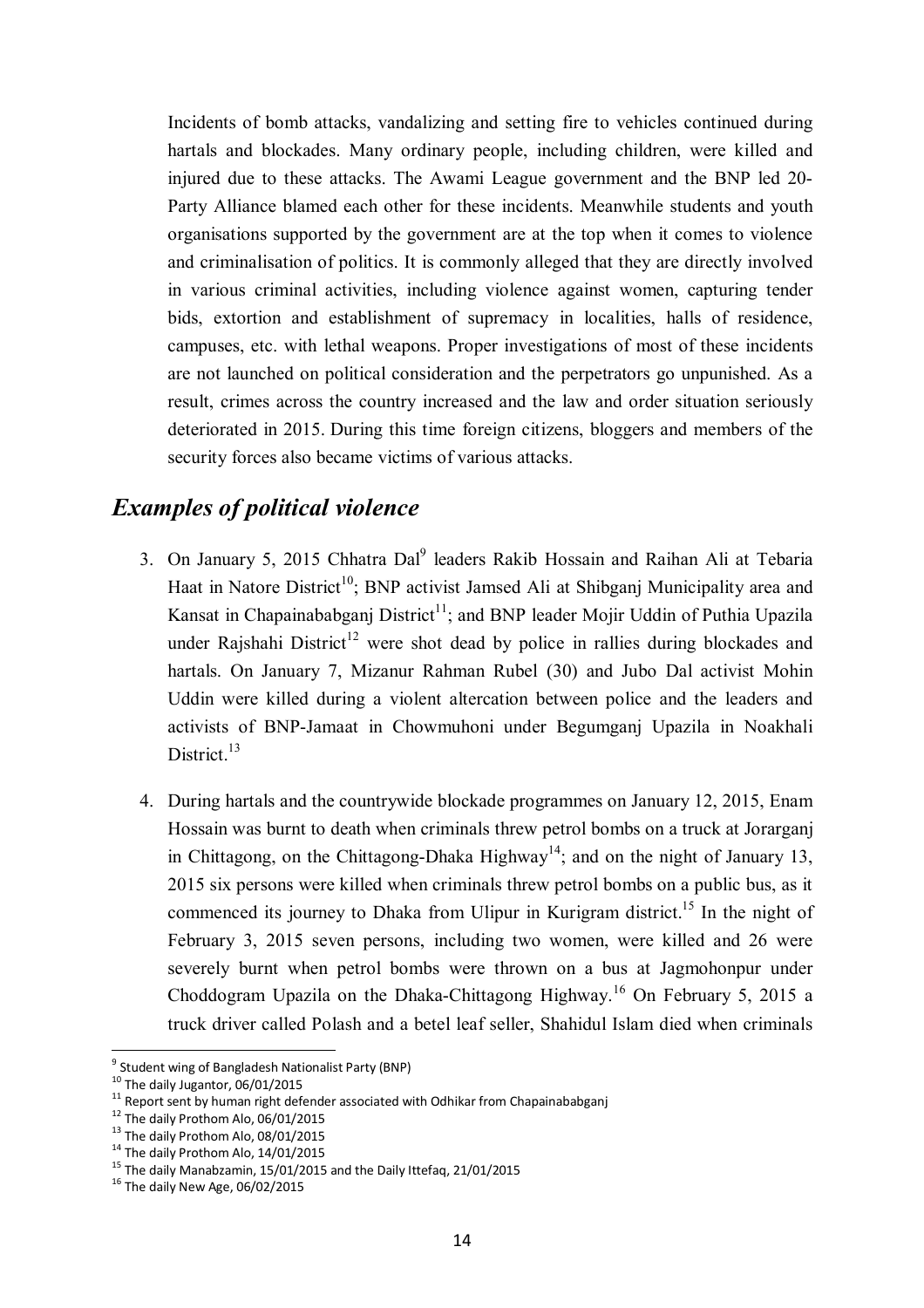threw cocktails and petrol bombs at a truck in front of a petrol pump station at Bolail area on the bypass road in Bogra.<sup>17</sup> On February 6, Syed Ali (42), Halima Bawa (50), Sumon Mia (12) and Rani (7), Sonabhan Begum (28), Sujan (13), Abul Kalam Azad (40) and Saju Mia (25) died when criminals threw petrol bombs at passengers who were travelling on a bus on Gaibandha-Polashbari Road.<sup>18</sup> A truck driver's assistant Selim died on March 4, 2015 when criminals threw petrol bombs on a truck loaded with potatoes, which was coming to Shibganj Bazar from Mohadebpur under Naogaon District<sup>19</sup> and on March 22, 2015 Sharif, a businessman of Jhikargachha in Jessore died when criminals threw petrol bombs on a truck while it was returning to Harinapur. $20$ 

- 5. On February 4, 2015 police arrested Jagannathdighi Union unit Jubo League<sup>21</sup> President Manik, Jubo League activist Babul and Kayes with petrol bombs, while the latter were passing through Choddogram Upazila in Comilla. According to locals, they were taken to Choddogram Police Station and were released after a few hours.<sup>22</sup> On February 13, 2015, a group of criminals threw petrol bombs at vehicles in Motihara Bazar on the Dinajpur-Dhaka Highway. The local police caught Putimara Union unit Chhatra League<sup>23</sup> General Secretary Ujial and another Chhatra League leader Jobaer red-handed with petrol bombs. Later police of Nobabganj Police Station released the arrested Chhatra League leaders on request from the Awami League leaders.<sup>24</sup> On February 24, 2015 RAB arrested Mohammad Shanewaz, President of a Union unit Jubo Dal under Bakerganj Upazila of Barisal, from Pathanpara of Sagorika road with three petrol bombs and one liter of petrol.<sup>25</sup> On March 10, 2015 three fingers on the right hand of Assistant Secretary of Jubo Dal<sup>26</sup>, Firoze Sarkar Biplob were blown off, when he was making bombs in a house in Robertsonganj area in Rangpur.<sup>27</sup> On March 13, 2015 police arrested a Ward unit Jubo League<sup>28</sup> Joint Secretary, Mortuza Raihan from Balubari Shipahipara in Dinajpur town, for carrying petrol bombs. 29
- 6. On April 11, 2015 an altercation took place between two groups of Chhatra League over the taking of photographs at a conference of Chhatra League activists; in the

 $17$  The daily Manabzamin, 06/02/2015

<sup>&</sup>lt;sup>18</sup> The daily Prothom Alo, 07/02/2015 and the daily Jugantor, 12/02/2015

<sup>&</sup>lt;sup>19</sup> Report sent by human right defender associated with Odhikar from Chapainawabganj.

<sup>&</sup>lt;sup>20</sup> The daily Prothom Alo, 23/03/2015

<sup>&</sup>lt;sup>21</sup> Youth wing of Awami League

 $22$  The daily New Age, 06/02/2015

<sup>&</sup>lt;sup>23</sup> Student wing of Bangladesh Awami League

<sup>&</sup>lt;sup>24</sup> The daily Naya Diganta, 15/02/2015

<sup>&</sup>lt;sup>25</sup> The Daily Ittefaq, 25/02/2015

 $^{26}$  Youth wing of the BNP

 $27$  The daily Prthom Alo, 11/03/2015

<sup>&</sup>lt;sup>28</sup> Youth wing of Awami League

<sup>&</sup>lt;sup>29</sup> The daily Jugantor, 15/03/2015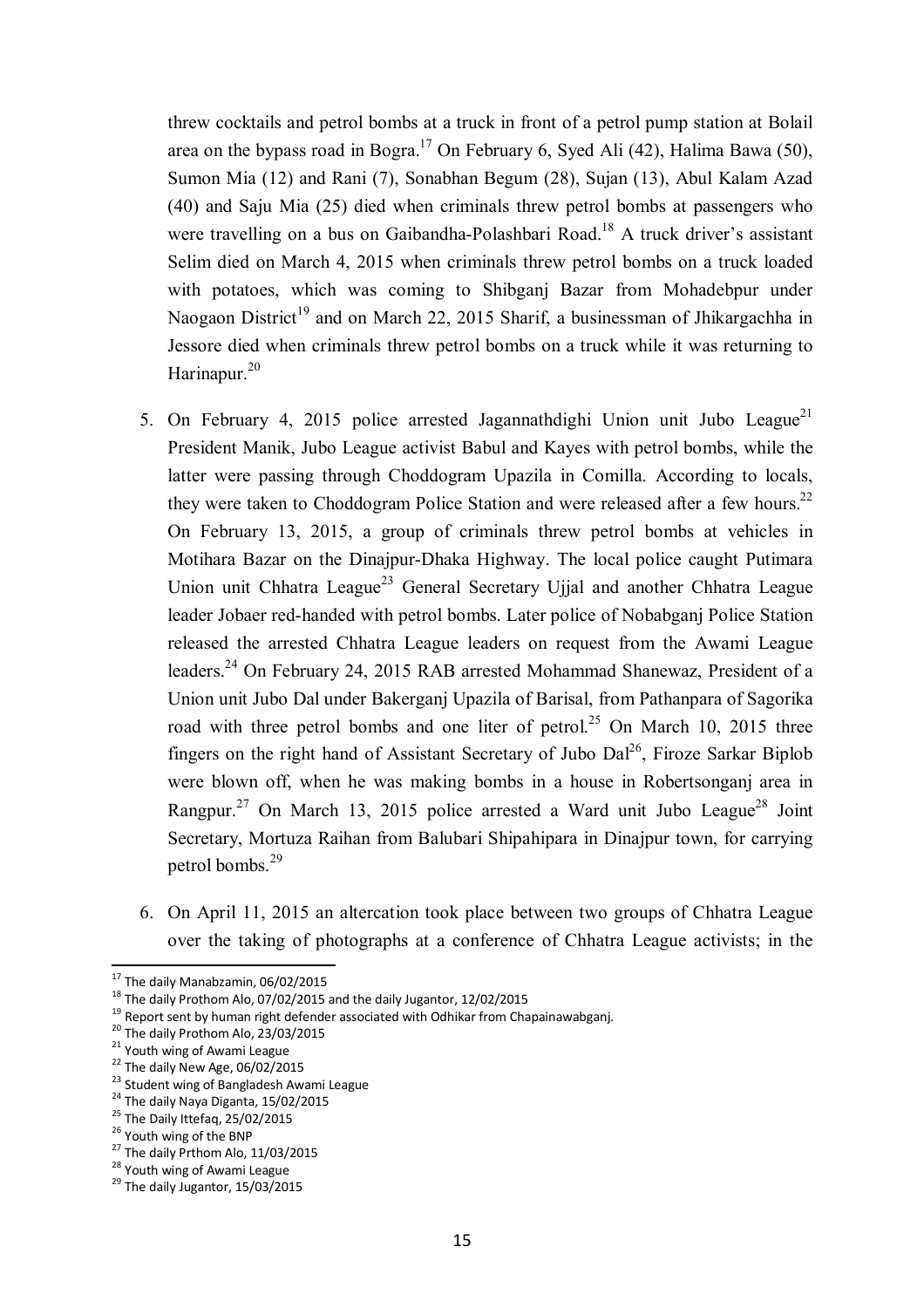presence of the President of the Chhatra League Central Committee, Badiuzzaman Shohag and General Secretary, Nazmul Alam, at the Town Hall in Comilla. During the clash, Comilla Metropolitan unit Chhatra League President Saiful Islam was killed. At least 10 persons were injured during this incident.<sup>30</sup> On May 13, 2015 Mosharraf Hossain, a Masters degree student of the Department of Criminology and Police Science at Mawlana Bhashani Science and Technology University, was killed in a violent altercation between the two groups of Chhatra League; over establishing supremacy in the University campus.<sup>31</sup> On June 2, 2015 an altercation took place between the supporters of Kutubpur Union unit Awami League President Ibrahim Shikdar and the supporters of Kutubpur Union unit Jubo League President Atique Matubbor, in Shibchar Upazila under Madaripur District. Arshed Matubbor (35) and a local shopkeeper Shahjahan Ghorami (40) were shot dead during the clash.<sup>32</sup> On July 23, 2015 an elderly man named Abdul Momen Bhuiyan Miraz (62) was shot dead and a pregnant woman named Nazma Begum was shot and injured during a clash between two factions of Chhatra League in Magura city. To save the mother and the child, doctors took out the unborn female child after an operation.<sup>33</sup> On October 2, 2015 ruling party Member of Parliament (MP) from Gaibandha-1 constituency and President of Sundarganj Upazila unit Awami League, Manjurul Islam Liton, shot and severely injured a student of class IV, Shahadat Hossain Shourav (9) with his pistol on the Sundarganj-Bamondanga road.<sup>34</sup> On November 4, 2015 a Constable named Mukul Hossain of the Industrial Police, was attacked and stabbed to death in broad daylight by criminals at a Dhaka-Tangail highway check post in Baroipara of Ashulia under Savar Upazila in Dhaka. Four more policemen were injured during the attack.<sup>35</sup> On December 19, 2015 a violent altercation took place between supporters of two factions of the Kushtia Islami University unit Chhatra League, led by the university unit Chhatra League, President Saiful Islam and General Secretary, Amit Kumar and supporters of the university Chhatra League Vice-President, Mizanur Rahman. At least 10 people from both the groups were injured. Both groups used firearms and home-made weapons during the clash.<sup>36</sup>

7. As in other years, in 2015, most of these incidents of mayhem and killing were not duly investigated. As a result, criminalisation seems to be strongly encouraged under political cover.

<sup>&</sup>lt;sup>30</sup> The daily Naya Diganta, 13/04/2015

 $31$  The daily Prothom Alo,  $14/05/2015$ .

<sup>&</sup>lt;sup>32</sup> The daily Manabzamin, 04/06/2015

<sup>&</sup>lt;sup>33</sup> The daily Prothom Alo, 29/07/2015

<sup>&</sup>lt;sup>34</sup> The daily Jugantor and Manabzamin, 03/10/2015

 $35$  The daily Jugantor, 05/11/2015

<sup>&</sup>lt;sup>36</sup> The dailY Prothom Alo, 20/12/2015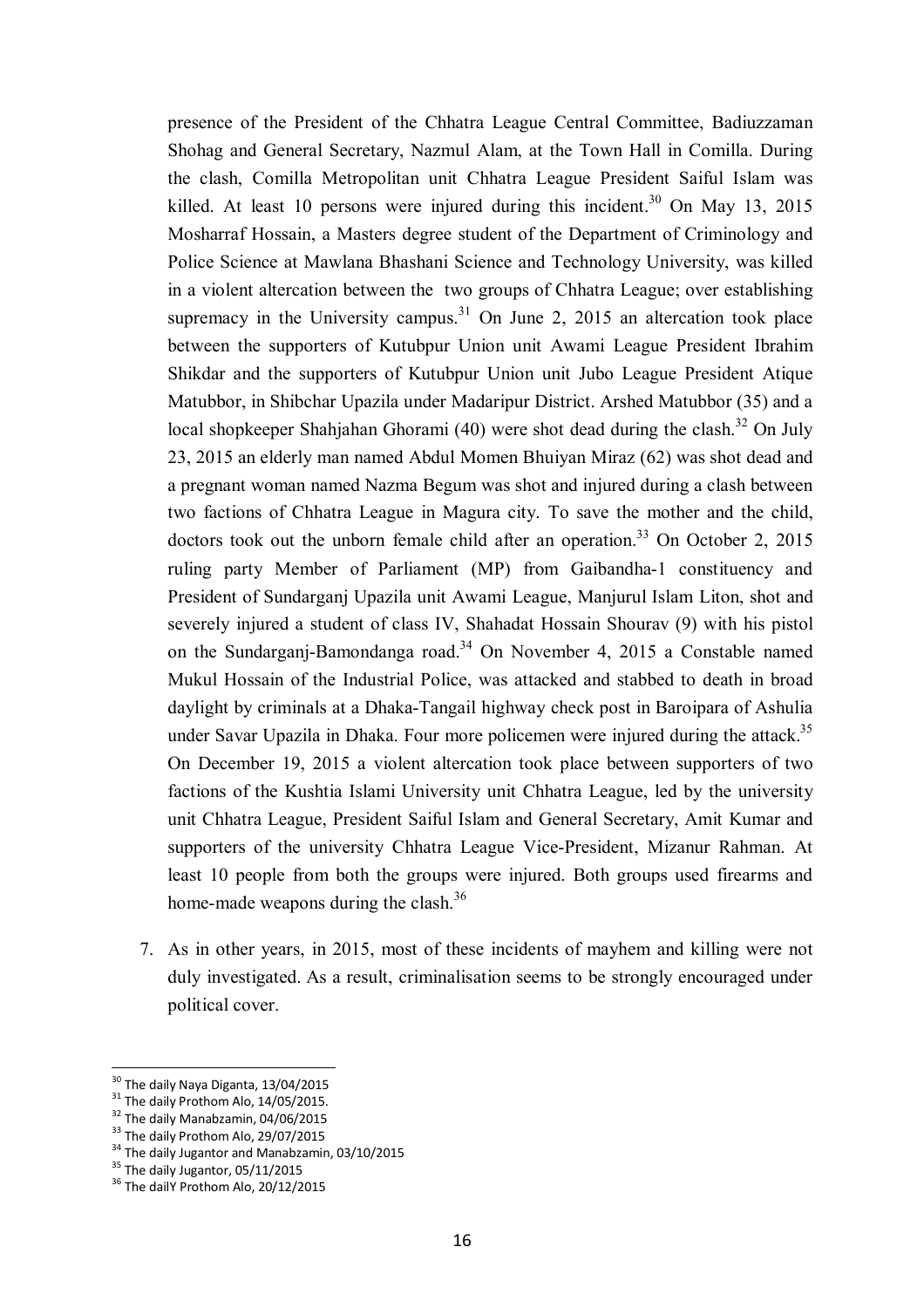# **B. Elections**

8. The ruling party leaders and activists ensured the victory of their candidates in the local government elections held in 2015, by casting fake votes, forcefully occupying polling centers (commonly called 'capturing' polling centres), and attacking leaders and activists of opposition political parties. Although irregularities and criminal acts were reported during the elections, the Election Commission hardly took any effective remedial measures. The current members of the Election Commission violated their constitutional oath by showing loyalty to the ruling party; and the EC has completely failed to conduct free, fair and impartial elections. In several instances when violence occurred at polling stations, the police remained inactive.

## *City Corporation Elections 2015*

9. Dhaka North, Dhaka South and Chittagong City Corporation elections were held on April 28, 2015 and were fraught with acts of ousting polling agents of the opposition political parties; capturing polling centres; casting of fake votes; preventing journalists from entering the polling centres and attacking them; and other forms of violence. The government deprived the people from the right to vote; and ensured the victory of Awami League-supported candidates. According to the government's demands, the Election Commission declared the election schedule and fixed April 28, 2015 for voting. The role of the present Election Commission was widely questioned.<sup>37</sup> The BNP led 20-Party Alliance-supported candidates and their supporters were arrested and obstructed when they came out for election campaigns.<sup>38</sup> The supporters of the ruling party attacked and even shot at BNP Chairperson Khaleda Zia's motorcades several times, while she was campaigning for candidates.<sup>39</sup> In some places, the supporters of the ruling party also attacked supporters of the other Mayor candidates of Ganasanghati Andolan; Communist Party of Bangladesh; and Socialist Party of Bangladesh. The Election Commission did not take any effective measures to ensure a democratic atmosphere. Though it was proved that the elections held in three city corporations were 'farcical', the Chief Election Commissioner justified the polls as being "free and fair".

 $\overline{a}$  $37$  Election Commission was made a subservient institution of government, by nominating commissioners through a progovernment selection committee made by the government in 2012.

The daily Naya Diganta, 20/04/ 2015

<sup>&</sup>lt;sup>39</sup> On April 20 and 22, 2015 BNP Chairperson Khaleda Zia's motorcade was attacked by a group of youth, chanting "Joy Bangla" (the slogan used by the Awami League) while she was campaigning for BNP supported Mayoral candidate of Dhaka North City Corporation, Tabith Awal at Kawran Bazar and Bangla Motor areas in Dhaka. Sources: The daily Jugantor, 21/04/2015 and The daily Manabzamin and Prothom Alo, 23/04/2015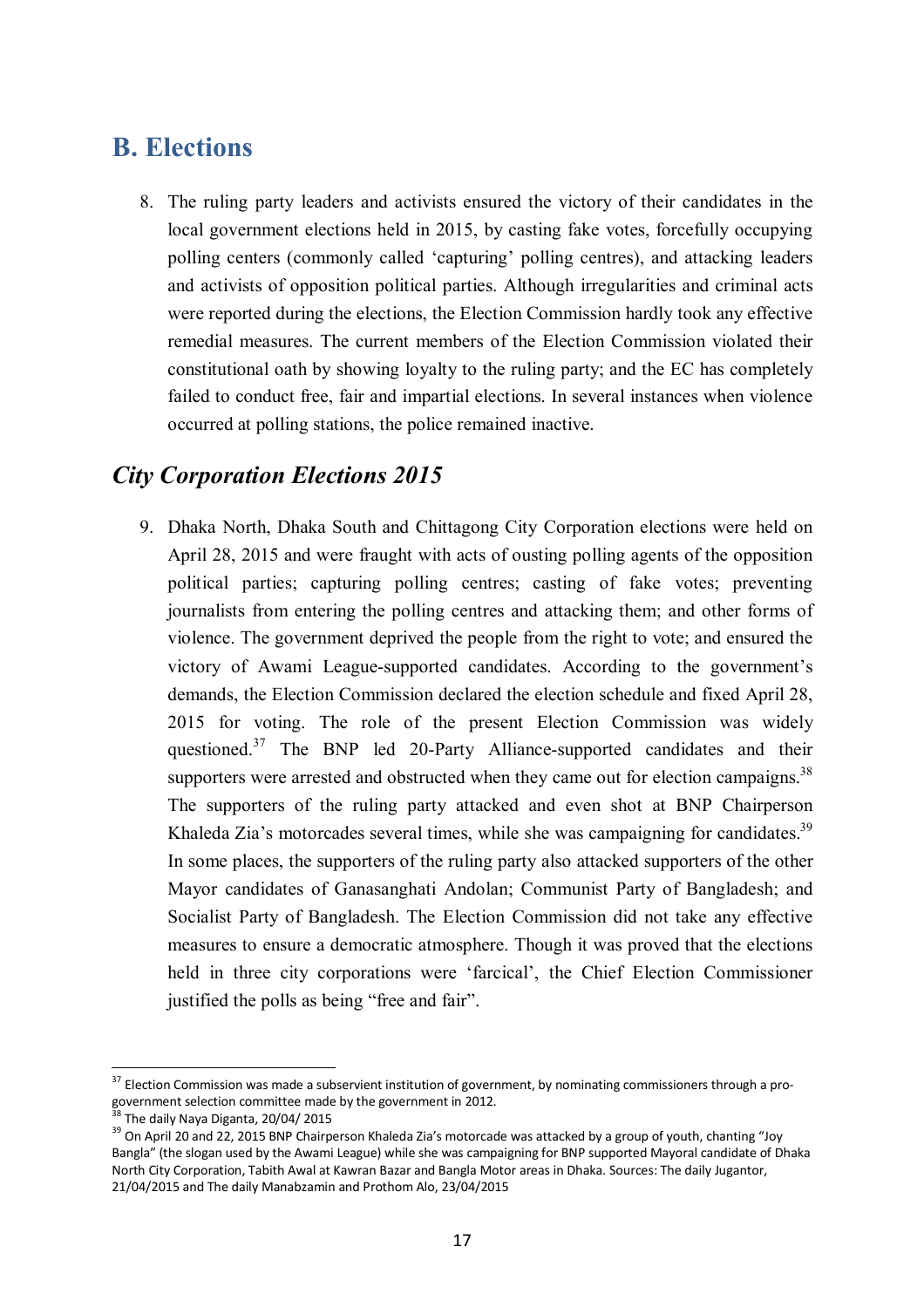## *By-election in Dohar Upazila*

10. On September 21, 2015 by-elections of Dohar Upazila Parishad were held, with incidents of 'capturing<sup>40</sup>' polling centres, casting fake votes, violence and irregularities. On election day, leaders and activists of many associated organisations of the Awami League, including Chhatra League and Jubo League<sup>41</sup>, gathered within and outside the polling centres soon after voting commenced. At that time, activists of Awami League, Jubo League and Chhatra League, led by Keraniganj Upazila Chairman, Shahin Ahmed, forcibly ousted the polling agents of the candidates supported by BNP and Independent candidates from different polling stations and intimidated voters. BNP supported candidate Sirajul Islam and independent candidate Mehbub Karim said that they did not get any assistance from RAB, BGB or the police in this regard. During the elections, BNP supported candidate Sirajul Islam and independent candidate Mehbub Karim organised a press conference at noon and boycotted the elections in protest of the rigging, capturing of polling centres and casting of fake votes. The Awami League supported candidate, Alamgir Hossain, was elected Chairman in the controversial by-election. 42

## *Municipality Elections 2015*

11. On November 2, 2015 the President of Bangladesh issued an Ordinance by amending the Local Government Act to incorporate the provision of holding elections under political party symbols.<sup>43</sup> This was published on November 3, 2015 as a Gazette. On November 9, the Cabinet approved the amended draft law. Decisions were made through this amendment that all local government elections, including the forthcoming Pourashova (Municipality) Elections, will be held under a political banner.<sup>44</sup> On November 5, the Election Commission (EC) sent the final draft of the electoral Code of Conduct to the Law Ministry for vetting, after the issuance of this Ordinance for holding local government elections with identification and symbols of political parties. On November 22, the National Parliament passed three Bills keeping the provisions of holding elections under party symbols only for Mayor elections in Municipalities, Chairman elections in Upazilas and Union Parishad elections.<sup>45</sup> The

 $\overline{a}$ <sup>40</sup> Taking over a polling centre by force and intimidation, usually for the purpose of casting false/fake votes for the benefit of a particular candidate.

 $41$  The ruling political party and its student and youth wings respectively.

<sup>42</sup> The daily Jugantor, 22/09/2015

<sup>&</sup>lt;sup>43</sup> Previous to this, municipality elections were contested by non-partisan and independent candidates and people voted for them.

<sup>&</sup>lt;sup>44</sup> The daily Prothom Alo, 10/11/2015 and the daily Manabzamin, 12/11/2015. Local elections had always involved a process were people would vote for popular local figures, who are candidates with no political colour. Giving local level elections a political identity by the use of these symbols will drive away this practice.

<sup>&</sup>lt;sup>45</sup> The Daily Star, 23/11/2015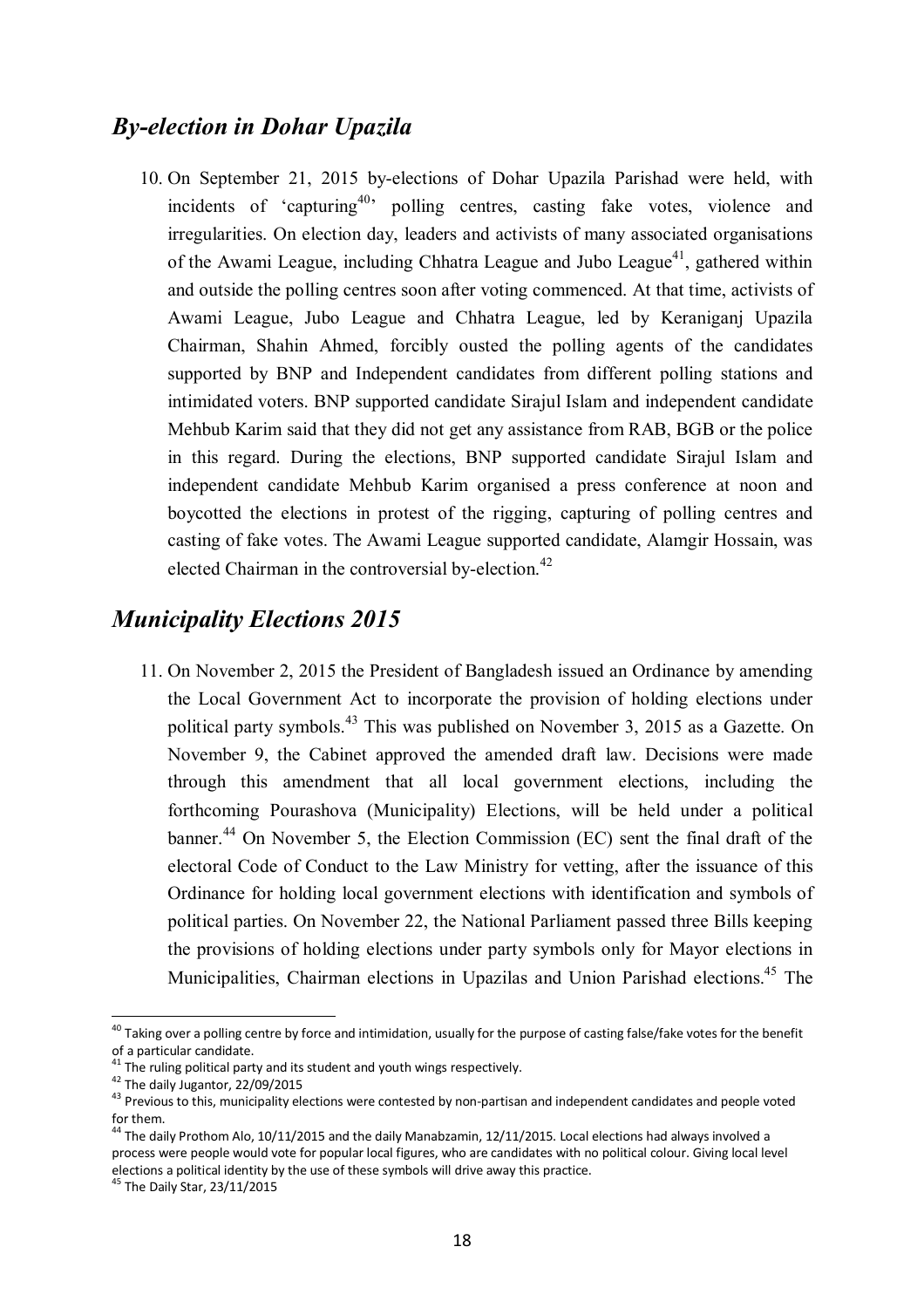EC declared the election schedule on November 24, without taking any opinion of the opposition political parties, of the civil society or of the people, for holding local government elections under political party symbols. Later the Municipality polls were held on December 30 in 234 Municipalities.<sup>46</sup>

- 12. As a founding member of the Asian Network for Free Elections (ANFREL Foundation), Odhikar has been monitoring elections in different countries across Asia, including Bangladesh since 1996. Odhikar is a registered organisation with the Election Commission of Bangladesh. On November 26, 2015 Odhikar submitted applications to the Secretary of the Election Commission to monitor elections, as a mobile observer, in 50 Municipalities which were to be held on December 30. On December 27, Odhikar sent a letter to the Secretary of the Election Commission, asking for updates. The EC did not give Odhikar any decision regarding election observation. As a result Odhikar could not monitor the elections directly. However, local human rights defenders associated with Odhikar, who were also involved with the media, were able get permission from the local administration and gathered election related information from 48 Municipalities; and observed the overall situation of elections and monitored the level of election related violence inside and outside the polling centers.<sup>47</sup> Moreover, Odhikar collected election related information and reports from various media.
- 13. Encouraged by the government declaration for Municipality polls under political banners, violent attacks took place between supporters of the ruling party-nominated candidates and the candidates nominated by the main opposition (though not in the parliament currently) BNP and other political parties, and on the independent candidates. The attacks from the ruling party men came in the forms of hampering and sabotaging electoral campaigns, physical attacks and even abduction. The Ministers and Members of Parliament (MPs) from the ruling party were accused of violating the electoral Code of Conduct by participating in the electoral campaign for the AL-nominated candidates. According to media reports, law enforcement agencies apprehended many leaders and activities of the opposition political parties in blanket arrests across the country ahead of the elections. In many of the municipalities, the ruling party men attacked houses of the opposition parties' leaders and activists and forced them to leave their constituency or to keep away from electoral activities. Though many of the polling stations offered those outside an impression that voting was going on in a fair manner, the scene inside was the opposite, with supporters of the ruling party candidates queueing up, taking control of the polling booths, casting

 $\overline{\phantom{a}}$ 

<sup>&</sup>lt;sup>46</sup> The daily Prothom Alo, 01/12/2015

<sup>47</sup> Odhikar was also not given permission to observe three City Corporation Elections held in April 2015. On April 12, 2015 Odhikar submitted application to the Election Commission to observe such elections.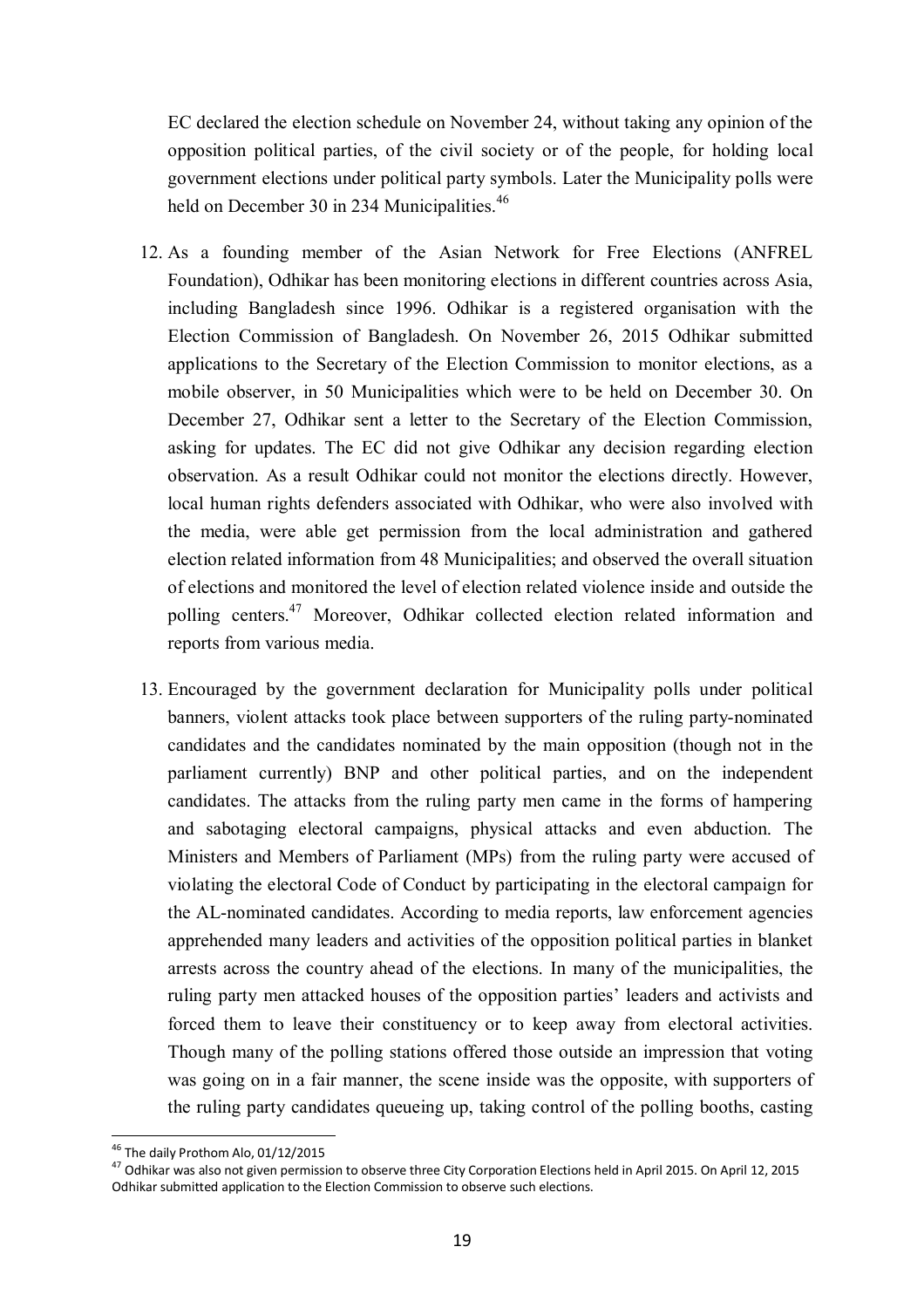fake votes unopposed and bullying general voters into voting for the ruling party candidates. Polls in many Municipalities were marred mostly by acts of capturing polling centres, casting of fake votes and altercations. In many incidents of electoral violence and irregularities, police inaction was quite evident and in many places the law enfocers were reportedly found taking side with supporters of the ruling party candidates. Surprisingly, there were reports of Presiding Officers being engaged in casting fake votes for the ruling party candidates in many occasions. Despite widespread irregularities and violence, the EC showed total indifference to what had happened and claimed that elections were held in peaceful manner.

14. According to information gathered by Odhikar, two people were killed and 657 persons were injured during pre-election violence, while three people were killed 401 were injured on election day. Many incidents of election-related violence occurred, of them, some examples are given below:

#### *Pre-election violence*

15. On December 13, 2015, 10 people including the district unit BNP President and former Member of Parliament, Abdul Hye and BNP nominated candidate Iradat Hossain Manu were injured when local Awami League and Chhatra League activists attacked them while they were campaigning in Munshiganj Municipality.<sup>48</sup> On December 10, Chhatra League leaders and activists attacked and set fire to motorcycles of BNP leaders and activists when they were returning home after a meeting for BNP nominated candidate in Monohardi Municipality under Norshingdi District. Two people were injured in the incident.<sup>49</sup> Moreover on December 20, supporters of the ruling party attacked the campaign programme of BNP nominated Mayor candidate, Nasiruddin Ahmed in Tarabo Municipality, under Rupganj Upazila in Narayanganj District. 15 people were injured in this incident.<sup>50</sup>

## *Polling day*

16. The Municipality elections were marked with widespread incidents of capturing polling centres by ruling party men, casting fake votes and violence on December 30, 2015. Voting in 50 polling stations of 19 Municipalities were suspended due to clashes and irregularities. 38 of these polling stations in 18 Municipalites and all

 $\overline{\phantom{a}}$ <sup>48</sup> The daily Prothom Alo, 14/12/2015

 $^{49}$  The daily Jugantor,  $12/12/2015$ 

<sup>&</sup>lt;sup>50</sup> The daily Manabzamin, 21/12/2015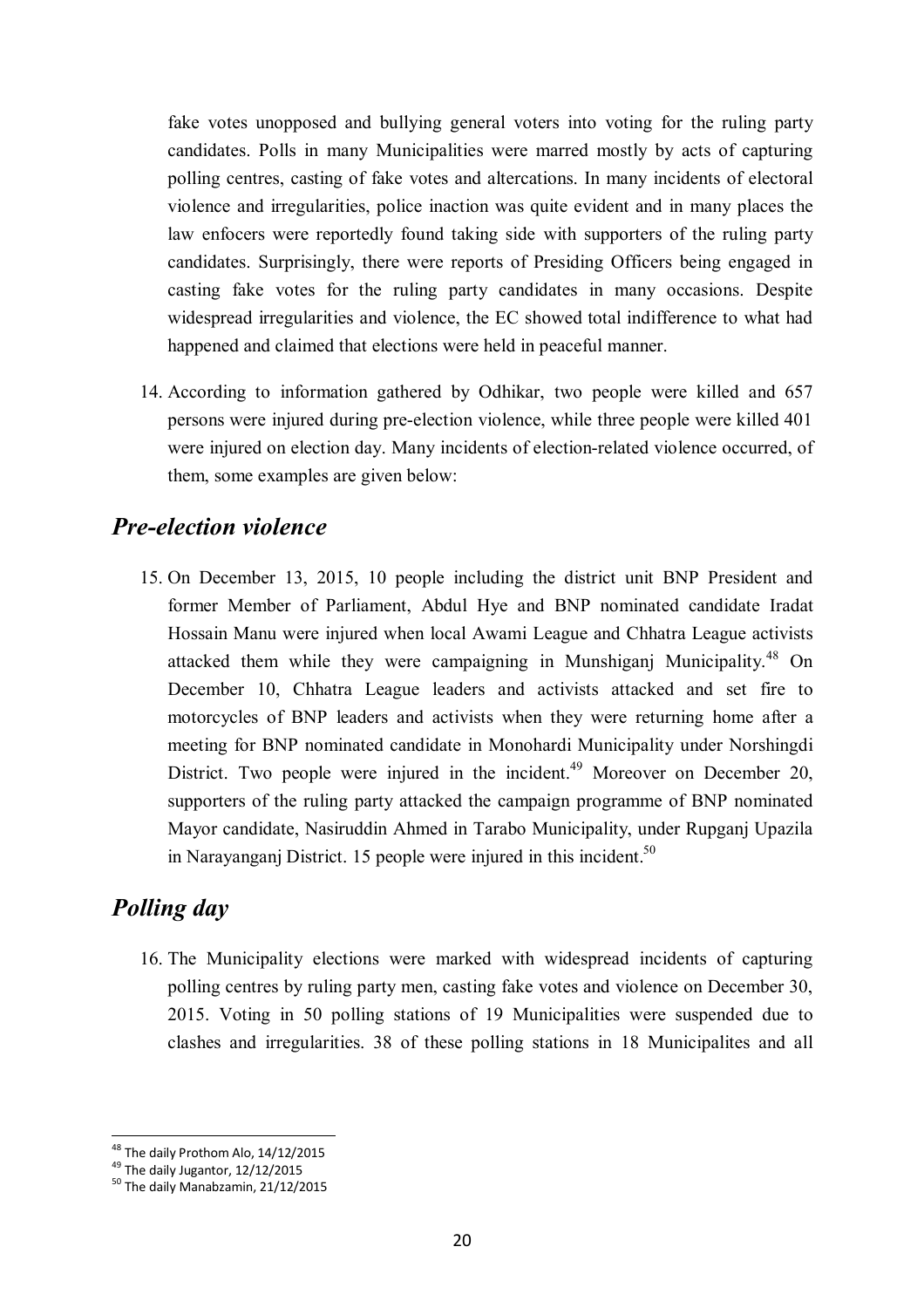polling stations in Madhabdi Municipality under Narshingdi District were suspended.<sup>51</sup>

17. At around 10:00 am, the Border Guard Bangladesh (BGB) reportedly seized 300 ballots, all stamped with symbols of boat (symbol for the Awami League-nominated candidates), from Kotchandpur Dudhchora Primary School polling centre; and at around 2:00 pm, they also seized another 50 ballots, stamped with the same symbol, from Kotchandpur Akh Centre polling station. The ballots were seized while they were being stuffed into ballot boxes.<sup>52</sup> At around 8.30am, only within half an hour of the start of voting, supporters of the ruling party gathered outside the polling stations at Bouria Government Primary School and Dinbandhu Mustafizur Rahman High School, equiped with sticks, and commenced attacking supporters of BNP, who retaliated. Though polling agents were present at one or two of the polling centres at the beginning of voting, no pollings agents of the BNP-nominated candidate were found in any of the polling centres after 10:00 am. The BNP-nominated candidate, Ajmat Ali Bahadur boycotted the elections at 10:45 am alleging that the Awami League-affiliated outsiders took control of the polling booths and stuffed the boxes full of ballots for the 'Boat'.<sup>53</sup> Voting was suspended in 10 of the 20 polling centres in Choumuhni Municipality, over allegations of capturing polling booths, vote rigging, grabbing of ballot boxes and violence. Electoral information was gathered from 15 polling centres in Shoilkupa Municipality. Polling agents of the BNP-nominated candidate were not found in any of the polling centres. The voters and rival candidates alleged that agents of the ruling party candidate were publicly forcing voters to cast their votes for the AL candidate. Although voting started at 8:00 am, the activists and supporters of the Awami League-nominated candidate took control of several polling centres of Jessore Municipality from around 7:00 am. It was reported that at around 8:00 am, filled ballot boxes were recovered from various polling stations, including the Government M M College, Shebasangha Secondary Girls School, Alia Madrassa and Barandipara Madrassa polling centres. The recovered boxes were allegedly stuffed with ballots on the eve of the election or in the early hours of the election day. The General Secretary of the Jessore District unit of the BNP, Advocate Syed Saberul Haque Sabu alleged that agents of the BNP-nominated candidate were forced to leave the polling stations before voting started.<sup>54</sup> Supporters of the ruling party nominated candidate, Mahabubul Alam Khoka, reportedly captured several polling stations at 7:00 am, one hour before voting commenced; and started stuffing ballot boxes. At around 9:45 am, the Returning Officer suspended voting in three polling centres due to large-scale vote rigging. Police baton-charged and fired blank shots at the Uttar Badurpara Primary School polling centre and the Harla Shamabai Primary School

 $\overline{\phantom{a}}$ 

<sup>&</sup>lt;sup>51</sup>The daily Jugantor, 31/12/2015

<sup>52</sup>Report of a human rights defender affiliated with Odhikar from Jhenaidah; amadershomoy.com, 30/12/2015 (online) <sup>53</sup>Report of a human rights defender affiliated with Odhikar from Chittagong; the daily Manabkantho, 30/12/2015

<sup>&</sup>lt;sup>54</sup>Report of a human rights defender affiliated with Odhikar from Jessore; the daily Naya Diganta, 31/12/2015; the daily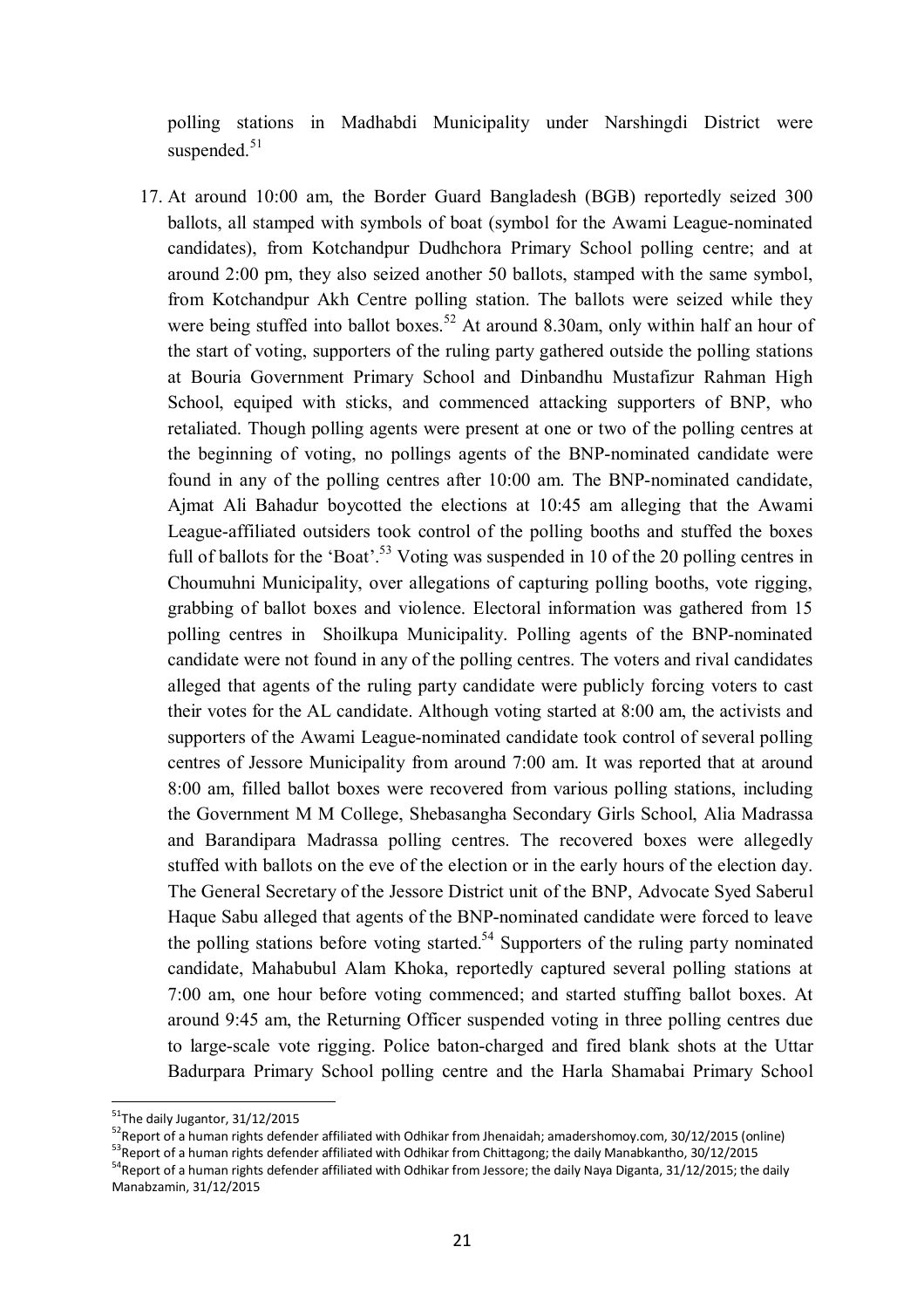polling centre, as tensions were mounting between supporters of two groups. At around 10:00 am, the polling agents of the Jatiya Party-nominated candidate were allegedly beaten by the ruling party men and forcibly ousted from Char Sekender Shafique Academy and Alexander Pilot Girls School polling centres in Ramgati Municipality. At around 11.30 am, the Jatiya Party-nominated candidate, Azad Uddin Chowdhury, organised a press conference and boycotted the elections over allegations of the ousting of his polling agents from most of the polling centres.<sup>55</sup> Supporters of Awami Leagu-nominated candidate attacked supporters of the BNP at Church of God and Patgram TN High School polling centres in Lalmonirhat Municipality. Seven activists of the BNP-nominated candidate were injured during this attack. Allegations of casting fake votes at the polling stations in Kurigram Government Boys School, Kurigram Government College and Kisholoy Government Primary School were reported against the Kurigram Municipality unit AL Joint General Secretary Saidul Hasan Dulal. At around 3:00 pm, two persons named Manirul Islam (22) and Ranu (23) were arrested by police for casting fake votes at the Kisholoy Government Primary School polling centre.<sup>56</sup> The Returning Officer of the Ulipur Municipality, who is also the Kurigram District Election Officer, Delowar Hossain, suspended voting at Narikelbari Government Primary School and Madinatul Ulum Dakhil Madrassa polling centres due to the snatching away of ballot papers and violence at around 12:00 noon. Five persons were injured as clashes erupted there.<sup>57</sup> Allegations of capturing polling centres and casting fake votes were found at the Suihari Chehelgazi Shikkha Niketon, Government Girls High School and Moharaja School polling centres in Dinajpur Municipality. Two persons were arrested from Moharaja School polling centre while casting fake votes.<sup>58</sup> Between 2:45 pm and 3:00 pm, leaders and activists of Awami League seized control of the Bhugroil Government Primary School polling station, in Nouhata Municipality, by forceing the voters to leave the polling centre. Later the situation was brought under control by RAB and BGB. However, they continued intimidating voters outside the polling station.<sup>59</sup> Incidents of gunshots and crude bomb explosions occurred in clashes among supporters of the Awami League, BNP and Independent candidates, over taking control of five polling stations at Sujanagar Municipality under Pabna District. At least 20 persons were injured in these incidents. Furthermore, four persons were arrested in allegations of casting fake votes in Sujanagar.<sup>60</sup> Allegations of rigging and casting fake votes were reported in Chak Kobdaspara Government Primary School

<sup>&</sup>lt;sup>55</sup>Report of a human rights defender affiliated with Odhikar from Laxmipur; the daily Manabkantho online, 30/12/2015 <sup>56</sup>Report of a human rights defender affiliated with Odhikar from Kurigram;

http://bangla.jnewsbd.com/?p=details&csl=162226

 $\overline{7}$ Report of a human rights defender affiliated with Odhikar from Kurigram;

http://bangla.jnewsbd.com/?p=details&csl=162226

 ${}^8$ Report of a human rights defender affiliated with Odhikar from Dinajpur; the daily Ajker Protiva, 31/12/2015; the Dainik Antor Kantho, 31/12/2015

<sup>&</sup>lt;sup>59</sup>Report of a human rights defender affiliated with Odhikar from Rajshahi

<sup>&</sup>lt;sup>60</sup>Report of a human rights defender affiliated with Odhikar from Pabna; http://www.jugantor.com/old/currentnews/2015/12/30/32066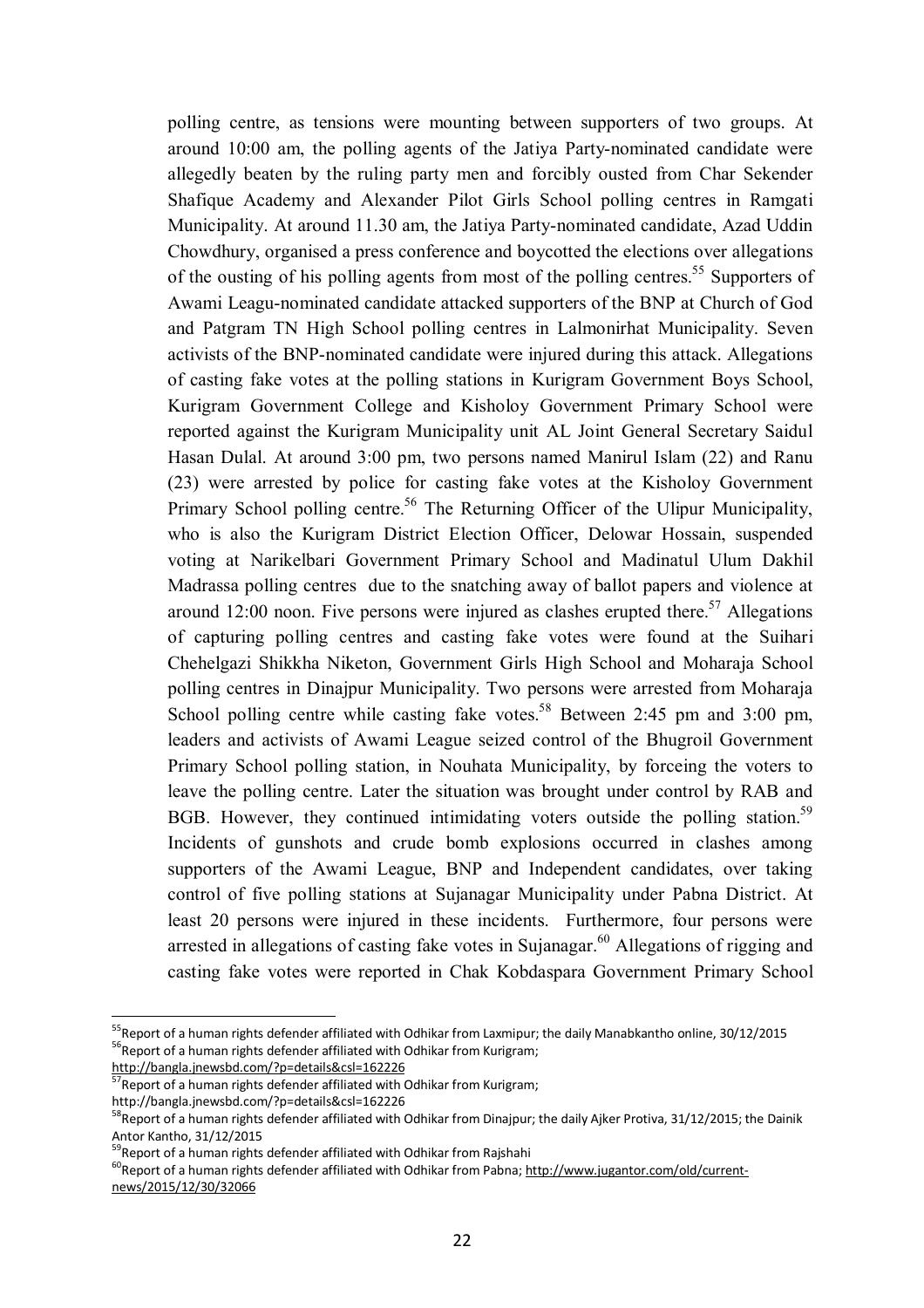polling centre in Siranganj Municipality and in Chandangati Girls High School polling centre in Belkuchi Municipality. Many voters noticed that their votes had already been cast when they reached the polling centres. Polling agents of the BNPnominated candidate were forced to leave these polling stations.<sup>61</sup> At around 3:20 pm, the ruling party supporters forcibly ousted the polling agents of the BNP-nominated candidate from a few polling centres, including Ullapara Adarsha School and Johura Mohiuddin Khan Girls High School and stamped ballot papers with the symbol 'Boat'. Clashes broke out around 10:00 am, between supporters of two rival Councilor candidates, Abdur Razzaque Tarofdar and Ariful Islam Rubel Tarofdar, over casting fake votes and this left six persons wounded from both sides, including Upazila Vice-Chairman and Awami League leader Shahinul Islam Tarofdar Badal, in Bhuapur Municipality under Tangail District. The police fired nine rounds in the air to bring the situation under control. At around 2:00 pm, supporters of the AL-nominated candidate snatched away 44 ballot papers from Bhuapur Pilot High School polling centre.<sup>62</sup> 18 rounds of gunshot were fired in front of the Nazrul Girls High School polling centre in Trishal Municipality and crude bombs exploded thrice in the afternoon that casued widespread panic among voters; and led many voters to leave the polling centre without casting their votes. There were allegations of another incident of crude bomb explosion at Dukhumia Bidyaniketan polling centre and vandalising the BNP office, which left Trishal Sadar Union unit BNP's Organising Secretary, Suruj Ali, Trishal Municipality unit BNP's member Abdul Kader Molla and a Trishal Union unit Juba Dal leader Monir wounded.<sup>63</sup> Seven supporters of the Awami League-nominated candidate were arrested over allegations of casting fake votes, at around 9:00 am at the Tamimul Qur'an Madrassa in Sonargaon Municipality under Narayanganj District. Later at midday, supporters of the AL candidate allegedly started casting fake votes at the Bhattapur Model Primary School polling centre. The Prisiding Officer of the polling station suspeded voting for 15 minutes due to this indiscipline. At around 1:20 pm, supporters of the ruling party candidate, equiped with iron rods and sticks, attacked the G R Institute polling station to capture it. At that time they exploded four crude bombs outside and one crude bomb inside the polling centre. A supporter of the ruling party candidate, Russell (28), was injured in a crude bomb explosion that happened inside the polling station. The attackers hurled seven crude bombs targeting the police van. At that time Sub-Inspector Abdul Malek and Constable Ziaur Rahman were injured.<sup>64</sup> At around 9:00 am, Awami League activists forced the polling agents of the BNP-nominated candidate, Shahidullah Shahid, to leave Keoa Tamir Uddin Alim Madrassa and Maona Multilateral High School-2 polling centres in Sreepur Municipality under Gazipur District and started casting fake votes after capturing the booths. Examination of the counterfoils (from

 $\overline{\phantom{a}}$ 

 $^{61}$ Report of a human rights defender affiliated with Odhikar from Sirajganj

 $\frac{62}{3}$ Report of a human rights defender affiliated with Odhikar from Tangail; the daily Naya Diganta, 31/12/2015; and the daily Manabzamin, 31/12/2015

 $^{63}$ Report of a human rights defender affiliated with Odhikar from Mymensingh; the daily Naya Diganta, 31/12/2015

<sup>&</sup>lt;sup>64</sup>Report of a human rights defender affiliated with Odhikar from Narayanganj; the daily Manabzamin, 31/12/2015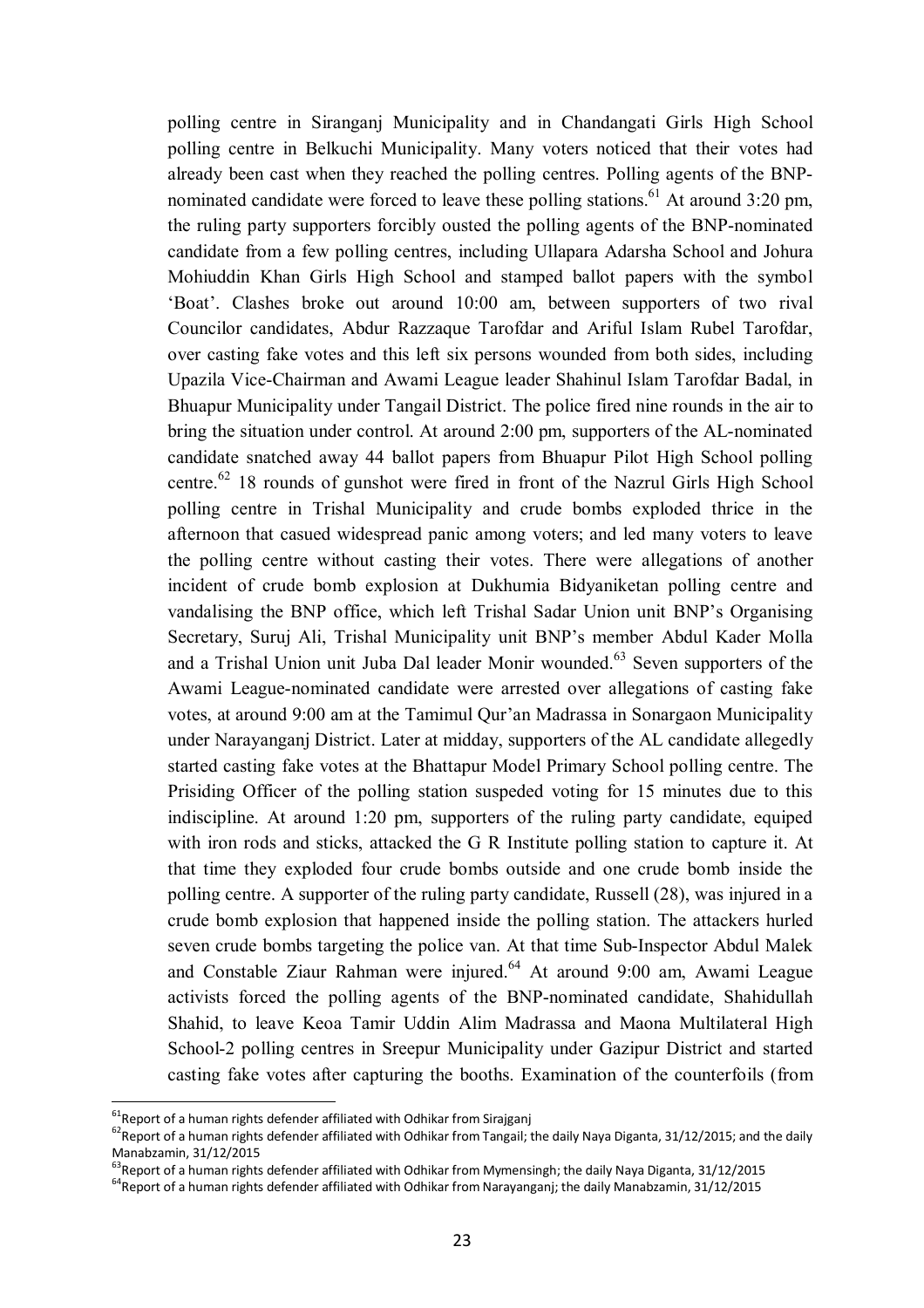47955 to 48000) of the ballot book at the Maona Multilateral High School-2 polling station showed that 45 ballots had not been signed by the Assistant Presiding Officer, which is mandatory according to the electoral law. Later on, the District Executive Magistrate on duty declared those 45 votes invalid.<sup>65</sup> At around 11:00 am, the son of Awami League-nominated candidate, Mohammad Ali Chowdhury forced the polling agents of the BNP-nominated candidate to leave the polling centres from Rajbari Municipality; and stamped the ballot papers. At around 12:30 pm, armed ruling party men entered the polling centres and snatched away ballot boxes after forcibly ousting the polling agents.<sup>66</sup> Latifur Rahman Raju, Sunamganj District correspondent of the daily Sangbad and Maidul Russell, Sunamganj District correspondent of the Satellite TV Channel 24, came under attack by supporters of the AL-nominated Mayor candidate as they entered the Sunamganj Government Girls College polling centre.<sup>67</sup> At around 9:00 am, at a booth numbered '2' in Mojahar Uddin Degree College polling centre in Kolapara Municipality, an agent of the Awami League-nominated candidate, Mohammad Kamal Bepari, continued grabbing ballot papers from voters and stamping them with the symbol 'Boat' and also intimidated the Assistant Presiding Officer of this polling booth, G M Nazrul Islam. During voting, all members of law enforcement agencies who were stationed in that polling centre left the station; and the polling agents of different Mayor and Couniclor candidates were forced out of the polling centre by supporters of the Awami League. At around 9:30 am, supporters of the ruling party candidate, Abdul Barek Molla entered Panjupara Government Primary School polling centre in Kuakata Municipality and tried to snatch away ballot papers and stuff them into ballot boxes. Clashes took place when supporters of the BNP-nominated candidate protested. Approximately 20 were people injured.<sup>68</sup> At around 10:30 am, a violent altercation occurred between supporters of the rival Mayor candidates of BNP and Awami League, in front of the polling station at the Bazaar Government Primary School. Supporters of the BNP candidate tried to stop supportes of the AL candidate from capturing booths in the polling centre in Moulvibazar Municipality. Votng was suspended in this polling centre due to the violence. At that time journalists from various electronic and print media, including Moulvibazar District correspondent of SA-TV, Panna Dutta; District correspondet of Shomoy TV, Oliur Rahman; staff reporter of the daily Kaler Kantho, Abdul Hamid Mahbub; and the district correspondent of online news portal Banglanews, Mahbubur Rahman Rasel were assaulted by the ruling party men.<sup>69</sup>A large number of outsiders, who were not voters of the Munshigani Municipality, reportedly gathered in all polling stations of the Munshiganj Muncipality and cast fake votes for the ruling party-nominated Mayor candidate Foysal Ahmed Biplob. After 9:00 am, in all polling

 $^{65}$  Report of a human rights defender affiliated with Odhikar from Gazipur; the daily Prothom Alo, 31/12/2015

<sup>&</sup>lt;sup>66</sup> Report of a human rights defender affiliated with Odhikar from Rajbari

 $^{67}$ Report of a human rights defender affiliated with Odhikar from Moulvibazar; the daily Jugantor, 31/12/2015  $h$ idl $^{68}$ 

 $^{69}$ Report of a human rights defender affiliated with Odhikar from Moulvibazar;

http://www.mzamin.com/details.php?mzamin=MTA4NTMz&s=Ng==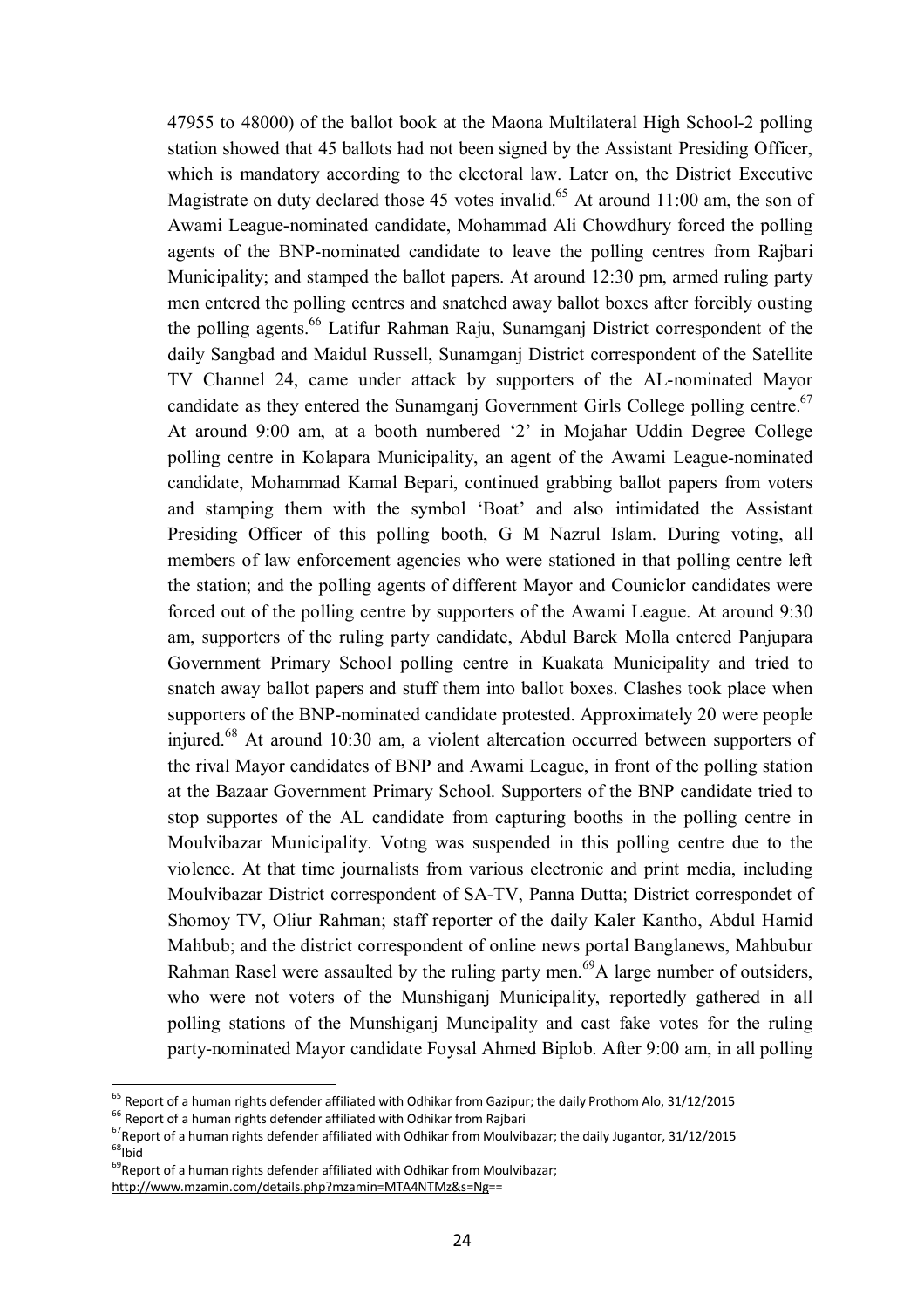stations, voters were forced to vote for the ruling party candidate. A human rights defender associated with Odhikar (who is also the District correspondent of the daily Shokaler Khabor), Arafatuzzaman, was hit in the head with a pistol and severely wounded while collecting election-related information in the Purba Shilmandi Government Primary School polling centre. At around 11:00 am, supporters of Awami League-nominated Mayor candidate Foysal Ahmed Biplob were locked in altercations, including exchange of gunfire, with the supporters of the Councilor candidate, Makbul Hossain in Hatlakshmiganj and Idrakpur polling stations. At least 10 persons were injured during the clash.<sup>70</sup>

18. Election based crimes such as rigging and snatching away of ballot boxes, started during the autocratic rule of Lt. Gen. Hussain Muhammad Ershad; and most of these offences were abolished through the people's uprising in December 1990, after the downfall of Ershad. Later in 2011, the Awami League government abolished the Constitutional provision of holding free, fair and inclusive elections under a 'caretaker' government system<sup>71</sup> through an undemocratic Fifteenth Amendment<sup>72</sup> to the Constitution. This has led the country towards a fragile and volatile situation; and as a result of the farcical and controversial Parliamentary elections held on January 5, 2014 and that extensive irregularities and violence that occurred during Upazila Parishad Elections in 2014; City Corporation Elections in 2015; and during Municipality Elections held on December 30, 2015. Odhikar believes that ensuring free, fair and impartial elections is the constitutional obligation of the Election Commission. However, the Election Commission has compromised its constitutional commitment by being subservient to the ruling party. Odhikar also believes that it is very important to form an independent and strong Election Commission in Bangladesh; which would conduct a free and fair election within a short span of time, under a neutral interim government.

 $\overline{\phantom{a}}$ 

 $^{70}$ Report of a human rights defender affiliated with Odhikar from Munshiganj; the daily Naya Diganta, 31/12/2015 <sup>71</sup> The caretaker government system was abolished by the Awami League led government through the 15<sup>th</sup> Amendment to the Constitution when they were in power from 2009-2013.

 $72$  The present Awami League-led government passed the 15<sup>th</sup> Amendment to the Constitution on June 30, 2011, ignoring the protest from the main opposition political parties, civil society and without taking any mandate of the people.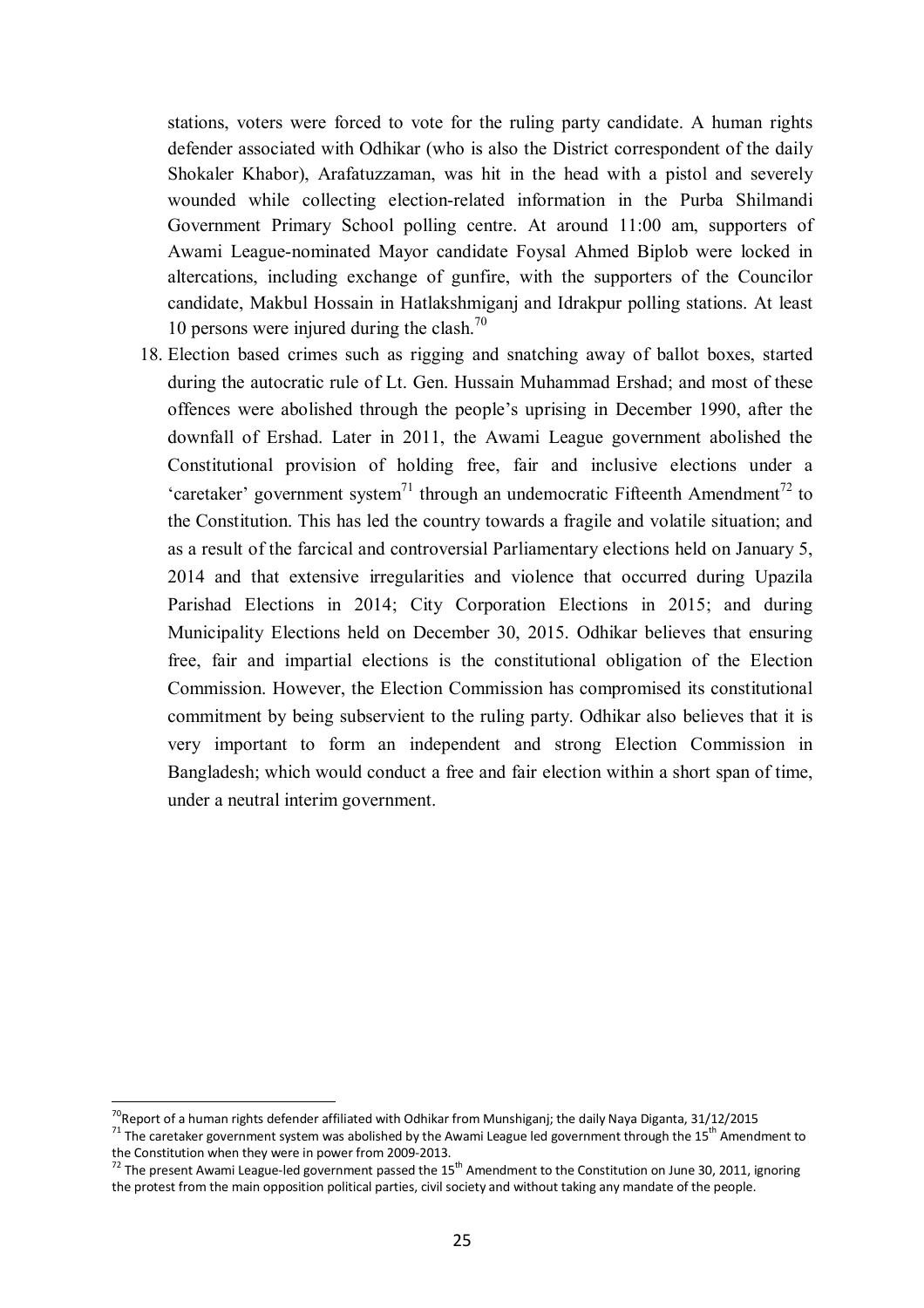# **C. Act of Impunity**

## *Extrajudicial killings*

- 19. Extrajudicial killings continued in 2015 despite protests from human rights organisations, civil society, opposition political parties and even some members of the ruling party<sup>73</sup> and deaths in 2015 exceeded the number of people extrajudicially killed in 2014. Incidents of such killings were claimed to be the results of 'gunfight' or 'crossfire<sup>74</sup>' by RAB and police, however, the family members of the victims alleged that their relatives were taken away and shot dead by members of law enforcement agencies. The impunity of law enforcement agencies, in terms of extrajudicial killings, is all too common, despite repeated demands to bring the responsible parties to justice. Generally, the victims of extrajudicial killings are the leaders and activists of opposition political parties and or alleged criminals. However, in August 2015, some leaders and activists belonging to the student and youth wings of the ruling party became victims of extrajudicial killings. The incidents of extrajudicial killings were noted even by the highest Court of the land and it issued several Rules on the matter.
- 20. The General Secretary of Khilgaon Thana<sup>75</sup> unit Chhatra Dal, Nuruzzaman Jony was arrested by Detective Branch (DB) of Police on January 19, 2015 from in front of the Dhaka Central Jail gate and on January 20, 2015, he was shot dead by DB Police near the Jorapukur playground at Khilgaon Tilpapara.<sup>76</sup> On February 2, 2015 a team from Pallabi Police Station, led by Sub Inspector (SI) Touhidul Islam, picked up Nahid, nephew of former Secretary General of BNP, late Khandker Delwar Hossain, from in front of Proshika Bhaban at Mirpur-6 in Dhaka. Police informed Nahid's father on his cell phone that Nahid would be released in exchange of five hundred thousand taka  $(6422.94 \text{ Dollar})^{77}$ . Nahid was shot dead as his family could not give police the money they demanded. Nahid's father GM Sayeed later identified Nahid's body at the morgue.<sup>78</sup> On February 22, 2015 at around 10:00 pm, three youths, Sumon Robi Das,

 $\overline{\phantom{a}}$ 

<sup>&</sup>lt;sup>73</sup> In August 2015, at a Parliament session the ruling party member, Fazle Noor Taposh mentioned that a few of their activists were extrajudicially killed.

<sup>74</sup> On November 15, 2009 a Bench of the High Court Division of the Supreme Court of Bangladesh, issued a *suo moto* Rule on the government regarding the deaths of two brothers, Lutfar Khalashi and Khairul Khalashi in 'crossfire' in Madaripur. In the Rule the Court asked the government to show why the killings of the two brothers in 'crossfire' would not be declared illegal. On December 14, 2009 the State (Attorney General) appealed for time during the hearing to the same High Court Division Bench. The Court ordered that the practice of 'cross fire' be stopped until the hearing of the case is completed. <sup>75</sup> In the Dhaka Metropolitan area.

<sup>&</sup>lt;sup>76</sup> The daily Prothom Alo, 21/01/2015

<sup>77</sup> 1 U.S Dollar = 77.85 BDT; http://www.xe.com/currencyconverter/convert/?Amount=1&From=USD&To=BDT; March 1, 2015.

 $78$  The daily Prothom Alo, 09/02/2015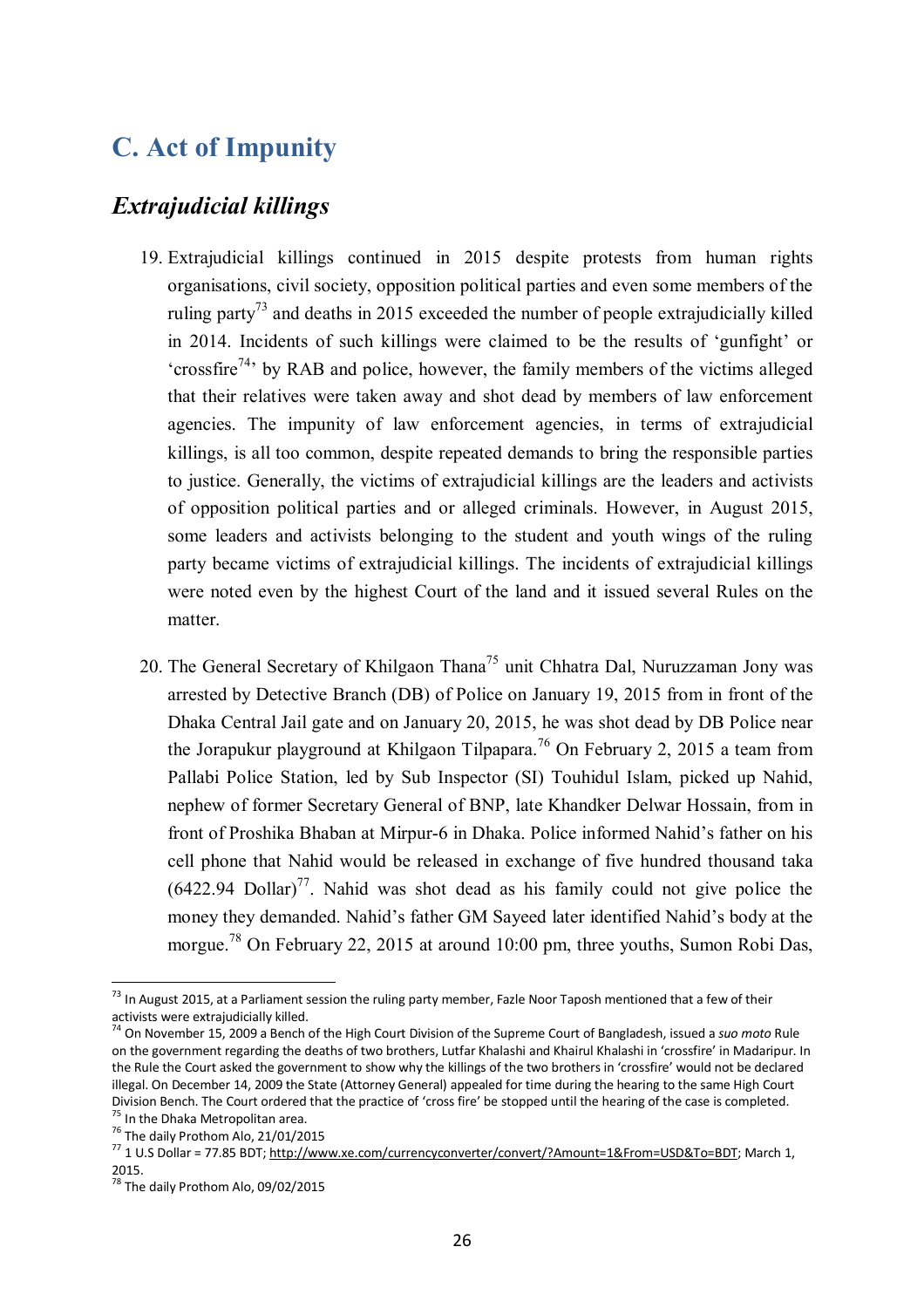Robin Hossain and Jewel, were shot dead in Baishbari area at Kazipara in Mirpur, Dhaka.<sup>79</sup> The Officer-in-Charge of Mirpur Police Station, Salauddin Khan said that local people had caught them with three crude bombs and four liters of petrol from Shewrapara area. They were taken to Baishbari area under Mirpur Police Station, where angry people had beaten and shot them. Meanwhile inhabitants living near the place of occurrence informed journalists that there had been no incident of public lynching in the night of February 22. At around 9:45 pm, 10-12 strangers went through a dark lane with those three men. After a few moments, several rounds of gun shots were heard. About an hour later the men left the spot, leaving the bodies behind. Later at midnight, police returned and picked up the bodies.<sup>80</sup> On March 9, 2015 Nazmul Huda Lablu, President of Shramik Kalyan Federation<sup>81</sup> and ex-president of Islami Chhatra Shibir<sup>82</sup> was killed in an altercation between police at Mithapukur in Rangpur. Nazmul Huda Lablu's father Nurunnabi Shah, said that "police staged a drama of 'gunfight' after killing my son".<sup>83</sup> On April 21, 2015 at around 2:30 am, a youth named Milon Ali (32), a resident of Laxmidhorodia village under Mirpur Upazila in Kushtia, was killed in 'gunfight' with police in a field adjacent to Shunipara on the Kushtia-Meherpur Road. $84$  On August 18, 2015 two present and former Chhatra League leaders Arzu Mia (28) and Mehedi Hassan (34) were killed in separate 'gunfights' in Dhaka and Magura. The family members of the deceased men alleged that both were killed after being arrested from separate places and the police had staged a drama of 'gunfight'.<sup>85</sup> A ruling party Member of Parliament, Fazle Noor Taposh told the media that RAB killed Arzu after he was arrested; and that a 'Gunfight' claimed by RAB was a so-called common statement.<sup>86</sup> On September 18, villagers brought out a procession demanding exemplary punishment of the perpetrators and made a blockade on the Tangail-Mynemsingh highway. They were protesting the incident of an adolescent who was beaten and his mother sexually harassed on September 15, 2015 in Saturia village under Kalihati Upazila in Tangail District. Police put up a barrier when angry villagers took to the highway in protest. At that time altercations occurred between the protestors and police. The police baton charged and also opened fire on the protestors. Farooq Hossain (30) of Kushtia Village under Kalihati Upazila; Shahim Hossain (32) and Shyamol Chandra Das of Salenka Village under Ghatail Upazila were shot dead.<sup>87</sup> Later another wounded man

 $\overline{\phantom{a}}$ <sup>79</sup> The daily Prothom Alo, 24/02/2015

<sup>80</sup> The daily Prothom Alo, 24-25/02/2015

<sup>&</sup>lt;sup>81</sup> Labour Welfare Federation

<sup>82</sup> Student wing of Jamaat-e-Islami

<sup>83</sup> The daily Naya Diganta, 10/03/2015

<sup>84</sup> Report sent by human right defender associated with Odhikar from Sirajganj.

<sup>&</sup>lt;sup>85</sup> The daily Prothom Alo, 19/08/2015

<sup>86</sup> The daily Prothom Alo, 20/08/2015

<sup>&</sup>lt;sup>87</sup> The daily Prothom Alo, 19/09/2015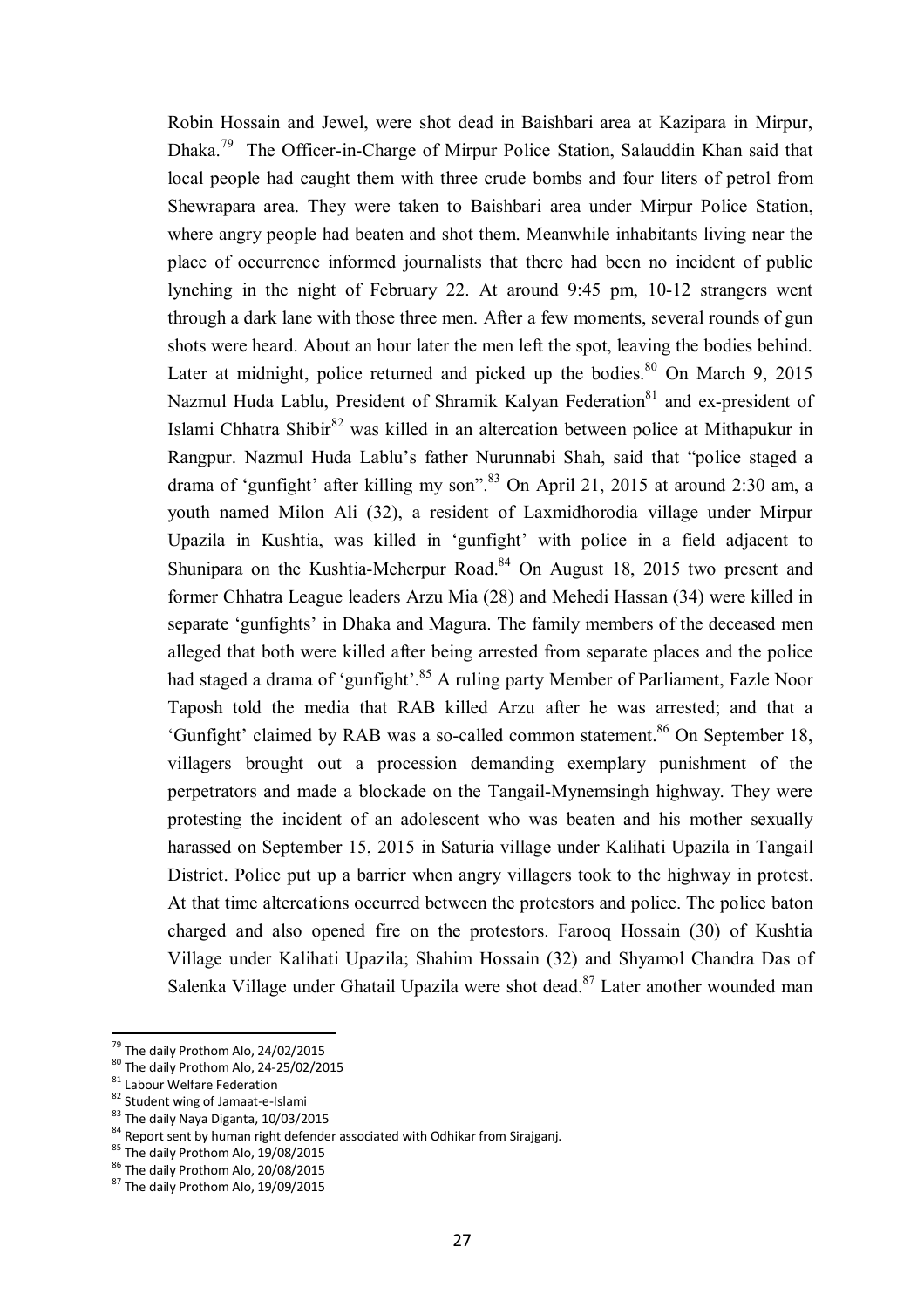named Rubel succumbed to his wounds at Dhaka Medical College Hospital.<sup>88</sup> On October 9, 2015 the body of Enamul Kabir (50), a resident of Ichhali under Jessore Sadar Upazila, was found on the railway track in Barobazar Phulbari gate under Kaliganj Upazila in Jhenaidah District. His wife and daughter identified the body in the Jessore General Hospital morgue. Enamul Kabir's wife, Sheuly alleged that police killed her husband after arresting him and then left the body on the railway track.<sup>89</sup>

21. According to information gathered by Odhikar, a reported total of 185 persons were extra judicially killed in 2015. The types of deaths and the identities of the deceased persons are stated below:

## *Types of extrajudicial killings*

## *Crossfire/encounter/gun fight:*

22. Among the 185 persons extra judicially killed, 148 were killed in alleged 'crossfire/encounters/gun fights'. Of them, 97 were killed by the police, 48 by the RAB, two were killed by the BGB and one by the Joint Forces.

#### *Tortured to death:*

23. Torture is widespread and endemic in Bangladesh. There are numerous allegations of torture and deaths due to torture in custody, against the law enforcement agencies. However, most of these incidents are not reported due to lack of information, as victims do not speak out in fear of further torture by law enforcers. Thus, it is not possible to assess the actual number of victims of torture. Between January to December of 2015, seven persons were reported tortured to death. Among them, five by the police and two by the RAB.

#### *Shot to death:*

24. Among the deceased, 22 persons were shot and killed during this period. Among them, 19 were killed by the police, two by the BGB and one by the Armed Police Battalion.

#### *Beaten to death:*

25. From January to December 2015, three persons were reported beaten to death. Among the deceased, two were beaten to death by the police and one by RAB.

 $\overline{a}$ <sup>88</sup> The daily Jugantor, 21/09/2015

<sup>89</sup> Report sent by Human Rights Defender associated with Odhikar from Jessore.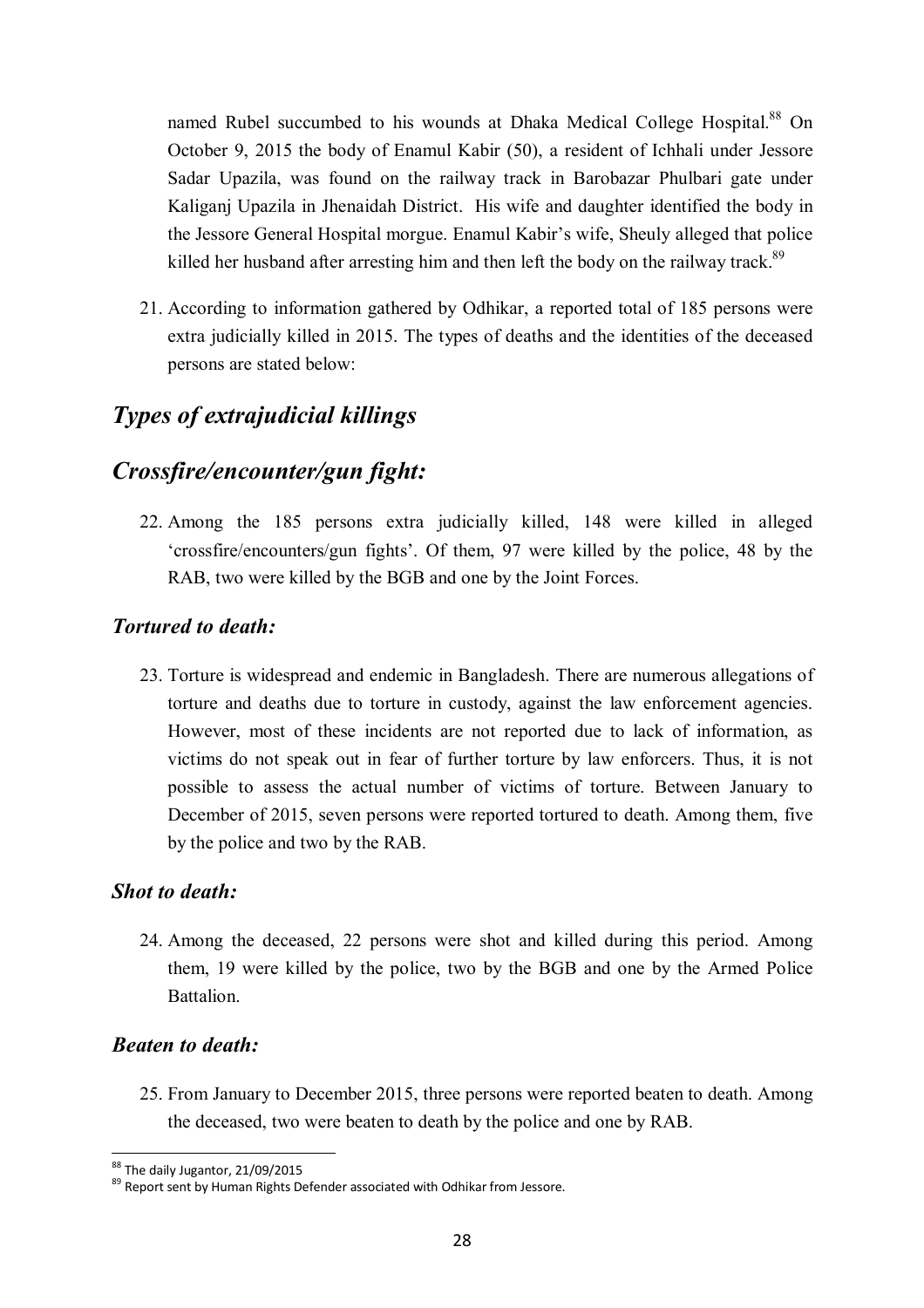#### *Strangled to death:*

26. Among the deceased, one was allegedly strangled to death by police.

#### *Other deaths:*

27. Two persons were killed in a road accident, as claimed by police. The victim families said that the men were picked up by police; and they were under police custody till their death. One person was allegedly stabbed to death by BGB and one person was killed in a grenade explosion while he was under police custody.

#### *Identities of the deceased:*

- 28. Of the 185 persons who were killed extra-judicially, 20 were leaders-activists of BNP and its affiliated organisations; 15 were activists of Jamaat-Shibir and its affiliated organisations; four were leaders-activists of Awami League; one was a member of Sarbohara Party; seven were members of the Purba Banglar Communist Party; two were members of Jamat-ul Muzahidin Bangladesh (JMB); one was a supporter of a Upazila (local government) chairman candidate; seven were youths; three were drivers; two were shopkeepers; two were under trial prisoners; one was an office employee; one was an employee of a mobile servicing centre; one was a factory worker; one was a fisherman; one was a tailor; one was an owner of a vehicle garage; one was a security guard of a private firm; one was an accused in a murder case; five were alleged human traffickers; one was a rice trader; one was a barber; one was a HSC examinee; one was an Assistant Director of the University Grant Commission; one was a harbal doctor; and 103 were alleged criminals.
- 29. Odhikar demands the government investigate and take action against the members of law enforcement agencies who were involved in such killings.

## *Torture, inhuman and degrading treatment in custody*

30. Torture in custody of law enforcement agencies during remand is not only a criminal offence but also a serious violation of human rights. Article 35(5) of the Constitution says that "No one shall be subjected to torture, inhuman or degrading punishment or treatment". Odhikar has, for the last 21 years, documented and carried out fact finding missions on incidents of torture, highlighting the fact that this practice must stop. On October 24, 2013 Torture and Custodial Death (Prevention) Act 2013 was passed in Parliament, but incidents of torture and death in the custody of law enforcement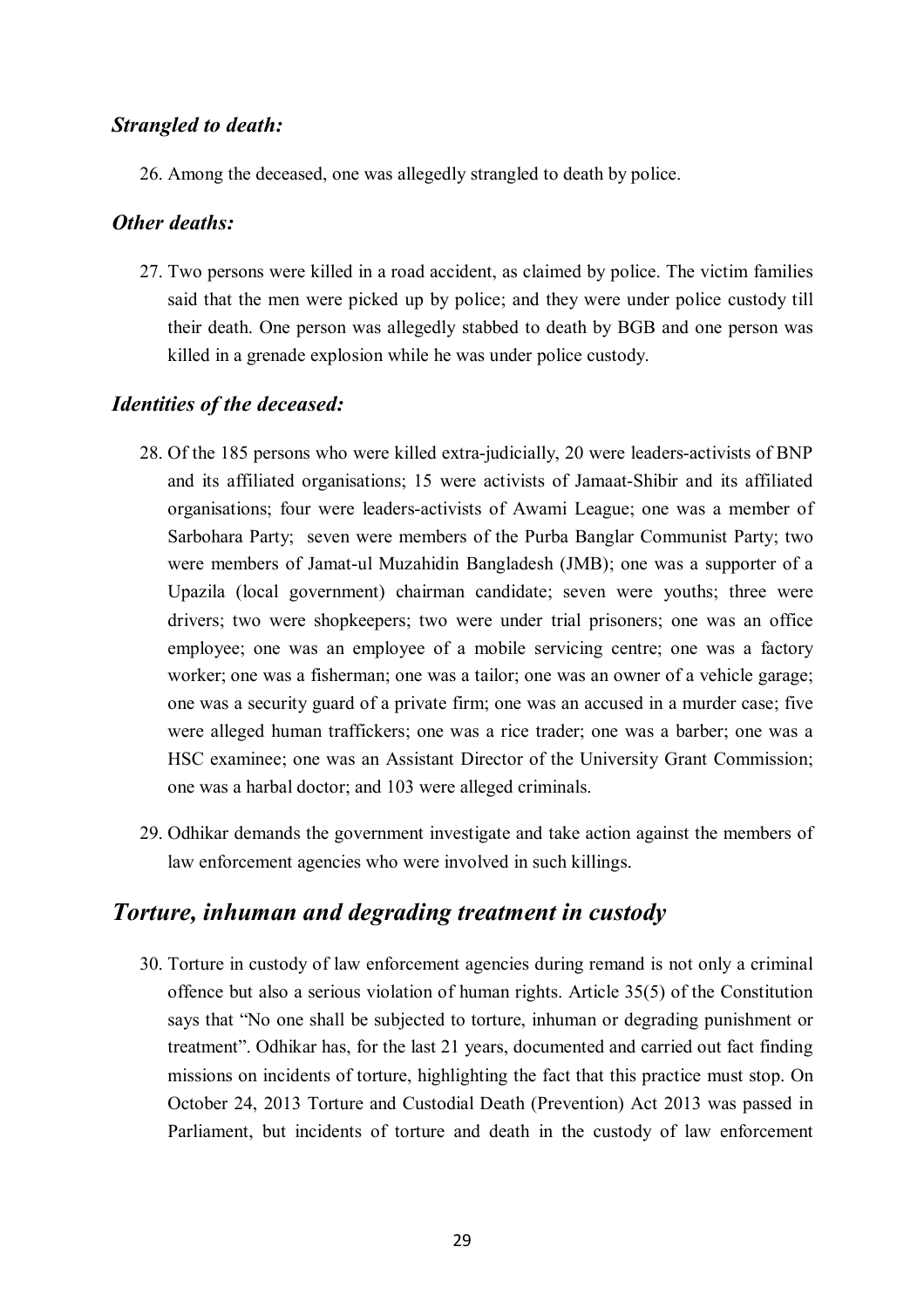agencies continued in 2015.<sup>90</sup> Between January and March 2015, media professionals and political activists were arrested and taken into remand during the violent political situation. Among them, the Acting Secretary General of BNP, Mirza Fakhrul Islam Alamgir; Joint Secretary General of BNP, Ruhul Kabir Rizvi; and Private TV Owners' Association – ATCO President Mosaddek Ali Falu were taken into remand under different cases in different intervals. Furthermore, Ekushey TV Chairman Abdus Salam; and the Convener of Nagorik Oikya, Mahmudur Rahman Manna were taken into remand. $91$  On March 7, Manna was produced before the Court after a 10day remand where he told the Magistrate that he was worried about the security of his life and that he was tortured in police custody during interrogation.<sup>92</sup> However, the Court granted police a 10-day remand again in another case against him.<sup>93</sup>

31. On January 16, 2015 Sechchasebak Dal<sup>94</sup> leader, Mohan Bepai Molla died in Dhaka Medical College Hospital during treatment, under the supervision of the jail authority. The brother-in-law of the deceased, Mohammad Alamin claimed that on January 12, 2015 police of Shah Ali Police Station arrested Mohan under a criminal case and beat him in the police van. Mohan was tortured the whole night in the police station and later succumbed to his injuries at the hospital.<sup>95</sup> Allegations were found against police that Shapla Khatun (23), a college student and residence of Mathail Chapar Village under Kazipur Upazila in Sirajganj, was tortured for six days after being detained under suspicion in a murder case. The father of the accused Sobahan Hazi and her lawyer Selim Reza, informed Odhikar that on January 21, 2015 police of Kazipur Police Station arrested Shapla Khatun based on a telephone conversation with an accused person of a murder case. She was tortured in the police station. Moreover, police took one hundred thousand taka bribe from her family.<sup>96</sup> On March 17, 2015 Bauphal Upazila correspondent of the daily Prothom Alo, Mizanur Rahman was arrested over an altercation with Sub Inspector (SI) of Kalaiya Police Outpost, Mohammad Halim Khan at the Langra Munshir Pole area in Kalaiya under Bauphal Upazila in Patuakhali District. Mizanur was handcuffed and severely beaten by police after being taken into the room of the Officer-in-Charge, Noresh Chandra Karmokar. He was beaten until he became unconscious.<sup>97</sup> At present Mizanur Rahman is out on bail. On June 9, 2015 at around 10.00 pm five members of Rajshahi Metropolitan Detective Branch (DB) of Police picked up Al Amin Opu (13), a student of class IX

<sup>&</sup>lt;sup>90</sup> The daily Prothom Alo, 05/03/2015

<sup>&</sup>lt;sup>91</sup> Information gathered by Odhikar

<sup>&</sup>lt;sup>92</sup> The daily New Age, 11/03/2015

<sup>&</sup>lt;sup>93</sup> The daily Manabzamin, 11/03/2015

<sup>94</sup> Volunteer wing of the BNP

 $95$  The daily Jugantor, 17/01/2015

<sup>96</sup> Report sent by human right defender associated with Odhikar from Sirajganj.

<sup>&</sup>lt;sup>97</sup> The daily Prothom Alo, 21/03/2015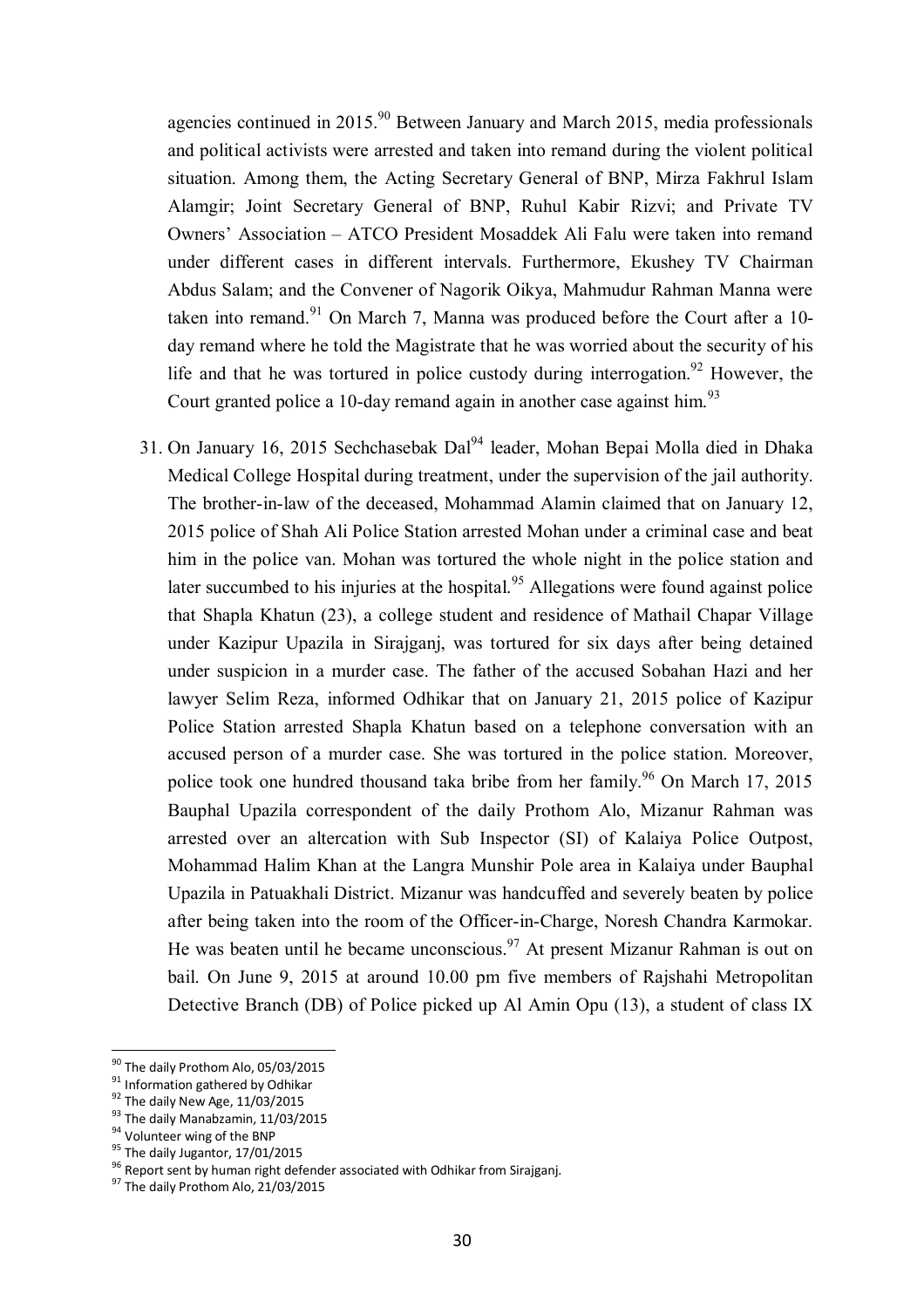of Horipur School, from the road, after pointing guns at his chest and then tortured him. Opu was also blindfolded and taken in a room by Sub Inspector Azhar along with two constables. There they gave him electric shocks on his penis and tortured him in various other ways. After getting Taka one hundred and forty thousand from his family, they took Opu's signature on a blank sheet of paper and released him.<sup>98</sup> On July 5, 2015 an under-trial prisoner, Mosleuddin (60), the General Secretary of Motijheel Thana unit BNP and former Ward Commissioner, died in Dhaka Medical College Hospital while under treatment. The elder brother of the deceased, Hazi Masud said that on June 1, 2015 a group of plain clothes police arrested Mosleuddin when he emerged from Kamalapur Mosque after the evening prayer. He alleged that Mosleuddin became ill due to torture in remand; and died as a result.<sup>99</sup> On August 8, 2015 a BNP activist named Toiyab Ali Mintu (28) was allegedly shot in his leg after being arrested and severely beaten by police at Monirampur Police Station in Jessore. While under treatment in hospital, Mintu said that police started beating him in the vehicle on way to the police station. Police broke three of his fingers at the police station. Later he was shot in his left leg and taken to the hospital.<sup>100</sup> On August 12, 2015 at night, a man named Kobbad Ali (42) of Datbhanga Village under Roumari Upazila in Kurigram District, was allegedly tortured several times in the room of the Officer-in-Charge and later in the lock-up of Roumari Police Station. Kobbad Ali had a financial dispute with Al Farooq of the same village. The family of the torture victim alleged that Al Farooq had bribed the Officer-in-Charge of Roumari Police Station, Sohrab Hossain, to torture Kobbad Ali.<sup>101</sup>

32. Torture of any kind, whether physical or psychological, during remand or interrogation is a serious violation of human rights. Torture in custody continues in Bangladesh even after the enactment of the Torture and Custodial Death (Prevention) Act of 2013.

## *Shooting in the legs after arrest*

- 33. According to information gathered by Odhikar, from January to December 2015, 35 persons were shot in the leg by the law enforcement agencies after their arrest.
- 34. Apart from extrajudicial executions and incidents of torture, shooting in the legs of detainees/accused persons has been highlighted as a new trend of police brutality since 2013. Several people have already become disabled due to such shooting by law

<sup>&</sup>lt;sup>98</sup> The daily Jugantor, 26/06/2015

<sup>99</sup> The daily Naya Diganta, 06/07/2015

<sup>100</sup> The daily Manabzamin, 10/08/2015

<sup>&</sup>lt;sup>101</sup> The daily Manabzamin, 15/08/2015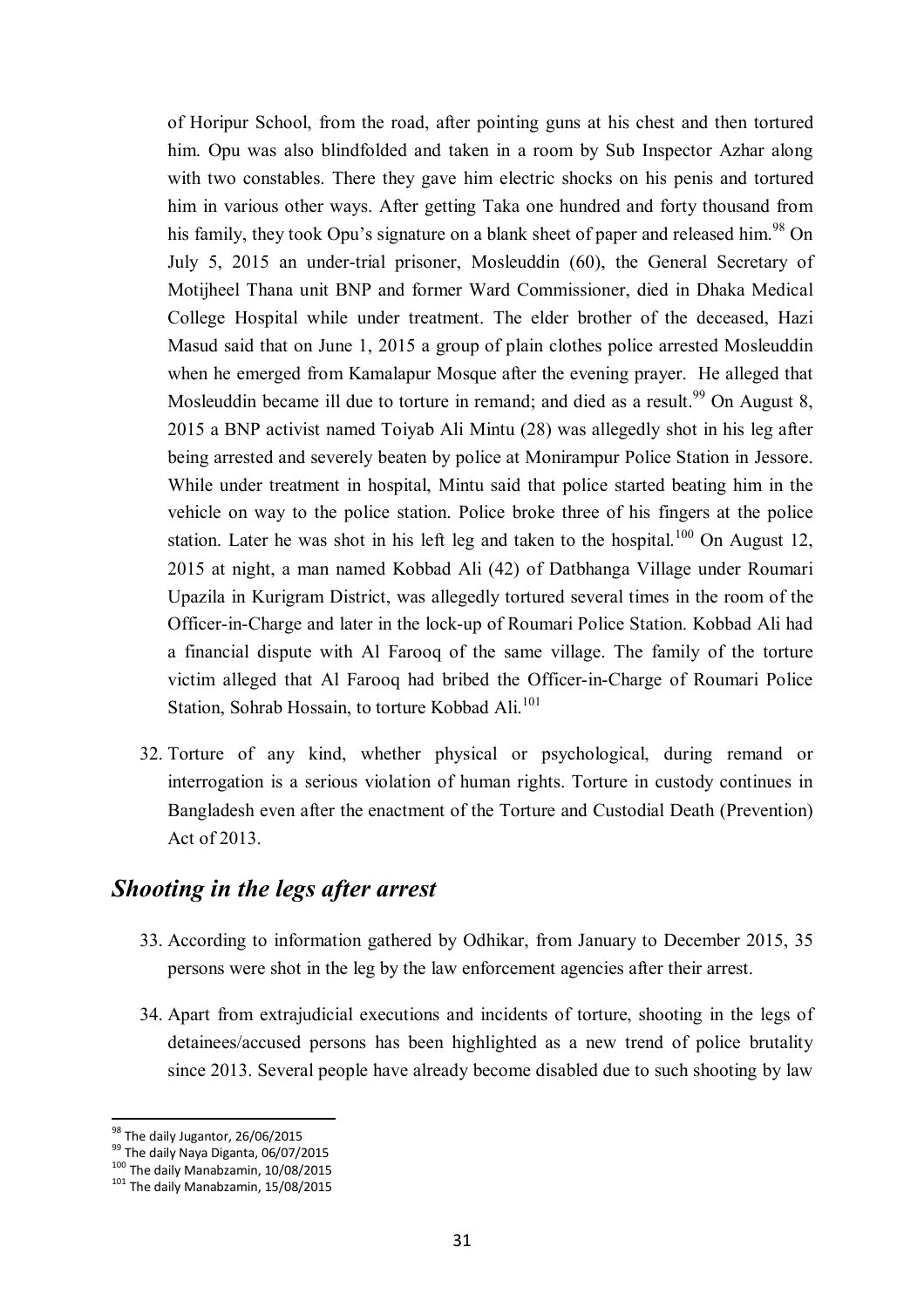enforcement agencies in the last few years. It was learnt that such incidents widely took place at the time of resisting the protests of the BNP-led 20-Party Alliance. The leaders and activists of the opposition political parties and ordinary people are the victims of such atrocities.

35. On February 4, 2015 Nayan Bachhar, a student of Philosophy at Jagannath University in Dhaka, boarded a bus from in front of Victoria Park in old Dhaka to go to Mir Hazirbagh. His bus was set on fire and Nayan got down with other passengers. Police arrested him and asked whether he was involved with Jammat-Shibir. Nayan gave the police his name and said he was  $Hindu^{102}$ . The policemen paid no heed and shot him in the leg. Nayan was admitted to the National Institute of Traumatology and Orthopaedic Rehabilitation with severe injuries.<sup>103</sup> On March 1, 2015 police arrested Main Uddin (32) and Arif Hossain from Kamolnagar Upazila under Laxmipur District. Later police took them to the Chor Lawrence Berargoje area on the Ramgati-Laxmipur Highway under Kamolnagar and they were shot in their legs at around 1:00 am. The families state that police told them that the men were shot in 'gunfight'. On March 11, Arif succumbed to his injuries in the National Institute of Traumatology Orthopaedic and Rehabilitation in Dhaka while under treatment.<sup>104</sup> On March 3, 2015 Mohammad Noman came to Sadarghat in Dhaka to do some shopping. At that time some crude bombs exploded near the Victoria Park. Police caught Noman when he ran to find a safe place. Later police beat him and shot him in his left leg.<sup>105</sup> On May 24, 2015 Sabbir Hossain Sohan (17) a Higher Secondary Certificate examinee of Keshobpur Degree College in Jessore, was detained from Keshobpur Bazaar and allegedly beaten and shot in his right leg by the police of Monirampur Police Station.<sup>106</sup> On September 8, 2015 a farmer named Mansur Ali Sheikh (45) was allegedly shot in the leg by police after his arrest in Shyamnagar Upazila under Satkhira District. His wife, Farida Khatun alleged that her husband was arrested by police of Shyamnagar Police Station in the afternoon of September 7, from a local bus terminal.<sup>107</sup> On October 8, 2015 a Chhatra Dal<sup>108</sup> leader, Rabiul Islam Nayan (26) was allegedly shot in the leg by police in a residential hotel at Moghbazar in Dhaka. Rabiul told journalists while he was under police custody that he was eating lunch in a restaurant at Moghbazar. At that time, police arrested him and took him to Boikalik Residential Hotel nearby and shot him in his left knee.<sup>109</sup>

 $102$  Jamaat-e-Islami and its student wing Islami Chhatra Shibir are Islamist political organisations.

<sup>103</sup> The daily Manabzamin, 18/02/2015

<sup>104</sup> The daily Jugantor, 12/03/2015

<sup>105</sup> The daily Manabzamin, 15/03/2015

<sup>106</sup> The daily Jugantor  $26/05/2015$ 

<sup>107</sup> The Daily Star, 09/09/2015

<sup>108</sup> Student wing of Bangladesh Nationalist Party (BNP)

<sup>&</sup>lt;sup>109</sup> The daily Prothom Alo, 09/10/2015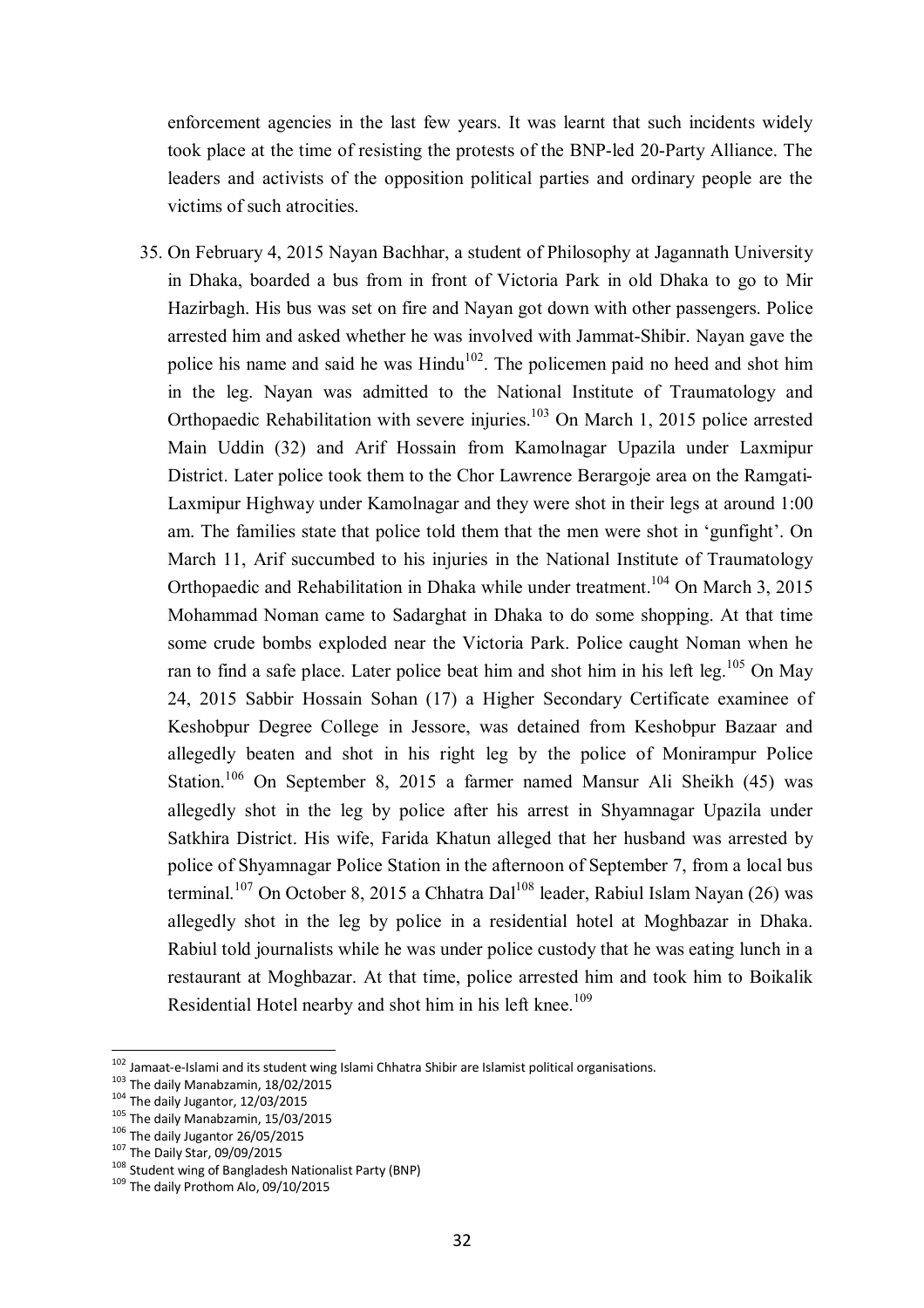36. This incident proves again that members of the law enforcement agencies are enjoying impunity and are being used to create fear. Sadly, this is a very common practice pursued during all regimes, although the violations seem to be more intense in the current situation. Odhikar urges the government to take legal action against the responsible persons after an unbiased investigation of all such incidents.

## *Death in Jail*

- 37. According to information gathered by Odhikar, from January to December 2015, 51 persons reportedly died in jail. Among them 50 persons died due to 'illnesses', and one person committed suicide.
- 38. It is alleged that due to lack of treatment facilities and negligence by the prison authorities, many prisoners became ill, which caused their death. On May 3, 2015 a convicted prisoner of the BDR Mutiny<sup>110</sup> and former MP of BNP, Nasiruddin Pintu died in Rajshahi Medical College Hospital.<sup>111</sup> His family alleged that Pintu was unwell and was killed intentionally by being deprived of proper treatment. The Head of the Cardiology Department of Rajshahi Medical College Hospital, Dr. Rais Uddin stated that on May 2, 2015 he went to see Pintu at Rajshahi Central Jail,  $^{112}$  however, the Superintendent of Prison, Shafiqul Islam, did not give him permission to treat Pintu $113$
- 39. Odhikar demands adequate and proper treatment for all inmates in every jail. Deprivation of treatment to inmates is a violation of their human rights.

# *Allegations of enforced disappearance against law enforcement agencies*

40. According to information gathered by Odhikar, from January to December, 2015, 65 persons have been disappeared after being picked up allegedly by the men claiming to be members of law enforcement agencies. Among them, 11 were found dead and 46

 $^{110}$  On 25-26 February 2009, a mutiny was carried out by junior officers and members of the Bangladesh Rifles (BDR)- now known as the Border Guard Bangladesh (BGB)- at the BDR Headquarters at Pilkhana in Dhaka. The mutiny resulted in the deaths of 78 BDR officers, and spread to BDR camps across the country. Many lower ranking BDR personnel were arrested and tried in Special Courts.

 $^{111}$  The daily Jugantor, 04/05/2015

<sup>112</sup> On April 23, 2015 the Directorate of Prison issued a letter to Rajshahi Medical College Hospital regarding treatment of Nasir Uddin Pintu.

 $^{113}$  Report sent by human right defender associated with Odhikar from Rajshahi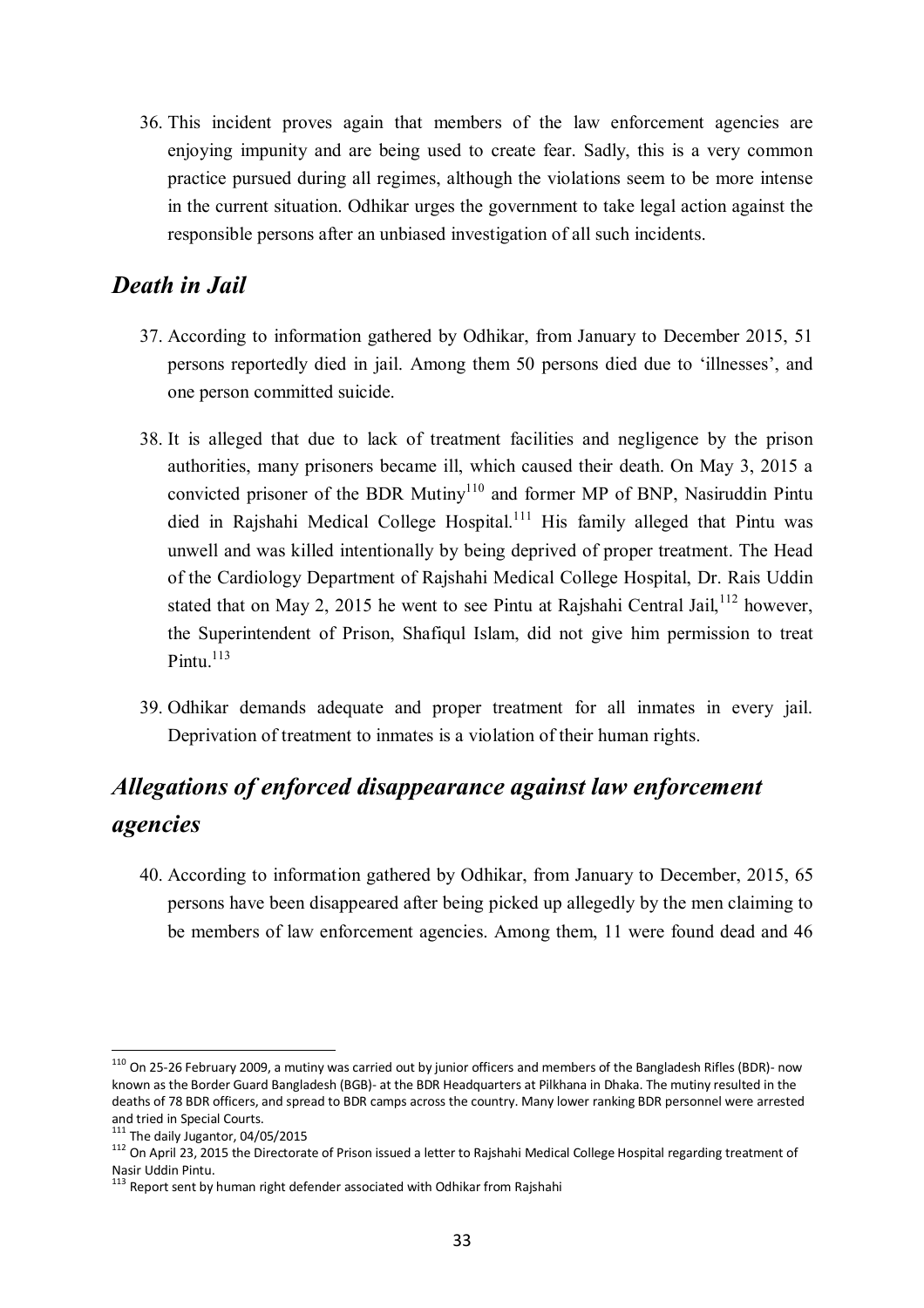were later produced before the Court or freed after disappearance and the whereabouts of eight persons are still unknown.<sup>114</sup>

- 41. Enforced disappearance is a serious violation of fundamental human rights. It is imposed against people who have been labelled as 'enemies of the State', on the pretext of maintaining peace and order and protecting 'national security'. The families of the victims of enforced disappearances claim that the members of law enforcement agencies picked up their relatives; and since then the victims have disappeared or their bodies are later found. In some cases, law enforcement agencies deny the arrest; but days later, the arrested persons are produced in public or handed over to a police station and later appear in Court. In the past, incidents of enforced disappearance were denied by responsible persons of the government and the higher officials of the accused law enforcement agencies. Regarding the allegations made by the families of 19 persons, who disappeared from November 28 to December 13, 2013, on December 9, 2015 the Home Minister Asaduzzaman Khan told journalists that "they are hiding". However, incidents of enforced disappearance have already been proved after investigations by the Ministry of Home Affairs<sup>115</sup>; and no action was taken against any member of the law enforcement agencies till 2015, despite having evidence after investigations. Meanwhile on September 18, 2015 Ariel Dulitzky, Chair of the UN Working Group on Enforced or Involuntary Disappearances (WGEID) urged all the Heads of State to prioritize on the searching for victims of enforced disappearance. On September 14, 2015, the Working Group's  $107<sup>th</sup>$  Session commenced in Geneva. During the session, the state of enforced disappearance and various cases of enforced disappearance in Bangladesh were also discussed.<sup>116</sup> On August 30, 2015, Odhikar, in collaboration with the families of the disappeared and some regional and international human rights organisations wanted to commemorate the International Day of the Victims of Enforced Disappearances, to remember all those who have been disappeared and to show solidarity and support to their families. The present committee of the government-supported National Press Club at the last moment abruptly cancelled its permission. Such last minute cancellation precluded Odhikar to host the programme at any other premise.
- 42. On February 12, 2015 at around 1:00 am, Nur Alam, General Secretary of Pallabi Thana unit Jubo  $\text{Dal}^{117}$ , was taken away from his elder brother's house in Gazipur by approximately 10 plain clothed and armed men, claiming to be members of a law

 $114$  Odhikar only documents allegation of enforced disappearance where the family members or witnesses claim that the victim was taken away by people in law enforcement uniform or by those who said they were from law enforcement agencies.

<sup>&</sup>lt;sup>115</sup> The daily Prothom Alo, 12/08/2012 <u>http://archive.prothom-alo.com/detail/date/2012-08-12/news/281302</u>

<sup>&</sup>lt;sup>116</sup> The daily Prothom Alo, 19/09/2015

<sup>116</sup> The daily Prothom Alo,  $19/09/2015$ <br>
117 Youth wing of Bangladesh Nationalist Party (BNP)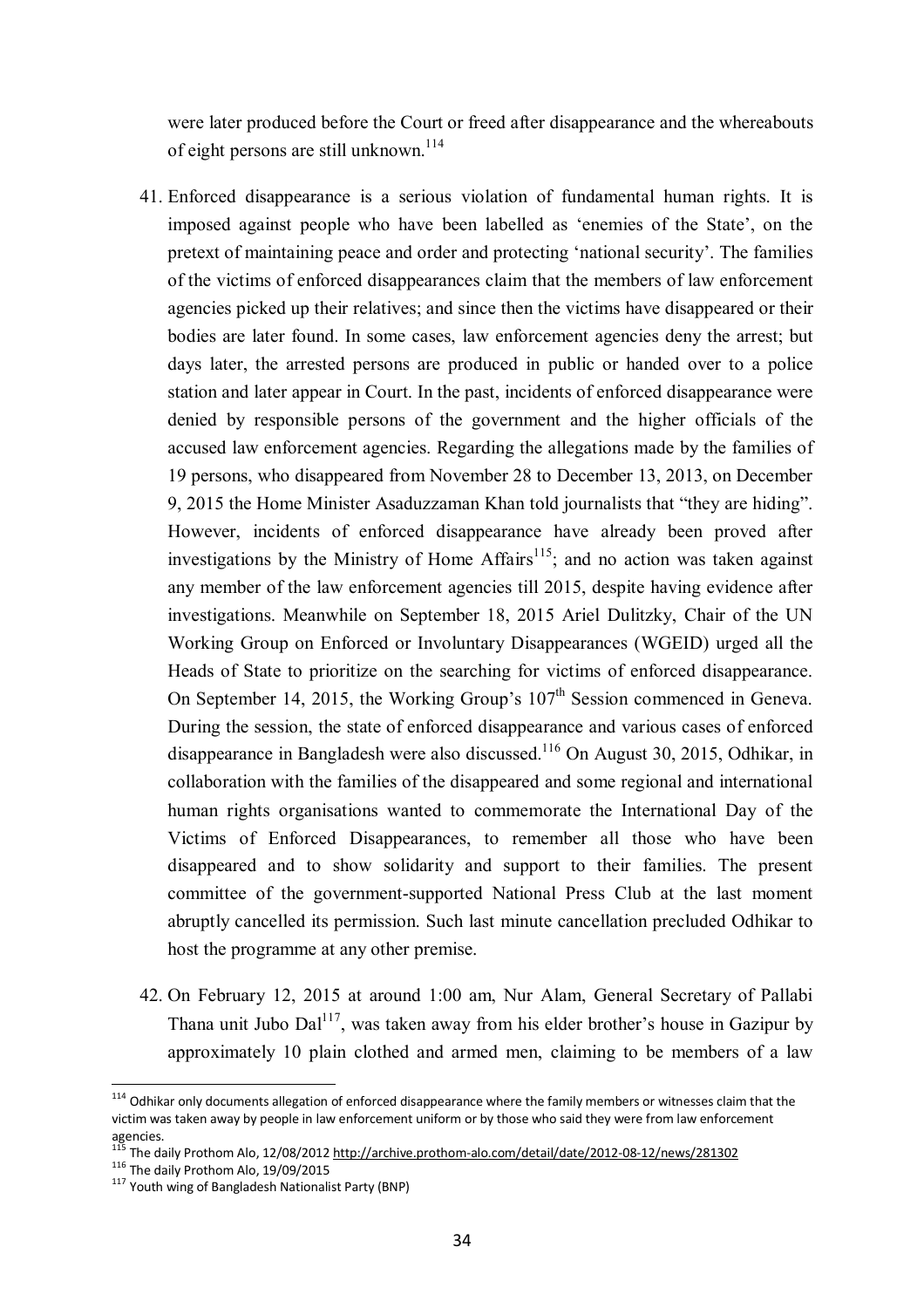enforcement agency. Since then, his whereabouts remain unknown.<sup>118</sup> Joint Secretary General of BNP and former State Minister Salah Uddin Ahmed was allegedly picked up by members of the law enforcement agency in the evening of March 10, 2015 from House No. 49/B, Road 13/B, Sector-3 at Uttara, Dhaka. Salah Uddin's wife Hasina Ahmed made this allegation.<sup>119</sup> In the meanwhile, Salah Uddin Ahmed's personal secretary Osman Gani and his driver Shafique and Khokan were picked up by men in plain clothes, claiming to be from law enforcement, before his disappearance and later handed over to the police station.<sup>120</sup> 63 days after his disappearance on May 11, 2015 Salah Uddin Ahmed was left in a street in front of the golf club in Shillong, the Capital of Meghalaya in India, by some unknown men. Afterwards Shilong police arrested him.<sup>121</sup> A case was filed against Salah Uddin Ahmed under the Foreigners Act, 1946 of India as he had entered India without a passport.<sup>122</sup> Currently Salah Uddin is on conditional bail. As per the condition he has to live in Shillong and also present himself at the police station once a week.<sup>123</sup> On March 17, 2015 Khedpara Union Parishad member under Monirampur Upazila in Jessore, Mezbah Uddin Chantu (40) was arrested from his friend's house at Moghbazar in Dhaka. Police recovered Chantu's body two days later, on March 19 from a railway track in Manikdi area in Jessore.<sup>124</sup> On April 3, 2015 a Jubo Dal leader Toiyabur Rahman Turan (32) was picked up in a white microbus by men claiming to be members of law enforcement agencies, from in front of his welding shop at the Arappur area in Jhenaidah. On April 10, his body, bearing gunshot wounds, was found beside the Jhenaidah-Magura Highway in Shachani village under Magura district.<sup>125</sup> On August 18, 2015 police claimed that a British citizen named Touhidur Rahman was arrested under allegations of being involved in the killings of bloggers. His family members alleged that on May 28, 2015 the law enforcement officers arrested Touhidur Rahman and took him away.<sup>126</sup> On November 9, 2015 a man named Habibur Rahman Sumon (30) was killed in 'gunfight' with the Rapid Action Battalion (RAB) during an operation at the Sattola slum in the Mohakhali area of Dhaka. This news was made public through a press conference from RAB Headquarters. Habibur's wife Rokshana Akhter said that on October 5, 2015 a group of men claiming to be members of the intelligence agency picked up her husband in a gray microbus from the Board Bazaar

 $\overline{a}$  $^{118}$  The daily Manabzamin, 26/02/2015

<sup>119</sup> Salah Uddin Ahmed was sending updates and press releases everyday as most of the top/senior leaders of BNP are in jail.

<sup>&</sup>lt;sup>120</sup> Information gathered by Odhikar

<sup>121</sup> The daily Prothom Alo 19/05/2015.

<sup>122</sup> The daily Prothom Alo, 27/05/2015.

<sup>123</sup> The daily Naya Diganta, 24/06/2015

<sup>&</sup>lt;sup>124</sup> Information gathered by Odhikar

<sup>125</sup> Information gathered by Odhikar

<sup>126</sup> The daily Manabzamin, 23/08/2015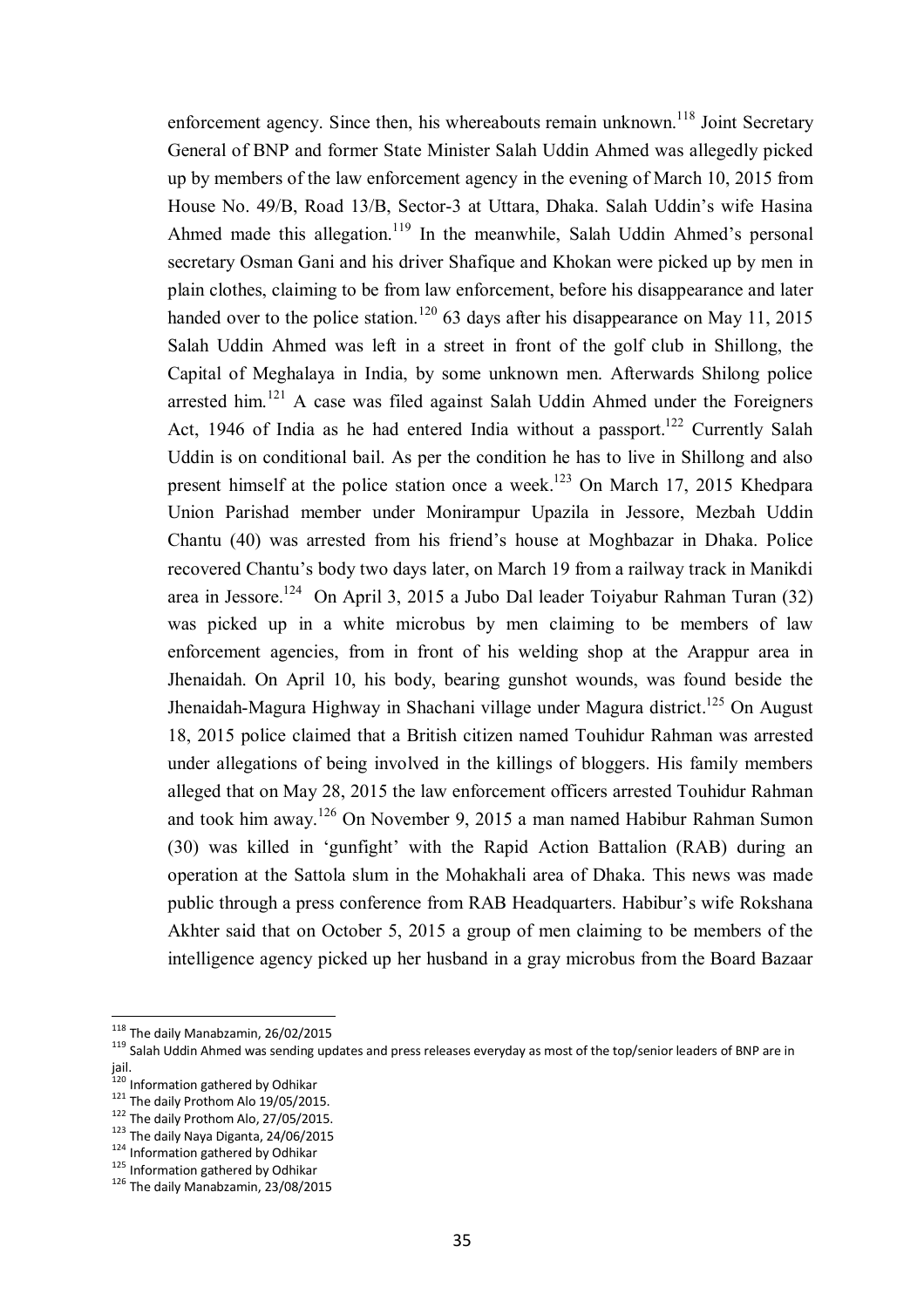area of Tongi in Gazipur and he could not be traced.<sup>127</sup> On November 20, 2015 Mozaffar Hossain, President of Rangpur Metropolitan unit BNP and the Vice-President of the Central Committee of Jatiyabadi Muktijoddha Dal, was picked up by a group of men in plainclothes, claiming to be members of RAB, from his house in Rangpur. On November 24, 2015, RAB-13 claimed that Mozaffar Hossain was arrested from Mohendra Nagar area of Lalmonirhat district.<sup>128</sup> Later he was produced before the Court after showing him as arrested under Section  $54^{129}$  of the Cr. P.C.

43. Odhikar believes that every incident of enforced disappearance needs to be investigated in an independent and fair manner. Odhikar demands that the government take immediate measures to recover and return the disappeared persons to their families and take action against the perpetrators.

# *Lack of accountability of law enforcement agencies and its unlawful acts*

44. On February 24, 2015 members of law enforcement agencies conducted an operation at Dewanji Bari area of Baralia village in Dattapara union under Lakkhipur Sadar Upazila. During the operation, they picked up 60-year old Shamsunnahar, the mother of Dattapara Union Ward unit Jubo Dal<sup>130</sup> President, Sumon, after being unable to arrest him; and took her to Chandraganj Police Station. She was detained in the police station for five days.<sup>131</sup> On March 4, 2015 about 18 houses, including houses belonging to Shibganj Upazila Chairman Professor Keramat Ali and Vice-Chairman Shahidul Huq Haideri, were allegedly vandalized during operations by Joint Forces in Shibganj and Kansat under Chapainababganj district. Victims Ziaul Huq and Sadek Ali said that during a search operation members of the Joint Forces vandalized a fridge, TV, fans and furniture and took away gold ornaments and cash.<sup>132</sup> Allegations of vandalization and lootings were made during operations carried out by the joint forces at midnight on April 7, 2015 in Khansama Upazila under Dinajpur and in Bholahat under Chapainababganj. The members of the joint forces entered the house of a farmer named Obaidur Rahman during the operations in Makorshapara area under Khansama Upazila in Dinajpur district; and assaulted the women, as there were no men in the house. Joint forces also vandalised furniture and household goods. Women in Tiloki, Suranpur and Bireswarpur villages alleged that the members of the

 $127$  The daily Prothom Alo, 11/11/2015

<sup>128</sup> Information gathered by Odhikar

<sup>129</sup> Section 54 of the Code of Criminal Procedure allows Police to assert without a warrant if the police have reasonable suspicion that a person has committed a crime. It is a widely misused section of the Law.

<sup>130</sup> Youth wing of BNP

<sup>&</sup>lt;sup>131</sup> The daily Manabzamin. 01/03/2015

<sup>132</sup> The daily Naya Diganta, 05/03/2015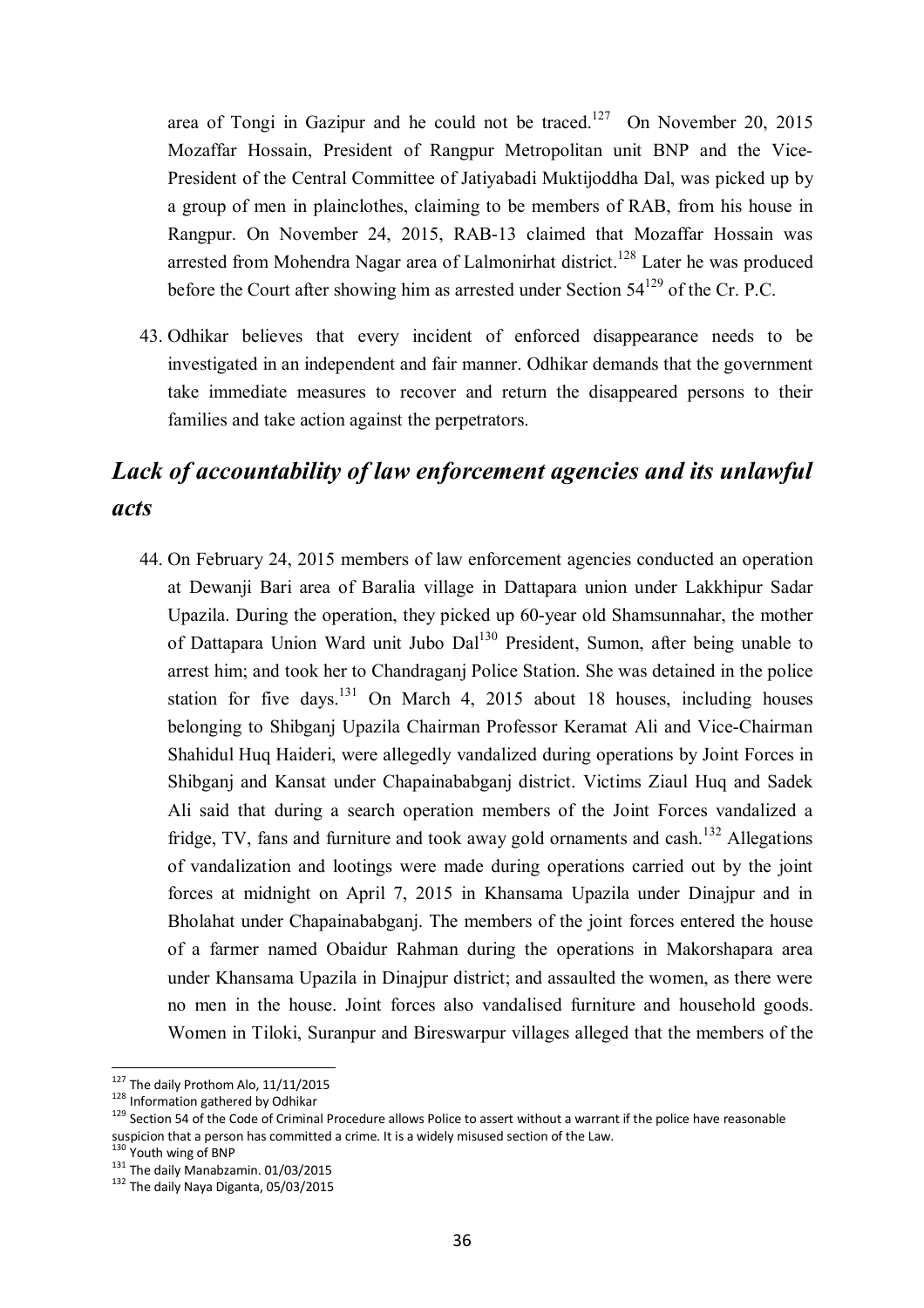joint forces looted cash and ornaments; and vandalised furniture after entering 20-25 houses in Bholahat upazila in Chapainababganj.<sup>133</sup> On September 9, 2015 a 13-year old street child called Rajib was released after 10 days of detention at Sutrapur Police Station. A police source said that a youth named Sumon of Kamalapur area sent Rajib to collect donations from a businessman at Raisaheb Bazar Mor in old Dhaka 10 days ago. That businessman apprehended the child and informed the Officer-in-Charge (OC) of Sutrapur Police Station. The OC, Khalilur Rahman Patwary sent police to arrest the child and he was put in the lock-up.<sup>134</sup> On September 16, 2015 at around 8:00 pm, a team of police led by Sub-Inspector Amir Hossain, of Moheshpur Police Station raided that house to arrest Raju Ahmed, a resident of Moheshpur, under Jhenaidah District. Sensing the presence of police Raju however, fled the house. Police arrested his wife and 11-month old son instead. There was no female police during the operation. They were kept in the police station all night.<sup>135</sup>

45. Odhikar expresses grave concern over the unlawful acts and impunity enjoyed by the law enforcement agencies. Odhikar demands the members of law enforcement agencies who are involved in such unlawful activities be immediately brought to justice.

## *Cabinet approves of the draft Public Service Act 2015*

- 46. On July 13, 2015 the Cabinet approved of the draft of the "Sarkari Karmachari Ain, 2015" (Public Service Act 2015), incorporating the provision for taking prior government sanction for arresting a public servant before acceptance of the charge sheet by the court, in a criminal case. As per section  $197^{136}$  of the Code of Criminal Procedure, taking permission from the government is mentioned only before submitting a charge sheet against government employees. Now permission is needed to arrest government employees prior to approval of the charge sheet.<sup>137</sup>
- 47. The government employees will get special benefits as a result of this new law; and will get more impunity which may further encourage human rights violations. The discriminatory provisions kept in the proposed Public Service Act 2015 is contrary to Article 27 of the Constitution of Bangladesh, which states that "All citizens are equal before law and are entitled to equal protection of law".

 $\overline{a}$ <sup>133</sup> The daily Naya Diganta, 09/04/2015

<sup>134</sup> The daily Prothom Alo, 09/09/2015

<sup>&</sup>lt;sup>135</sup> The daily Prothom Alo, 18/09/2015

<sup>&</sup>lt;sup>136</sup> When any person who is a Judge within the meaning of section 19 of the Penal Code, or when any Magistrate, or when any public servant who is not removable from his office save by or with the sanction of the Government, is accused of any offence alleged to have been committed by him while acting or purporting to act in the discharge of his official duty, no Court shall take cognizance of such offence except with the previous sanction of the Government.

<sup>&</sup>lt;sup>137</sup> The daily Prothom Alo, 14/07/2015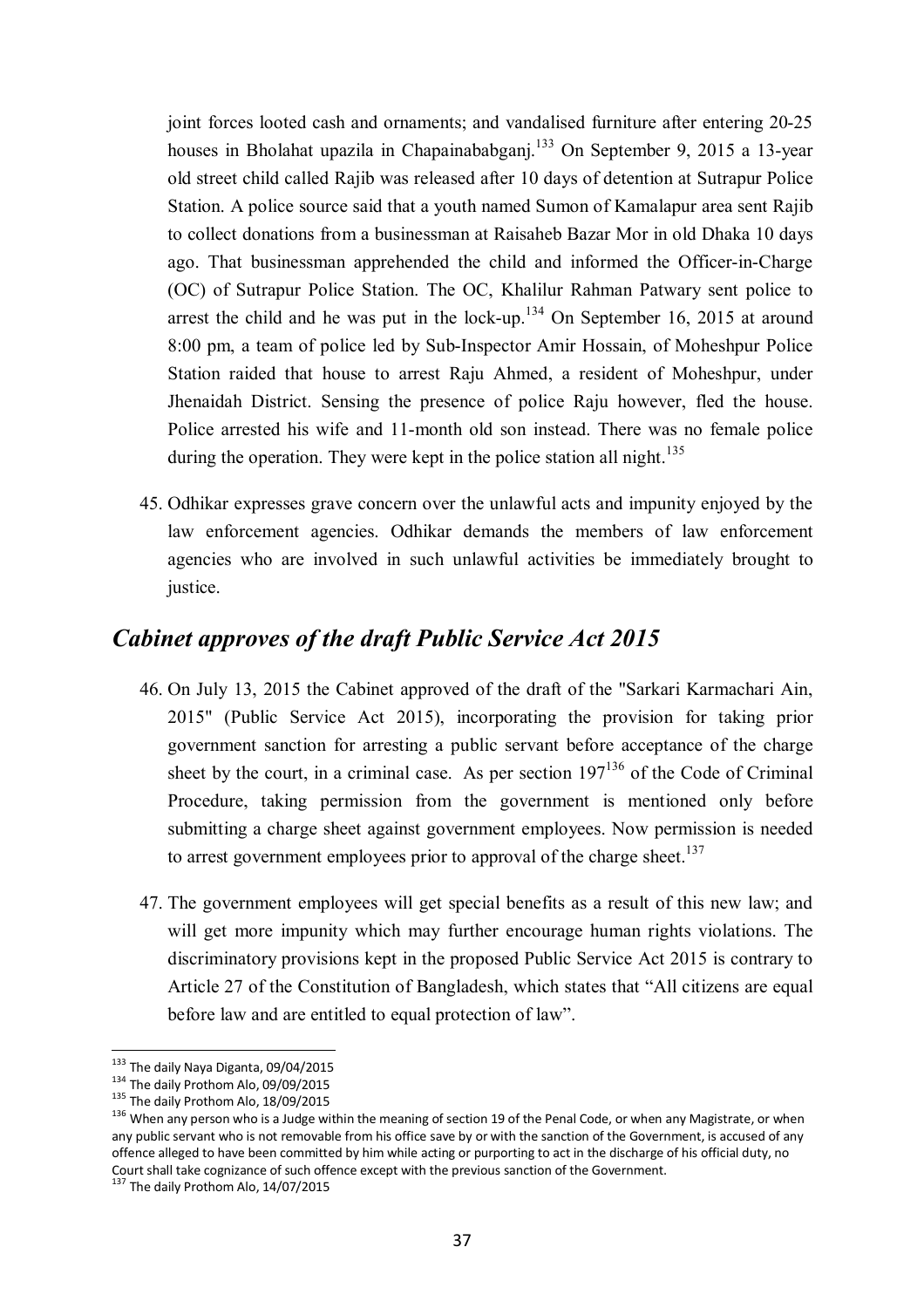## **D. Mass Arrests and Prisons Conditions**

#### *Conditions in prisons due to mass arrest (January – March 2015)*

48. Law enforcement agencies conducted arrest operations against the leaders and activists of the 20-Party Alliance across the country, even before January 5,  $2015$ <sup>138</sup> Police arrested thousands of leaders and activists belonging to the 20-Party Alliance, including BNP Acting Secretary General Mirza Fakhrul Islam Alamgir and some other central leaders, for allegedly being involved in criminal activities.<sup>139</sup> Allegations were also made of police harassing ordinary people after arresting them. As a result of these mass arrests, due to overcrowding the prisons of Bangladesh faced tremendous pressure, The prison authority has also struggled a lot to maintain such huge numbers of inmates. Scarcity of food, medicine, water and sanitation were reported. 400 inmates were kept in a room meant for 100 only. Severe environmental and health disasters have been caused due to toilets becoming unusable. Most of the inmates had to pass sleepless nights. In many jails, inmates were being kept in tents.<sup>140</sup> The total official capacity of all sixty-eight prisons in the country is 34,460. However, as of November 15, 2015 there were a total of 78,822 inmates in the jails.<sup>141</sup> According to sources, this has resulted in insufficient space for sleeping and a scarcity of food, medicine, water and sanitation.<sup>142</sup> Furthermore, those who are released on bail were arrested again on other charges, from the jail gate.<sup>143</sup> About 1200 political activists were sentenced through mobile court after the blockade and hartals were initiated.<sup>144</sup> For instance, on January 17, 2015 Mizanur Rahman, a resident of Shibganj Upazila in Bogra District, was supposed to leave for Oman as a migrant worker. He went to Gulistan in Dhaka City on January 14, 2015 to buy some clothes. At that time, criminals set fire to a bus and exploded crude bombs at Gulistan. In that panic, Mizanur ran with others in fear. The police caught Mizan suspecting him of being one of the attackers. Mizan told police about his travel to Oman, but police produced him before the mobile court. The court sentenced Mizan five months imprisonment and sent him to jail. $145$ 

<sup>&</sup>lt;sup>138</sup> The daily Manabzamin, 22/01/2015

 $139$  The daily Prothom Alo, 12/02/2015

 $140$  The daily Naya Diganta, 08/02/2015

<sup>&</sup>lt;sup>141</sup> The Bangladesh Protidin, 16/11/2015

<sup>142</sup> The daily Naya Diganta, 18/11/2015

<sup>143</sup> The daily Manabzamin, 18/01/2015

 $144$  Ibid

<sup>145</sup> The daily Prothom Alo, 21/01/2015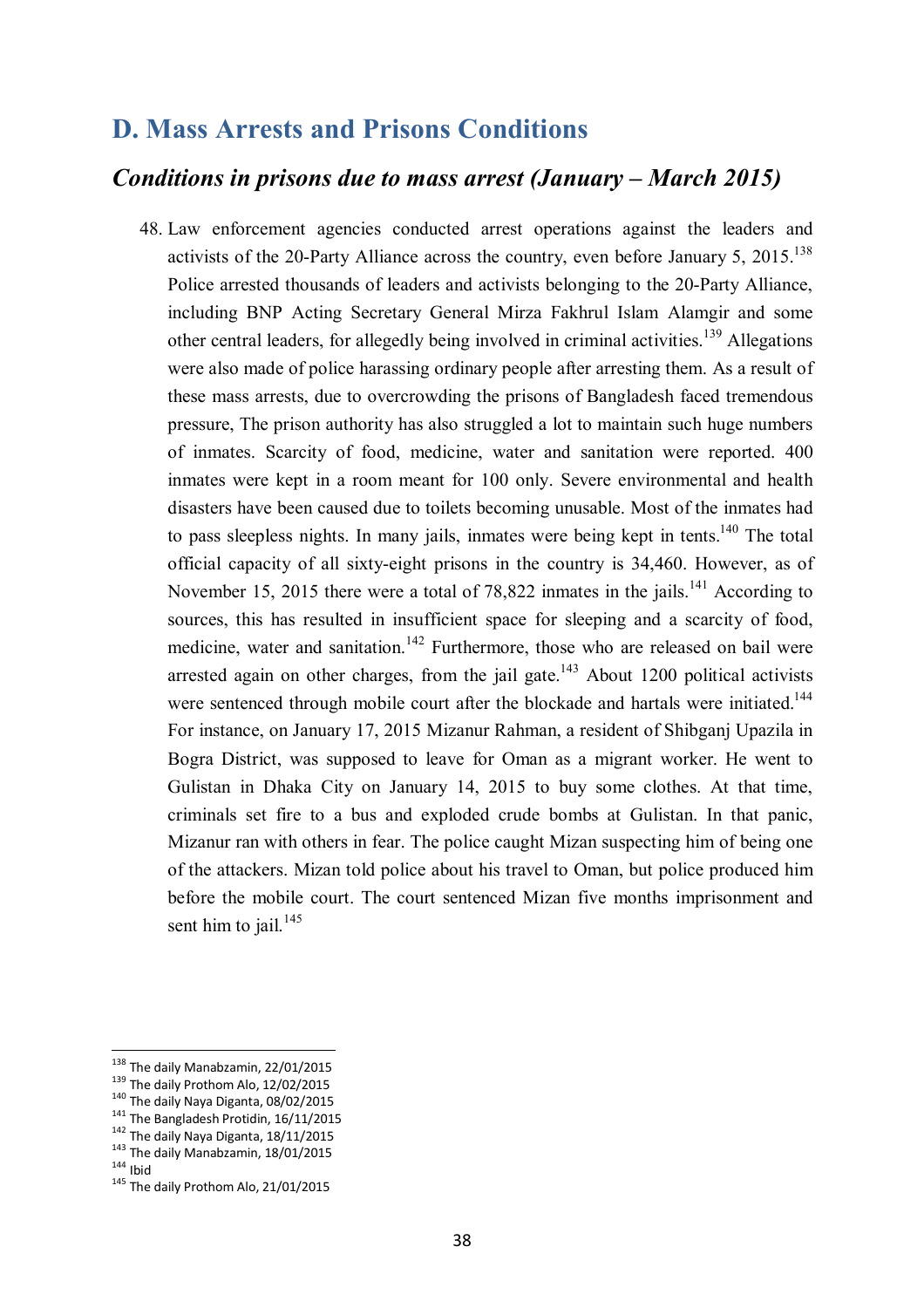# *Mass arrests revived after preparations for Municipality elections under party banners*

49. Allegations of mass arrests of leaders and activists of the opposition political parties across the country was reported soon after the preparation of Municipality elections under political party symbols in November, which continued till December. They were allegedly arrested because of their political affiliation. From November 3 to December 31, 2015 a reported total of atleast 6,322 persons were arrested by Joint Forces and police during special drives across the country. Most of the arrestees are engaged with the politics of opposition political parties – BNP and Jamaat-Shibir. Many of the arrestees had no cases filed or warrants of arrest against them.<sup>146</sup> During this period, for example, the Vice-Chairman of Chitalmari Upazila under Bagerhat District and the President of the Upazila unit Jatiyatabadi Mohila Dal<sup>147</sup>, Runa Gazi was arrested along with her 13-month old baby.<sup>148</sup> Ward No. 3 of Pallabi Thana unit BNP President Abu Taiyab recently returned home after Haj and had been arrested over allegations of assisting in destructive activities of Jamaat-Shibir during the period he was at Haj. He even showed the police relevant documents as evidence of his absence from Bangladesh, but to no avail.<sup>149</sup>

 $\overline{a}$  $146$  The daily Jugantor, 10/11/2015

<sup>147</sup> Jatiyatabadi Mohila Dal is a women wing and affiliated to the Bangladesh Nationalist Party (BNP)

<sup>148</sup> The daily Naya Diganta, 14/11/2015

<sup>&</sup>lt;sup>149</sup> The Bangladesh Protidin, 16/11/2015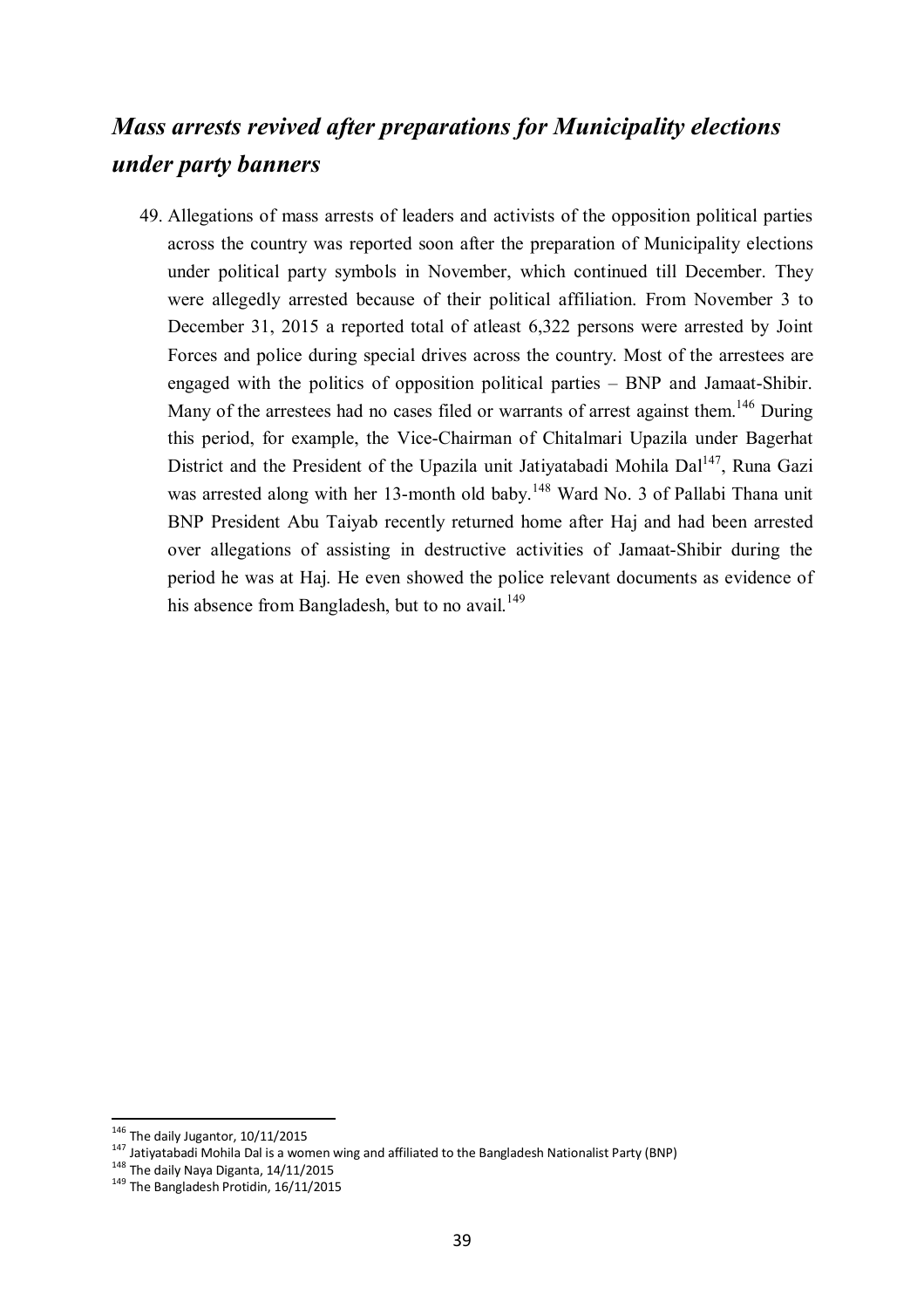# **E. Freedom of Expression and the Media**

50. In 2015, incidents of State interference on the freedom of expression of citizens; attacks on the media and journalists; and intimidation and filing cases against journalists; and arresting citizens for expressing their free opinions were reported. The present government is controlling most of the media, particularly the electronic media. The government closed down the pro-opposition electronic and print media, such as the private channels, Channel 1, Diganta TV and Islamic TV; and the publication of the daily Amar Desh. The acting editor of the daily Amar Desh, Mahmudur Rahman had been detained in jail for 33 months. Several cases have been filed against some editors and publishers, which the victims and their family members have claimed to be "fabricated Furthermore, a number of private TV channel owners have been arrested. Interfering in TV talk-shows and banning some talk-shows has also occurred. On February 24, 2015, in a press statement, the Shompadok Parishad (Editors' Council), an organisation of the editors of national dailies, stated that currently it had become difficult to work independently in the print and electronic media.<sup>150</sup> The Shompadok Parishad expressed grave concern in another meeting held on April 4, 2015, regarding incidents of torture, attack and harassment on journalists by police, influential politicians and by local criminals.<sup>151</sup> Meanwhile the government has decided to bring online newspapers and news portals under registration.

## *Hindrance to freedom of media*

- 51. According to information gathered by Odhikar, from January to December 2015, one journalist was killed, 90 were injured, 10 were assaulted, 34 were threatened, four were attacked, one was tortured, 10 were arrested and 18 journalists were sued. Furthermore, eight local newspapers were shut down.
- 52. In the night of January 4, 2015 a private TV channel 'Ekushey Television (ETV)' telecasted live the 50-minute statement of BNP Vice-Chairman Tareque Rahman, from the United Kingdom. In the morning of January 6, 2015, the Detective Branch (DB) police arrested ETV Chairman Abdus Salam from the ground floor of the ETV office. Later he was shown as arrested in a case filed under the Pornography Control Act. On January 8, 2015 the Sub Inspector of Tejgaon Police Station, Borhan Uddin filed a sedition case<sup>152</sup> against Tareque Rahman and Abdus Salam and 'four or five

<sup>&</sup>lt;sup>150</sup> The daily Prothom Alo, 25/02/2015

<sup>&</sup>lt;sup>151</sup> The daily Prothom Alo, 08/04/2015

<sup>&</sup>lt;sup>152</sup> According to fifteenth amendment of the Constitution of Peoples' Republic of Bangladesh which was passed on June 30, 2011, death penalty is the highest punishment for sedition.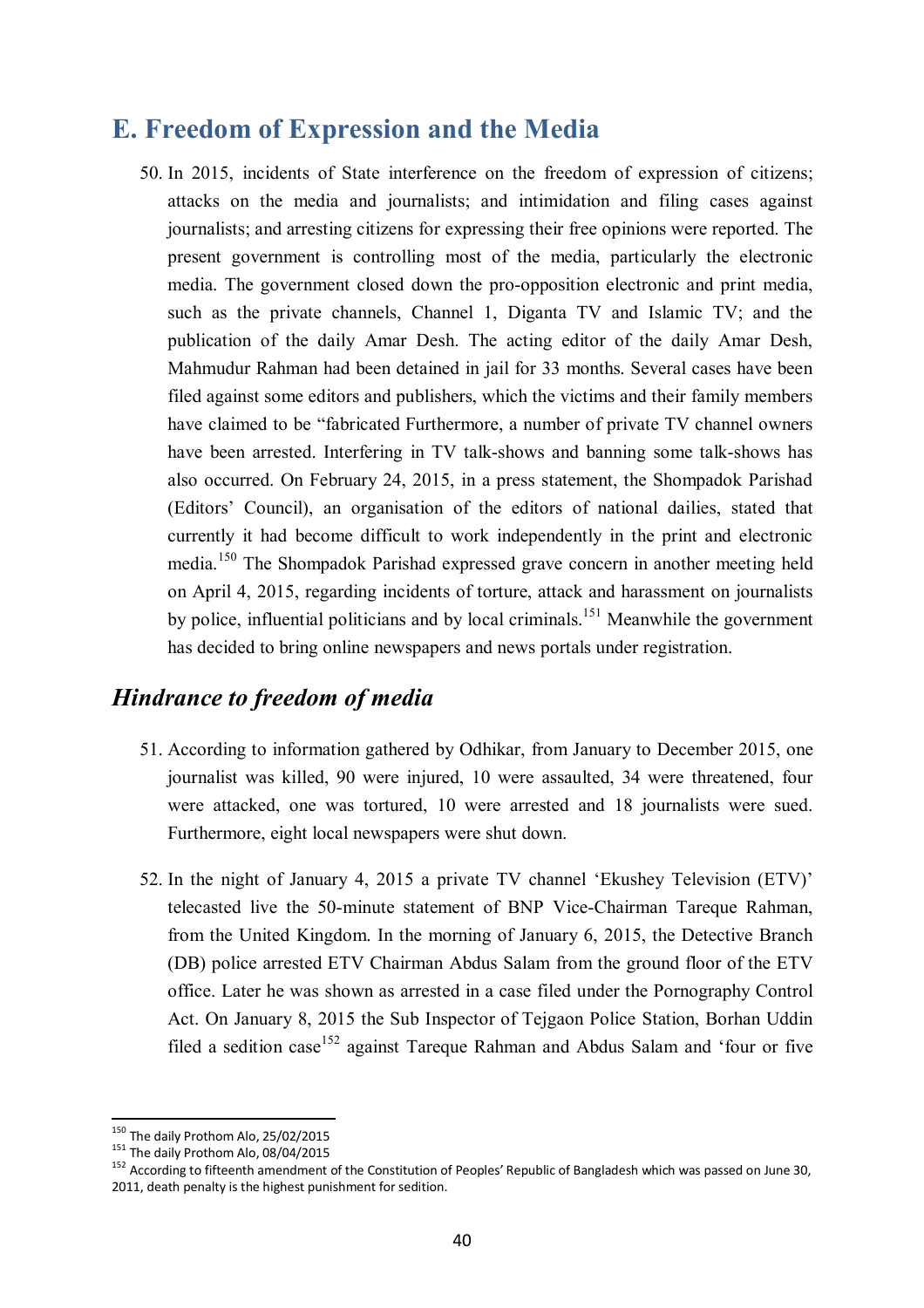unnamed persons' after getting an approval from the Ministry of Home Affairs.<sup>153</sup> On February 7, 2015, 45/50 people led by Kaliganj Upazila unit Chhatra League President Israil Hossain, and Jubo League leader Nomani entered the daily Nobochitra office in Kaliganj under Jhenaidah District and vandalized chairs and tables in the office. They verbally abused the Chief Editor of the newspaper, Shahidul Islam and threatened to kill him. Later they locked the main gate of the office. The attackers were supporters of Awami League Member of Parliament (Jhenaidha-4 constituency), Anwarul Azim Anar.<sup>154</sup> Meanwhile BNP's senior Vice-President Tareque Rahman, ETV Chairman Abdus Salam and four or five unknown persons were accused in a sedition case filed by the Assistant Sub Inspector of Tejgaon Police Station, Borhanuddin. On March 3, 2015 a journalist of a private TV channel Ekushey Television (ETV), Kanak Sarwar was arrested on sedition charges.<sup>155</sup> A staff reporter of the daily Jugantor, Mohammad Hanif was given death threats by the President of Noakhali Maizdi city unit Awami League, Abdul Wadud Pintu. On April 24, 2015 Hanif published this incident in the daily Jagantor. This irritated Abdul Wadud Pintu and he, along with five criminals, including Rafi, Rajib and Raju attacked the office of journalist Hanif located at Town Hall Mor on the same day. Hanif was injured and his office furniture vandalized.<sup>156</sup> On May 20, 2015 the Deputy Commissioner (DC) of Munshiganj, Mohammad Saiful Hassan Badal abruptly cancelled the publication of eight local newspapers published from Munshiganj without any reason or notice. These are the Doinik Deshseba, Saptahik Munshiganj, Saptahik Munshiganj Songbad, Saptahik Bikrampur Songbad, Saptahik Kagojer Khobor, Saptahik Munshigonjer Bani, Saptahik Khola Kagoj and Saptahik Shotto Prokash.<sup>157</sup> On July 6, 2015 the owner of Rafi Enterprise and power tiller supplier, Asadul Islam, filed an extortion case in court against the staff reporter of the daily Prothom Alo in Jhenaidah, Azad Rahman; and local journalist of Kotchandpur, Subrata Sarkar for publishing news on irregularities of buying power tillers with subsidies, in Kotchandpur Upazila under Jhenaidah District.<sup>158</sup> Later on July 12 and 13, 2015 seven people from Kotchandpur, who were selected to get power tillers with subsidies, filed seven defamation cases against Prothom Alo Editor Matiur Rahman; Staff Reporter Azad Rahman; and local journalist Subrata Sarkar.<sup>159</sup> On August 13, 2015 the Acting Editor of the daily Amar Desh, Mahmudur Rahman was sentenced to three years imprisonment and one hundred thousand taka fine by a temporary Court situated at Alia Madrassa field in Old Dhaka. The Court also ordered another month of jail if he failed to pay the fine.

<sup>&</sup>lt;sup>153</sup> The daily Prothom Alo, 09/01/2015

<sup>&</sup>lt;sup>154</sup> Report sent by human right defender associated with Odhikar from Jhenaidah.

<sup>&</sup>lt;sup>155</sup> The daily Manabzamin, 04/03/2015

<sup>156</sup> Report sent by human right defender associated with Odhikar from Noakhali.

<sup>157</sup> Report sent by human rights defender associated with Odhikar from Munshiganj.

<sup>158</sup> The daily Prothom Alo, 07/07/2015

<sup>&</sup>lt;sup>159</sup> The daily Prothom Alo, 17/07/2015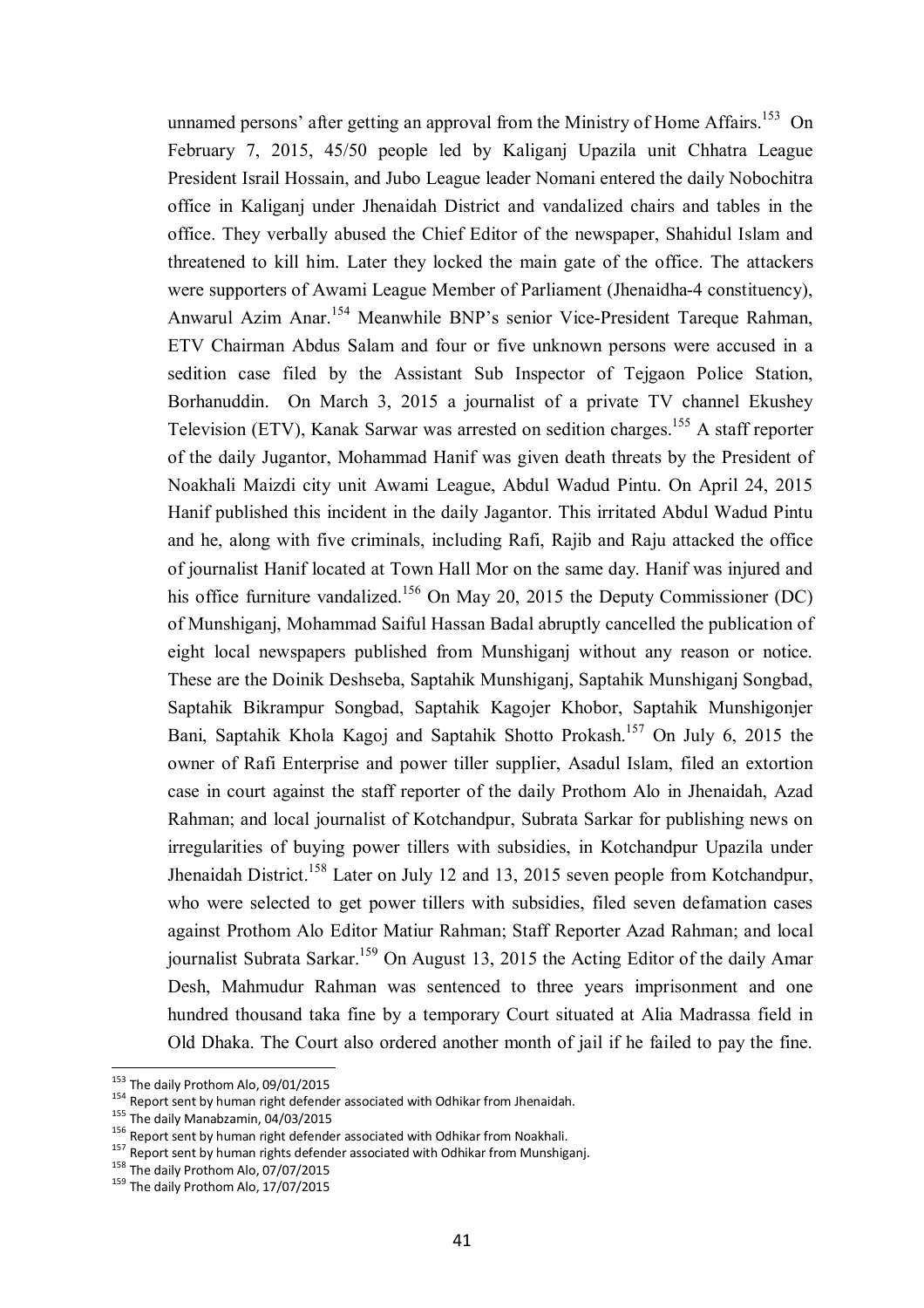The Anti Corruption Commission (ACC) had allegations against him that he did not respond to a notice given by the ACC regarding his property.<sup>160</sup> It is to be mentioned that Mahmudur Rahman had been arrested on April 11, 2013 from the daily Amar Desh office. In the evening of that day, the printing press of the Amar Desh was sealed and remains so to this day.<sup>161</sup> On August 19, 2015 a group of employees of the National Identity Card Registration Department beat and injured Channel 24, a private satellite TV channel reporter, GM Mustafizul Alam and camera person, Ripu Ahmed. The injured journalists were gathering information regarding various problems in relation to obtaining National Identity cards.<sup>162</sup> On November 8, 2015 Rajshahi correspondents of Jamuna Television were going to Mohonpur of Rajshahi with an assignment. On the way to Mohonpur, some Jubo League activists, led by local Jubo League leader Hafiz, were collecting extortion money from various vehicles, at Mougachhi Bidirpur area. When journalists were taking photos of this incident, the Jubo League activists led by Hafiz attacked the journalists and vandalized their vehicle. Staff reporter Sohrab Hossain and cameraman Tareque Mahmud Rassel were injured during the attack. Though some police personnel from Mohonpur Police Station were present during the incident, they did not come forward to save the journalists<sup>163</sup>

#### *Online media to be registered*

53. On November 9, 2015 the Department of Information, under the Ministry of Information, through a notification, instructed online media publishers to apply for the registration of online newspapers by December 15, 2015. On October 28, 2015, the Cabinet Committee on Law and Order discussed how the online newspapers and news portals could be held responsible for 'misleading and inconsistent information' and the need to make the online media accountable. This notification had been issued soon after instructions given by the government. The government has drafted a National Online Mass Media Policy 2015, which will empower the proposed National Broadcasting Commission to coordinate and monitor online news portals. The new draft policy prescribes a ban on posting what it calls 'misleading and inconsistent' information and data.<sup>164</sup>

 $^{160}$  The daily Amar Desh (Online), 13/08/2015

<sup>161</sup> Information gathered by Odhikar

<sup>162</sup> The daily Jugantor, 20/08/2015

<sup>&</sup>lt;sup>163</sup> The daily Jugantor, 09/11/2015

<sup>164</sup> The daily New Age, 10/11/2015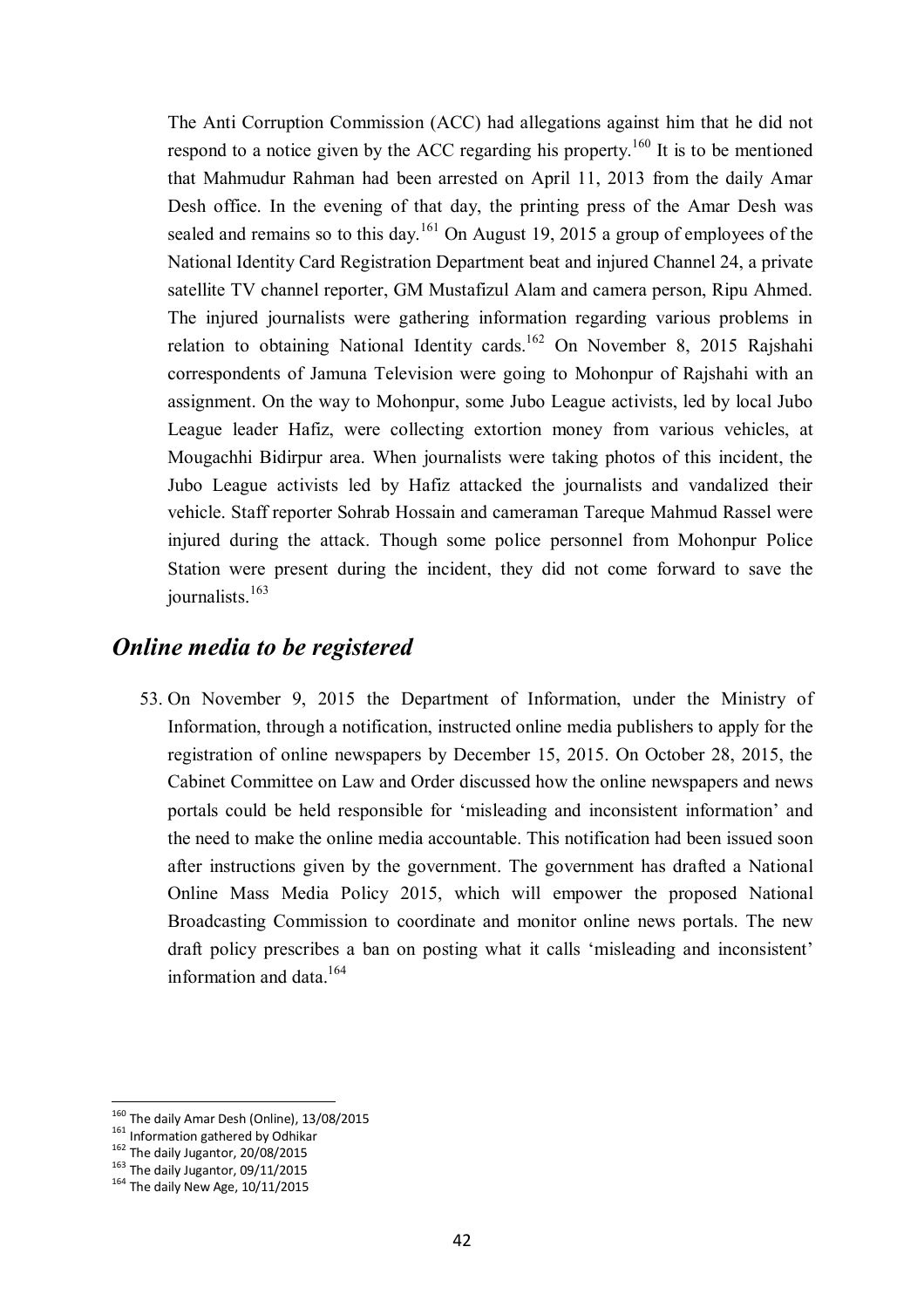## *Killing of bloggers*

54. On February 26 at around 8:45 pm, US citizen and blogger Avijit Roy (42) and his wife Rafida Ahmed Bonnya (35) were attacked by two criminals while they were waiting for tea at a road side stall in front of Suhrawardy Uddan adjacent to  $TSC^{165}$  in the Dhaka University campus, after emerging from of the Ekushev Book Fair<sup>166</sup>. Two armed criminals attacked them in the presence of police and fled the scene after stabbing them indiscriminately with sharp weapons. Both were admitted to the Dhaka Medical College Hospital, where Avijit Roy succumbed to his injuries at around 10:30 pm.<sup>167</sup> On May 12, 2015, blogger Ananta Bijoy was killed by four masked men at Subidhbazar Nurani Dighirpar area of Sylhet in broad day light, while he was going to Pubali Bank at Jawabazar in Chhatak. In the afternoon, a so-called 'outfit', Ansarullah Bangla Team acknowledged his killing in a twitter message. Two hours before his death Ananta Bijoy had criticized the Member of Parliament of Sylhet-3<sup>168</sup>, who had stated that the present Parliament was an unelected one.<sup>169</sup> On August 7, 2015 blogger Neeladri Chatterjee was killed in his rented flat, located on road 8 in South Goran under Khilgaon Police Station in Dhaka. He used to write in various social media, including Facebook and had a blog under the name 'Niloy Neel'. Four unidentified criminals stabbed him to death in front of his wife Asha Moni. Later, an organisation named 'Ansarul Al-Islam' took responsibility for this killing through an email message sent to the media.<sup>170</sup> On October 31, 2015 Faisal Arefin Dipan, the owner of the publishing house 'Jagriti Prokashony', was stabbed and killed by criminals in his office at Aziz Co-operative Super Market in Shahbagh, Dhaka City. On the same day, another publisher, Ahmedur Rashid Chowdhury Tutul and two bloggers Ranadipam Basu and Tareque Rahim, were attacked and stabbed and shot at Tutul's office in Lalmatia, by a group of men.<sup>171</sup> It is also to be mentioned that five bloggers were killed between January 2013 and October 2015.

<sup>167</sup> The daily Prothom Alo, 27/2/2015 and 28/02/2015

 $165$  The Teacher-Student Centre of the University of Dhaka is an important social and activity centre.

<sup>&</sup>lt;sup>166</sup> Ekushey Book Fair is called *Amar Ekushey Boi Mela* in Bengalee which means Book Fair of Immortal 21<sup>st</sup> of February. This book fair is the biggest book fair as well as national book fair of Bangladesh. Ekhushey Book Fair is held every year in February in the Bangla Academy premises for a month.

<sup>168</sup> Mahmud Samad Chowdhury Kayes.

<sup>169</sup> Report sent by human rights defender associated with Odhikar from Sylhet.

<sup>170</sup> The daily Manabzamin, 08/08/2015

<sup>&</sup>lt;sup>171</sup> The daily Prothom Alo, the Daily Star, 01/11/2015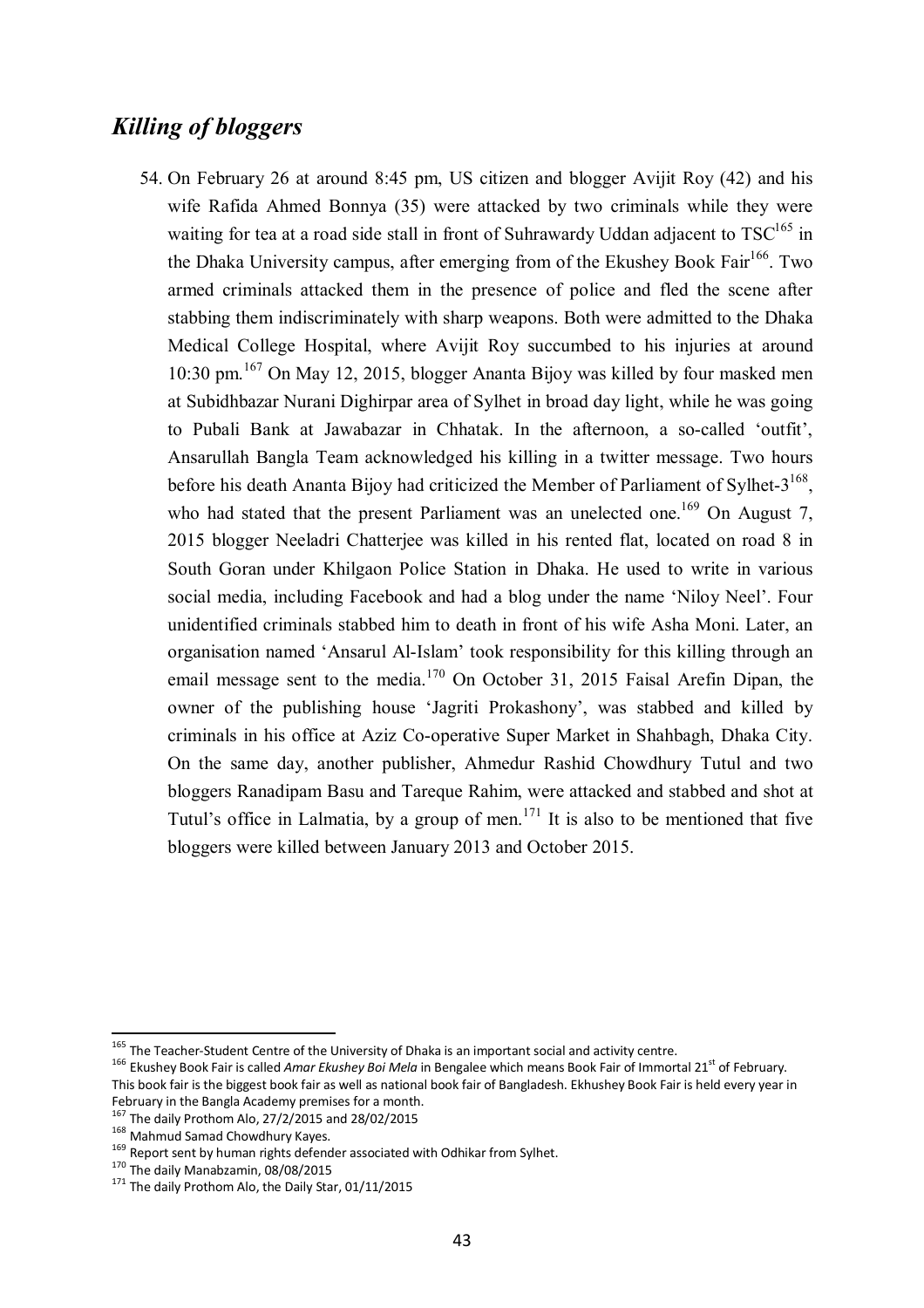#### *Freedom of expression and social media*

55. On January 13, 2015 a team of Detective Branch (DB) police arrested BNP's Information and Research Secretary, Habibur Rahman Habib from outside the studio of Channel 24, after he had taken part in a talk-show. In that talk-show, Habibur Rahman Habib had criticized the government strongly for confining BNP Chairperson Khaleda Zia.<sup>172</sup> On May 20, 2015 Mohammad Kamruzzaman, Deputy Assistant Officer (Land) from Kushdi of Barishab Union under Kapasia Upazila in Gazipur was temporarily suspended as he allegedly criticized the government on his facebook  $account.<sup>173</sup>$  On June 10, 2015 the International Crimes Tribunal-2 punished the founder Director of Gonoshasthaya Kendra (a well-known public health centre) Dr. Zafrullah Chowdhury on the allegation of Contempt of Court. The Tribunal 'punished' him by making him stand in the Court dock for one hour and he was also fined Taka five thousand. Failing to pay, would result in one month detention in jail.<sup>174</sup> On August 12, 2015 the Additional Chief Metropolitan Magistrate of Dhaka, Nazmul Huq Shyamol, awarded three years of rigorous imprisonment with 10 thousand taka fine and another six months jail for default in payment of fine, in a sedition case filed against Ruhul Amin Khandker, a former teacher of Jahangirnagar University. He had been sentenced for giving a status on his Facebook account<sup>175</sup> on August 13, 2011 about the Prime Minister and regarding the deaths due to road accidents. The Court passed this judgement in the absence of the accused teacher.<sup>176</sup> On November 12, 2015 the Dhaka University authority apprehended Imran, a third year student of the Home Economics Department; a first year student of Bangla Department, Firoze; Abdur Rahman, a third year student of Islamic Studies Department; a first year student of Education and Research Institute, Golam Mostafa; and Hanif, a third year student, from Bijoy Ekattor Hall<sup>177</sup> of Dhaka University, for giving status on their facebook accounts against the government and the Prime Minister; they were handed over to the Shahbagh Police Station.<sup>178</sup> The Officer-in-Charge of Shahbagh Police Station, Abu Bakar Siddique informed Odhikar that the arrestees were sent to court after being shown as arrested under Section 54 of the Code of Criminal Procedure.<sup>179</sup>

 $172$  The daily New Age, 14/01/2015

<sup>&</sup>lt;sup>173</sup> The daily Manabzamin, 24/05/2015.

 $174$  The daily Jugantor, 11/06/2015 and the daily Manabzamin, 17/06/2015

<sup>175</sup> http://archive.prothom-alo.com/detail/date/2012-01-09/news/215140

<sup>176</sup> On August 13, 2011, a famous film director Tareq Masud and journalist Mishuk Manir were died in a road accident in Manikganj. At that time 27 thousand driving license were given to the drivers without any scrutiny. Being annoyed of their death, Ruhul AMin Khandker gave such status on his facebook account.

<sup>&</sup>lt;sup>177</sup> Students residential hall

<sup>178</sup> The daily Jugantor, 14/11/2015

<sup>179</sup> Information gathered by Odhikar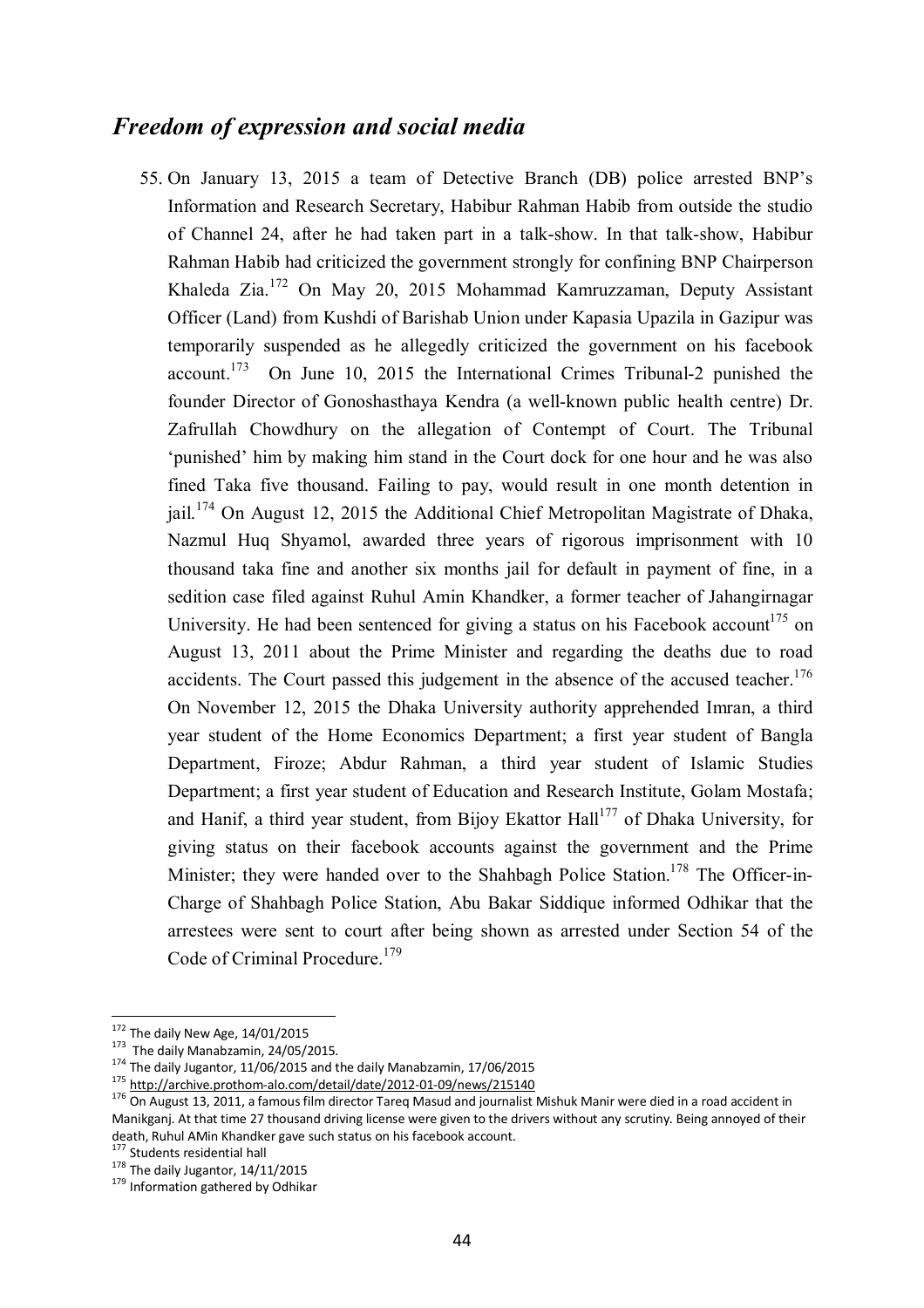## *Government blocks social media amid 'security concerns'*

56. On January 18, 2015 the government blocked the internet calling and messaging services Viber and Tango for Bangladeshi users citing 'security' concerns. After blocking Viber and Tango, the government, on January 19, blocked three more online voice and messaging services–WhatsApp, Mypeople and Line. After massive criticism against the blocking, the government had to reopen such applications on January 22, 2015.<sup>180</sup> The government again blocked almost all social networking media and mobile messaging and internet applications, including Facebook, Viber and WhatsApp from November 18, 2015 for an indefinite period on the pretext of maintaining 'security' in Bangladesh. The Bangladesh Telecommunication Regulatory Commission (BTRC) at first verbally and later in a written order, asked all mobile phone operators in the country and the International Internet Gateway (IIG) operators to stop social media and networking apps. Later on, through a similar order, other mobile messaging and internet applications including Line, Tango and Hangout were stopped. Furthermore, on November 18, 2015 from 1:00 pm to 2:30 pm internet connections across the country were shut.<sup>181</sup> Due to massive criticism, the government re-opened all social media and networking apps, inlcuding Facebook, Viber, WhatsApp on December 14, 2015 after 31 days.<sup>182</sup>

# *The repressive Information and Communication Technology Act 2006 (amended 2009, 2013)*

57. The repressive Information and Communication Technology Act 2006 (amendment 2009, 2013) is still in force. The latest amendment to what is commonly called the ICT Act, was made on October 6, 2013. Section  $57^{183}$  of the ICT Act 2013, states that publishing or transmitting in a website in electronic form, of any defamatory or false information is considered to be a cognizable and non-bailable offence. Punishment for committing this offence has been amended from a maximum of 10 years, with no minimum to a term of a minimum of seven years and maximum of 14 years' imprisonment and a fine of Taka 10 million. This law has curtailed the freedom of

 $^{180}$  The daily Manabzamin, 20/01/2015

<sup>&</sup>lt;sup>181</sup> The daily Naya Diganta, 19/11/2015

<sup>&</sup>lt;sup>182</sup> The daily Prothom Alo, 19/11/2015

<sup>&</sup>lt;sup>183</sup> Section 57 of the ICT Act states: (1) If any person deliberately publishes or transmits or causes to be published or transmitted in the website or in electronic form any material which is fake and obscene or its effect is such as to tend to deprave and corrupt persons who are likely, having regard to all relevant circumstances, to read, see or hear the matter contained or embodied in it, or causes to deteriorate or creates possibility to deteriorate law and order, prejudice the image of the State or person or causes to hurt or may hurt religious belief or instigate against any person or organization, then this activity of his will be regarded as an offence.

<sup>(2)</sup> Whoever commits offence under sub-section (1) of this section he shall be punishable for a term of minimum of seven years' imprisonment and a maximum of 14 years or a fine of Taka one crore or both.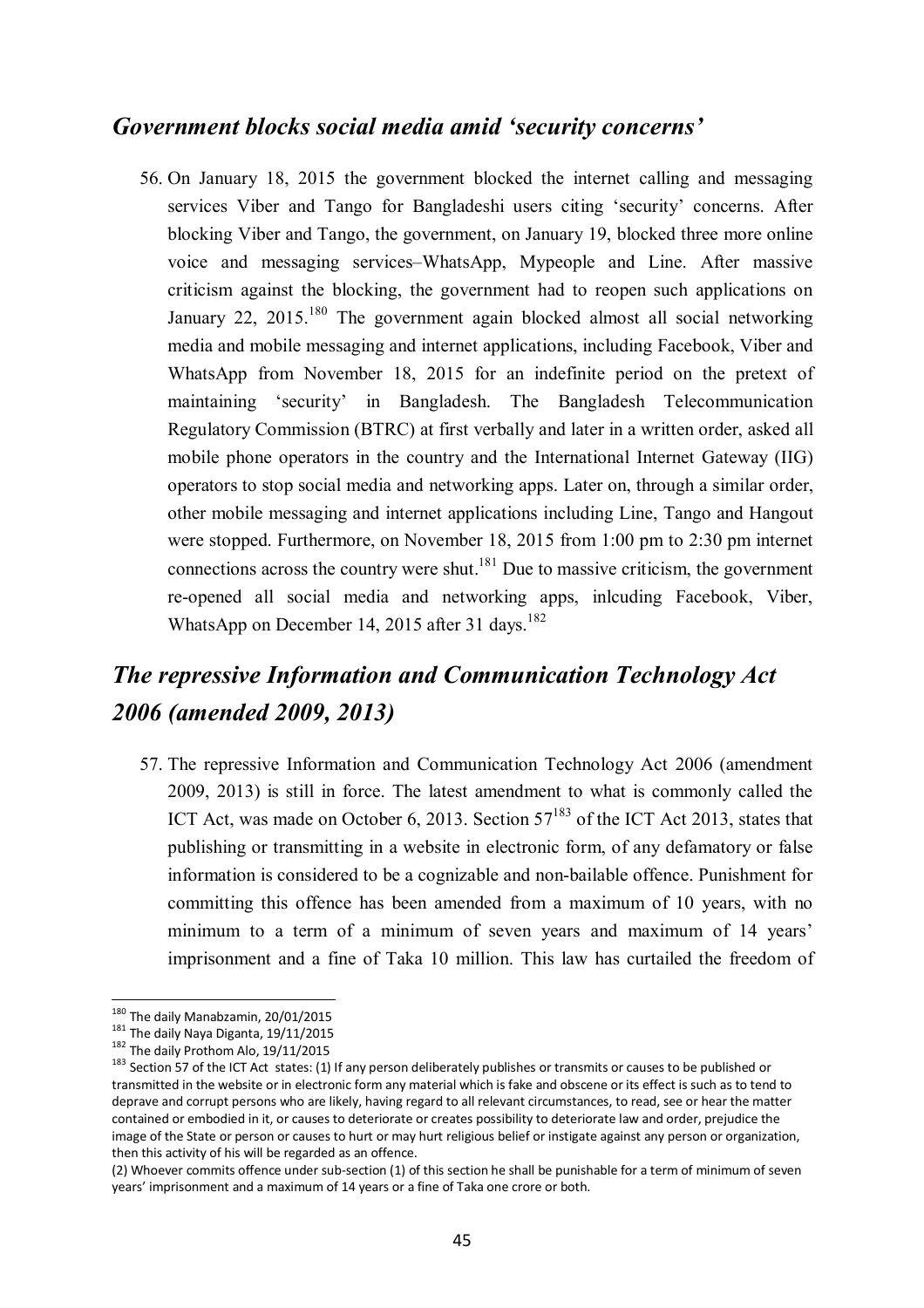expression and the government is using this Act against human rights defenders, journalists, bloggers and people who have alternative opinions.

- 58. According to Odhikar documentation, in 2015, 34 persons were arrested under the Information and Communication Technology Act 2006.
- 59. On January 23, 2015 police of Ramna Model Police Station arrested Firdatul Muntaha Sanjida, a student of the English Department at World University, for allegedly commenting and uploading pictures mocking the Prime Minister Sheikh Hasina and her son Sajib Wazed Joy on facebook.<sup>184</sup> On February 20, a 17-year old boy, Rifat Abdullah Khan, was picked up while coming home from an exam and later shown arrested under the ICT Act.<sup>185</sup> On May 18, 2015 a youth named Roman Palwan  $(28)$ was arrested by the Detective Branch (DB) of police from Sadarghat of Bhola and a case was filed against him under section 57(1) of the ICT Act. It is alleged that he had posted a cartoon image of the Prime Minister, Sheikh Hasina on his facebook account.<sup>186</sup> On June 16, 2014 Dhaka Metropolitan Detective Branch (DB) Police arrested S M Shakhawat Hossain, Editor of an online newspaper 'Islamic News 24.com' for allegations of communal incitement. DB police stated that Buddhists in Myanmar are inhumanly suppressing Rohingya Muslims and S M Shakhawat Hossain wrote an online newspaper and posted status on his facebook account, urging all the Muslim populations in the world, including Bangladesh to resist against this suppression. For this reason, a case was filed against him under section 57(1) of the ICT Act.<sup>187</sup> On July 9, 2015 a youth named Shah Alam was arrested by police for allegations of making objectionable comments on his facebook account against various ministers, including Minister Syed Ashraful Islam and the State Minister for Foreign Affairs, Shahriar Alam; a case was filed against him with Motijheel Police Station under the ICT Act.<sup>188</sup> On August 16, 2015 Probir Sikder, Editor of an online newspaper named "Uttaradhikar '71", was picked up by the Detective Branch (DB) of Police from his office at Indira Road in Dhaka, based on a case filed against him under the ICT Act with Kotwali Police Station in Faridpur, by the Assistant Public Prosecutor (APP) of Faridpur District Court, Swapon Pal. The allegations against Probir Sikder were that he had given a status on his Facebook account against LGRD<sup>189</sup> Minister Khandker Mosharaf Hossain, Musa Bin Shamser<sup>190</sup> and Moulana

<sup>&</sup>lt;sup>184</sup> The daily Manabzamin, 24/01/2015

<sup>185</sup> See details of his case under the heading of 'Allegations of enforced disappearance against law enforcement agencies' in this report.

<sup>186</sup> The daily Prothom Alo 19/05/2015.

<sup>187</sup> The daily Naya Diganta,  $18/06/2015$ 

<sup>188</sup> The daily Prothom Alo, 12/07/2015

<sup>&</sup>lt;sup>189</sup> Local Government and Rural Development

<sup>190</sup> A rich business man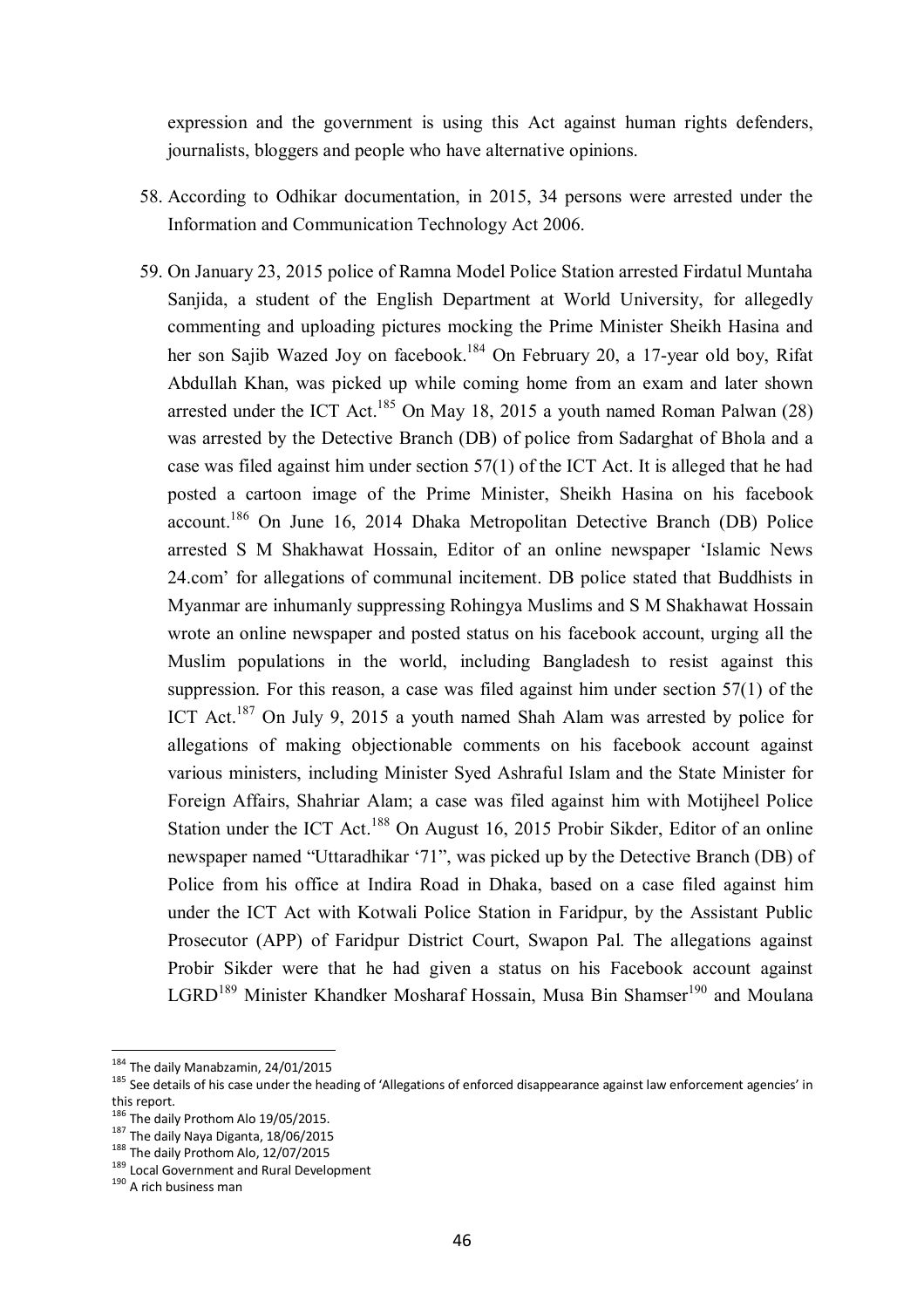Abul Kalam Azad.<sup>191</sup> On November 5, 2015 police arrested Mohammad Shahjahan, President of Char Martin Union unit Jamaat-e-Islam, from Hajirhat Bazar under Ramgati Upazila in Lakshmipur District, for posting photographs mocking the Prime Minister Sheikh Hasina and Information Minister Hasanul Huq Inu, in his Facebook account. A case was filed against him under the ICT Act.<sup>192</sup> On December 10, 2015 RAB-1 arrested Refayet, administrator of a facebook page 'Moja Los' for allegedly conducting anti-state campaign. A case was filed against him under the ICT Act with Bhatara Police Station.<sup>193</sup>

60. Odhikar believes that it is a misuse of power to arrest and harass persons whose opinions go against the government. Odhikar demands that the government repeal the draconian Information and Communication Technology Act 2006 (Amended in 2009 and 2013) and also expresses concern over taking initiative to enact a new more repressive law on internet usage. Odhikar demands justice through impartial investigations into the killings of bloggers.

 $191$  A convicted prisoner with death penalty for committed crimes against humanity in 1971, who is currently absconded.

<sup>192</sup> The daily Prothom Alo, 07/11/2015

<sup>&</sup>lt;sup>193</sup> The daily Prothom Alo, 11/12/2015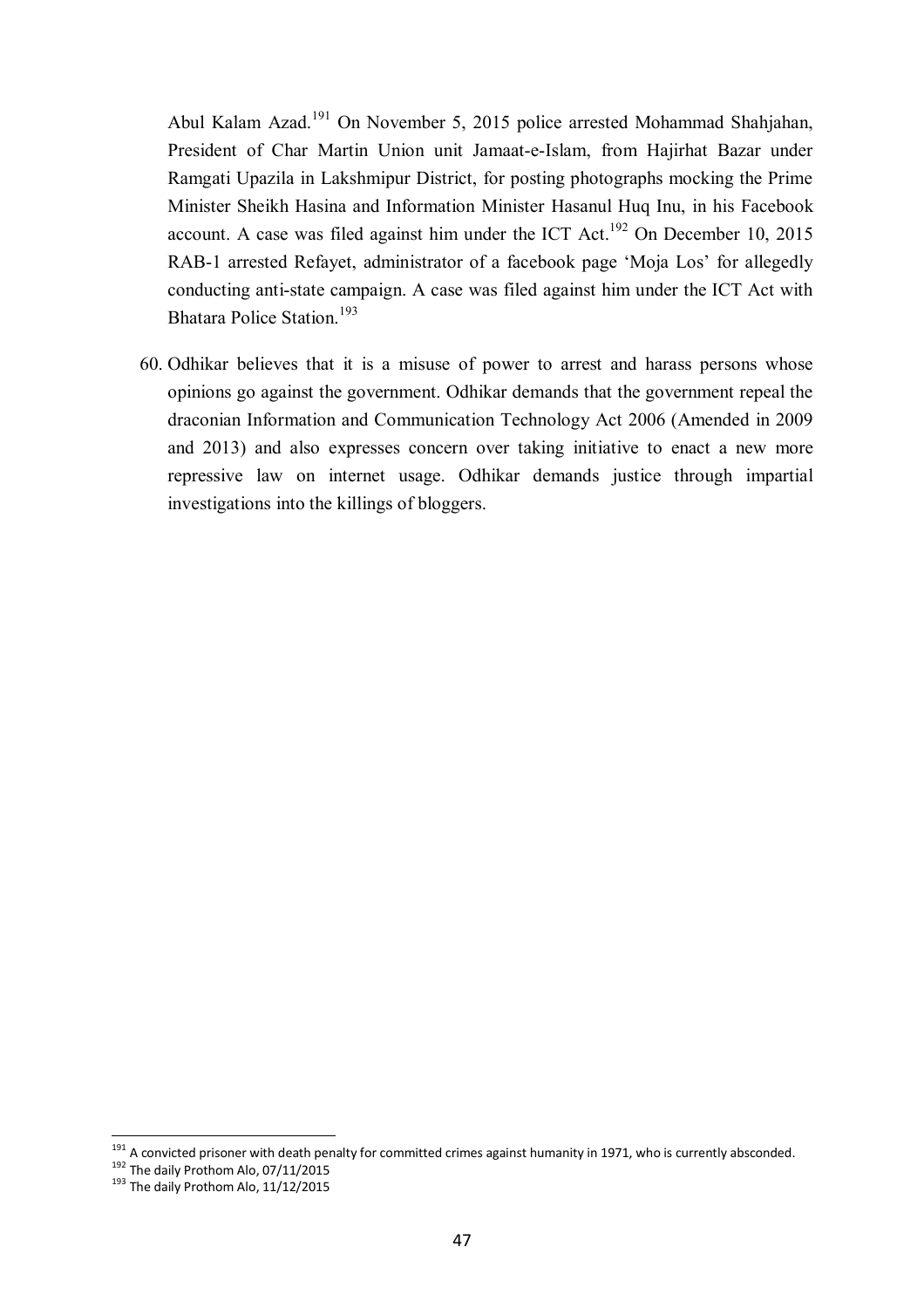# **F. Freedom of Assembly**

#### *Attacks and barriers to meetings and assemblies*

- 61. In 2015, many incidents of barring peaceful meetings and stopping meetings and assemblies of opposition political parties occurred. The government also engaged police and party activists to attack gatherings and conduct mass arrests. Whenever the opposition or groups with alternative beliefs called meetings or gatherings, the ruling party Awami League, Jubo League and Chhatra League also meetings at the same place and same time. As a result, the local administration stopped all such events by imposing section 144 of the Code of Criminal Procedure.<sup>194</sup>
- 62. The BNP led 20-Party Alliance took initiatives to organise a meeting in Dhaka, declaring January 5 as 'death of democracy day' to commemorate one year of the holding of the controversial January 5, 2014 Parliamentary Elections. The government barred the meeting and BNP Chairperson Khaleda Zia was confined in her political party office at Gulshan, Dhaka. This resulted in massive political violence across the country for about three months.<sup>195</sup> On April 23, 2015 Awami League supported Projonmo League<sup>196</sup> attacked a human chain organised by Jatiyatabadi Sangskritik Jote<sup>197</sup>, protesting attacks on the motorcade of Khaleda Zia, in front of the National Press Club.<sup>198</sup> Later on April 25, a group of 30-35 activists of the ruling party, led by Amir Hossain, attacked a human chain at the same place, organised by Swadhinota Forum<sup>199</sup> protesting attacks on the motorcade of Khaleda Zia. During the attack, BNP executive member and former parliamentarian, Khaleda Yeasmin, was beaten.<sup>200</sup> On May 10, 2015 leaders and activists of Progatishil Chhatrajote<sup>201</sup> and the anticolonialism student alliance, brought out a rally in order to surround the  $DMP^{202}$ Headquarters to protest police failure in arresting the perpetrators of sexual harassment on the Dhaka University campus during celebration of Bangla New Year on April 14, 2015.<sup>203</sup> They were stopped by police in front of the officers' quarters, adjacent to the DMP Headquarters. The protestors sat on the street, chanting slogans, ignoring the police barricade. Police then baton charged the protesters and used a

 $194$  Section 144 of the Code of Criminal Procedure, 1898 provides power to the Magistrate to issue orders to stop any meeting or gathering. See http://bdlaws.minlaw.gov.bd/sections\_detail.php?id=75&sections\_id=20789

<sup>195</sup> Information gathered by Odhikar

<sup>196</sup> A pro-Awami League organisation

<sup>&</sup>lt;sup>197</sup> BNP supported cultural alliance

<sup>198</sup> The daily Manabzamin, 26/04/2015

 $^{199}$  A pro-BNP organisation

<sup>200</sup> The daily Jugantor, 26/04/2015

<sup>201</sup> An alliance of progressive students.

<sup>202</sup> Dhaka Metropolitan Police.

<sup>203</sup> The daily Prothom Alo, Jugantor, 15/04/2015.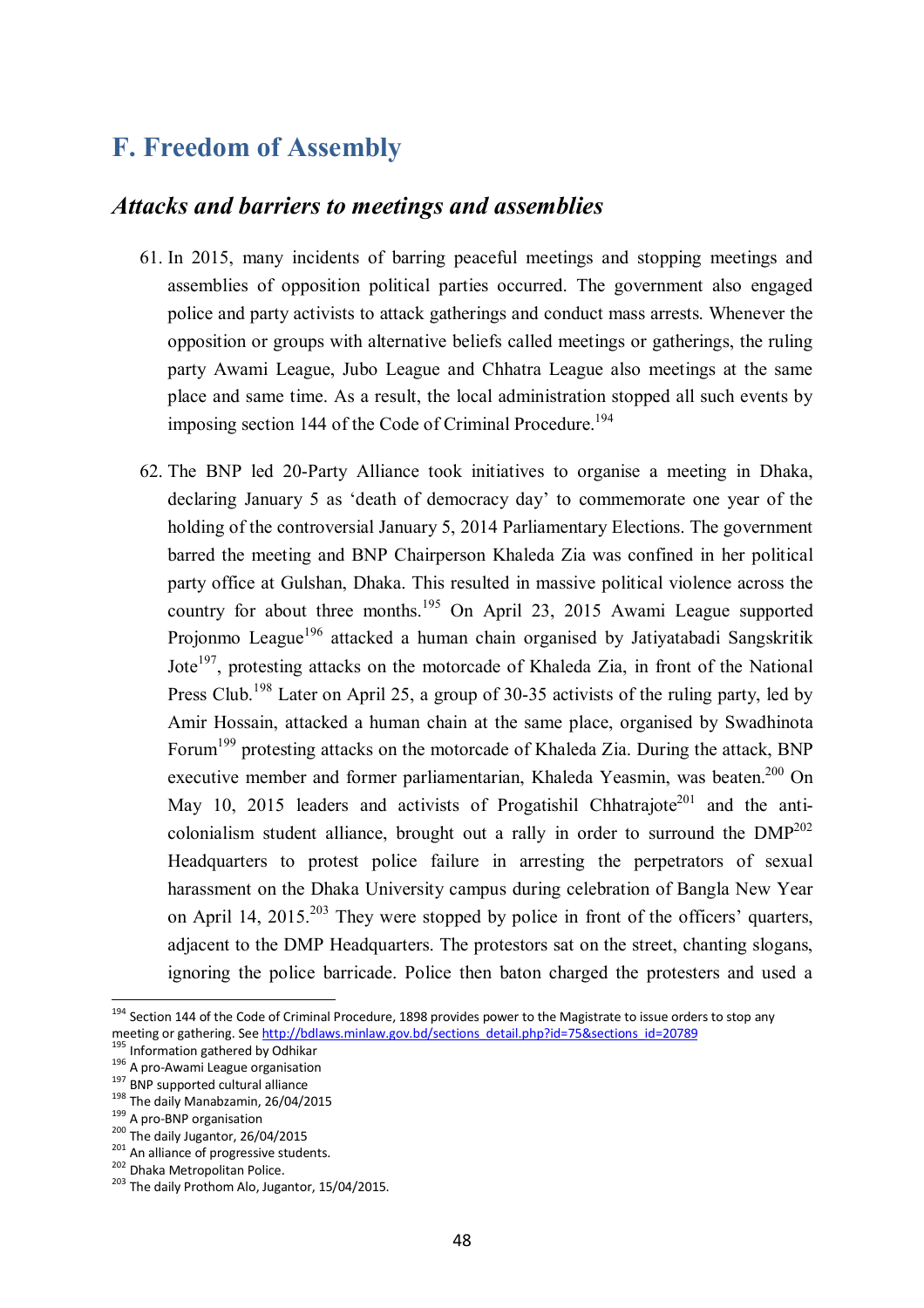water cannon and tear gas. Women activists were also physically attacked by male police.<sup>204</sup> On June 6, 2015 attacked the gathering organised by some left-leaning organisations, including the Jatiya Mukti Council, in front of the National Press Club, Dhaka, protesting the killing of Bangladeshi citizens by the Indian BSF and acts of Indian aggression during the Indian Prime Minister Narendra Modi's visit to Dhaka. Several activists were injured during the attack. Police also arrested seven persons from the place of incident.<sup>205</sup> In the night of August 14, some Jubo League activists, including Monir Prodhan, Liton and Faruque demanded Taka 15 thousand from the Head Teacher of Bhuiyara High School under Kochua Upazila in Chandpur, from the money which had arrived for female student scholarships. The money was demanded for observing the National Mourning Dayon August 15. Jubo League activists assaulted Head Teacher Dulal Chandra Sarkar at noon on August 15 as the money was not given. Another teacher of this school, Fazlur Rahman was beaten by Jubo League activists when he protested. On August 16, 2015 students of that school formed a human chain in protest. Approximately 16 Jubo League activists attacked the students with sticks and injured at least 40 of them.<sup>206</sup> On August 18, 2015 police stopped a meeting of a group named 'Adarsha Dhaka Andolon', in Samarai Convention Centre at Panthapath in Dhaka. Police arrested the Member Secretary of this organisation; and the President of Bangladesh Federal Union of Journalists (BFUJ), Shawkat Mahmud from the meeting.<sup>207</sup> The National Press Club authority abruptly cancelled its permission to hold a programme in its auditorium, to mark the International Day of the Victims of Enforced Disappearances on August 30, 2015. The event was scheduled to be jointly organised by members of the families of the disappeared, the Asian Federation against Involuntary Disappearances (AFAD), the Asian Legal Resource Centre (ALRC), the International Federation for Human Rights (FIDH) and Odhikar. Furthermore, law enforcement agencies in various districts also inquired about local human rights defenders who are associated with Odhikar and advised them not to conduct any programmes on that day.<sup>208</sup> On September 9, 2015 police used excessive force, including batons, tear gas shells and rubber bullets, on the students of East-West University to disperse them when they blocked roads at Aftabnagar under Badda Police Station in Dhaka, demanding the withdrawal of Value Added Tax (VAT) on tuition fees from private universities. At least 30 students and the Additional Registrar of East-West University were shot at and injured.<sup>209</sup> On September 30, 2015 police broke up a protest rally near the National Museum in

 $^{204}$  The daily Prothom Alo, 12/05/2015 (Online).

<sup>205</sup> The daily New Age, 07/06/2015 and press release from Jatiya Mukti Council

<sup>206</sup> The daily Naya Diganta, 17/08/2015

<sup>&</sup>lt;sup>207</sup> The daily Naya Diganta, 19/08/2015

<sup>208</sup> Information gathered by Odhikar

<sup>&</sup>lt;sup>209</sup> The daily Jugantor, 10/09/2015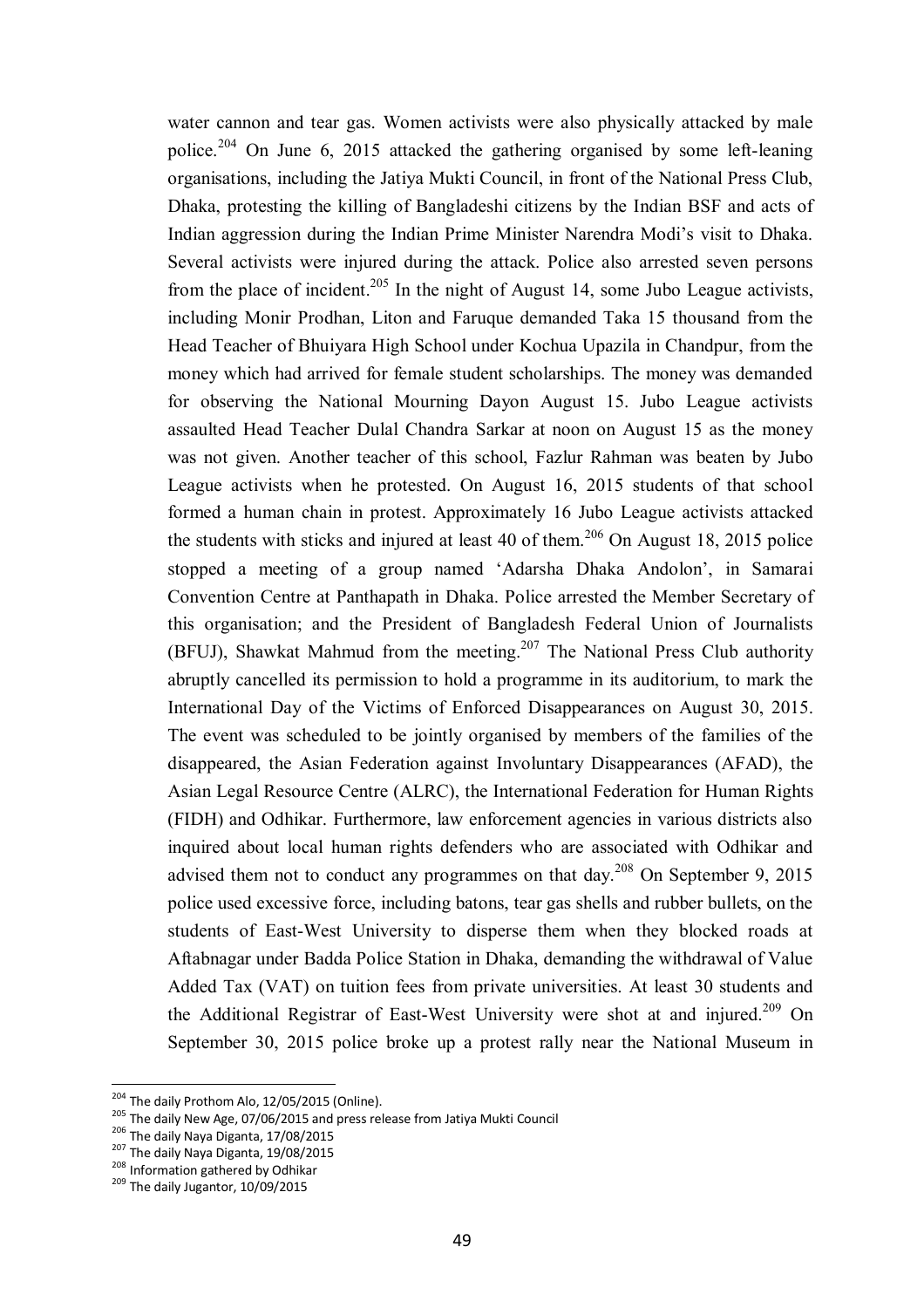Dhaka city; and physically and verbally assaulted the protesters. The rally was organised by medical college admission seekers demanding the scrapping of the previous admission tests results, as they alleged that the question papers of the tests had been leaked. Police beat the protesters with rifle butts and also ripped the dress of a female protester. 15 protesters were arrested from the spot and taken to the Shahbagh Police Station.<sup>210</sup> On September 16, 2015 leaders and activists of the Communist Party of Bangladesh (CPB) and the Socialist Party of Bangladesh (SPB) assembled on the Dhaka-Rangpur highway under Mithapukur Upazila in Rangpur District to protest the increasing prices of gas and electricity. When the protest rally started to move forward, after the meeting, police and the activists of Sechchasebak League<sup>211</sup> attacked it. 15 protestors, including two women activists of SPB were injured in the attack and fell on street. Local people rescued them and took them to Mithapukur Health Complex, but Sechchasebak League activists handed over injured protestors Anik, Fazlu, Ratan and Nahid to the police. On the same day, a blockade programme organised by the CPB and the SPB to protest the increasing prices of gas and electricity, was also stopped by police in Kotiadi Upazila under Kishorganj District. Seven protestors were injured during this incident.<sup>212</sup> On October 7, 2015 police baton charged a protest rally comprising of medical college admission seekers and their guardians; and threw pepper spray on them when they reached Karwan Bazaar in Dhaka. The protesters were demanding a new admission test for medical and dental colleges; and initiated this rally from the Shaheed Minar square and marched towards the Health Department at Mohakhali, Dhaka. At least 30 persons were injured during the police action.<sup>213</sup> On October 16, 2015 the Democratic Left Front (DLF) initiated a three-day road march towards the Sundarbans, demanding the protection of the Sundarbans and the cessation of the Rampal Coal-based Thermal Power Plant project. As part of the programme, the DLF organised a meeting in the evening in front of the Central Shaheed Minar (martyrs' memorial) in Manikganj District. Police stopped the DLF leaders and activists from continuing the meeting; and baton charged them. At least 10 persons, including the Central Coordinator of the DLF, Saiful Huq; central leader Moshrefa Mishu; and Shuvrangshu Chokraborty were injured.<sup>214</sup> On November 5, 2015 the bi-annual conference of Tongibari Upazila unit BNP under Munshiganj District was stopped by police. The General Secretary of District unit BNP, Ali Azgar Ripon Mallik said that in the night of November 4,

<sup>&</sup>lt;sup>210</sup> The daily New Age, Manabzamin and Daily Star, 01/10/2015

<sup>&</sup>lt;sup>211</sup> Voluntary wing of Awami League

<sup>&</sup>lt;sup>212</sup> The daily Jugantor, 17/09/2015

<sup>&</sup>lt;sup>213</sup> The daily Prothom Alo, 08/10/2015

 $214$  The daily Prothom Alo, 17/10/2015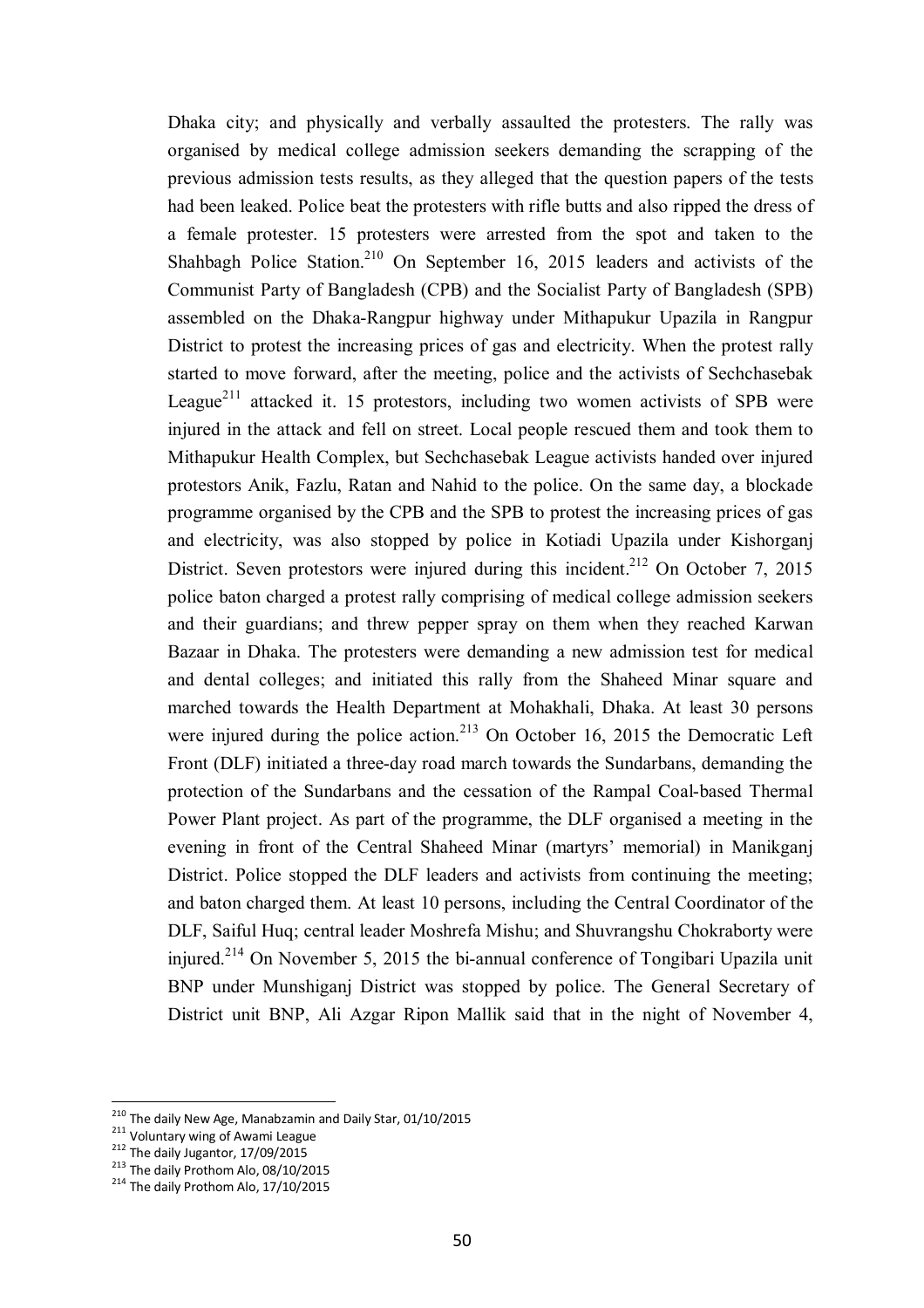police from Tongibari Police Station visited the meeting spot thrice and instructed the organisers not to hold any meeting or gathering.<sup>215</sup>

63. The right to freedom of assembly and the holding of peaceful meetings, rallies and processions are democratic and political rights of every citizen, as enshrined in Article 37 of the Constitution of the People's Republic of Bangladesh. Odhikar believes that there is a possibility of the rise of extremism in the country as a result of the government's move of absolute control on opposition parties and alternative voices and by creating barriers to freedom of expression and assembly.

 $\overline{\phantom{a}}$ <sup>215</sup> The daily Manabzamin, 06/11/2015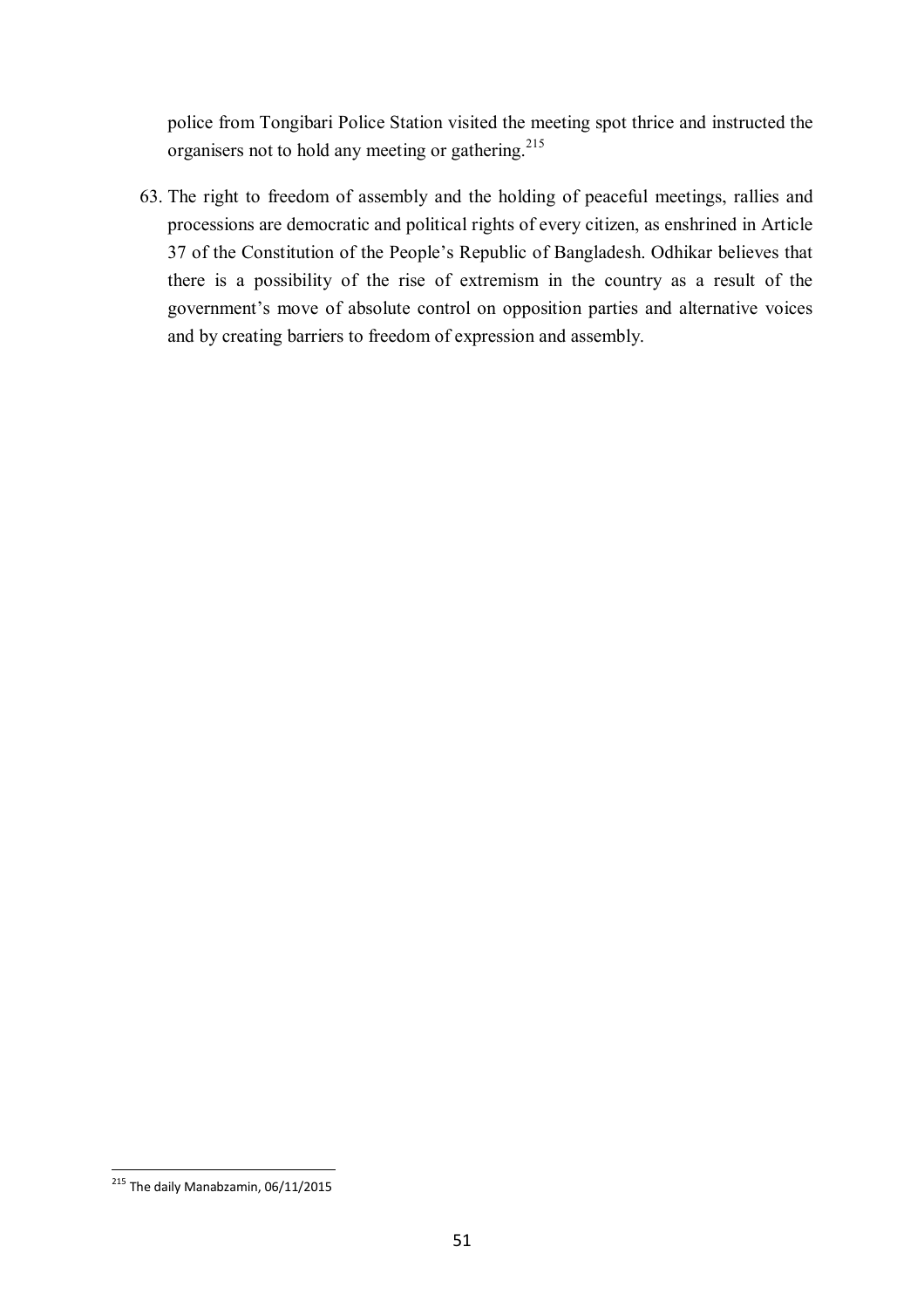# **G. Public lynching**

- 64. According to Odhikar documentation, from January to December 2015, 132 persons were killed, allegedly due to public lynching. Odhikar believes that due to the weak criminal justice system, the tendency to resort to public lynching is increasing, as people are losing their confidence and faith in the police and judicial system. To some extent, members of law enforcement agencies are also involved in public lynching while taking action against 'criminals'.
- 65. On May 18, 2015 at night, local inhabitants chased and apprehended four men while they were preparing to commit robbery in Rashulpur Village of Keraniganj, Dhaka. The men were beaten by a mob who thought they were dacoits, which resulted Rezaul Islam Reju (30) and Aminul Islam (35) dying on the spot.<sup>216</sup> On July 5, 2015 at night, two men named Farhad Sheikh (25) and Milon (25) had an accident when their motorbike hit a speed breaker at Hatkhola Bazaar under Boalkhali Upazila in Faridpur District. At that time 10-15 men were on community duty to prevent robbery at the Bazaar; and attacked them thinking they were dacoits. Both died on the spot.<sup>217</sup> On July 27, 2011 a 16-year boy, Shamsuddin Milon, resident of Char Kakra Union under Companiganj Upazila in Noakhali District, was picked up by police and handed over to the public for lynching. The boy was beaten to death by the mob in the present of the police.<sup>218</sup> In the morning of December 10, 2015 eight dacoits, who came to steal rice, were beaten to death in public lynching by the villagers of Aaraihazar in Narayanganj.<sup>219</sup>

<sup>&</sup>lt;sup>216</sup> The daily Prothom Alo, 20/05/2015.

<sup>&</sup>lt;sup>217</sup> The daily Manabzamin, 07/07/2015

<sup>&</sup>lt;sup>218</sup> The daily Prothom Alo, 27/07/2015

<sup>&</sup>lt;sup>219</sup> The daily Manabzamin, 10/12/2015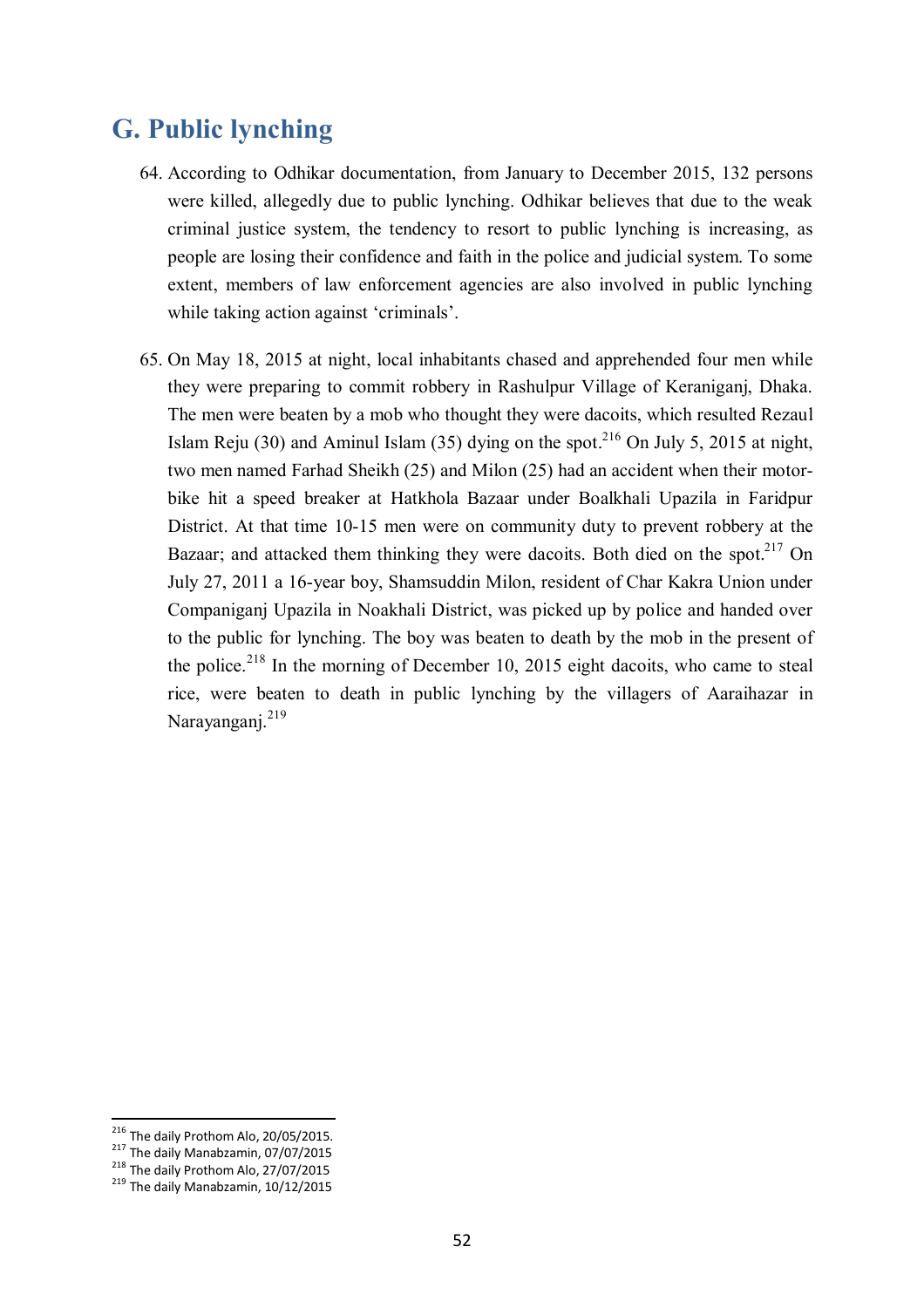# **H. Myanmar and Indian Border issues**

- 66. Bangladesh share border with India in three sides and the South-Eastern part of the country has a border with Myanmar. Indian border guards, the BSF has been repeatedly shooting at anyone seen near the border or anyone trying to cross the border; and illegally entering Bangladesh, which is a clear violation of international law and human rights; and a threat to the sovereignty of Bangladesh. In 2015, like the Indian Border Security Force (BSF), the Border Guard Police (BGP) of Myanmar violated the human rights of Bangladeshi citizens by entering into Bangladesh territory along the Bangladesh-Myanmar border.
- 67. According to information collected by Odhikar, in 2015, 44 Bangladeshi citizens were killed by the Indian Border Security Force (BSF). Of them 27 were gunned down, 14 were tortured to death and three Bangladeshis were killed by the BSF members in different ways. During this period, 60 Bangladeshis were injured. Of them, 42 had been shot, 14 were tortured, one was stabbed and three were injured by BSF by bow and arrow and catapult. In addition, 27 Bangladeshis were allegedly abducted by BSF. Furthermore, in June 2015, Border Guard Police (BGP) of Myanmar shot one member of the Border Guard Bangladesh (BGB) and abducted another BGB member by entering into Bangladesh territory, from the Naf River in Teknaf. Meanwhile in December, one Bangladeshi citizen was shot dead by Border Guard Police (BGP) of Myanmar.

## *Incidents along Bangladesh – India border*

- 68. In 2015, incidents of human right violations, including killing and torturing Bangladeshi citizens by BSF at the border continue. Some incidents are as follows:
- 69. On February 2, 2015 a group of BSF members shot and killed a Bangladeshi peasant named Nazrul, who was irrigating a paddy field in Nayapukurpar, at least 50 yards inside Bangladesh territory, near the main pillar 295 at Chapra border in Binail Union under Birampur Upazila in Dinajpur District.<sup>220</sup> On March 22, 2015 a Bangladeshi citizen named Tariqul Islam (35) was shot dead by BSF at the Wahedpur border under Charpaka union of Shibganj Upazila in Chapainawabganj District in Bangladesh.<sup>221</sup> On April 22, 2015 at around 11:00 am, a Bangladeshi woman named Hashura Khatun (35), a resident of Chancha area of Jessore, was beaten by BSF in Petrapole BSF Camp when she was returning to Bangladesh legally through Benapole Check post.<sup>222</sup>

 $\overline{\phantom{a}}$ <sup>220</sup> The daily Prothom Alo, 03/02/2015

<sup>221</sup> Report sent by human right defender associated with Odhikar from Chapainawabganj.

<sup>222</sup> Report sent by human right defender associated with Odhikar from Jessore.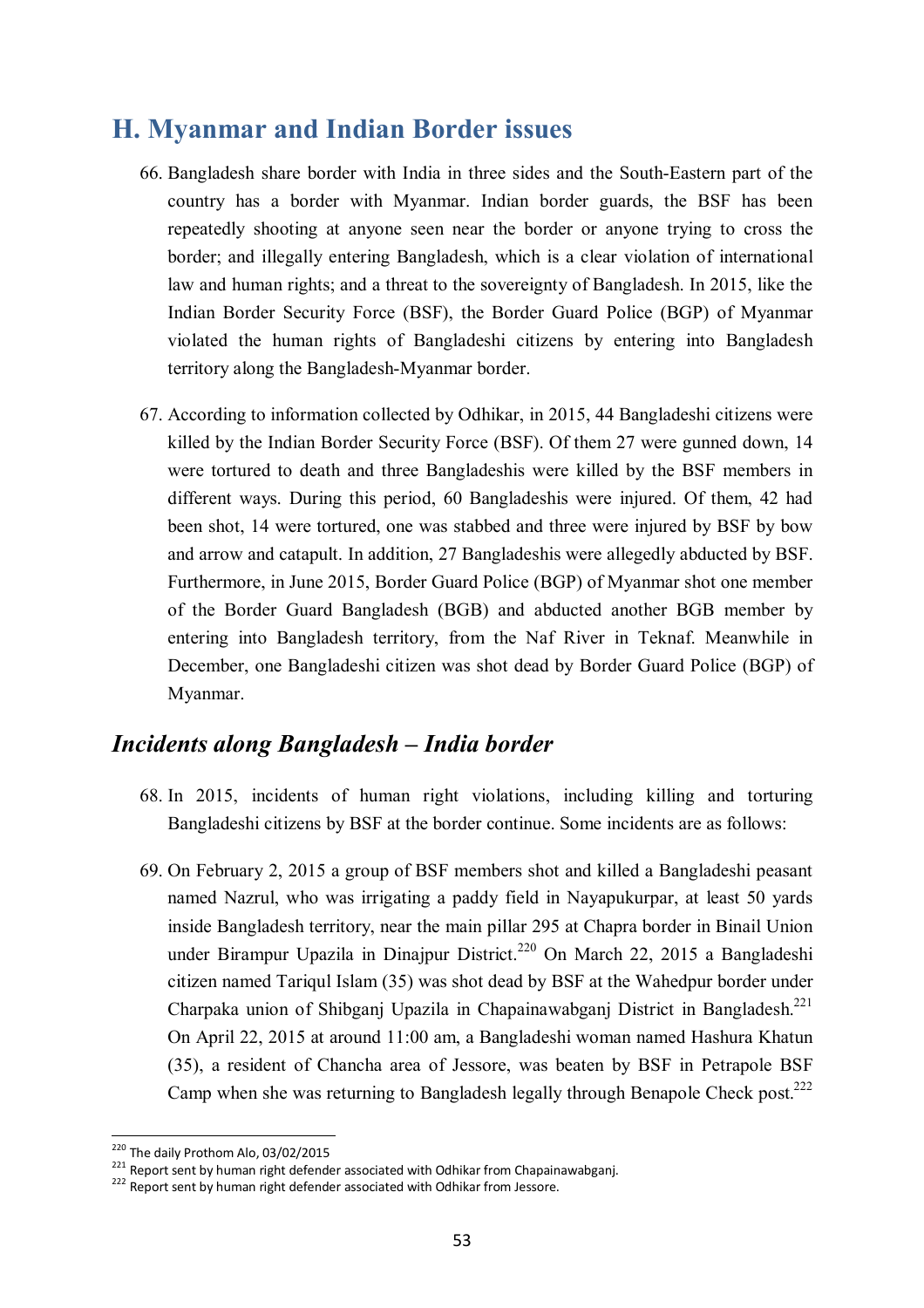On May 14, 2015 a Bangladeshi cattle trader named Antor Islam was shot dead by BSF at sub pillar no. 1 of main pillar 843 of the India-Bangladesh border in Patgram under Lalmonirhat District. The BSF also took away his body. <sup>223</sup> On June 11, 2015 a Bangladeshi cattle trader named Shahidul Islam (30) was killed by BSF near the subpillar 3S of the main pillar no. 237 at Kolmudanga border under Shapahar Upazila in Naogaon District.<sup>224</sup> On July 10, 2015 some armed BSF members of Hakimpur Camp entered Bangladesh territory through Madra border under Kolaroa Upazila in Satkhira District, on a speedboat and country-made boat on the Sonai River. When the villagers tried to resist the BSF, an altercation took place between them. When BGB members approached, the BSF members escaped the area leaving behind a SLR with 20 rounds of bullets and a boat.<sup>225</sup> On August 19, 2015 a Bangladeshi cattle trader named Shafiqul Islam (28) was beaten to death by BSF Jawans of Adadanga 31 BSF Camp of India at Shapahar border in Naogaon District.<sup>226</sup> On September 18, 2015 some BSF members chased two adolescents, who went to catch fish in a pond at West Ramkrishnapur Village adjacent to the sub-pillar of main pillar 276/8 under Bhutiapara border in Dholahar Union in Joypurhat District. When the villagers protested, 30-35 BSF members entered 400 yards into Bangladeshi territory and shot indiscriminately at the villagers. Abu Zafar Bidyut, Farooq, Sayem, Porimal Mardi and Nirmol Mardi of Ramkrishnapur Village were injured. Sayem (37) died when he was being transferred to Shaheed Ziaur Rahman Medical College Hospital in Bogra in a critical condition.<sup>227</sup> In the early morning of November 26, 2015 two Bangladeshi citizens named Nazrul Islam and Abdul Khaleque Sarkar were shot dead by members of Indian BSF of Tarali Camp under 76 Battalion in Tarali area at Toluigacha border under Satkhira Sadar Upazila.<sup>228</sup> On December 10, 2015 some Bangladeshi cattle traders were returning with cows through Zahurpur border of Narayanpur Union under Sadar Upazila of Chapainababganj. At that time BSF members of 20 Battalion caught a cattle trader named Abdur Rahman Sentu  $(33)$  and tortured him to death.<sup>229</sup>

#### *Incidents along the Bangladesh – Myanmar border*

70. At the end of 1991, the then Myanmar Border Guards Nasaka attacked Reju Fatrajhiri BDR<sup>230</sup> Camp at Ghundhum border in Naikkhongchhori in Bandarban District; and looted arms and ammunition after killing a BDR member of Bangladesh. Due to this,

 $^{223}$  The daily Jugantor, 15/05/2015.

 $224$  The daily Jugantor, 12/06/2015

 $225$  The daily Jugantor, 11/07/2015

<sup>&</sup>lt;sup>226</sup> The daily Jugantor, 20/08/2015

 $227$  The daily Jugantor, 19/09/2015

<sup>&</sup>lt;sup>228</sup> The daily Prothom Alo, 27/11/2015

<sup>229</sup> The Naya Diganta, 12/12/2015

<sup>&</sup>lt;sup>230</sup> BDR: Bangladesh Rifles was the previous name of Bangladesh border security force. Now it has been re-named as Border Guard Bangladesh (BGB) after the BDR mutiny in February 2009.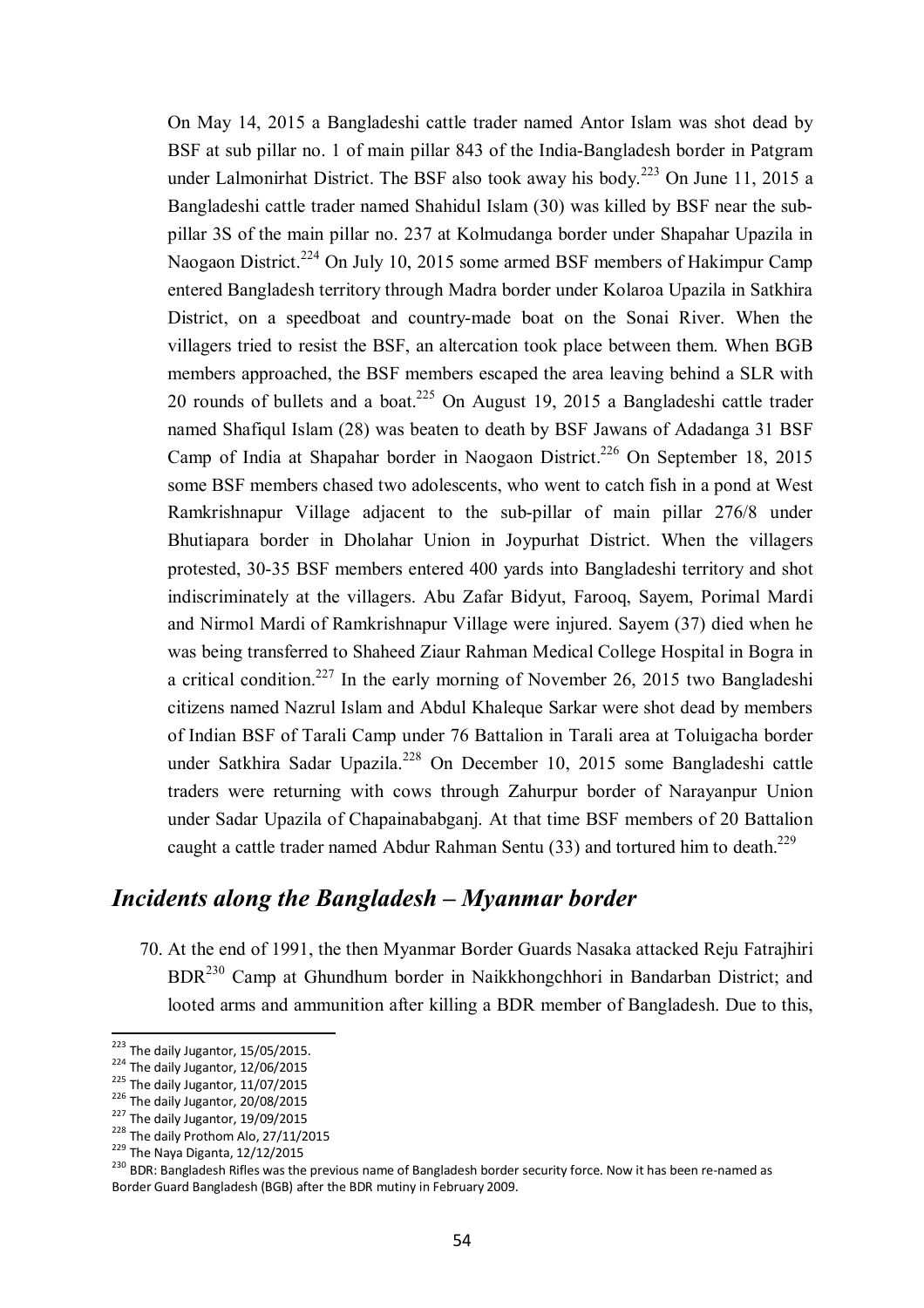acts of human rights violations occurred at the border area and as a result, about 250,000 Rohingyas took shelter in Bangladesh. Such incidents continue at the Myanmar-Bangladesh border.

- 71. On June 17, 2015 a six-member team of BGB, led by Nayek Abdur Razzak was searching two boats, suspecting of drug smuggling in Bangladesh territory while they were patrolling the Naf River in Taknaf under Cox's Bazaar District. At that time Border Guard Police (BGP) members of Roigadong Camp of Myanmar entered Bangladesh territorial waters by a trawler and stopped near the BGB trawler. BGP members forcibly took Nayak Abdur Razzak onto their trawler when he told BGP to leave Bangladesh territory. An exchange of fire also occurred between the two groups. As a result, BGB jawan Biplob Kumar was shot and injured.<sup>231</sup> On June 25, 2015 BGP handed Nayak Abdur Razzak over to the BGB after a flag meeting at Mongdu in Myanmar.<sup>232</sup> On December 14, 2015 the border security guard of Myanmar entered 50 yards into Bangladesh territory and shot at three Bangladeshis while they were passing through Naikkhongchhori border in Bandorban District. A Bangladeshi citizen named Joynal Abedin died on the spot.<sup>233</sup>
- 72. No explanation or compensation has been secured from the Indian and Myanmar governments regarding the killing, abduction and torturing Bangladeshi citizens in the hands of Indian Border Security Force (BSF) and the Border Guard Police (BGP) of Myanmar, till the end of 2015. Odhikar believes that it is the duty of the Bangladesh government to ask for an explanation from the Indian government, regarding the killings, abduction and torture of Bangladesh citizens by BSF and from the Myanmar government regarding the attack on Bangladeshis.

 $^{231}$  The daily Prothom Alo, 18 and 20/06/2015

<sup>&</sup>lt;sup>232</sup> The daily Jugantor, 26/06/2015

<sup>233</sup> The daily Jugantor, 19/12/2015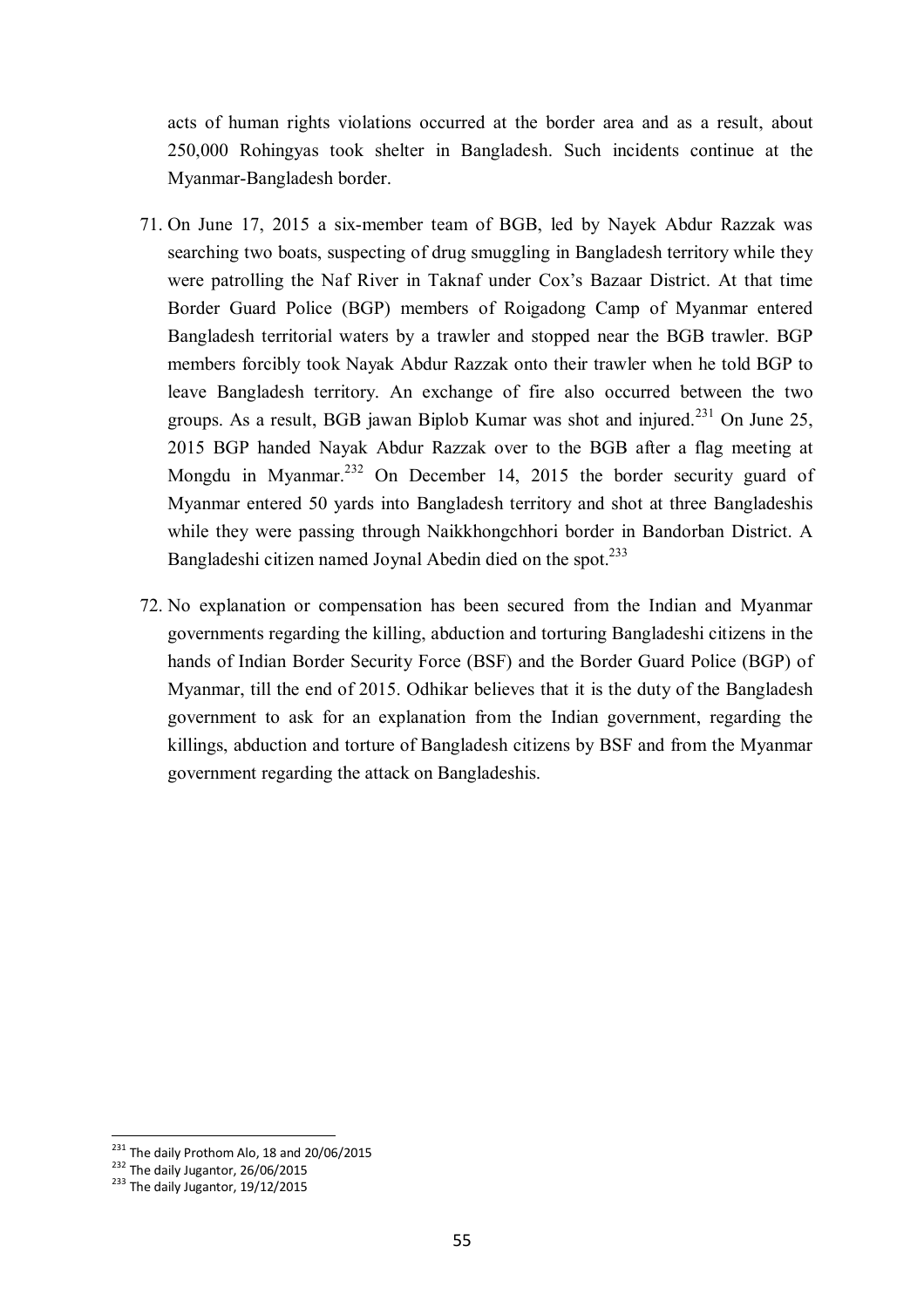## **I. Human rights violations on minority communities**

73. The apathy of the government and the administration regarding attacks on religious minority groups and their places of worship, are one of the reasons such incidents happen repeatedly. The systematic politicization of these incidents and the ensuing blame game make the situation more vulnerable.

#### *Violence against religious minority communities*

74. On January 5, 2015 the Criminal Investigation Department (CID) submitted a charge sheet in Abhoynagar Cognizance Court in Jessore on the case relating to the attacks at Malopara in Abhoynagar during parliamentary elections on January 5, 2014. About 100 local BNP, Jamaat-Shibir<sup>234</sup> leaders and activists were accused in the charge sheet. The inhabitants of Malopara stated that the names of the principal accused persons were not incorporated in the charge sheet and some irrelevant names were also included. One of the wounded men, a resident of Malopara, Shekhar Kumar Barman said that many innocent people have been included in the charge sheet.<sup>235</sup> On January 9, 2015 a group of unknown criminals entered the Shree Krishna Goshai temple by breaking its gate and vandalized idols and set fire to objects used for worship, in Krishnapur village under Madhabpur Upazila in Habiganj District.<sup>236</sup> During a human chain programme in protest of this incident, on January 19, 2015, the President of Jessore District Sanaton Bidyarthi Sangsad, Proshenjeet Thakur, alleged that 31 Hindu families of Shakharipota Village under Sharsha Upazila in Jessore District, were forced to leave the country due to repression by the General Secretary of Bahadurpur Union unit Awami League, Mofizur Rahman. <sup>237</sup> On April 19, 2015 a group of 50-60 criminals led by a local influential, Rafiqul Islam, attacked a Hindu temple and some houses belonging to Hindu families at 'Bongram Sree Sree Sudhonya Kripamoyee Kali Mandir'<sup>238</sup> in Bongram area under Gazipur City Corporation. Later criminals vandalized some houses and shops and looted money in the adjacent area. Criminals broke four idols of gods and goddesses at the Kali Mandir. At least six people were injured during this attack.<sup>239</sup> Allegations of illegally grabbing land belonging to the minority Hindu community; and attacks and intimidation on them, were found against the ruling party (Awami League) Parliamentarian from Thakurgaon-2 constituency, Dabirul Islam and his son Mazharul Islam Sujon. On June 19, 2015 around 25 – 30 criminals, including the Coordinator of

<sup>&</sup>lt;sup>234</sup> Bangladesh Jamaat-e-Islami and its student wing

<sup>235</sup> The daily Prothom Alo, 07/01/2015

<sup>&</sup>lt;sup>236</sup> The daily New Age, 10/01/2015

<sup>&</sup>lt;sup>237</sup> Report sent by human right defender associated with Odhikar from Jessore; the daily Manabzamin, 21/01/2015

<sup>238</sup> Mandir – Hindu temple

<sup>239</sup> Report sent by human right defender associated with Odhikar from Gazipur.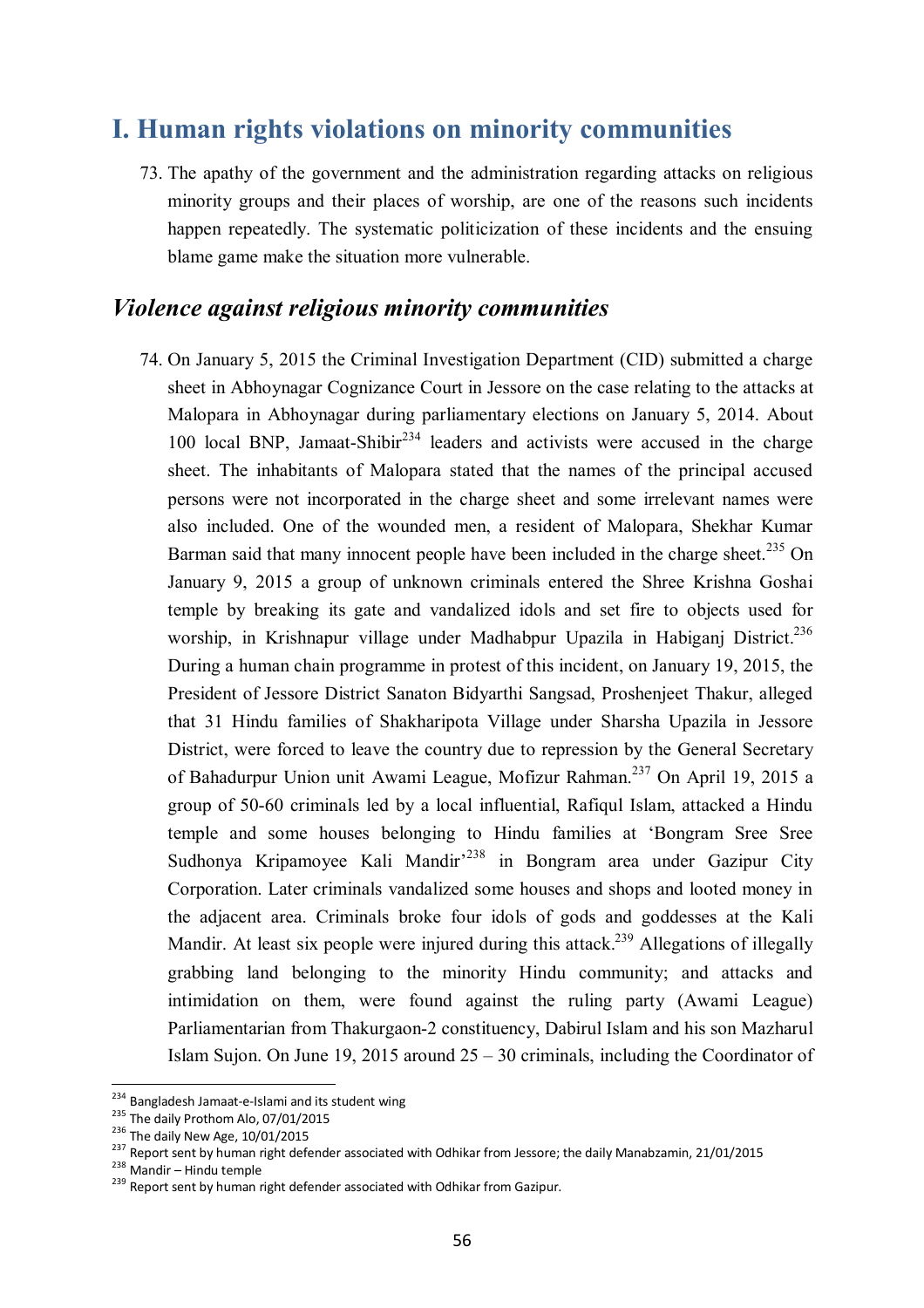Ronobagh Tea Estate Company, Akramul Huq; and locals Mohammad Ali; Shawkat Ali; Ashraful Islam; Ershad Ali; and Babu Mini, led by Mazharul Islam Sujon attacked Akul Chandra Singh, Bhakaram Singh and Janak Singh. At least 10 people, including Bhakaram Singh, were injured in this incident.<sup>240</sup> On August 6, 2015 the Bangladesh Hindu, Buddha, Christian, Oikya Parishad (Bangladesh Hindu Buddhist Christian Unity Council) made allegations in a press conference at the Dhaka Reporters Unity that the Members of Parliament and the Administration are involved in grabbing property belonging to minority communities. Such allegation was made in a statement signed by the General Secretary of the organisation, Rana Dasgupta.<sup>241</sup> On October 6, 2015 a group of criminals vandalized five effigies in a place of worship of the goddess Durga at Protapnagar Kormokarpara, under Ashashuni Upazila in Stakhira District. On October 18 at around 3:30 am, another group of criminals vandalized three effigies belonging to the Durga Puja festival in Babulia under Satkhira Sadar Upazila.<sup>242</sup> On October 19, 2015 local people apprehended a local Chhatra League<sup>243</sup> leader Mehedi Hasan and Chhatra League activists Shamim Mridha, Badiul Islam, Masud Sheikh, Miraz Howlader, Miraz Fakir and Shukhdeb Sarkar and handed them over to police for vandalising effigies belonging to the Durga Puja in the Chairmanbari area under Ujirpur Upazila in Barisal District.<sup>244</sup> On November 12, 2015 criminals vandalized effigies of goddess Lakshmi at Koibatpara Sri Sri Lakshmi Temple in Courtgaon Village of Koain Union under Sirajdikhan Upazila in Munshiganj District.<sup>245</sup> Bishops and officials of the churches in Rangpur and Dinajpur were given death threats by criminals. A hand written letter in the name of Atul Roy, son of Gonesh Roy of Uttarpara in Dinajpur District, was delivered to Father M. Barnbas of the Baptist Church in Rangpur, by post. He received the letter on November 26, 2015. In the letter, threats were given to the priests of 10 Christian organisations, including Father M. Barnbas. In the meanwhile on November 25, 2015 Father Karls, Bishop of Birganj Upazila Catholic Church in Dinajpur, was given also death threats through his cell phone.<sup>246</sup> On December 5, 2015 six persons were injured in a bomb blast at a religious gathering at the historical Kantize Mandir in Kahalore under Dinajpur District.<sup>247</sup> In Feni, on December 9, 2015 at midnight, Chhatra League and Jubo League leaders and activists attacked and set fire to Malpara area, which belongs to the Hindu minority community, after failing to get extortion money. Eight

<sup>&</sup>lt;sup>240</sup> The daily Prothom Alo, 29/07/2015

<sup>241</sup> Press Statement of Bangladesh Hindu Buddha Christian Oikya Parishad, 06/08/2015

 $242$  The daily Manabzamin, 19/10/2015

<sup>&</sup>lt;sup>243</sup> Student wing of Awami League

<sup>&</sup>lt;sup>244</sup> The daily New Age, 21/10/2015

<sup>&</sup>lt;sup>245</sup> Report sent by Human Rights Defender associated with Odhikar from Munshiganj.

<sup>246</sup> The daily Manabzamin, 27/11/2015

<sup>&</sup>lt;sup>247</sup> The daily Prothom Alo, 06/12/2015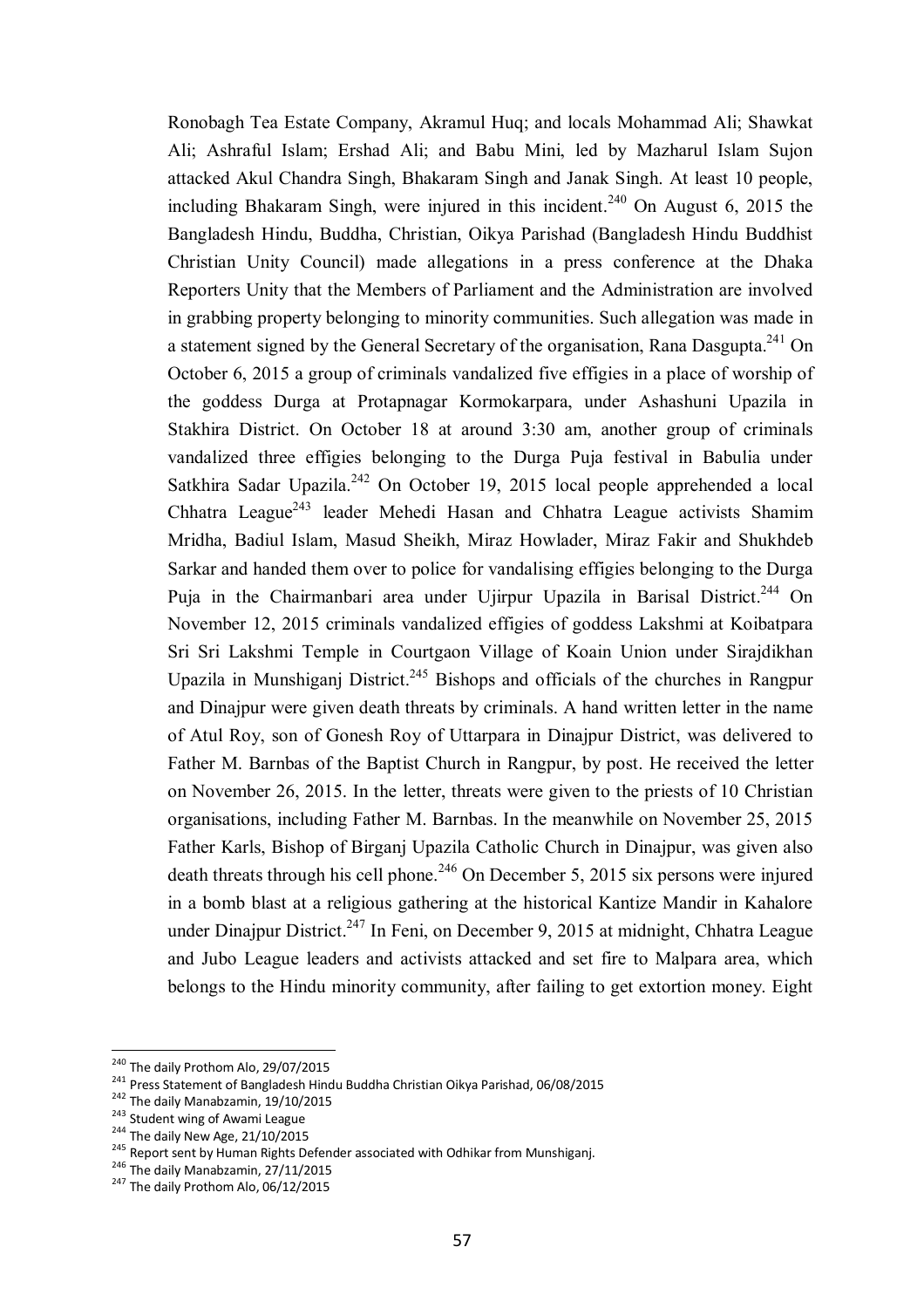persons were injured during this incident. Police arrested Chhatra League leader Nazrul Islam and Jubo League leader Joynal Abedin.<sup>248</sup>

#### *Violence against the Shia Muslim community*

- 75. On October 24, 2015 at around 1:45 am, five crude bombs were thrown at a large gathering of Shia Muslims as they were preparing to bring out a Tazia rally on the occasion of holy Ashura<sup>249</sup> at Hossaini Dalan area in old Dhaka. Three bombs exploded which caused the death of a 15-year old boy, Sajjad Hossain and about 150 people were injured. One of the injured persons Jamaluddin (55) died in hospital on October 29.<sup>250</sup> On November 27, 2015 criminals attacked a mosque belonging to the Shia Muslim community in Chokkanu Village under Shibganj Upazila in Bogra District. They opened fire at the Shia Muslims there and left. The Muezzin, Moazzem Hossain was killed and the Imam of the mosque, Shahinoor Rahman and Abu Taher and Aftab Uddin were shot and injured. $^{251}$  On December 25, 2015 a suicide squad attacked a mosque belonging to the Ahmmadiya community during Jumma prayer in Baghamar Upazila under Rajshahi District, resulting in the death of the bomber and the three injuries of persons, Moyezuddin (40), Shaheb Ali and Nayan  $(12).^{252}$
- 76. It has been observed that the government has failed to ensure safety and security of life and livelihood and places of worship of the citizens belonging to religious minority groups in 2015. Odhikar urges the government to ensure the security of citizens belonging to all minority communities in Bangladesh. Odhikar strongly demands the government to bring all who are involved in the incidents of attacks on minority communities, including the Members of Parliament, before justice.

 $^{248}$  The daily Jugantor, 11/12/2015

<sup>&</sup>lt;sup>249</sup> Ashura is observed as a symbol of "sacrifice and mourning" recalling the martyrdom of Hazrat Imam Hussain Ibn Ali (RA), a grandson of Prophet Hazrat Muhammad (PBUH), in the battle of Karbala on the 10th of Muharram in Hijri 61. On this day Shia Muslims bring out Tazia processions and parade along the main streets.

<sup>&</sup>lt;sup>250</sup> The daily Prothom Alo and Jugantor, 26/10/2015

 $^{251}$  The daily Prothom Alo, 28/11/2015

<sup>&</sup>lt;sup>252</sup> The daily Manabzamin, 27/12/2015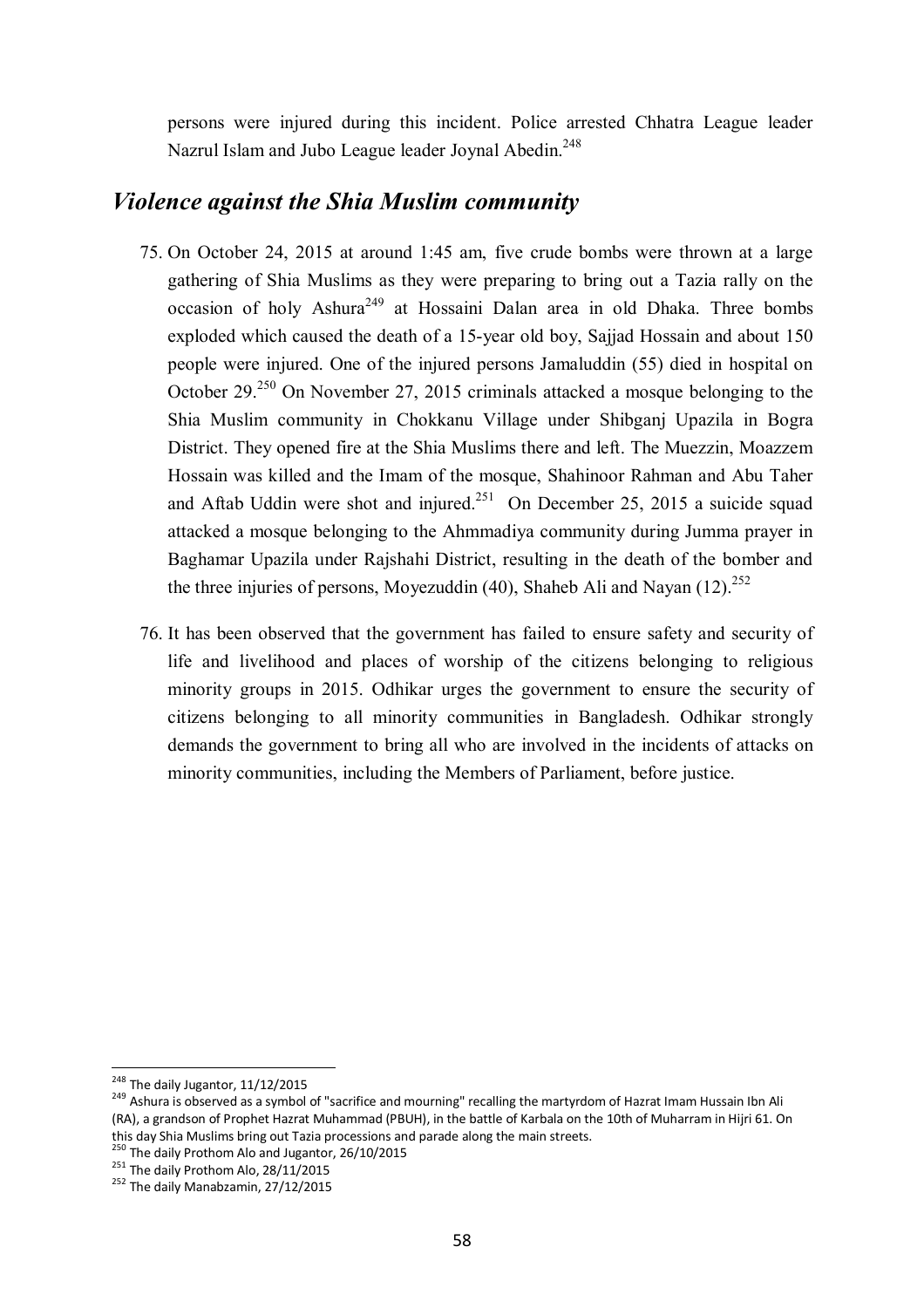# **J. Workers' rights**

#### *Ready-made garment industries*

- 77. According to information gathered by Odhikar, 190 workers were injured during workers' unrest in the ready-made garment factories in 2015. Among them, 166 were injured by the police and 24 workers were injured by the garment factory authorities. Besides this, eight were injured by fire, 52 workers were injured in stampedes caused due to panic in factory fires and for other reasons.
- 78. Garment manufacturing factories are a very large source of revenue for Bangladesh and the factory workers are one of the main contributing factors to this success. However, many factories were closed without notice. This, and sudden termination of workers and not providing wages on time are the main reasons of workers' unrest.
- 79. On April 16, 2015 the authority of Jabbar Fashion Factory in Fatulla under Narayanganj district, declared the factory shut down and decided to shift it to another location. On April 19, workers of that factory demanded that the factory reopen; and they tried to enter the factory by breaking the locks. Workers became entangled in an altercation with police. Police baton charged and fired on the workers in an attempt to disperse them. At least 10 workers, including seven women – Rehana (19), Parveen (22), Moriam (18), Shiuly (22), Rekha (25), Rozina (22) and Munni (21) were shot and injured.<sup>253</sup> On April 25, 2015 the authority of Cadtex Garment at Katherpool area in Fatulla closed down the factory for an indefinite period. In the morning of April 26, workers gathered to demand that the factory reopen. At one stage they tried to bring out workers from the adjacent factory, and threw brickbats at some other factories. Police reached the spot and tried to control the situation; but workers threw brickbats at police too. Police opened fire to disperse aggressive workers, which resulted in 10 workers being injured.<sup>254</sup>
- 80. On June 1, 2015, police filed charges against 42 people for having contributed to the collapse of the Rana Plaza factory on April 24, 2013 which killed over 1130 textile factory workers and injured more than 2000 others. Among those charged were the owner of the Rana Plaza complex and government officials, including four government inspectors accused of mass murder for allowing the Rana Plaza building to be transformed into a factory complex and for helping the factory owners to secure factory licenses despite the factory building not meetings minimum safety standards. However, under Bangladeshi law, government ministries must give their approval in

 $\overline{a}$ <sup>253</sup> Report sent by human right defender associated with Odhikar from Narayanganj.

<sup>254</sup> Report sent by human right defender associated with Odhikar from Narayanganj.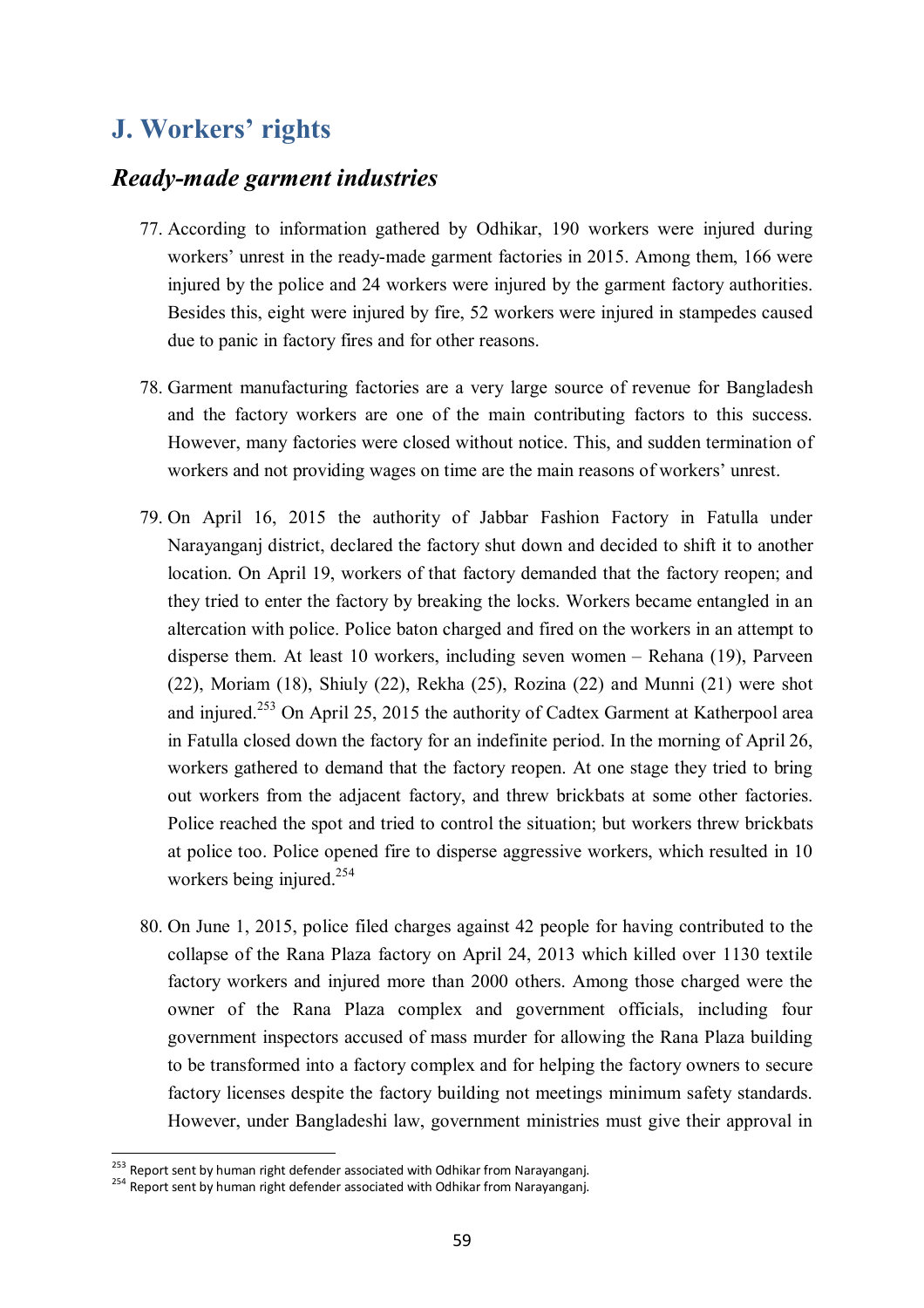order for their employees to be prosecuted, and in this case the ministries refused to approve the charges against the four inspectors. On July 8, 2015, Senior Judicial Magistrate, Mohammad Shahinur Rahman, ordered the Bangladeshi government to allow the case against the four inspectors to move ahead, and gave the prosecution until 18 August to resubmit the charges against the inspectors. This decision by the court is an important step towards ending impunity for violations of workers' rights and ensuring that victims of the Rana Plaza disaster are given some form of justice. However, while this decision contributes to accountability and rule of law in Bangladesh, violations of workers rights are still rarely investigated or prosecuted. For example, violations of factory safety standards are still widespread, and the government has largely failed to take appropriate action to bring those responsible to justice. In addition to violations of factory standards, there is ongoing targeting of trade union activists and workers who organise to protect their rights, which also takes place with impunity.<sup>255</sup>

81. Odhikar believes that the workers need to be brought under well planned and executed security programmes and it demands the government take necessary measures to build the infrastructure of the factories systematically with sufficient facilities and job security and guarantees. Odhikar further urges the industrial police to cease harassment of worker's representatives and unions and allow all workers to exercise their rights to collective action, and urge factory owners to pay pending salaries and bonuses to all workers.

<sup>&</sup>lt;sup>255</sup> See <u>http://odhikar.org/joint-statement-bangladesh-rana-plaza-prosecution-by-fidh-and-odhikar/</u>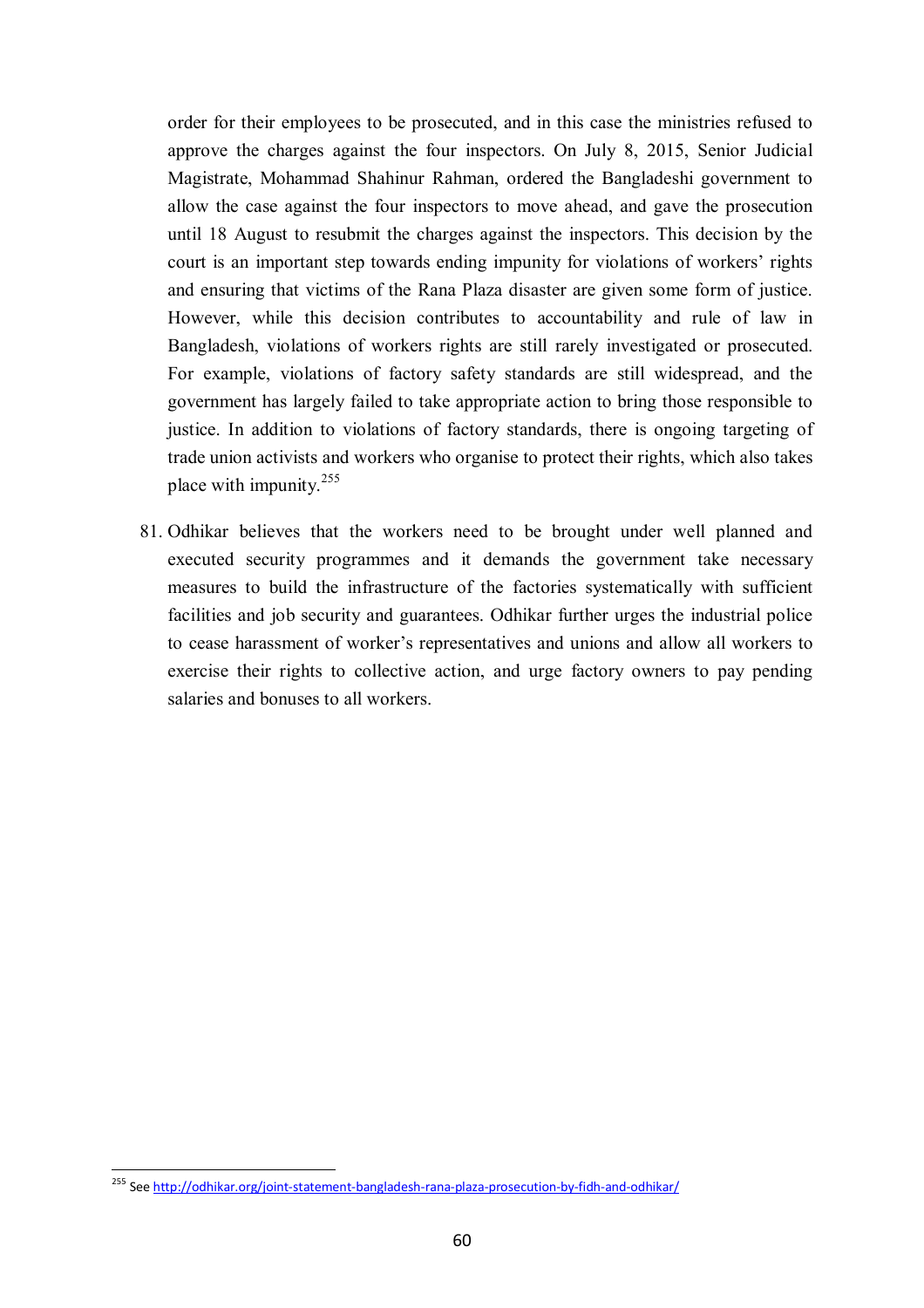# **K. Violations of migrant rights**

- 82. On May 1, 2015 Thai security forces recovered 32 mass graves of Bangladeshi and Myanmar citizens from a jungle in Sadao District under the Shongkhal Province of Thailand, along the Malaysian border. It is believed that the deceased were travelling to go abroad by sea as illegal migrant workers. At the same time, they also found some abandoned camps where migrants were detained by their traffickers. It was leant that more than 10 thousand poor Bangladeshis and citizens belonging to the Muslim minority Rohingya population of Myanmar, enter Malaysia for work through this notorious human trafficking route.<sup>256</sup> Syndicates of human traffickers from Bangladesh, Myanmar, Thailand and Indonesia have also been trafficking poor citizens of Bangladesh and Myanmar by luring them with jobs in Malaysia.<sup>257</sup> On May 16, 2015 at least 104 people died in a clash amongst migrants for food on a boat floating near a Malaysian beach.<sup>258</sup> Furthermore, on May 24 and 25, 139 more graves of victims of human trafficking were marked in 17 camps in villages and towns under Perlis Province in Malaysia.<sup>259</sup> About five thousand people from Sirajganj, Satkhira, Bhola, Banskhali of Chittagong and Kurigram, who were travelling to Malaysia with human traffickers, are still missing.<sup>260</sup>
- 83. In 2015, the economic disparity of Bangladesh reached the highest level due to the creation of two classes – extreme rich social strata and the ultra poor – in the country. As a result, many people belonging to the ultra poor were forced to take life risks and sacrificed their lives or were detained in foreign prisons due to illegal human traffickers. Thus, it is very important to create a stable socio-economic system without any discrimination between the rich and poor. Odhikar urges the government to ensure food and work for all people by taking into consideration the huge numbers of people leaving the country; and reduce the disparity between rich and poor.

<sup>&</sup>lt;sup>256</sup> The daily Bangladesh Protidin, Prothom Alo and Manabzamin, 02/05/2015.

<sup>257</sup> The daily Prothom Alo, Jugantor, 02/05/2015.

<sup>&</sup>lt;sup>258</sup> The daily Jugantor, 18/05/2015.

<sup>&</sup>lt;sup>259</sup> The daily Prothom Alo, 29/05/2015.

<sup>&</sup>lt;sup>260</sup> The daily Manabzamin, 14/05/2015.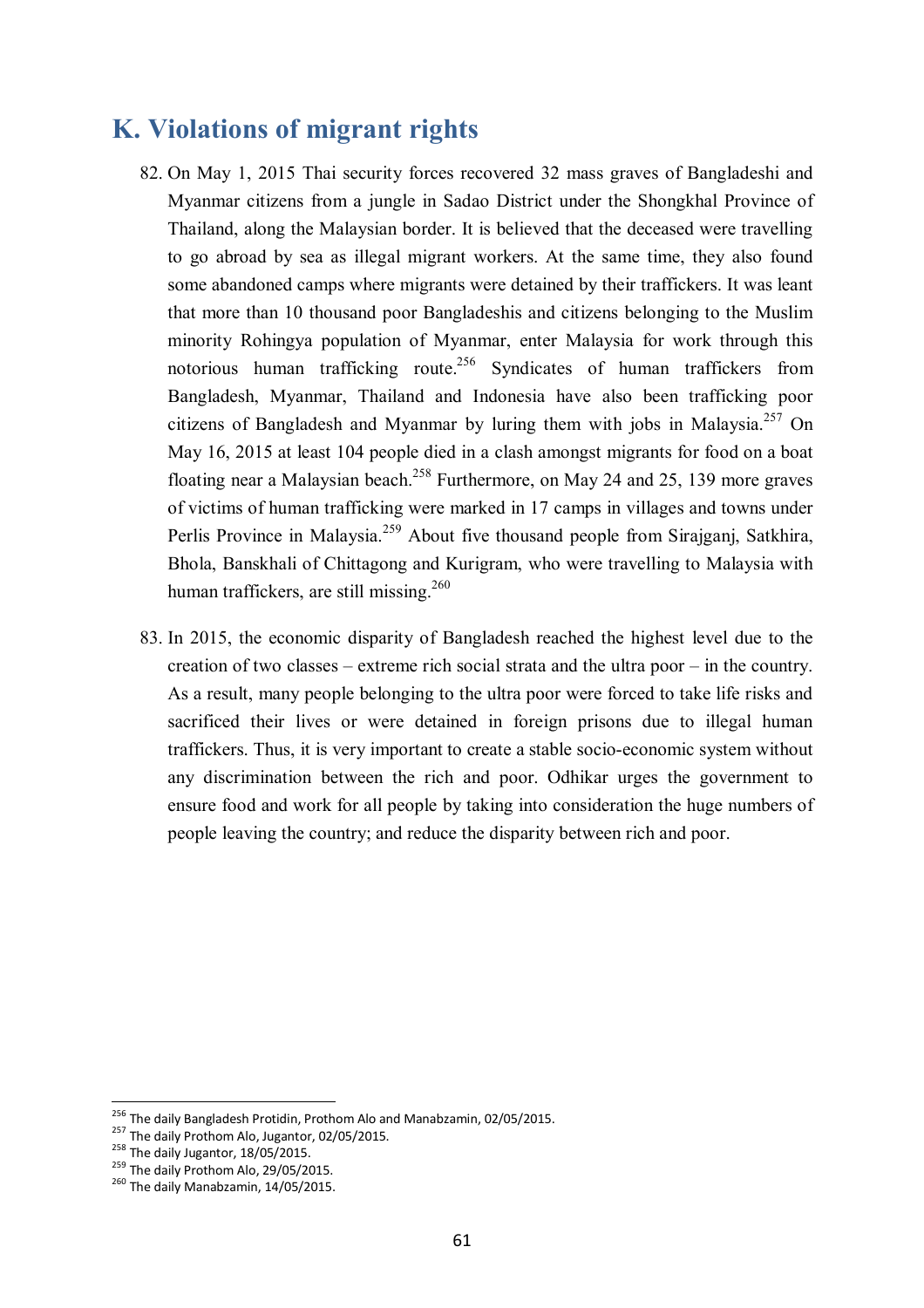## **L. Inhuman and cruel treatment of children**

- 84. In 2015, many children were killed and injured as a result of inhuman treatment. Mainly children from the poor families became the victims of violence. Among the incidents, some were tried in the Speedy Tribunal.
- 85. On July 8, 2015 13-year old Samiul Alam Rajon was beaten to death on suspicion of stealing a rickshaw van. The perpetrators also videoed the incident which was later circulated on the internet. It was learnt that the rickshaw van owner, Muhit Alam and his brother Kamrul Islam took Rajon to Kumargaon bus stand and beat him for three hours. After Rajon's death, they tried to hide his body. Local people apprehended Muhit Alam with the dead body and handed him over to Jalalabad Police Station.<sup>261</sup> Another culprit Kamrul Islam escaped to Saudi Arabia on July 10 after giving a six hundred thousand taka bribe to the Officer-in-Charge of Jalalabad Police Station and Sub Inspector (SI) Aminul. The Saudi Arabian police later arrested Kamrul and deported him to Bangladesh.<sup>262</sup> The trial took place at the Sylhet Metropolitan Session Judges Court and the Court declared the verdict on November 8, 2015. The Judge Akbar Hossain Mridha sentenced four persons, including the prime accused Kamrul Islam to death. On August 2, 2015 a 12-year old boy, Shakil Kazi was tied to a tree and beaten over allegations of stealing, in Malipara village under Boraigram Upazila in Natore District. On July 31, 2015 some local influential men, including Saidur Islam, attacked Shakil under instructions from Rabiul Karim, for stealing from the grocery shop of Bulbul Hossain of the same village. However, the victim family could not file a case in fear of the influential people; nor did they dare to take Shakil to hospital for treatment.<sup>263</sup> On August 3, 2015 a 12-year old boy, Mohammad Rakib Howlader was killed in the car workshop 'Sharif Motors' at Tutpara Central Road in Khulna. A high-pressure air pump nozzle had been inserted into his anus and switched on. Rakib's intestines tore and his lungs burst as air filled his abdomen. Rakib's father Nurul Alam filed a case against workshop owner Oram Sharif, his staff Mintu Khan and Beauty Begum, the mother of Omar Sharif. On November 8, Dilruba Sultana, the Acting Judge of Khulna Metropolitan Session Judges Court, gave two accused persons the death penalty and acquitted one.<sup>264</sup> On August 17, 2015 Raja Mia  $(17)$ was allegedly beaten to death by Hazaribagh Thana unit Chhatra League President, Arzu Mia and his associates, over allegations of stealing a cell phone and a laptop, in Hazaribagh, Dhaka.<sup>265</sup> On March 11, 2015 at around 11:00 am, Abu Sayeed, a student

<sup>261</sup> The daily Manabzamin, 13/07/2015 and report sent by human rights defender associated with Odhikar from Sylhet.

<sup>&</sup>lt;sup>262</sup> The daily Jugantor, 28/07/2015

<sup>&</sup>lt;sup>263</sup> The daily Prothom Alo, 06/08/2015

<sup>&</sup>lt;sup>264</sup> Report sent by human right defender associated with Odhikar from Khulna

<sup>&</sup>lt;sup>265</sup> The daily Jugantor, 18/08/2015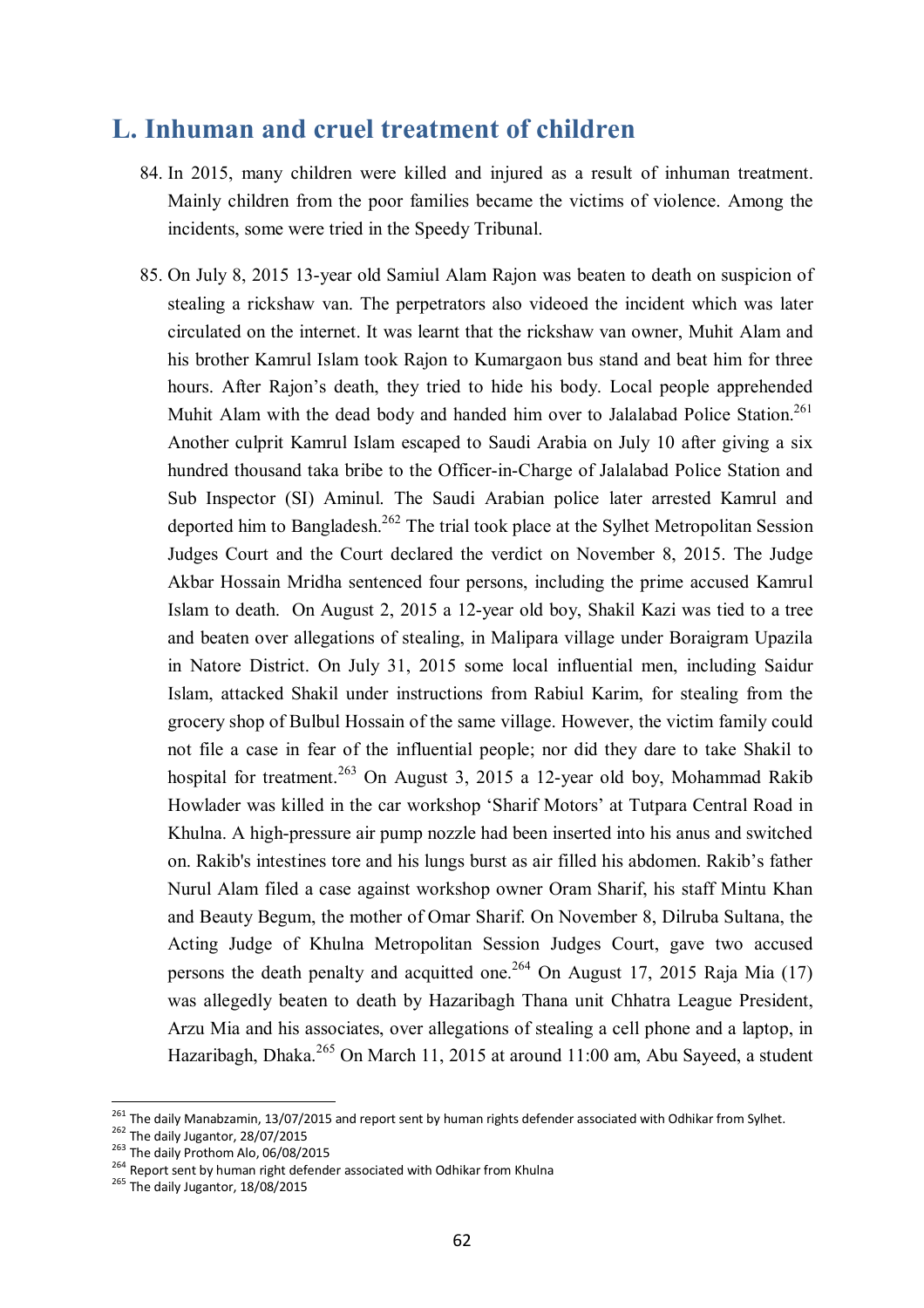of class IV in Shahi Eidgah Hazrat Shahmeer Government School, was kidnapped on the way to his maternal uncle's house in Rainagar, Sylhet. The kidnappers demanded a ransom of five hundred thousand takas. His family could only agree to give two hundred thousand takas. But the kidnappers killed Sayeed because his father told the police. Police arrested Constable Ebadur Rahman; General Secretary of Olama League<sup>266</sup>. Abdur Rakib; and RAB informer Geda Mia for their involvement in this incident.<sup>267</sup> On December 24, 2015 two children named Aklima Akhter (15) and Maruf Hossain (6) were shot dead when Swapon Chowdhury, Shahed Chowdhury, Mithu Chowdhury, Manna and their hired criminals attacked their rival Mainuddin's house over a land related dispute in Uttar Charipur area of Mahipal in Feni.<sup>268</sup>

86. Odhikar expresses grave concern over the incidents of inhuman and cruel treatment against children across the country. It is also important to conduct independent and impartial investigation regarding the role of the members of law enforcement agencies in the area before and after each incident of killing. Odhikar strongly demands that the government brings the perpetrators, involved in crimes against children, to justice.

<sup>&</sup>lt;sup>266</sup> A religious wing of Awami League

<sup>267</sup> Report sent by human right defender associated with Odhikar from Sylhet.

<sup>&</sup>lt;sup>268</sup> The daily Manabzamin, 27/12/2015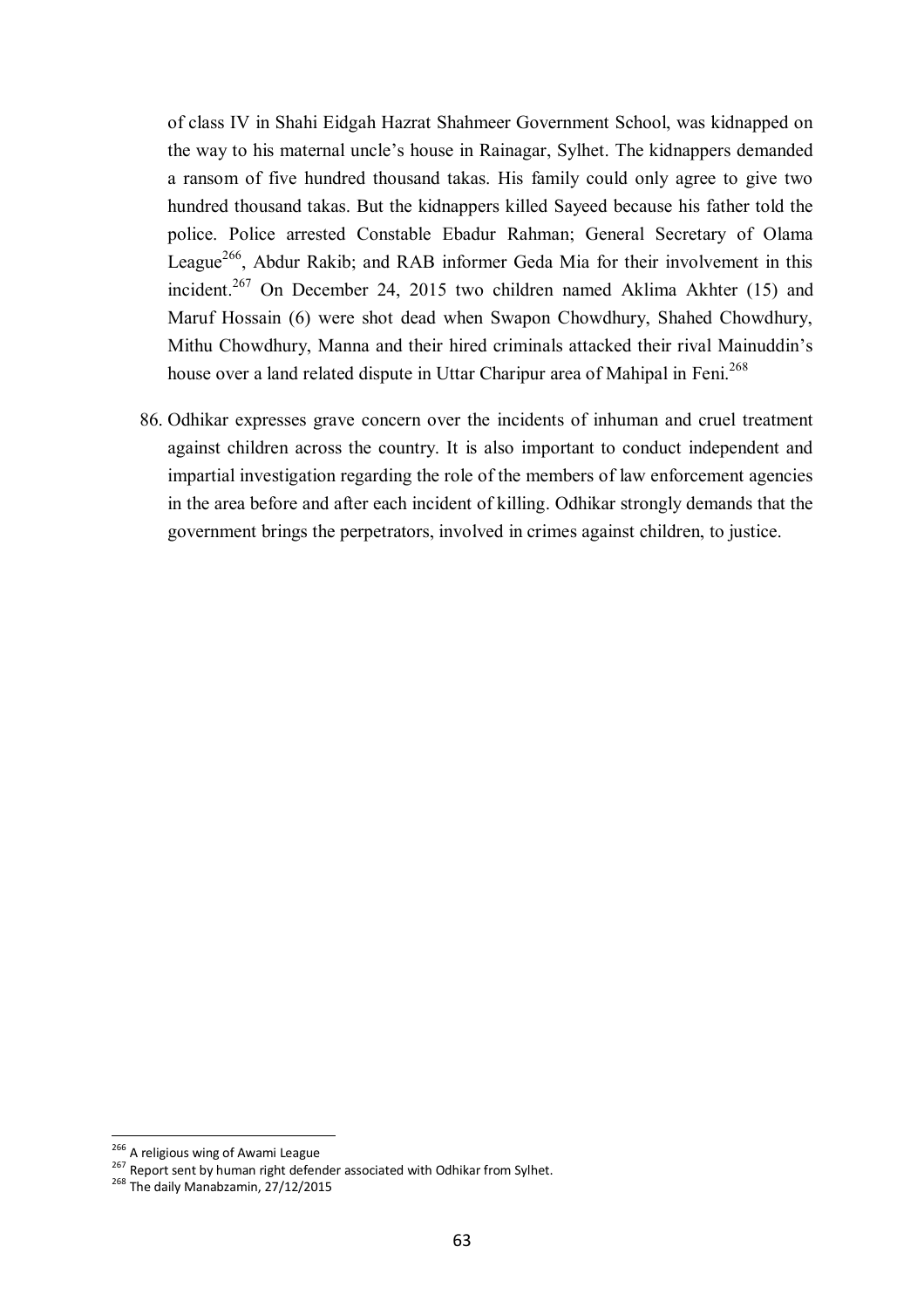## **M. Violence against women**

87. Violence against women is widespread in Bangladesh. Odhikar believes that women are being victimized mainly due to a patriarchal norms and practices; biased laws; lack of implementation of laws; lack of victim and witness protection; corruption and criminalisation of the members of law enforcement agencies; impunity of the ruling party activists; economic instability; and weak administration. Since the perpetrators of violence against women escape punishment due to various reasons, potential violators are encouraged and incidents of violence increase.

#### *Dowry-related violence*

- 88. According to Odhikar documentation, between January December 2015, 202 women were subjected to dowry violence. Of these women, 119 were killed and 77 were physically abused in various other ways for dowry demands and six women allegedly committed suicide.
- 89. On January 6, 2015 a housewife named Anwara was beaten to death by her husband Rabiul Islam and her in-laws, over dowry demands amounting to 70 thousand takas, in Dimla Upazila under Nilphamari District. The perpetrators fled after leaving her body at the hospital.<sup>269</sup> On February 4, 2015 a housewife named Ruba (35) was strangled to death by her husband Alam over dowry demands in Munshipara area under Thakurgaon District. Alam threw Ruba's body in a septic tank from where it was recovered by police.<sup>270</sup> On March 9, 2015 a housewife named Rameda (24) was killed by her husband Sumon for 30 thousand taka dowry in Kamalnagar Upazila under Laxmipur District.<sup>271</sup> On April 13, 2015 at night, a housewife named Malika Rani (20) was killed by her husband Sudhangshu and his family over dowry demands in Phulbari Upazila under Dinajpur District. On May 16, 2015 a housewife named Reshma Khatun (26) was beaten to death by her husband Azizul Islam over dowry demands in Kushkhali village under Satkhira District. Police arrested Azizul.<sup>272</sup> On June 5, 2015 a housewife named Lata Monica (20) was strangled to death over dowry demands of 30 thousand taka and her body was allegedly hung from a ceiling fan, in Elahinagar under Sonargaon Upazila in Narayanganj District. <sup>273</sup> On July 17, 2015 a housewife named Sukhi Akhter (26) of Zinjira in Birulia Union of Savar, Dhaka, was severely injured by her husband and in-laws, as her father could not pay one hundred and fifty thousand taka as dowry. Sukhi Akhter's husband Rabiul Islam gouged her

<sup>&</sup>lt;sup>269</sup> The daily Jugantor, 07/01/2015

<sup>270</sup> Report sent by human right defender associated with Odhikar from Thakurgaon

 $271$  The daily Jugantor, 11/03/2015

<sup>&</sup>lt;sup>272</sup> The daily Naya Diganta, 18/05/2015.

 $273$  The daily Naya Diganta, 09/06/2015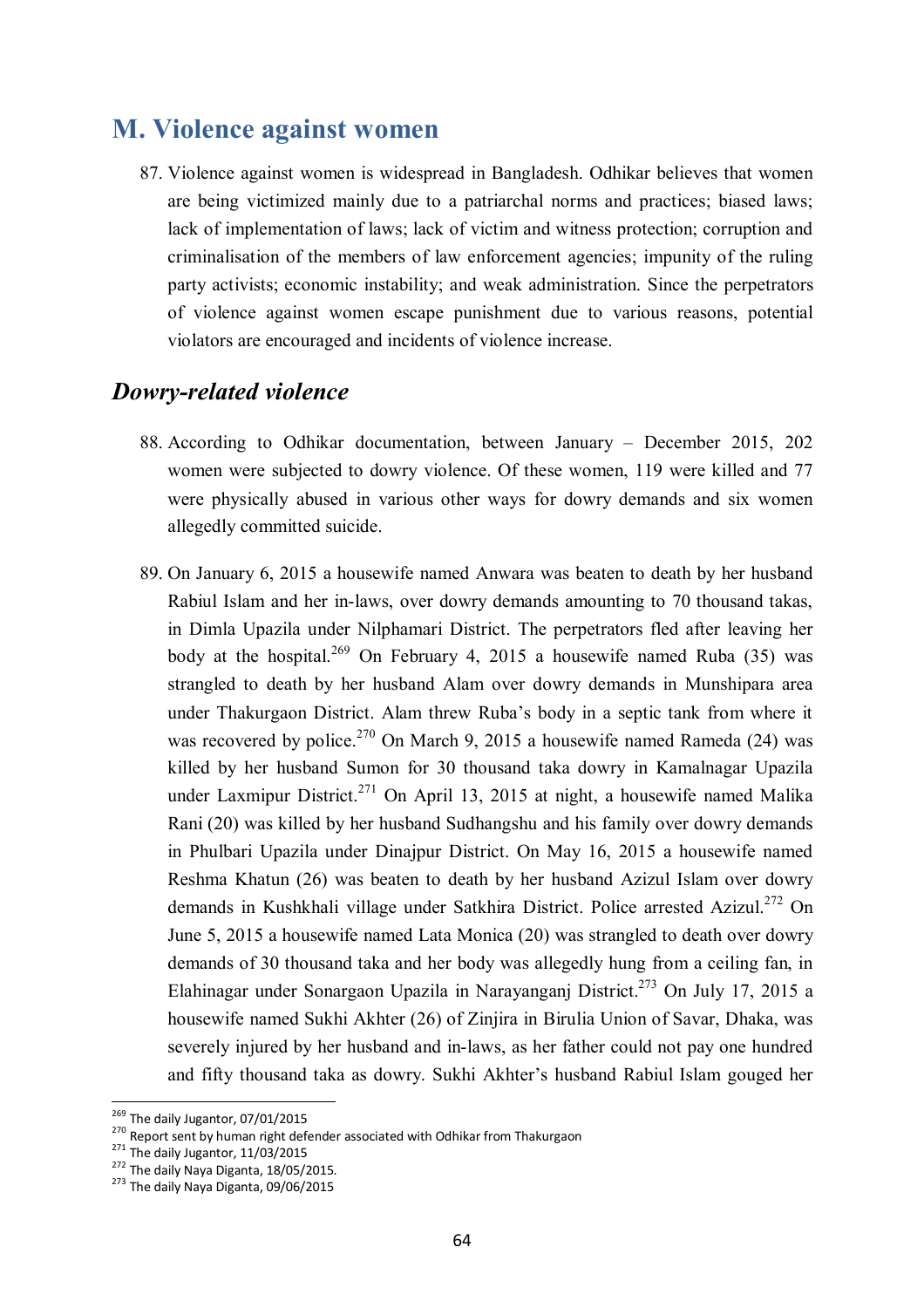right eye out and stabbed the other eye with a screw driver, leaving her blind.<sup>274</sup> On September 8, 2015 a housewife named Sabina Yeasmin (26) and her daughter Ayesha Siddiqui (2) were strangled to death by her husband Rauf over a dowry demand of 50 thousand taka, in Tarali Village under Kaliganj Upazila in Satkhira District. Raouf later fled the scene.<sup>275</sup> On October 2, 2015 a housewife named Rima Akhter (22) was allegedly strangled to death by her husband Jahangir over dowry demands, at Tekpara area in Nilokkha Union under Raipura Upazila in Norshingdi District.<sup>276</sup> On November 5, 2015 the eyes of a housewife named Sheuly Akhter were gouged out with a knife by her husband Jewel; and she was locked inside the home. She was beaten by her drug-addict second husband, who wanted the property she would get from her first husband. 277

#### *Sexual harassment and stalking*

- 90. In the period between January to December 2015 a total of 191 girls and women were sexually harassed. Among them, eight were committed suicide, seven were killed, 14 were injured, 25 were assaulted, two were abducted, and 135 were sexually harassed in various ways. Four men were killed, 91 men were injured and one woman was killed, eight were injured and one was assaulted by the stalkers when they protested against such acts.
- 91. On January 15, 2015, one Saiful Islam and his daughter Ankhi Akhter (14) were stabbed to death by criminals due to refusal of a marriage proposal, in the North Salna area of Porabari in Gazipur. Saiful's wife Hasina Begum said that Monir Hossain, a resident of Nanduain area, was involved into this incident.<sup>278</sup> In the night of January 20, 2015 Nahid Choiyal (20) tried to physically assault an adolescent girl, Nahida Akhter (17), at a wedding in Dinara Village under Noria Upazila in Shariatpur District. The family members of Nahid and the neighbours rebuked Nahida Akhter, instead of stopping Nahid. In shame, Nahida Akhter committed suicide on January 21, 2015.<sup>279</sup> On April 14, 2015 on the occasion of Pohela Boishakh (Bengali New Year), criminals sexually harassed women in front of the gate of Suhrawardy Udyan<sup>280</sup> on Dhaka University campus. The incidents became known to public when some women

 $^{274}$  The daily New Age, 21/07/2015

 $275$  The daily New Age, 09/09/2015

<sup>&</sup>lt;sup>276</sup> The daily Prothom Alo, 03/10/2015

<sup>&</sup>lt;sup>277</sup> The daily Prothom Alo, 7&8/11/2015

<sup>&</sup>lt;sup>278</sup> The daily Jugantor, 16/01/2015

<sup>&</sup>lt;sup>279</sup> The daily Prothom Alo, 22/01/2015

<sup>&</sup>lt;sup>280</sup> Suhrawardy Udyan, adjacent to Dhaka University campus formerly known as Ramna Race Course ground is a national memorial located in Dhaka, Bangladesh. It is named after Hussain Shaheed Suhrawardy. Originally it served as the military club of the British soldiers stationed in Dhaka. It was then called the Ramna Race Course and later Ramna Gymkhana. After the end of colonial rule, the place – sometimes referred to as *Dhaka Race Course* – was used for legal horse racing.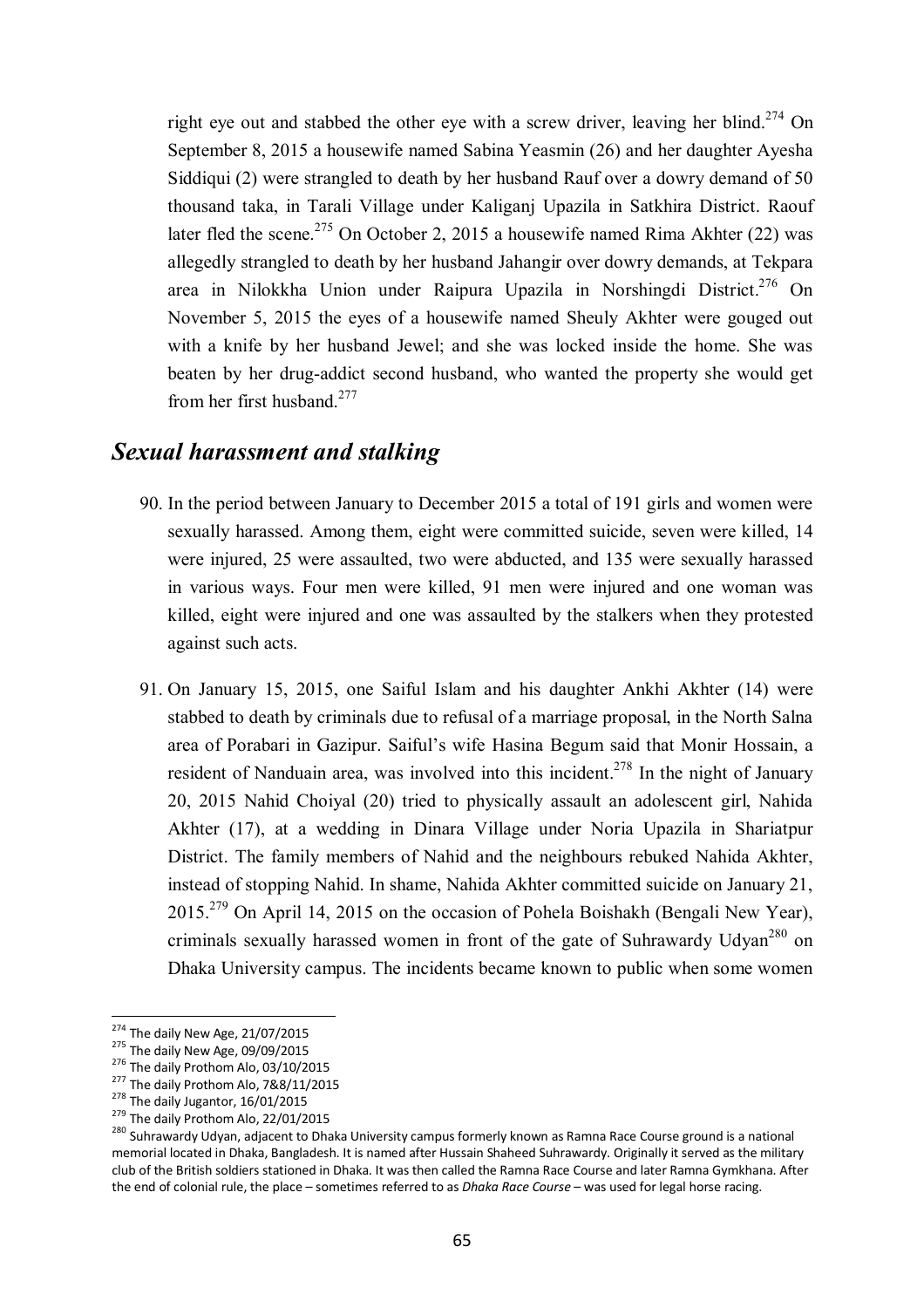were rescued by Dhaka University unit President of Bangladesh Chhatra Union,<sup>281</sup> Liton Nandi and others, from the hands of the attackers; and when some of the perpetrators were also revealed from the recordings of the CCTV cameras in the area. The police were inactive during the incident and even set five criminals free.<sup>282</sup> On April 14, 2015 some female students of Jahangirnagar University were returning to their residential hall after celebrating Pohela Boishakh. On the way to their dormitory, five Chhatra League activists, Nishat Imtiaz Bijoy; Nafiz Imtiaz; Rakib Hassan; Abdur Rahman Ifti; and Nurul Kabir stopped them at Chourangir Mor and took away a female student belonging to the ethnic minority community. They tried to rape her and snatched away her bag and cell phone.<sup>283</sup> On May 9, 2015 Sathi, a student of class IX of Charmunduria Girls High School and daughter of Chand Ali of Putia village under Rashti Union in Madaripur district, committed suicide after being sexual harassed by Shaon, son of Motaleb Hawlader of the same village.<sup>284</sup> On August 19, 2015 Khushi Begum was beaten to death by criminals for protesting against acts of sexual harassment towards her daughter in Bhatara Village under Tarash Upazila in Sirajganj District.<sup>285</sup> On September 5, 2015 a criminal named Badsha beat and injured a college student as she refused his proposal of love, at Demra area in Dhaka. Police arrested two stalkers in this regard.<sup>286</sup> On November 7, 2015 a female student tried to commit suicide after being assaulted by three stalkers Tufan, Chhantu and Wahidul of Polashbaria Village in Mohammadpur Upazila under Magura District.<sup>287</sup> On December 10, 2015 some youths named Dipu, Taher, Rakib, Ashu and Lal Mia were stalking a girl student of class V. The stalkers strangled her father Ainuddin to death when he protested.<sup>288</sup> On December 25, 2015 Shuvra Mahmuda, a second year student of English Literature, was stabbed and injured by a group of criminals, led by Mirpur Bangla College unit Chhatra League President, Mojibur Rahman Anik, as she refused his love proposal.<sup>289</sup>

## *Rape*

 $\overline{\phantom{a}}$ 

92. In 2015, a total number of 789 females were reportedly raped. Among them, 293 were women, 479 were children below the age of 16 and the age of 17 victims could not be determined. Of the women, 32 were killed after being raped, 141 were victims of gang rape and two committed suicide. Out of the 479 child victims, 33 children were

<sup>&</sup>lt;sup>281</sup> Student wing of the Communist Party of Bangladesh

<sup>&</sup>lt;sup>282</sup> The daily Manabzamin and Prothom Alo, 16/04/2015

 $283$  The daily Manabzamin, 17/04/2015

<sup>&</sup>lt;sup>284</sup> Report sent by human right defender associated with Odhikar from Madaripur.

<sup>285</sup> The daily Jugantor, 20/08/2015

<sup>286</sup> The daily Manabzamin, 06/09/2015

<sup>&</sup>lt;sup>287</sup> The daily Jugantor, 08/11/2015

<sup>&</sup>lt;sup>288</sup> The daily Naya Diganta, 12/12/2015

<sup>&</sup>lt;sup>289</sup> The daily Manabzamin, 27/12/2015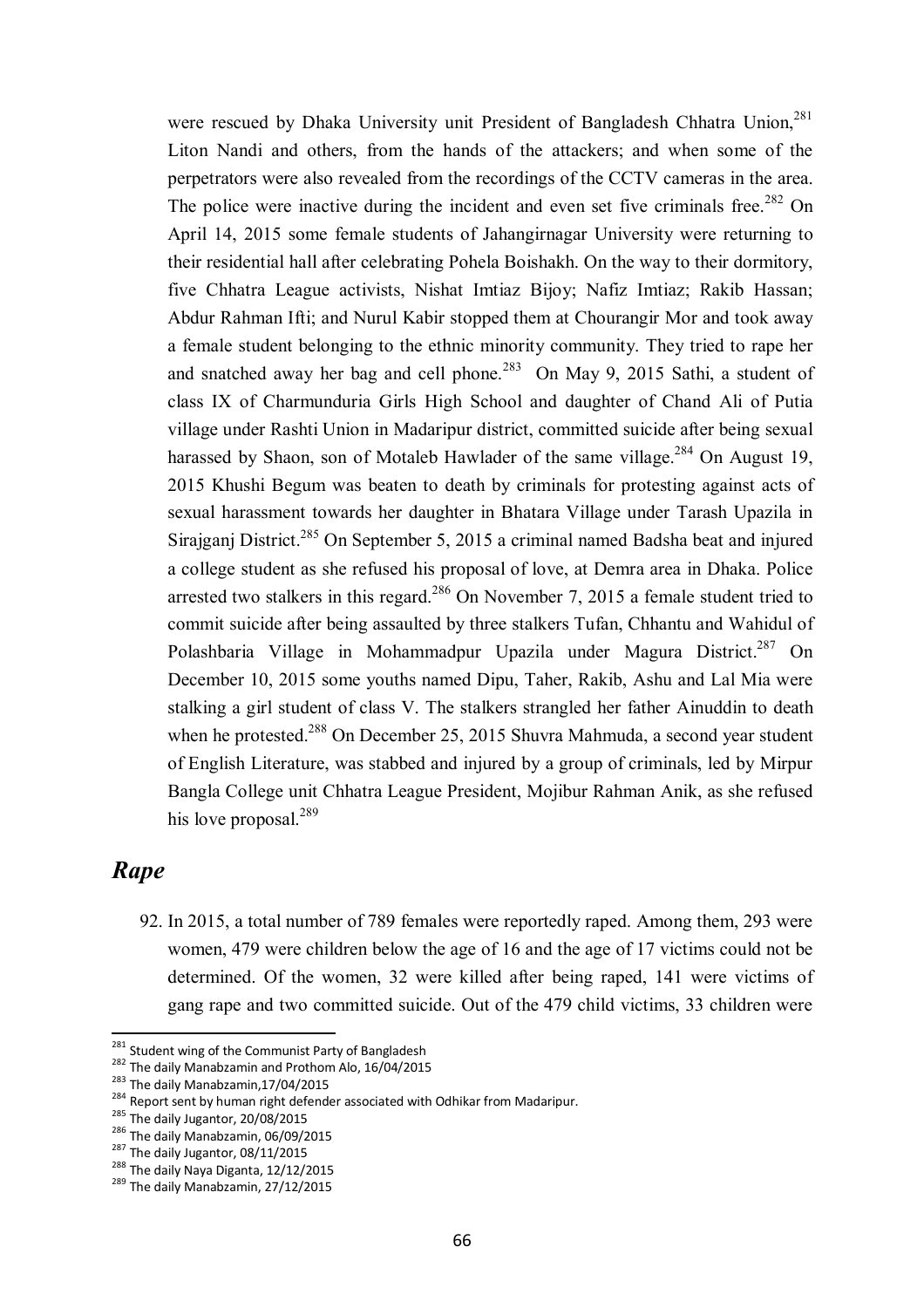killed after being raped, 131 were victims of gang raped and three children committed suicide. Furthermore, 97 women and girls were victims of attempted rape.

93. On January 3, 2015, an 11-year old girl was killed after being raped by criminals in Kahetergaon Village of Borochapa Union under Monohardi Upazial in Narshingdi District.<sup>290</sup> On January 19, 2015 police recovered the body of a woman who's hands were tied and clothes bloodstained, from a jungle under Koshba Upazila in Brahminbaria District. Police suspected that the woman was killed after being raped.<sup>291</sup> On March 9, 2015 a girl student of class X, belonging to an ethnic minority community, was returning home with Manosh Kanti Chakma and Sujon Jyoti Chakma after attending a religious event in Dhighinala under Khagrachhori Hill District. Kobakhali Union unit Chhatra League President Mohammad Sohel; Dighinala Upazila unit Motshyajibi League<sup>292</sup> General Secretary Mohammad Shohag; Publicity Secretary Mohammad Saiful Islam; and Finance Affairs Secretary Mohammad Amir Hossain surrounded them and took the girl to Kobakhali Bazar and raped her.<sup>293</sup> On April 16, 2015 a man named Erfan Ali and 7-8 of his associates raped two college students, at gun point, when they were at Ulipur Bazaar to buy books in Ulipur under Kurigram District. The rapists took their cell phones and money. Police arrested three men named Erfan, Atig and Nogen.<sup>294</sup> On May 11, 2015 at night, a female garment worker was gang raped by some men, including bus driver Chandu Mia and his helper Rubel, on a moving bus in Charkamaldi area under Sonargaon Upazila in Narayanganj District.<sup>295</sup> On May 21, 2015 at around 9:00 pm, two youths named Ashraf Khan alias Tushar (32) and Zahidul Islam alias Lavlu (26) picked up a 22-year old woman belonging to the ethnic minority Garo community, from in front of Sinha CNG Motors at Kuril Biswa Road, Dhaka and raped her in a running microbus.<sup>296</sup> On June 10, 2015 Kabir Mia, a resident of Dirai Upazila under Sunamganj District and his wife, hired a room at the Sunlight Residential Hotel at Jagannathpur town in Sunamganj. At around 11:00 pm, a criminal named Selon Mia and 4-5 youths entered their room and raped his wife after tying up Kabir Mia at gun point.<sup>297</sup> On July 11, 2015 at around 10:00 pm, a 24-year old disabled woman was gang-raped by some youths in Singhra Kheyaghat area under Chitalmari Upazila in Bagerhat District. The criminals left her in an isolated area after the rape.<sup>298</sup> On August 23, 2015 a housewife belonging to the ethnic minority community was raped by Awami League activist

<sup>&</sup>lt;sup>290</sup> The daily Amader Shomoy online, 06/01/2015

 $291$  The daily Jugantor, 20/01/2015

<sup>292</sup> Fishermen wing of Awami League

 $293$  The daily Manabzamin, 11/03/2015

<sup>294</sup> The daily Jugantor, 17/04/2015

<sup>295</sup> Report sent by human right defender associated with Odhikar from Narayanganj

<sup>296</sup> The daily Jugantor, 23/05/2015.

<sup>&</sup>lt;sup>297</sup> The daily Manabzamin, 15/06/2015

<sup>&</sup>lt;sup>298</sup> The daily Manabzamin, 13/07/2015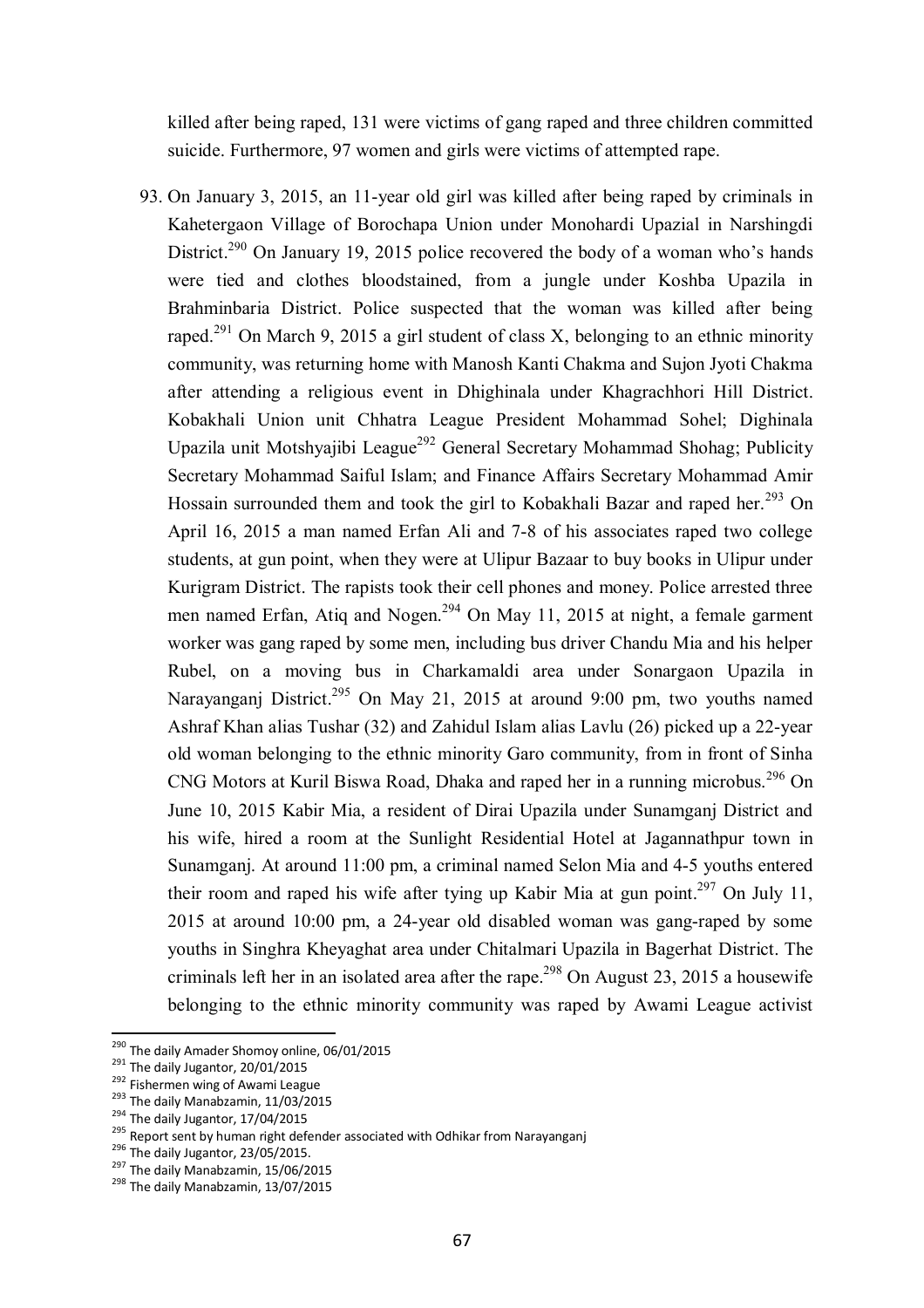Mukul Hossain, while she was taking a break after working in a paddy field at Ziupara Bilmaria Lake, under Puthia Upazila in Rajshahi District.<sup>299</sup> On September 11, 2015 a student of class five, belonging to the Hindu community, was raped by Kagapasha Union unit Jubo League leader Shamsul Alam Chowdhury, in Kagapasha Village under Baniachong in Habiganj District.<sup>300</sup> On October 10, 2015 at around 6:00 pm, a Madrassa student named Smrity was killed after being raped by a group of criminals, when she returned home from the Madrassa, in Dharmoganj area under Fatulla Police Station in Narayanganj District. Police arrested college students Ibrahim (18), Nahid (19) and Kausar (22) on suspicion.<sup>301</sup> On December 10, 2015 a criminal named Habibur Rahman raped a girl student of class IV, in Langalbandh area under Bandor Upazila in Narayanganj District. Later, the girl committed suicide.<sup>302</sup>

#### *Acid violence*

- 94. According to information gathered by Odhikar, between January December 2015, it was reported that 47 persons became victims of acid violence. Of them, 29 were women, 10 were men, seven were girls and one was a boy.
- 95. On January 15, 2015 a youth named Mohammad Shamim threw acid at a second year female student of Ishwarganj Girls College in Mymensingh due to her refusal of his proposal of love. Her forehead and one eye were burnt with the acid.<sup>303</sup> In the night of March 11, at around 1:00 am, two or three criminals managed to enter a home and throw acid on a SSC examinee Tahmina Akhter in Joyrampur village under Habiganj Sadar Upazila.<sup>304</sup> On April 14, 2015 at midnight, criminals threw acid on Sumaiya Akhter, a student of class III and her elder sister Jhumur Khan in Goretddar Village of Baishali Union under Banaripara Upazila in Barisal.<sup>305</sup> In the early morning of May 9, 2015 a local criminal named Rothin and his associates threw acid on Ankhi Bagchi, a second year student of  $HSC^{306}$  as she refused a love proposal, in Tudamandra Village under Gopalganj District. Her face and hands were burnt. <sup>307</sup> On June 13, 2015 a garment worker named Parvin was burnt with acid by members of her in-laws in Agoiljhora Upazila under Barisal District.<sup>308</sup> On July 6, 2015 criminals threw acid on a housewife named Sumita Rani Das through her window when she was sleeping at

<sup>&</sup>lt;sup>299</sup> The daily Jugantor, 25/08/2015

<sup>300</sup> The daily Manabzamin, 13/09/2015

<sup>&</sup>lt;sup>301</sup> Report sent by Human Rights Defender associated with Odhikar from Narayanganj.

<sup>&</sup>lt;sup>302</sup> The daily Manabzamin, 12/12/2015

<sup>303</sup> The Prothom Alo, 19/01/2015

<sup>&</sup>lt;sup>304</sup> The daily Prothom Alo, 13/03/2015

<sup>&</sup>lt;sup>305</sup> The daily Prothom Alo, 13/04/2015

<sup>306</sup> Higher Secondary School Certificate.

<sup>&</sup>lt;sup>307</sup> The daily Manabzamin, 10/05/2015.

<sup>&</sup>lt;sup>308</sup> The daily Jugantor, 15/06/2015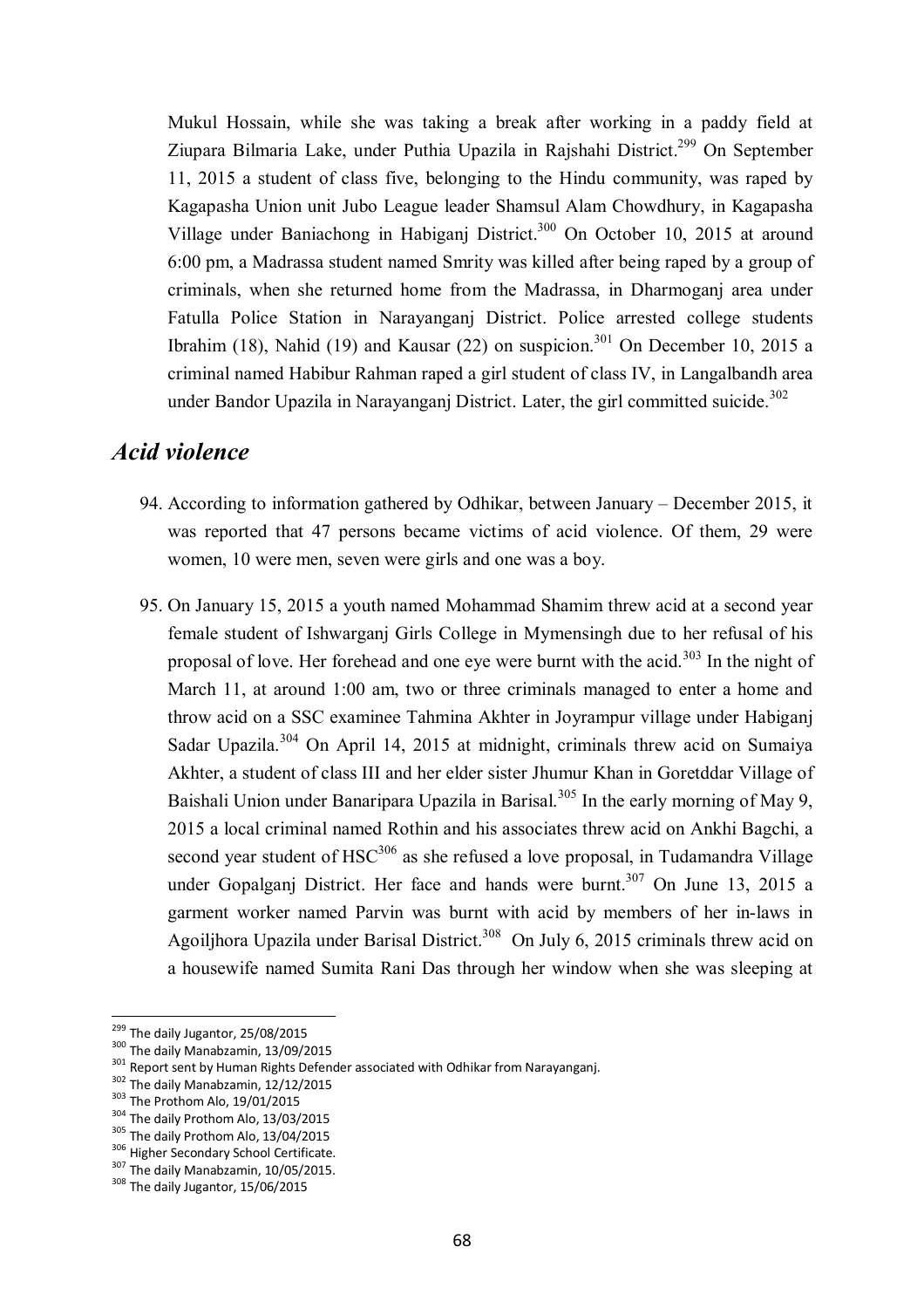her home in Boktarpur Village under Kaliganj Upazila in Gazipur District.<sup>309</sup> On August 5, 2015 criminals threw acid on Mukul Mia, who had filed a case against five police officers, including the Officer-in-Charge of Gobindaganj Police Station, for attempted sexual harassment on his wife. A large portion of his chest and back was burnt.<sup>310</sup> On October 5, 2015 one Mohon Mia (20) allegedly threw acid on Sukhi Akhter, a first year student of Sunamganj Government College in Sunamganj Village under Jamalganj Upazila in Sunamganj District. Mohon Mia often used to stalk Sukhi Akhter. He was arrested.<sup>311</sup> On November 13, 2015 at night, a group of criminals threw acid on housewife Nargis Akhter (35) through the window of her home, over a land-related dispute, in Joynandat Village under Kaharole Upazila in Dinajpur District. Nargis Akhter's face and some portion of her body were burnt.<sup>312</sup> On December 1, 2015 a housewife named Kohinur Begum was burnt when her husband Abdul Quddus threw acid on her while she was sleeping at home in Guarokha Village under Nesarabad Upazila in Pirozepur District.<sup>313</sup>

96. Incidents of acid throwing are occurring due to lack of implementation of the Acid Crimes Prevention Act 2002 and the Acid Control Act 2002 and the Prevention of Repression against Women and Children Act 2000, as well as ineffective investigation and a weak criminal justice system.

<sup>&</sup>lt;sup>309</sup> The daily Naya Diganta, 08/07/2015

<sup>310</sup> The daily Jugantor, 08/08/2015

<sup>&</sup>lt;sup>311</sup> The daily Manabzamin, 09/10/2015

<sup>312</sup> The Daily Star, 15/11/2015

<sup>313</sup> The Daily Star, 02/12/2015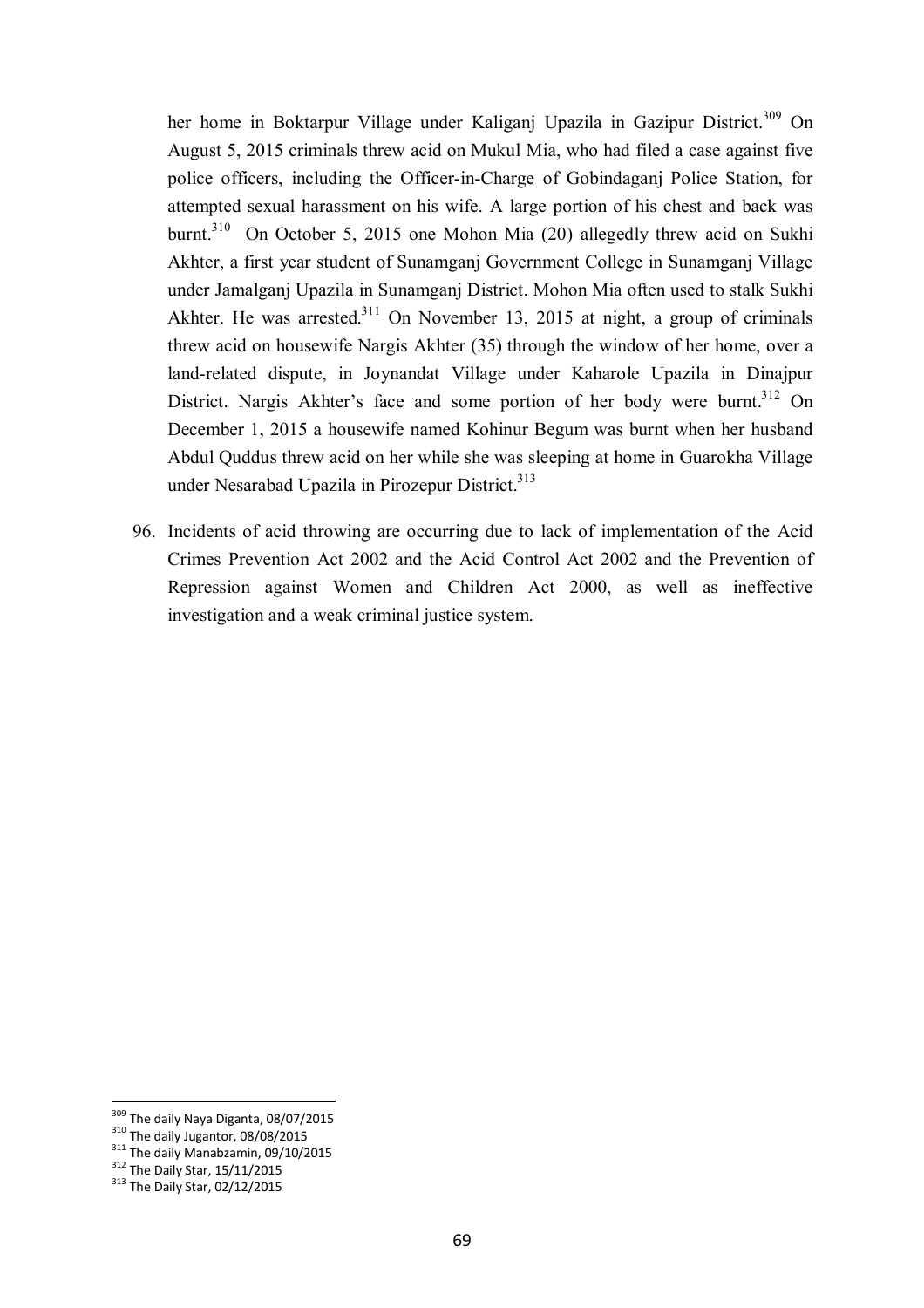# **N. Repressive and Controversial Laws Drafted in 2015** *Approval of draft Mobile Court (amendment) Act 2015*

- 97. On June 22, 2015 the Cabinet approved the 'Mobile Court (amendment) Act 2015' by increasing the authority of the mobile courts. If the Law is passed, the power of the mobile courts, staffed by the Executive Magistrates, will increase. Under Bangladesh's criminal justice system, as in most countries, substantial evidence and statements of the witnesses need to be taken even if the accused does not confess to the offense. Furthermore, the provision of using information technology has also been included in the proposed amendment. The present mobile courts can only punish if the accused persons acknowledge their crime. It is to be noted that the Mobile Court Act was enacted in 2009 after giving a declaration of the separation of the Judiciary from the Executive.<sup>314</sup>
- 98. In the past, incidents of instant punishment have occurred through mobile courts, after police arrested innocent passers-by. Odhikar believes that there will be an immense possibility of misuse of this law in the power of the present mobile courts is increased. Giving punishment through the mobile courts is contrary to fundamental rights, because there is no scope for defending oneself.

## *Draft repressive law on internet usage*

99. Apart from the repressive Information and Communication Technology Act 2006, the government has taken an initiative to enact another rigid law on internet usage. In the draft law, the maximum punishment will be 20 years of imprisonment and the accused can be arrested without any warrant. It is said in the proposed draft law, that police can take any necessary measure, including breaking doors and windows, in order to seize computers of the accused persons. Furthermore, any offense relating to the crimes committed outside the territory of Bangladesh can be tried in the domestic court $15$ 

 $314$  The daily Prothom Alo, 23/06/2015

<sup>315</sup> The daily Prothom Alo9, 15/06/2015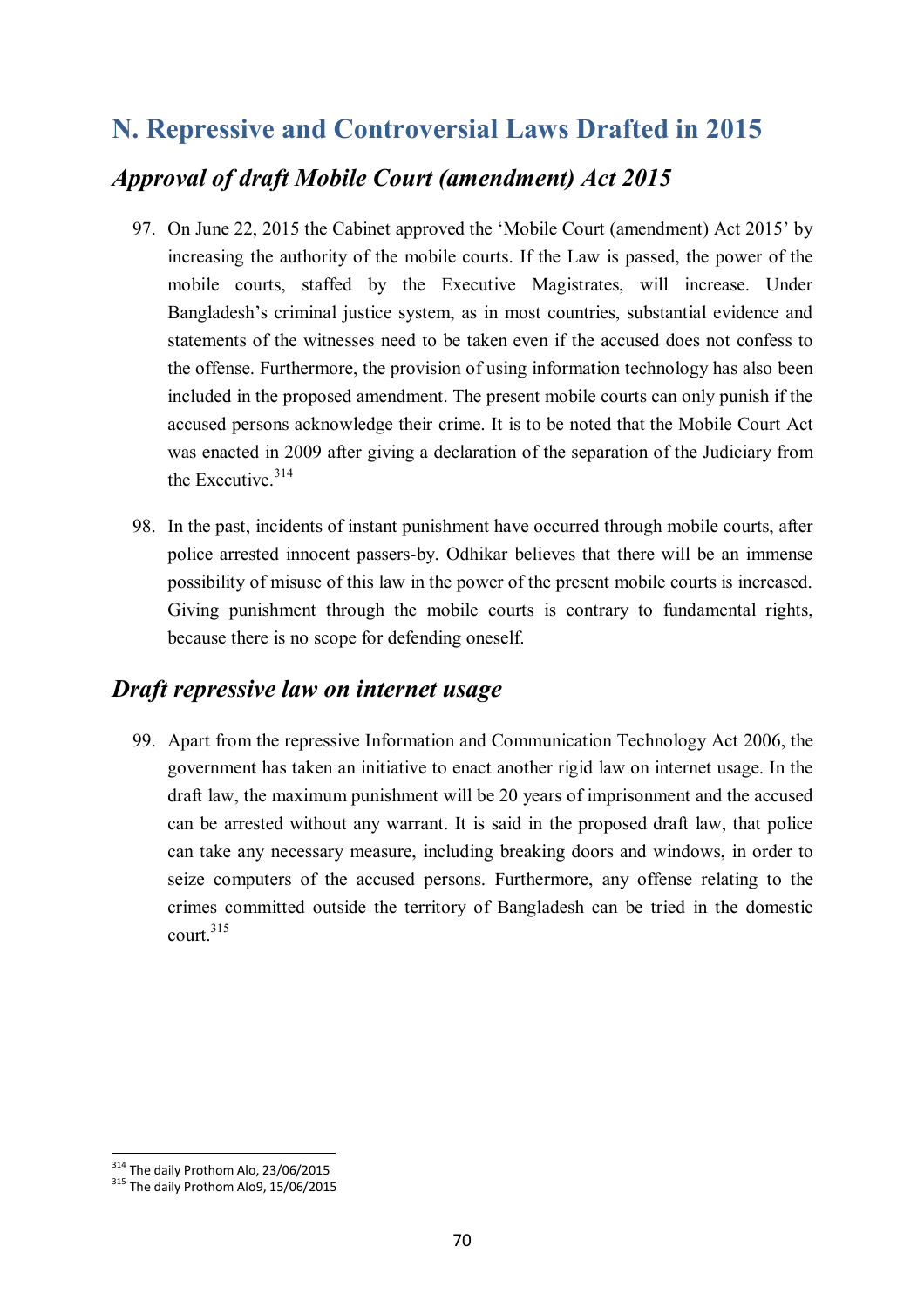# **O. Hindrance to Human Rights, Rule of Law and Social Activities**

#### *Activities of Odhikar hindered*

- 100.The National Press Club authority abruptly cancelled a programme, which was scheduled to be held at the National Press Club auditorium on 30 August 2015 on the occasion of the International Day of the Victims of Enforced Disappearances, to remember all those who have been disappeared and to show solidarity and support to their families. The programme was to be jointly organised by members of the families of the disappeared, the Asian Federation against Involuntary Disappearances (AFAD), the Asian Legal Resource Centre (ALRC), the International Federation for Human Rights (FIDH) and Odhikar. On July 11, 2015 Odhikar booked the Press Club auditorium and also paid the hall rent. At 5:20 pm on 29 August, Odhikar received a phone call from an employee of the National Press Club that, as per the instructions of the General Secretary, the Club was cancelling its permission; and would not allow Odhikar to host the programme at their premises. Odhikar also received information that a few victim families who were supposed to attend the programme had been threatened over the telephone and told not to participate. On August 30, 2015 law enforcement agencies in various districts also inquired about local human rights defenders who are associated with Odhikar; and advised them not to conduct any programmes in relation to the International Day of the Victims Enforced Disappearance. On November 25, 2015 during the UN International Day against Violence against Women, local level human rights defenders associated with Odhikar in Madaripur and Thakurgaon, were accosted and obstructed by police when they were holding programmes on the issue of violence against women.
- 101.Odhikar, as a human rights organisation, has faced the government's ire during various regimes, for being vocal against human rights violations and for campaigning to stop them. However, the present Grand Alliance government, led by the Awami League, after assuming power in 2009, started harassment on Odhikar for its reports on the human rights situation of the country. The government's intimidation reached a peak as on August 10, 2013 Odhikar's Secretary Adilur Rahman Khan was picked up by persons claiming to be from the Detective Branch (DB) of police, for publishing a fact finding report on extrajudicial killings during a rally organised by the religious group Hefazate Islam on May 5-6, 2013. The police, at first, denied detaining him. Later Adilur Rahman Khan and Odhikar's Director ASM Nasiruddin Elan, were charged under section 57(1) of the Information and Communication Technology Act, 2006 (Amended 2009). They were in jail custody and later, Adilur and Elan were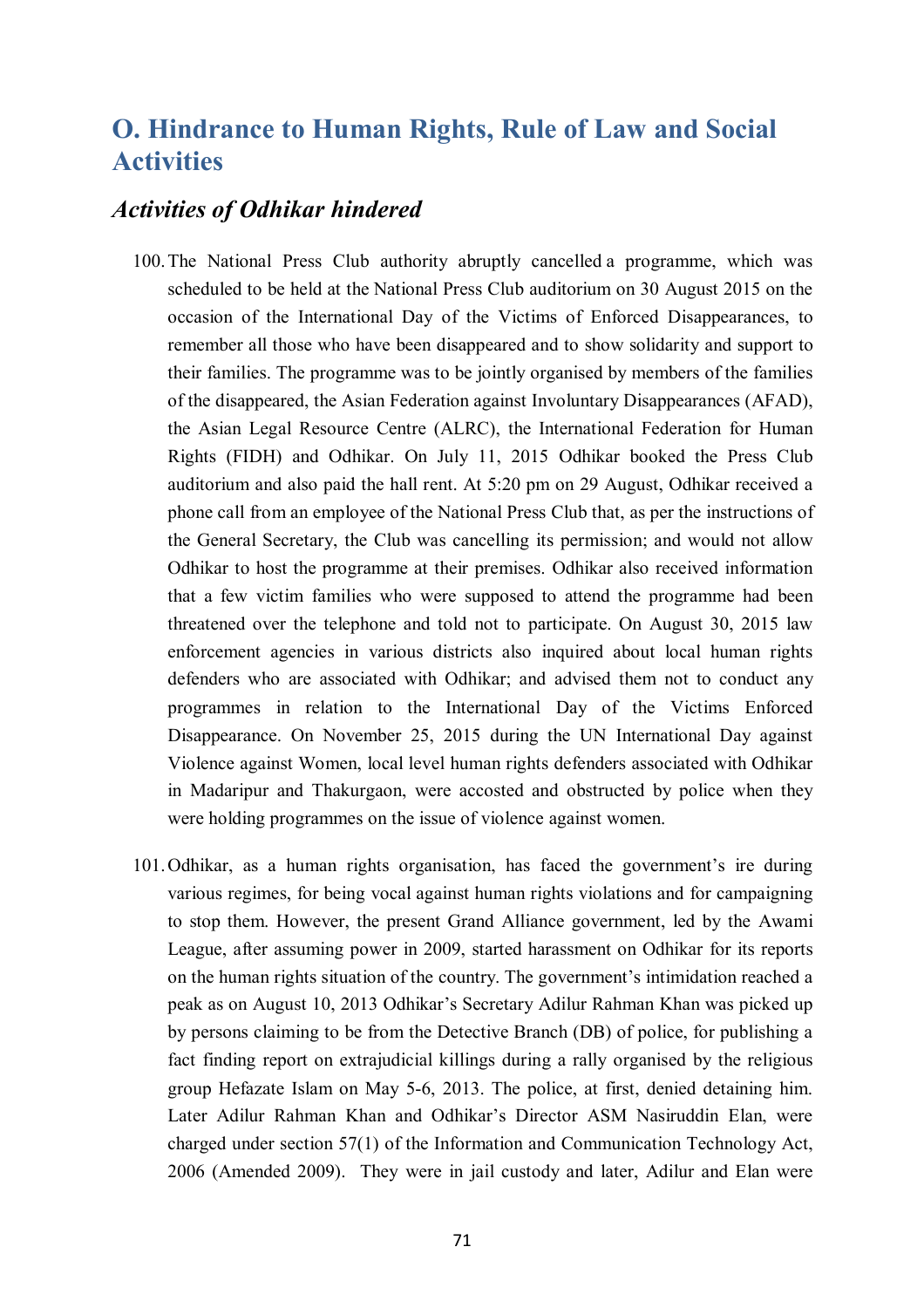released on bail after spending 62 and 25 days in prison respectively. Since then Odhikar regularly faces harassment by different organs of the government. Adilur Rahman Khan, staff members of Odhikar and the office are under surveillance by intelligence agencies. Moreover, grassroots human rights defenders who are associated with Odhikar are being watched and sometimes harassed and human rights activities hindered.

102.The NGO Affairs Bureau (NGOAB), which is under the Prime Minister's Office, has barred the release of all project related funds of Odhikar, for two years, in order to stop its human rights activities. The Organisation is still operating with the services of the human rights defenders associated with Odhikar at the grassroots level and their commitment to human rights activism. As a human rights organisation, it is Odhikar's duty to highlight human rights violations and take appropriate action and measures to prevent future violations. The Government intimidation and harassment of Odhikar and its staff members continues unabated hampering Odhikar's activities.

# *Police Headquarters criticise Odhikar, BAMAK and ASK's human rights reports*

103.On August 1, 2015 Odhikar and Bangladesh Human Rights Commission (BAMAK) released separate monthly human rights reports on 'extrajudicial killings'. The Bangladesh Police Headquarters issued a press statement in Bangla titled "Police did not commit extrajudicial killings: statements of Odhikar and BAMAK are unlawful; only subversive campaigns", and sent it to the media on August 2. In this, the Police Headquarters stated that the statements of the two organisations – Odhikar and BAMAK – on 'Extrajudicial Killings' are contrary to existing laws of Bangladesh, which is tantamount to challenging rule of law and the judicial system. In its media release, the Police Headquarters also mentioned that it has been noticed that there is a similar attempt in Bangladesh to act as the 'Fifth Column' in Spain. It went on to claim that reports of various foreign funded organisations are making this country's law enforcement and judicial systems look controversial in the eyes of the world. This has a negative impact on Bangladesh's reputation, foreign investment and political and other issues; and may be considered as subversive activities. Odhikar refutes this claim of the Police. Human rights organisation Odhikar has been working to establish rule of law and put an end to impunity in Bangladesh for over 20 years. Extrajudicial killings contravene rule of law. Incidents of extrajudicial killings are occurring and such allegations are regularly made by the victim families. There are also incidents where police threaten to kill arrestees in 'crossfire' in order to extract 'confessions'. Odhikar gathers such evidences from reports published in different national dailies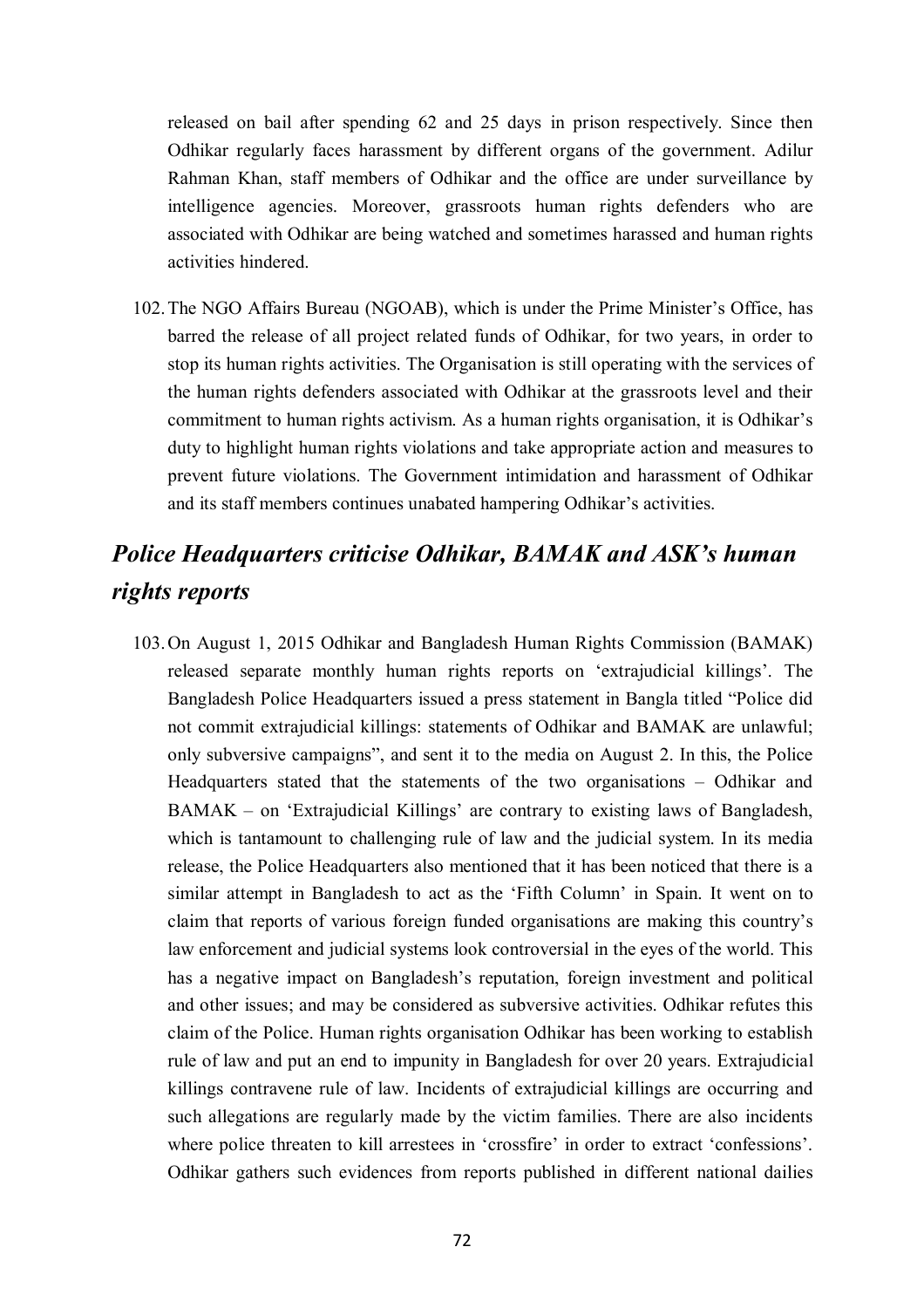and information sent by human rights defenders from the field; and releases its reports after compiling such information.

104.On September 30, 2015 human rights organisation, Ain O Salish Kendra (ASK) sent its human rights report to the media. On October 1, 2015, an ASK report titled "148 persons killed in Police-RAB custody in 9 months" was published in the daily Jugantor. The Police Headquarters on October 2, 2015 stated in a press release that the statement of this NGO was incorrect, contradictory and tantamount to a destructive campaign. The press release also said that blaming police is tantamount to challenging the laws of the country and that blaming the police 'unlawfully' is considered defamatory.<sup>316</sup>

# *Government blasts TIB for publishing report on the 10th Parliament*

105.On October 25, 2015 Transparency International Bangladesh (TIB) published a report on monitoring the second and sixth parliamentary sessions of the  $10<sup>th</sup>$  National Parliament. On October 26, the ruling party Chief Whip ASM Firoze and Whip Iqbalur Rahim criticised TIB's report at a press conference in the media centre of the Parliament. The Chief Whip ASM Firoze said in the conference that Transparency International Bangladesh was working as a part of an international conspiracy to make the country and parliament a failure. He said it had been working as a paid organisation of a syndicate.<sup>317</sup> He questioned the authority that allowed TIB to make such comments on the National Parliament and said that people want to know the source of TIB funding and that its source of funds had to be investigated.<sup>318</sup>

# *New provisions to the Foreign Donations (Voluntary Activities) Regulation Ordinance 1978 against anti-government remarks*

106.On November 17, 2015 a Parliamentary Sub-committee recommended the incorporation of provisions into the Foreign Donations (Voluntary Activities) Regulation Ordinance 1978 for taking action against Non-Governmental Organisations (NGOs) for making derogatory remarks about the State, Parliament or the Constitution. The Sub-committee on the Parliamentary Standing Committee on the Ministry of Law, Justice and Parliamentary Affairs made the decision at a meeting with its Chairman Suranjit Sengupta, while scrutinising a Bill that sought amendment

 $\overline{\phantom{a}}$ 

 $316$  The daily Jugantor, 02/10/2015

 $317$  The daily Prothom Alo, 27/10/2015

<sup>&</sup>lt;sup>318</sup> The daily Prothom Alo and Manabzamin, 27/10/2015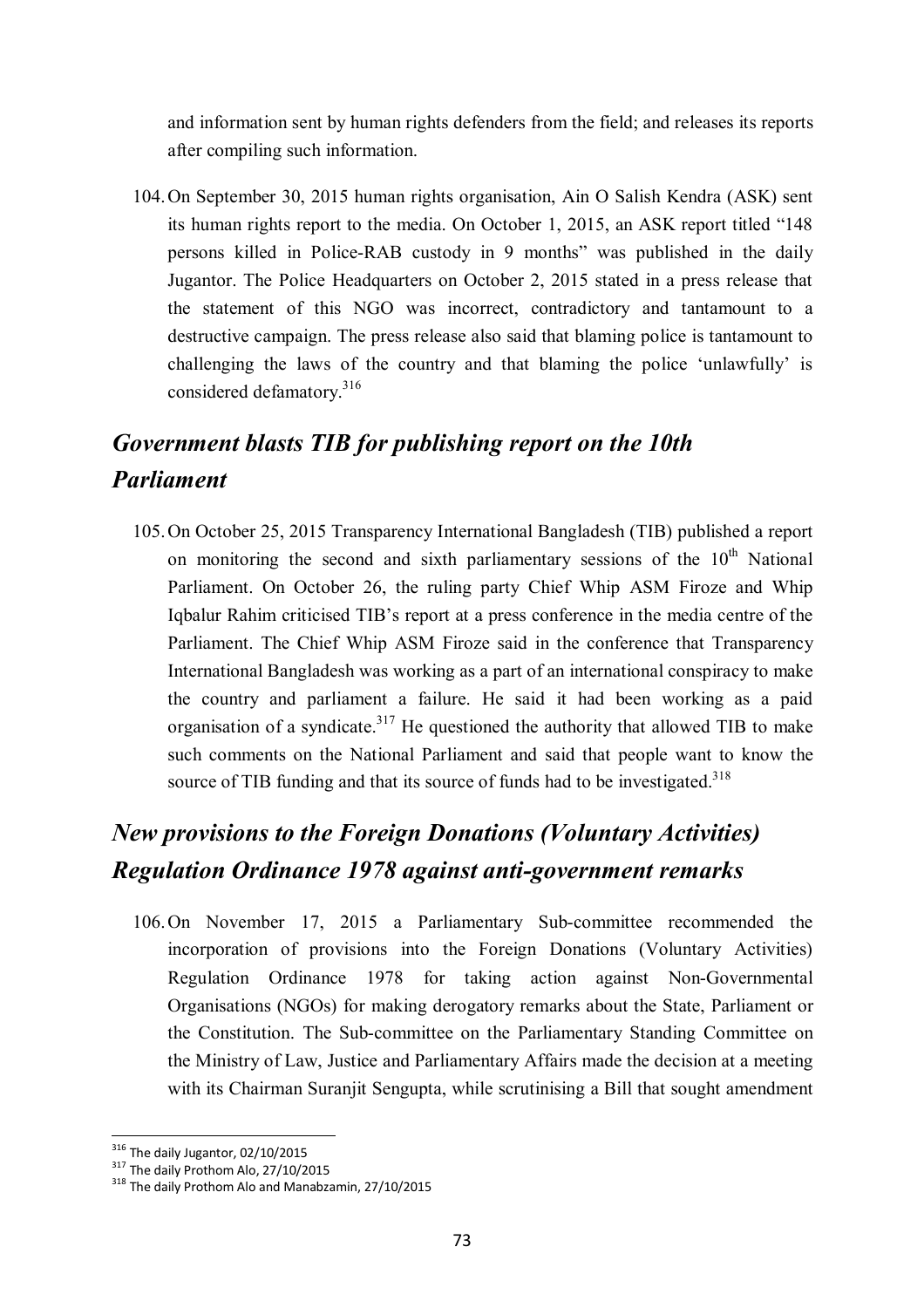to the 1978 Ordinance.<sup>319</sup> It is to be mentioned that on October 25, 2015 Transparency International Bangladesh (TIB) published 'Parliament Watch', a monitoring report on the second and sixth parliamentary sessions of the  $10<sup>th</sup>$  National Parliament and compared the Parliament to a 'puppet theatre'. Since then, the Parliamentary Standing Committee on the Ministry of Law, Justice and Parliamentary Affairs had been working to cancel TIB's registration.<sup>320</sup>

#### *Child rights activists arrested*

- 107.On September 12, 2015 police entered a house and arrested four activists of a voluntary organisation 'Adommo Bangladesh Foundation' that provided shelter to homeless and street children. Police claimed that Arifur Rahman (24), Hasibul Hasan (19), Zakia Sultana (19) and Firoze Alam (21) were arrested under allegations of trafficking 10 children; and were taken into remand. Police also brought the children to the police station from a house located at Banashree in the Rampura area of Dhaka. Police filed a case with Rampura Police Station against the four child rights activists. The arrestees claimed that they were working for the rehabilitation of street children with the approval of the government. After taking the children to the police station, they said they were homeless and living at Sadarghat Launch Terminal and Kamalapur Rail Station. They learnt how to write and read and now had better food and shelter.<sup>321</sup> On January 29, 2014 'Adommo Bangladesh Foundation' was registered as a voluntarily organisation and is involved in various welfare activities for the children, including giving them primary education, distribution of warm clothes during winter and entertainment; and it had rented a flat at Banashree in December 2014 to make a shelter home for homeless children.<sup>322</sup>
- 108.The present government has taken very strong position against voluntary organisations, especially those that focus on civil and political rights. Statements from the Police Headquarters and recommendations for incorporating new provisions into the Foreign Donations (Voluntary Activities) Regulation Ordinance 1978 are the reflection of this position. Human rights organisations, which are vocal against violations of civil and political rights, have been working to establish rule of law in Bangladesh and to stop the culture of impunity. Odhikar believes that such statements from the Police Headquarters and recommenadations from the Parliamentary Standing Committee on the Ministry of Law, Justice and Parliamentary Affairs, are unacceptable and intimidating and tantamount to gag dissenting voice of human rights

 $\overline{a}$ 

 $^{319}$  The daily New Age, 18/11/2015

<sup>&</sup>lt;sup>320</sup> The daily Manabzamin, 19/11/2015

<sup>&</sup>lt;sup>321</sup> The daily Prothom Alo, 13/09/2015

<sup>&</sup>lt;sup>322</sup> The daily Manabzamin, 20/09/2015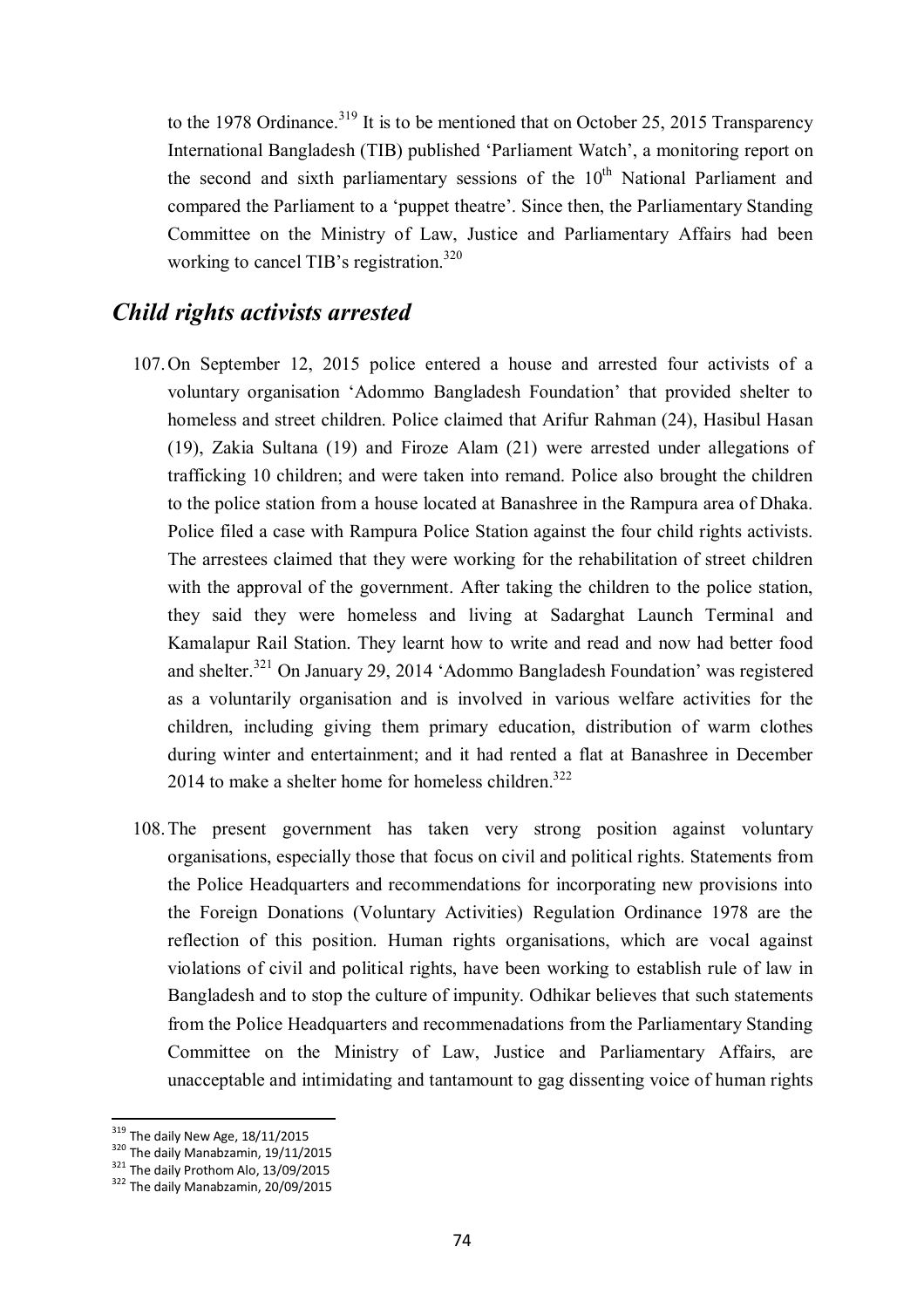organisations, victims of human rights abuses and their families, violating freedoms of speech and assembly. Furthermore, such activities are contrary to the Universal Declaration of Human Rights; International Covenant on Civil and Political Rights; and the UN Declaration on Human Rights Defenders.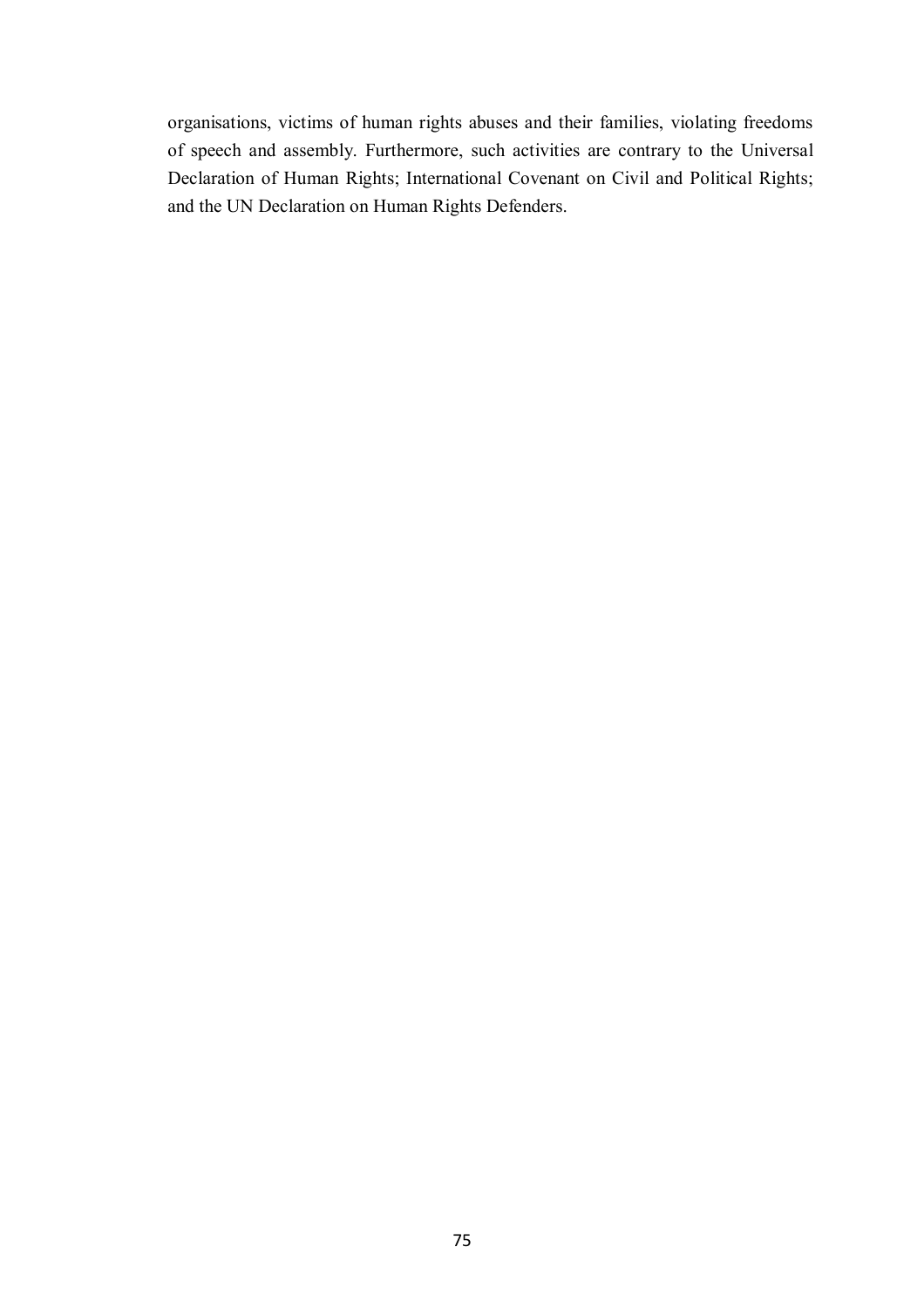### **Recommendations**

Odhikar believes that 'democracy' is a form of the State and that freedom and human rights are its foundations. Democracy is not merely a process of exercising franchise; it is the result of the peoples' struggle for inalienable rights, which become the fundamental premise to constitute the State. Therefore, individual freedoms and democratic aspirations of the citizens - and consequently, peoples' collective rights and responsibilities - must be the foundational principles of the State. Thus far the Bangladeshi state failed to acknowledge this. It is important to ensure people's realisation and participation as 'citizens' in all sectors of the functioning of the state. Otherwise the government and state machinery cannot be 'democratic'.

The democratic legitimacy of the State is directly related to its willingness, commitment and capacity to ensure human rights, dignity and integrity of citizens. The conflict is created due to the failure to ensure rule of law and human needs, in the decision-making process.

## *Odhikar presents the following recommendations to overcome the current situation:*

- 1. In order to restore democracy and the voting rights of the people an accountable government must be established through free fair and inclusive elections, under a neutral interim government; and initiatives must be taken to mend dysfunctional institutions through an elected government.
- 2. Political violence must be stopped. The Government should take unbiased and effective legal action against all criminals, including criminal activities perpetrated by its own activists. All political parties must come to a consensus to curtail violence and confrontational politics and stop the culture of 'blame games' when violence occurs; and ensure punishment of the perpetrators, as provided under the law.
- 3. Incidents of extrajudicial killings by law enforcement agencies must be investigated and the perpetrators be brought to effective justice. Extrajudicial killings in the name of 'crossfire' or 'gunfight' should be stopped.
- 4. The law enforcement agencies must follow the international guidelines "Basic Principles on the use of Force and Firearms by Law Enforcement officials and the UN Code of Conduct for Law Enforcement officials". Furthermore, accountability of all members of the law enforcement agencies must be ensured and the government should take appropriate measures to stop the impunity they enjoy.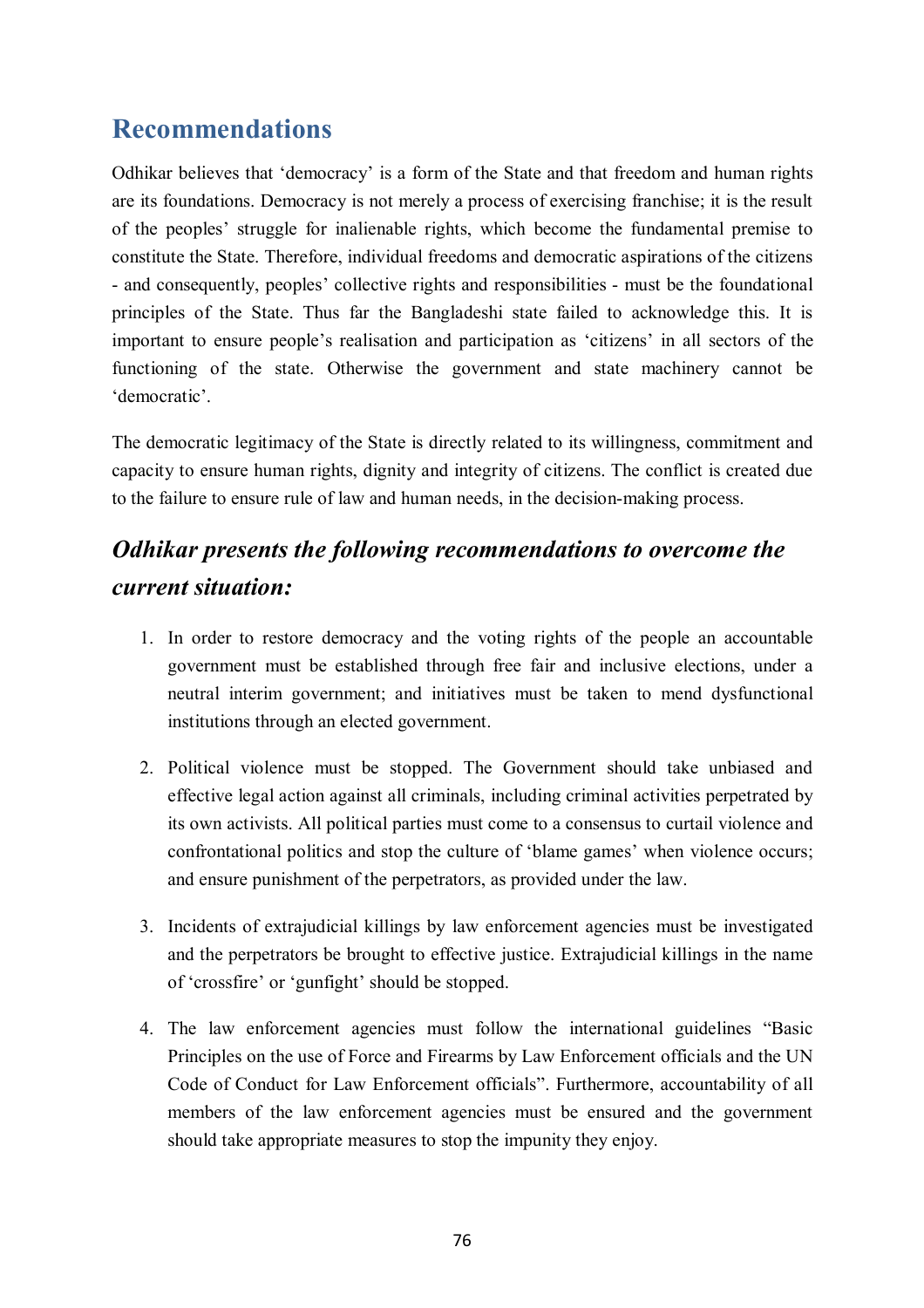- 5. Torture and ill-treatment in the custody of law enforcement agencies must be stopped. The Government should ratify the Optional Protocol to the UN Convention against Torture; and effectively implement the Torture and Custodial Death (Prevention) Act, 2013.
- 6. The Government has to explain all incidents of enforced disappearance and killings allegedly perpetrated by law enforcement agencies. The Government must bring the members of the security and law enforcement forces who are involved in the incidents of enforced disappearance and killing to justice. The Government should accede to the International Convention for the Protection of All Persons from Enforced Disappearance, adopted by the UN on December 20, 2006.
- 7. The Government should refrain from attacking peaceful public events and from carrying out repressive, unconstitutional activities. Arbitrary and mass arrests and human rights abuses in prisons must be stopped.
- 8. Freedom of opinion and expression and of the media must be ensured. The Government should investigate incidents of attacks on human rights defenders and journalists; and take appropriate measures to bring the perpetrators to justice. The ban on the publication of the daily Amar Desh and the broadcasting of Diganta TV, Islamic TV and Channel One should be removed. The detained Acting Editor of the daily Amar Desh, Mahmudur Rahman should be released.
- 9. Attacks and repression on minority communities must be stopped. The Government should take all measures to protect the rights of the citizens belonging to all minority communities and ensure their security.
- 10. The Government should protest strongly killing of Bangladeshi citizens by the BSF and take initiatives to investigate and make the Indian Government accountable and compensate the families of the victims. The Government should also ensure the safety and security of the Bangladeshi citizens residing along the border areas.
- 11. Ready-made garment factories need to be brought under secured structures with adequate safety measures. Human rights violations, including arbitrary and illegal termination of workers, non-payment of due wages and harassment by Industrial Police against readymade garment factory workers must be stopped.
- 12. The Government must ensure effective and proper implementation of the existing laws to put an end to violence and inhuman treatment against children and also ensure punishment of the perpetrators in fair trial.